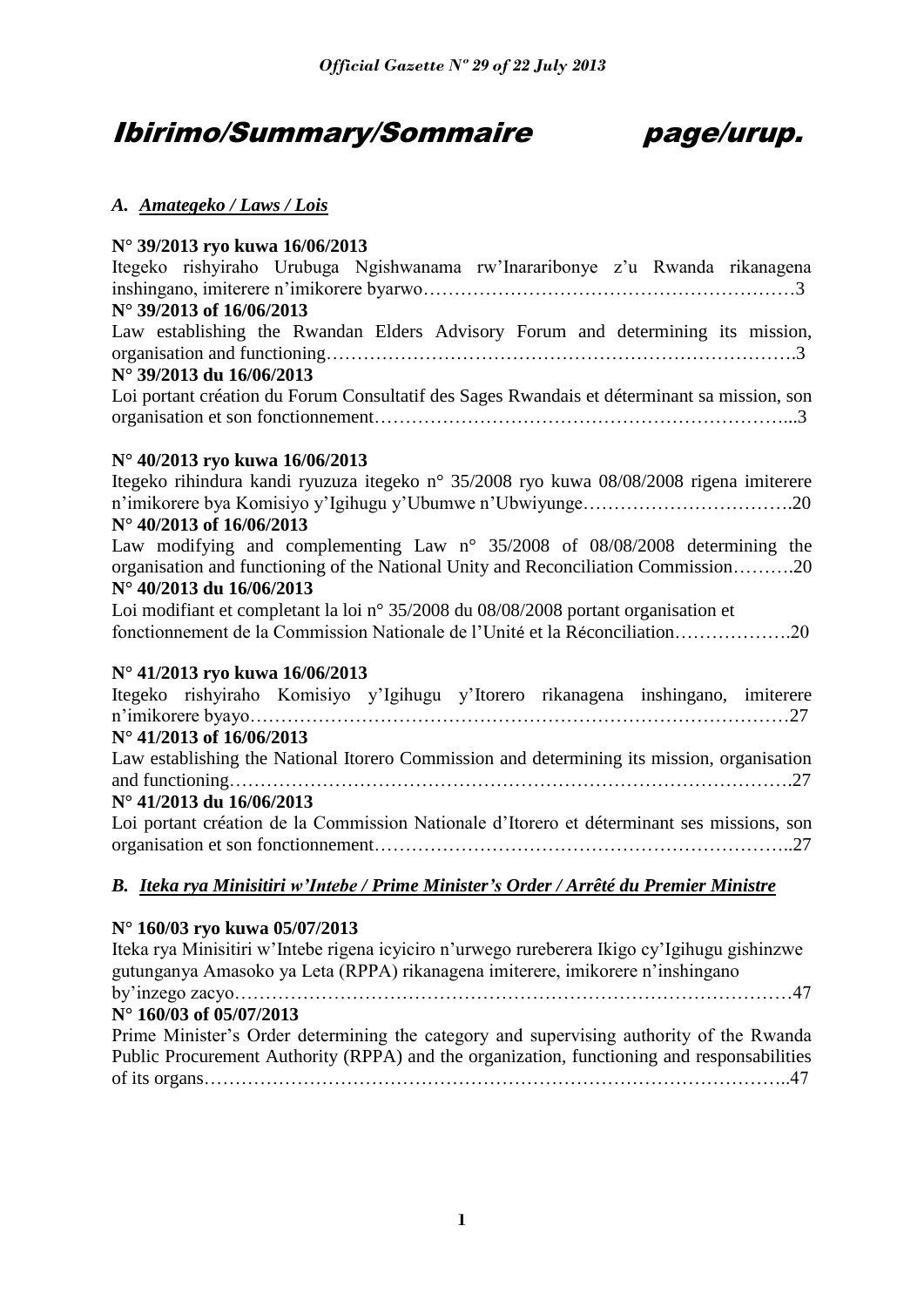## **N° 160/03 du 05/07/2013**

Arrêté du Premier Ministre déterminant la catégorie et l'organe de tutelle de l'Office Rwandais des Marchés Publics (RPPA) et l'organisation, le fonctionnement et attributions de ses organes……………………………………………………………………………………47

## *C. Amakoperative / Cooperatives / Coopératives*

|           | 64 |
|-----------|----|
|           |    |
|           |    |
|           |    |
|           |    |
|           |    |
|           |    |
|           |    |
|           |    |
| BURAKIZA. |    |
|           |    |
| VIDECO.   |    |
|           |    |
|           |    |
|           |    |
|           |    |
|           |    |
|           |    |
|           |    |
|           |    |
|           |    |
|           |    |
|           |    |
|           |    |
|           |    |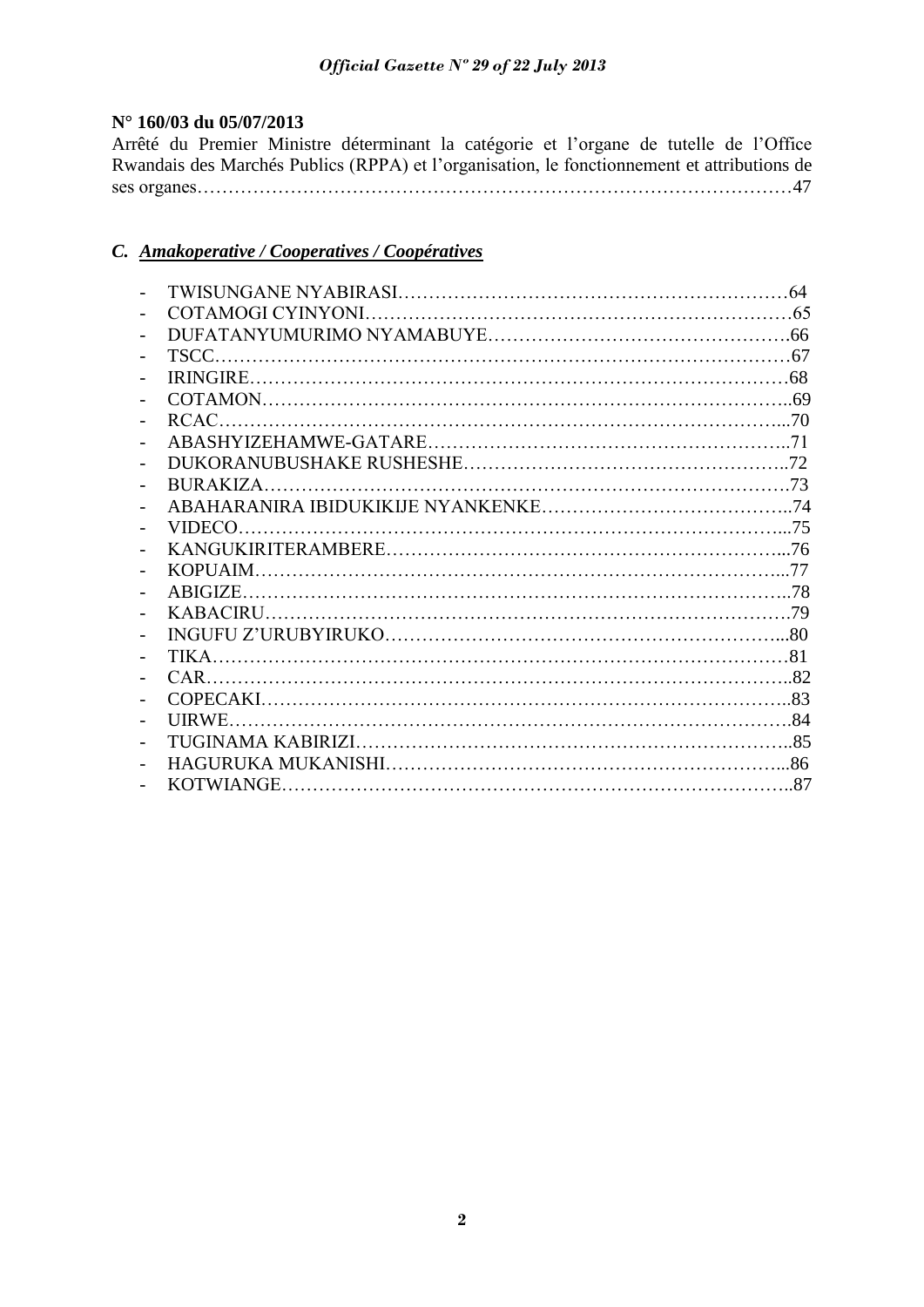**ITEGEKO N° 39/2013 RYO KUWA 16/6/2013 RISHYIRAHO URUBUGA NGISHWANAMA ESTABLISHING THE RWANDAN ELDERS CREATION DU FORUM CONSULTATIF RW'INARARIBONYE Z'U RIKANAGENA INSHINGANO, IMITERERE N'IMIKORERE BYARWO LAU N°39/2013 OF** RWANDA ADVISORY FORUM AND DETERMINING DES **ITS MISSION, ORGANISATION AND DETERMINANT SA MISSION, SON FUNCTIONING LOI N° 39/2013 DU 16/06/2013 PORTANT DES SAGES RWANDAIS ET**<br> **DESCRIPTION**<br> **DESCRIPTION ORGANISATION ET SON FONCTIONNEMENT**

#### **ISHAKIRO**

#### **TABLE OF CONTENTS**

#### **TABLE DES MATIERES**

**Article premier: Objet de la présente loi**

**Article 3: Autorité de tutelle du REAF** 

**Article 2: Définition d'un terme** 

#### **UMUTWE WA MBERE: INGINGO RUSANGE CHAPTER ONE: GENERAL PROVISIONS CHAPITRE PREMIER: DISPOSITIONS GENERALES**

**Article 3: Supervising authority of REAF** 

**Ingingo ya mbere: Icyo iri tegeko rigamije** 

**Ingingo ya 2: Igisobanuro cy'ijambo**

**Ingingo ya 3: Urwego rureberera REAF**

**Ingingo ya 4 : Icyicaro cya REAF**

**Article 4: Head office of REAF** 

**Article One: Purpose of this Law**

**Article 2: Definition of a term** 

**UMUTWE WA II: INSHINGANO ZA REAF CHAPTER II: MISSION OF REAF AND ITS N'IMIKORANIRE YARWO N'IBIRO BYA RELATIONS WITH THE OFFICE OF THE PEREZIDA WA REPUBULIKA PRESIDENT OF THE REPUBLIC**

**Ingingo ya 5: Inshingano za REAF**

**Ingingo ya 6: Imikoranire ya REAF n'Ibiro bya Perezida wa Repubulika** 

**UMUTWE WA III: INZEGO ZIGIZE REAF N'INSHINGANO ZAZO** 

**Ingingo ya 7: Inzego za REAF**

**Article 5: Mission of REAF** 

**Article 6: Relations between REAF and the Office of the President of the Republic**

**THEIR RESPONSIBILITIES** 

**Article 7: Organs of REAF** 

**CHAPITRE II : MISSION DU REAF ET SES** 

**Article 4: Siège du REAF**

**RELATIONS AVEC LA PRESIDENCE DE LA REPUBLIQUE**

**Article 5 : Mission du REAF** 

**Article 6: Relations entre REAF et la Présidence de la République**

**CHAPTER III: ORGANS OF REAF AND CHAPITRE III: ORGANES DU REAF ET LEURS ATTRIBUTIONS**

**Article 7 : Organes du REAF**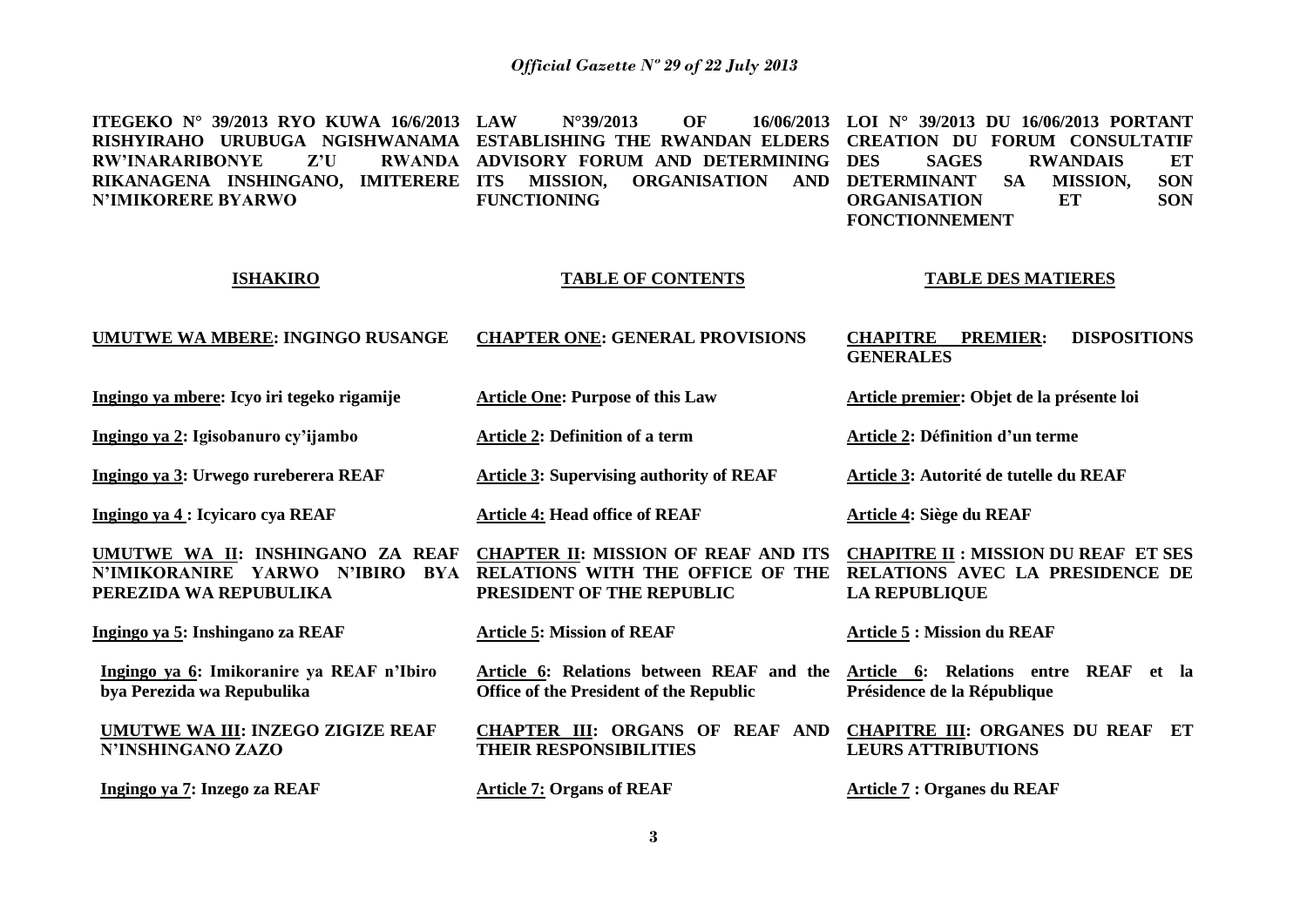| Icyiciro cya mbere: Inama y'Inararibonye                                         | <b>Section One: Council of Elders</b>                                                                       | <b>Section première : Conseil des Sages</b>                                                         |
|----------------------------------------------------------------------------------|-------------------------------------------------------------------------------------------------------------|-----------------------------------------------------------------------------------------------------|
| Ingingo ya 8: Inshingano z'Inama<br>y'Inararibonye                               | Article 8: Responsibilities of the Council of Article 8: Attributions du Conseil des Sages<br><b>Elders</b> |                                                                                                     |
| Ingingo ya 9: Abagize Inama y'Inararibonye                                       | <b>Article 9: Members of the Council of Elders</b>                                                          | <b>Article 9: Membres du Conseil des Sages</b>                                                      |
| Ingingo ya 10: Manda y'abagize Inama<br>y'Inararibonye                           | Article 10: Term of office of members of the<br><b>Council of Elders</b>                                    | Article 10: Mandat des membres du Conseil<br>des Sages                                              |
| Ingingo ya 11: Ibigenderwaho mu guhitamo<br><b>Inararibonye</b>                  | <b>Article 11: Criteria of selection of Elders</b>                                                          | <b>Article 11: Critères de sélection des Sages</b>                                                  |
| Ingingo ya 12: Impamvu zo kuva mu Nama<br>y'Inararibonye                         | <b>Article 12:</b> Grounds for losing membership in<br>the Council of Elders                                | Article 12: Raisons de perte de la qualité de<br>membre du Conseil des Sages                        |
| Ingingo ya 13: Ishyirwaho n'ivanwaho<br>ry'abagize Inama y'Inararibonye          | Article 13: Appointment and removal of the<br>members of the Council of Elders                              | Article 13: Nomination et révocation des<br>membres du Conseil des Sages                            |
| Ingingo ya 14: Indangagaciro z'ingenzi mu<br>kazi k'abagize Inama y'Inararibonye | <b>Article 14:</b> Key values guiding members of the<br><b>Council of Elders in their duties</b>            | Article 14: Principales valeurs guidant les<br>membres du Conseil des Sages dans leurs<br>fonctions |
| Ingingo ya 15: Ibigenerwa abagize Inama<br>y'Inararibonye                        | Article 15: Benefits allocated to members of the<br><b>Council of Elders</b>                                | Article 15: Avantages alloués aux membres du<br><b>Conseil des Sages</b>                            |
| Icyiciro cya 2: Biro ya REAF n'inshingano<br>zayo                                | of REAF<br>Section 2: Bureau<br>and<br>its<br>responsibilities                                              | Section 2: Bureau du REAF et ses attributions                                                       |
| Ingingo ya 16: Abagize Biro ya REAF                                              | <b>Article 16: Members of the Bureau of REAF</b>                                                            | <b>Article 16: Composition du Bureau du REAF</b>                                                    |
| Ingingo ya 17: Inshingano za Biro za REAF                                        | Article 17: Responsibilities of the Bureau of<br><b>REAF</b>                                                | Article 17: Attributions du Bureau du REAF                                                          |
| Ingingo ya 18: Inshingano za Perezida wa<br><b>REAF</b>                          | <b>Article 18: Duties of the Chairperson of REAF</b>                                                        | Article 18: Attributions du Président du REAF                                                       |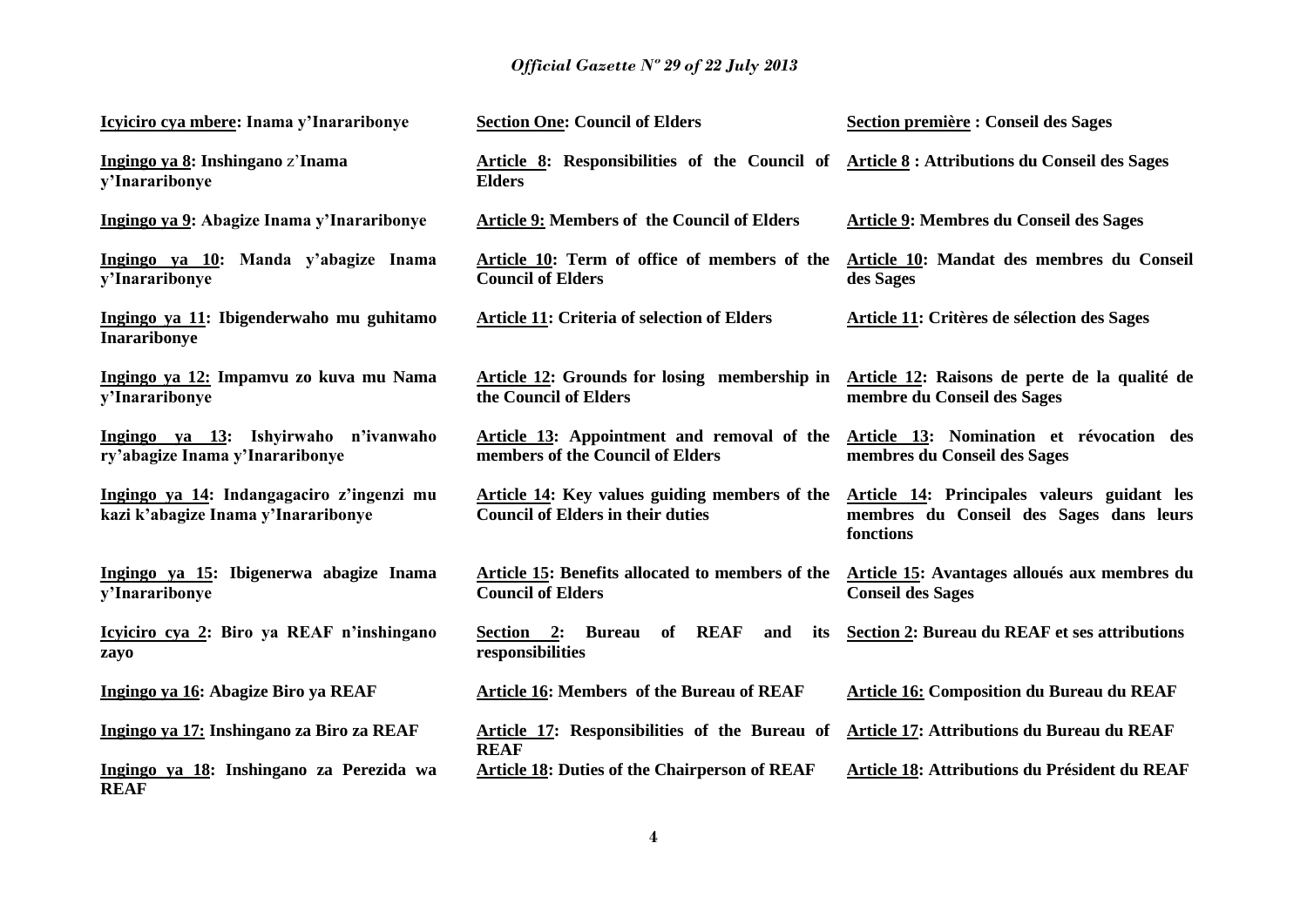| Ingingo ya 19: Inshingano za Visi Perezida<br>wa REAF                                        | Article 19: Duties of the Vice Chairperson of Article 19: Attributions du Vice-Président du<br><b>REAF</b> | <b>REAF</b>                                                                  |
|----------------------------------------------------------------------------------------------|------------------------------------------------------------------------------------------------------------|------------------------------------------------------------------------------|
| <b>UMUTWE WA IV: IMIKORERE Y'INAMA</b><br>Y'INARARIBONYE                                     | <b>CHAPTER IV: FUNCTIONING OF</b><br>THE<br><b>COUNCIL OF ELDERS</b>                                       | CHAPITRE IV: FONCTIONNEMENT DU<br><b>CONSEIL DES SAGES</b>                   |
| Ingingo ya 20: Inama z'Inama y'Inararibonye                                                  | <b>Article 20: Meetings of the Council of Elders</b>                                                       | <b>Article 20: Réunions du Conseil des Sages</b>                             |
| 21:<br><b>Ifatwa</b><br>ry'ibyemezo<br>Ingingo<br>ya<br>n'inyandikomvugo                     | <b>Article 21: Decision-making and minutes</b>                                                             | Article 21: Prise de décisions et procès-verbal                              |
| Ingingo ya 22: Amategeko ngengamikorere                                                      | <b>Article 22: Internal rules and regulations</b>                                                          | Article 22: Règlement d'ordre intérieur                                      |
| <b>UMUTWE</b><br><b>ABAKOZI</b><br><b>WA</b><br>$\mathbf{V}$ :<br><b>N'UMUTUNGO BYA REAF</b> | <b>CHAPTER V: STAFF AND PROPERTY OF</b><br><b>REAF</b>                                                     | ET<br><b>PERSONNEL</b><br><b>CHAPITRE</b><br>V:<br><b>PATRIMOINE DU REAF</b> |
| Ingingo ya 23: Imicungire y'abakozi ba<br><b>REAF</b>                                        | Article 23: Management of the staff of REAF                                                                | Article 23: Gestion du personnel du REAF                                     |
| Ingingo ya 24: Inkomoko y'umutungo wa<br><b>REAF</b>                                         | Article 24: Sources of the property of REAF                                                                | Article 24: Sources du patrimoine du REAF                                    |
| Ingingo ya 25: Imikoreshereze, imicungire<br>n'imigenzurire by'umutungo                      | Article 25: Use, management and audit of the<br>property                                                   | Article 25: Utilisation, gestion et audit du<br>patrimoine                   |
| <b>UMUTWE WA VI: INGINGO ZISOZA</b>                                                          | <b>CHAPTER VI: FINAL PROVISIONS</b>                                                                        | <b>CHAPITRE VI : DISPOSITIONS FINALES</b>                                    |
| Ingingo ya 26: Itegurwa, isuzumwa n'itorwa<br>ry'iri tegeko                                  | Article 26: Drafting, consideration and adoption<br>of this Law                                            | Article 26: Initiation, examen et adoption de la<br>présente loi             |
| 27:<br>Ivanwaho<br>ry'ingingo<br>Ingingo ya<br>z'amategeko zinyuranyije n'iri tegeko         | <b>Article 27: Repealing provision</b>                                                                     | <b>Article 27: Disposition abrogatoire</b>                                   |
| Ingingo ya 28: Igihe iri tegeko ritangira<br>gukurikizwa                                     | <b>Article 28: Commencement</b>                                                                            | Article 28: Entrée en vigueur                                                |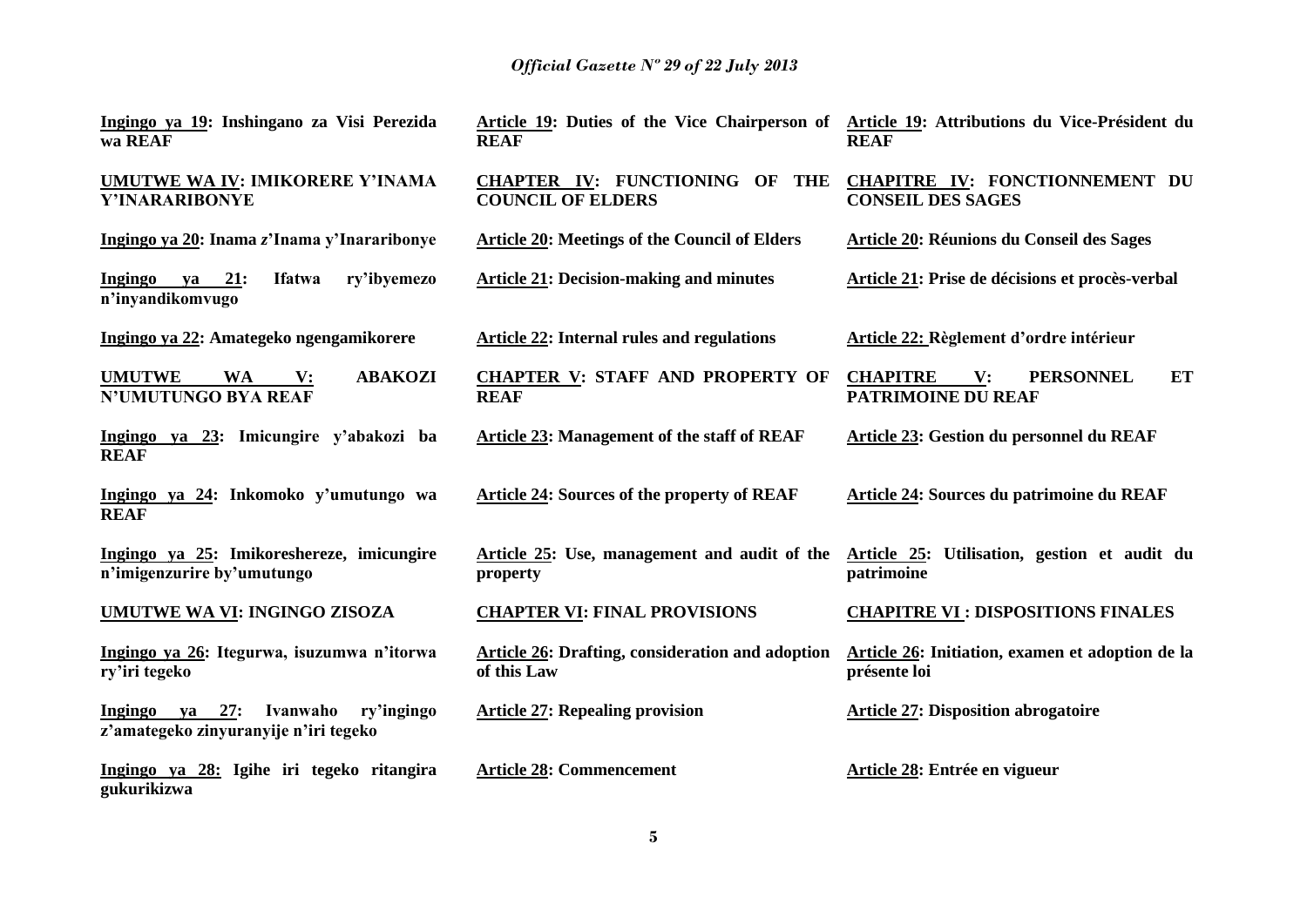**ITEGEKO N°39/2013 RYO KUWA 16/06/2013 RISHYIRAHO URUBUGA NGISHWANAMA RW'INARARIBONYE Z'U RWANDA RIKANAGENA INSHINGANO, IMITERERE N'IMIKORERE BYARWO LAW N°39/2013 OF 16/06/2013 LOI N° 39/2013 DU 16/06/2013 PORTANT ESTABLISHING THE RWANDAN ELDERS CREATION DU FORUM CONSULTATIF ADVISORY FORUM AND DETERMINING ITS MISSION, ORGANISATION AND DETERMINANT SA MISSION, SON FUNCTIONING DES SAGES RWANDAIS ET**<br> **DESCRIPTION**<br> **DESCRIPTION ORGANISATION ET SON FONCTIONNEMENT**

**Twebwe, KAGAME Paul,**  Perezida wa Repubulika;

**INTEKO ISHINGA AMATEGEKO YEMEJE, NONE NATWE DUHAMIJE, DUTANGAJE ITEGEKO RITEYE RITYA KANDI DUTEGETSE KO RYANDIKWA MU IGAZETI YA LETA YA REPUBULIKA Y'U RWANDA** 

### **INTEKO ISHINGA AMATEGEKO:**

Umutwe w'Abadepite, mu nama yawo yo kuwa 27 Gicurasi 2013 ;

Umutwe wa Sena, mu nama yawo yo kuwa 24 Gicurasi 2013;

Ishingiye ku Itegeko Nshinga rya Repubulika y'u Rwanda ryo kuwa 04 Kamena 2003 nk'uko ryavuguruwe kugeza ubu, cyane cyane mu ngingo zaryo, iya 62, iya 66, iya 67, iya 88, iya 89, iya 90, iya 92, iya 93, iya 94, iya 95, iya 108, iya 113, iya 176, iya 183, n'iya 201;

**We, KAGAME Paul,**  President of the Republic;

**THE PARLIAMENT HAS ADOPTED AND LE PARLEMENT A ADOPTE ET NOUS WE SANCTION, PROMULGATE THE OF THE REPUBLIC OF RWANDA** 

**Nous, KAGAME Paul,**  Président de la République;

**FOLLOWING LAW AND ORDER IT BE DONT LA TENEUR SUIT ET ORDONNONS PUBLISHED IN THE OFFICIAL GAZETTE QU'ELLE SOIT PUBLIEE AU JOURNAL SANCTIONNONS, PROMULGUONS LA LOI OFFICIEL DE LA REPUBLIQUE DU RWANDA** 

#### **THE PARLIAMENT:**

The Chamber of Deputies, in its session of 27 May 2013;

The Senate, in its session of 24 May 2013;

Pursuant to the Constitution of the Republic of Rwanda of 04 June 2003 as amended to date, especially in Articles 62, 66, 67, 88, 89, 90, 92, 93, 94, 95, 108, 113, 176, 183 and 201;

#### **LE PARLEMENT:**

La Chambre des Députés, en sa séance du 27 mai 2013;

Le Sénat, en sa séance 24 mai 2013;

Vu la Constitution de la République du Rwanda du 04 juin 2003 telle que révisée à ce jour, spécialement en ses articles 62, 66, 67, 88, 89, 90, 92, 93, 94, 95, 108, 113, 176, 183 et 201;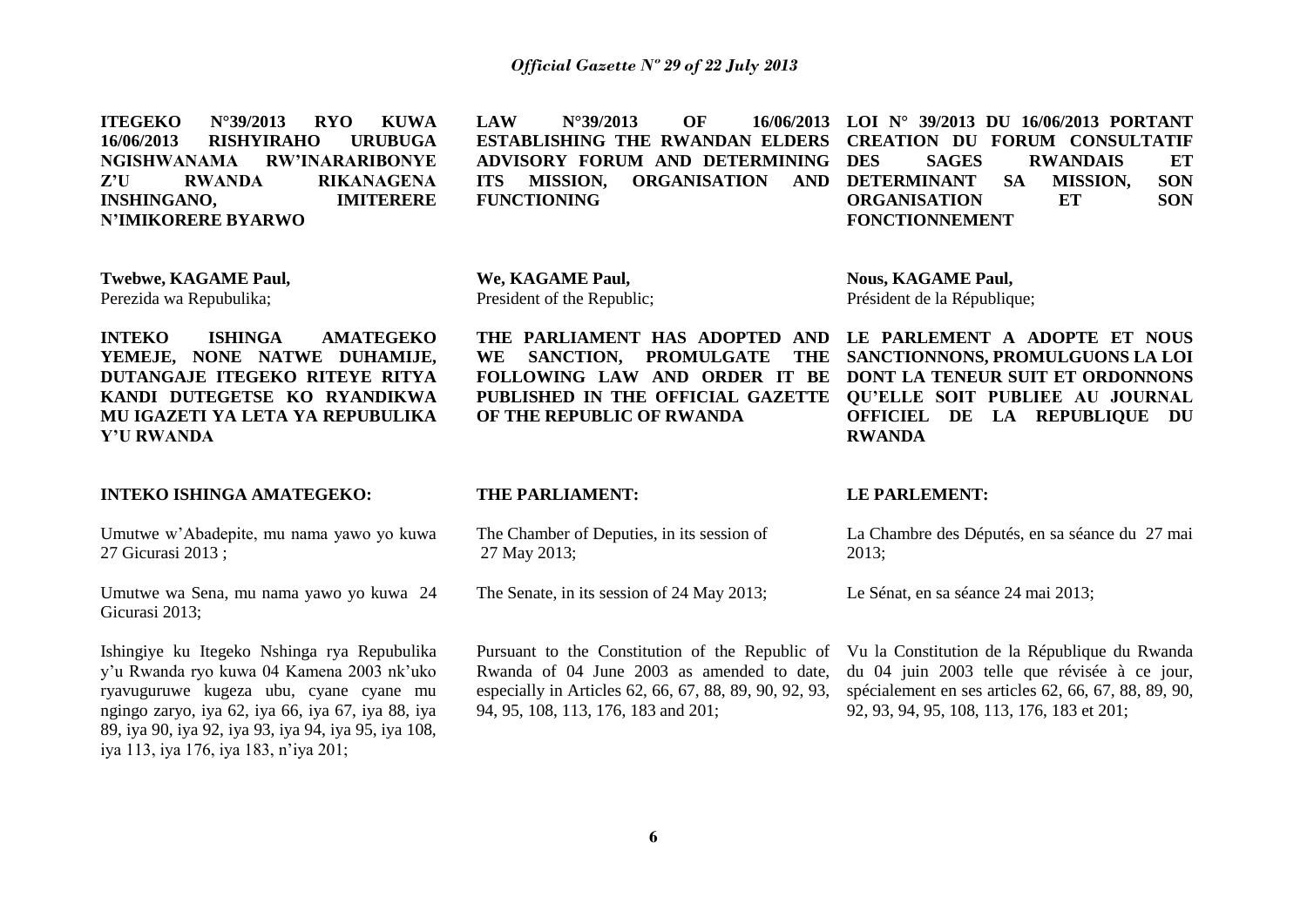#### **YEMEJE:**

## **UMUTWE WA MBERE: INGINGO RUSANGE**

#### **Ingingo ya mbere: Icyo iri tegeko rigamije**

Iri tegeko rishyiraho Urubuga Ngishwanama rw'Inararibonye z'u Rwanda, rwitwa "REAF" mu magambo ahinnye y'Icyongereza, rikanagena inshingano, imiterere n'imikorere byarwo.

REAF ifite ubwigenge mu miyoborere no mu micungire y'umutungo n'abakozi bayo.

### **Ingingo ya 2: Igisobanuro cy'ijambo**

Muri iri tegeko, ijambo "Inararibonye" risobanura abagabo n'abagore b'inyangamugayo, bafite nibura imyaka mirongo itanu (50) y'amavuko, ubunararibonye n'uburambe mu miyoborere y'Igihugu cyangwa y'izindi nzego.

#### **Ingingo ya 3: Urwego rureberera REAF**

REAF irebererwa n'Ibiro bya Perezida wa Repubulika.

## **Ingingo ya 4 : Icyicaro cya REAF**

Icyicaro cya REAF kiri mu Mujyi wa Kigali, Umurwa Mukuru wa Repubulika y'u Rwanda.

## **ADOPTS:**

## **CHAPTER ONE: GENERAL PROVISIONS**

#### **Article One: Purpose of this Law**

This Law establishes the Rwandan Elders Advisory Forum, abbreviated as "REAF" and determines its mission, organization and functioning.

REAF shall have administrative and financial autonomy.

### **Article 2: Definition of a term**

As used in this Law, the term "Elders" means wise Aux fins de la présente loi, le terme « Sages » men and women of irreproachable moral and social values, aged at least fifty (50) years with experience and expertise in the leadership of the Country or other institutions.

#### **Article 3: Supervising authority of REAF**

REAF shall be supervised by the Office of the President of the Republic.

#### **Article 4: Head office of REAF**

## **ADOPTE:**

## **CHAPITRE PREMIER: DISPOSITIONS GENERALES**

#### **Article premier: Objet de la présente loi**

La présente loi porte création du Forum Consultatif des Sages Rwandais, dénommé « REAF » en sigle anglais, et détermine sa mission, son organisation et son fonctionnement.

REAF est doté de l'autonomie financière et administrative.

### **Article 2 : Définition d'un terme**

signifie les hommes et femmes intègres de valeurs morales et sociales irréprochables, âgés d'au moins cinquante (50) ans ayant l'expérience et l'expertise en matière de leadership national ou d'autres institutions.

#### **Article 3: Autorité de tutelle du REAF**

REAF est placé sous la tutelle de la Présidence de la République.

### **Article 4: Siège du REAF**

The head office of REAF shall be located in the Le siège du REAF est établi dans la Ville de City of Kigali, the Capital of the Republic of Kigali, Capitale de la République du Rwanda. Il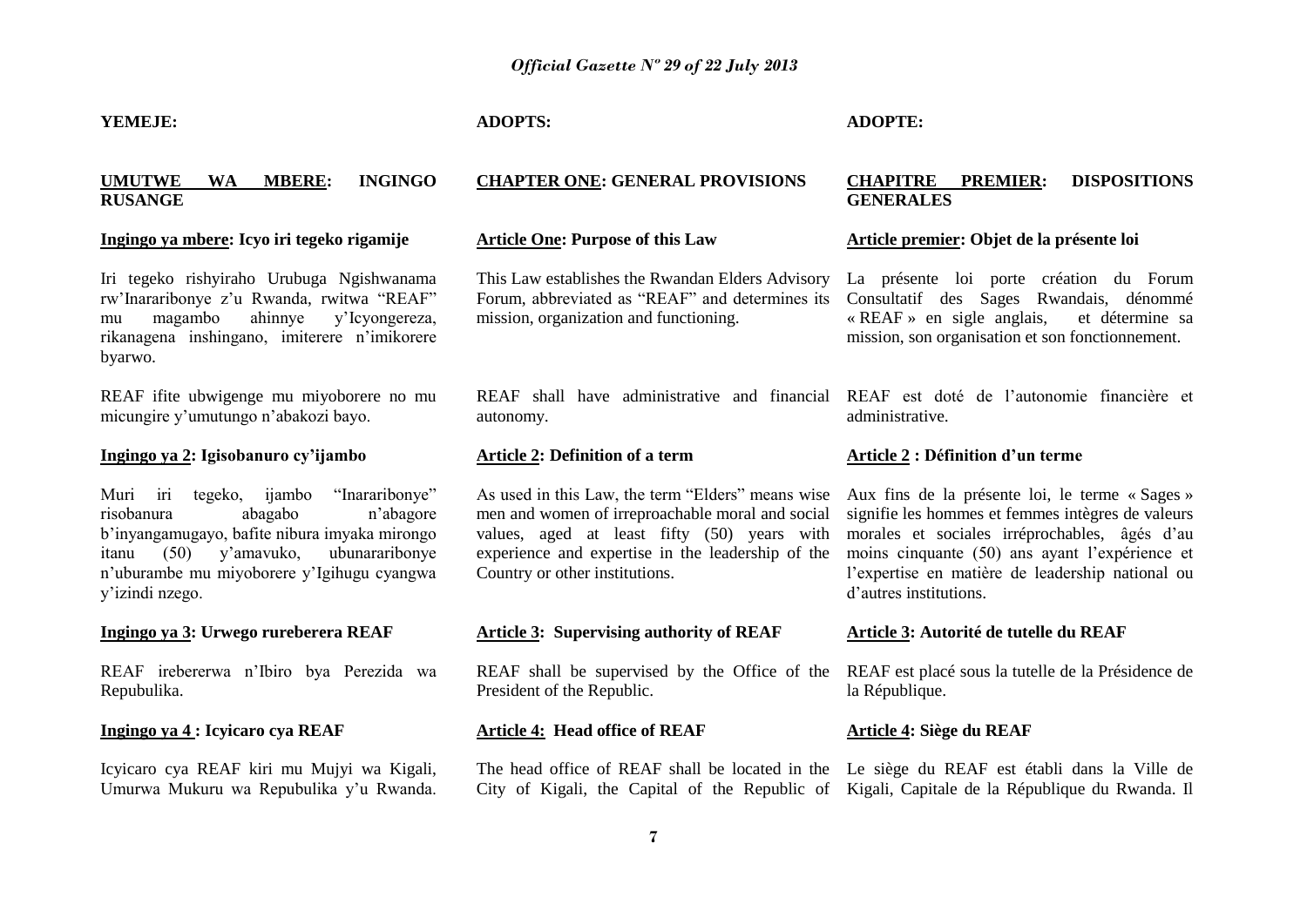Gishobora kwimurirwa ahandi hose mu Rwanda bibaye ngombwa.

## **UMUTWE WA II: INSHINGANO ZA REAF N'IMIKORANIRE YAYO N'IBIRO BYA PEREZIDA WA REPUBULIKA**

#### **Ingingo ya 5: Inshingano za REAF**

REAF ifite inshingano yo kugira inama Guverinoma ku bibazo by'Igihugu, ku murongo wa politiki Igihugu kigenderaho ndetse no ku mbogamizi zo mu rwego rw'imiyoborere myiza, ubutabera, ubukungu n'imibereho myiza y'abaturage.

REAF ikora ibisabwe cyangwa ibyibwirije.

## **Ingingo ya 6: Imikoranire ya REAF n'Ibiro bya Perezida wa Repubulika**

REAF ishyikiriza, buri mwaka n'igihe cyose bibaye ngombwa, Ibiro bya Perezida wa Repubulika gahunda na raporo by'ibikorwa byerekeranye n'inshingano zayo.

### **UMUTWE WA III: INZEGO ZIGIZE REAF N'INSHINGANO ZAZO**

**Ingingo ya 7: Inzego za REAF**

REAF igizwe n'inzego ebyiri (2) zikurikira:

1° Inama y'Inararibonye;

Rwanda whenever necessary.

## **CHAPTER II: MISSION OF REAF AND ITS PRESIDENT OF THE REPUBLIC**

#### **Article 5: Mission of REAF**

initiative.

necessary.

Government on national topical issues, national Gouvernement sur des questions d'actualité political orientation and challenges pertaining to good governance, justice, economy and social nationale et sur les défis en matière de la bonne welfare.

Rwanda. It may be transferred elsewhere in peut, en cas de nécessité, être transféré en tout autre lieu du territoire du Rwanda.

## **RELATIONS WITH THE OFFICE OF THE RELATIONS AVEC LA PRESIDENCE DE CHAPITRE II : MISSION DU REAF ET SES LA REPUBLIQUE**

#### **Article 5 : Mission du REAF**

The mission of REAF shall be to advise the La mission du REAF est de conseiller le nationale, sur l'orientation de la politique gouvernance, la justice, l'économie et le bien-être social.

REAF shall act either on request or on its own REAF agit sur demande ou de sa propre initiative.

#### **Article 6: Relations between REAF and the Article 6: Relations entre REAF et la Office of the President of the Republic Présidence de la République**

REAF shall submit to the Office of the President of the Republic the action plan and activity report related to its mission every year and whenever mission.

| CHAPTER III: ORGANS OF REAF AND |  |  |  |
|---------------------------------|--|--|--|
| <b>THEIR RESPONSIBILITIES</b>   |  |  |  |

## **Article 7: Organs of REAF**

REAF shall have the following two (2) organs:

1° Council of Elders;

## REAF soumet, chaque année et chaque fois que nécessaire, à la Présidence de la République le plan d'action et le rapport d'activités relatifs à sa

### **CHAPITRE III: ORGANES DU REAF ET LEURS ATTRIBUTIONS**

## **Article 7 : Organes du REAF**

REAF est doté de deux (2) organes suivants:

1° Conseil des Sages;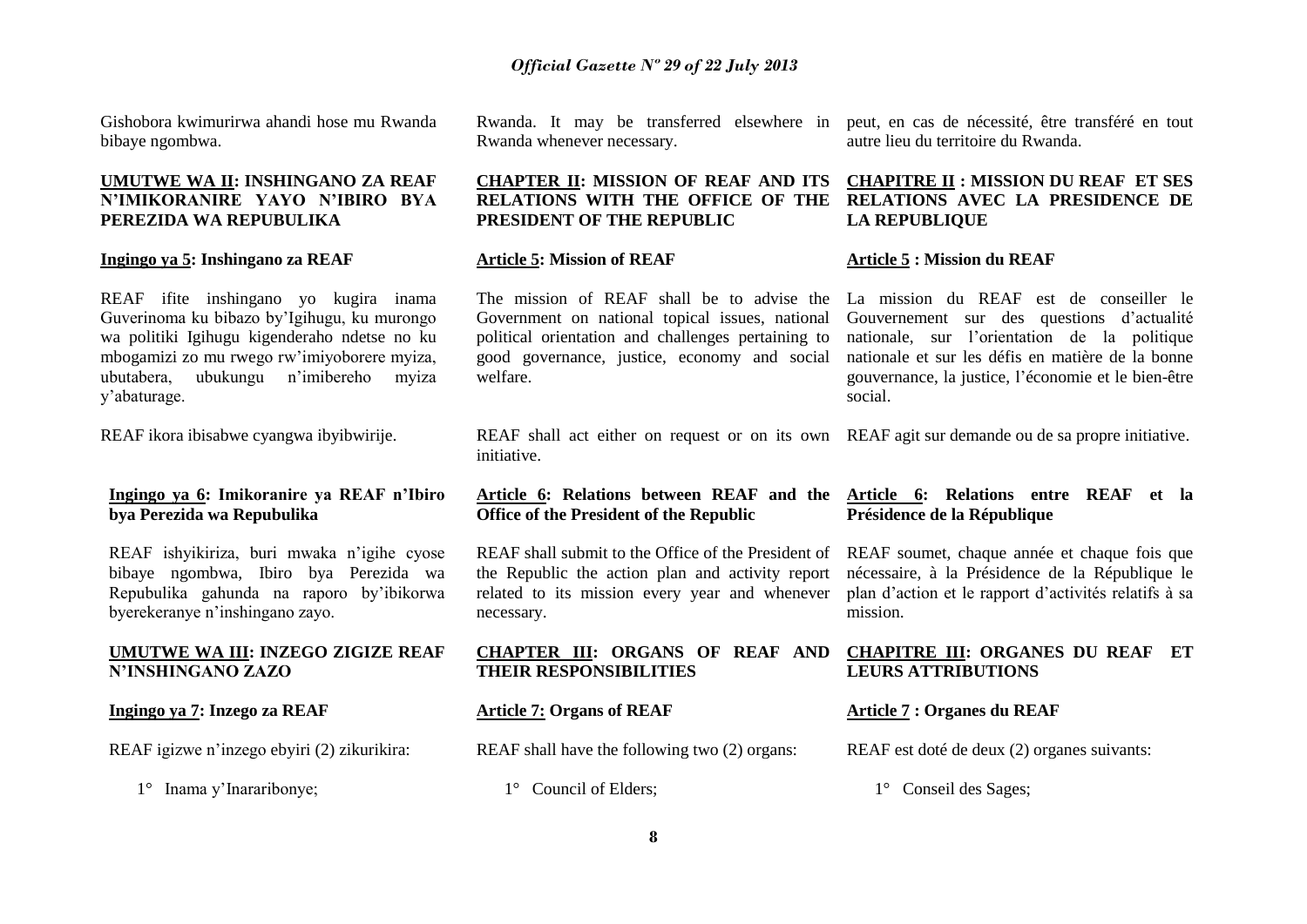| 2° Biro ya REAF.                                                                                                                                                                                                                                                      | 2° Bureau of REAF.                                                                                                                                                                                                       | 2° Bureau du REAF.                                                                                                                                                                                                                                   |
|-----------------------------------------------------------------------------------------------------------------------------------------------------------------------------------------------------------------------------------------------------------------------|--------------------------------------------------------------------------------------------------------------------------------------------------------------------------------------------------------------------------|------------------------------------------------------------------------------------------------------------------------------------------------------------------------------------------------------------------------------------------------------|
| Iteka rya Perezida rishobora kugena izindi nzego<br>za REAF.                                                                                                                                                                                                          | A Presidential Order may determine other organs<br>of REAF.                                                                                                                                                              | Un arrêté présidentiel peut déterminer d'autres<br>organes du REAF.                                                                                                                                                                                  |
| Icyiciro cya mbere: Inama y'Inararibonye                                                                                                                                                                                                                              | <b>Section One: Council of Elders</b>                                                                                                                                                                                    | <b>Section première : Conseil des Sages</b>                                                                                                                                                                                                          |
| Ingingo ya 8: Inshingano z'Inama<br>y'Inararibonye                                                                                                                                                                                                                    | <b>Article 8: Responsibilities of the Council of</b><br><b>Elders</b>                                                                                                                                                    | <b>Article 8 : Attributions du Conseil des</b><br><b>Sages</b>                                                                                                                                                                                       |
| Inama y'Inararibonye ni rwo rwego rukuru rwa<br>REAF.                                                                                                                                                                                                                 | The Council of Elders shall be the supreme organ Le Conseil des Sages est l'organe suprême du<br>of REAF.                                                                                                                | REAF.                                                                                                                                                                                                                                                |
| Inama y'Inararibonye ifite inshingano zikurikira:                                                                                                                                                                                                                     | The Council of Elders shall have the following Le Conseil des Sages a les attributions suivantes:<br>responsibilities:                                                                                                   |                                                                                                                                                                                                                                                      |
| gusuzuma no gutanga umuti cyangwa<br>$1^{\circ}$<br>inama ku bibazo byugarije Igihugu, ku<br>politiki<br>Igihugu<br>murongo<br>wa<br>kigenderaho ndetse no ku mbogamizi zo<br>mu rwego rw'imiyoborere myiza,<br>ubutabera, ubukungu n'imibereho myiza<br>y'abaturage; | $1^{\circ}$<br>to examine and propose solutions or give<br>advice on national topical issues, national<br>political orientation and challenges<br>pertaining to good governance, justice,<br>economy and social welfare; | 1° examiner et proposer des solutions ou<br>donner des conseils sur des questions<br>d'actualité nationale, sur l'orientation<br>politique et sur les défis en matière de la<br>bonne gouvernance, la justice, l'économie<br>et le bien-être social; |
| gukora ubushakashatsi bukenewe kugira<br>$2^{\circ}$<br>ngo bubafashe gutanga inama ikwiriye;                                                                                                                                                                         | $2^{\circ}$<br>to conduct necessary research for the<br>purposes of providing adequate advice;                                                                                                                           | $2^{\circ}$<br>mener<br>des<br>recherches<br>nécessaires<br>permettant de<br>proposer<br>des conseils<br>adéquats;                                                                                                                                   |
| kwemeza gahunda y'ibikorwa bya buri<br>$3^\circ$<br><b>REAF</b><br>mwaka<br>bya<br>n'imbanzirizamushinga<br>y'ingengo<br>y'imari yayo;                                                                                                                                | $3^\circ$<br>to approve the annual plan of action and<br>the draft budget proposal of REAF;                                                                                                                              | 3° approuver le plan d'action annuel et<br>l'avant-projet de budget du REAF;                                                                                                                                                                         |
| kwemeza raporo y'ibikorwa bya REAF;<br>$4^{\circ}$                                                                                                                                                                                                                    | $4^\circ$<br>to approve the activity report of REAF;                                                                                                                                                                     | 4° approuver le rapport d'activités du REAF;                                                                                                                                                                                                         |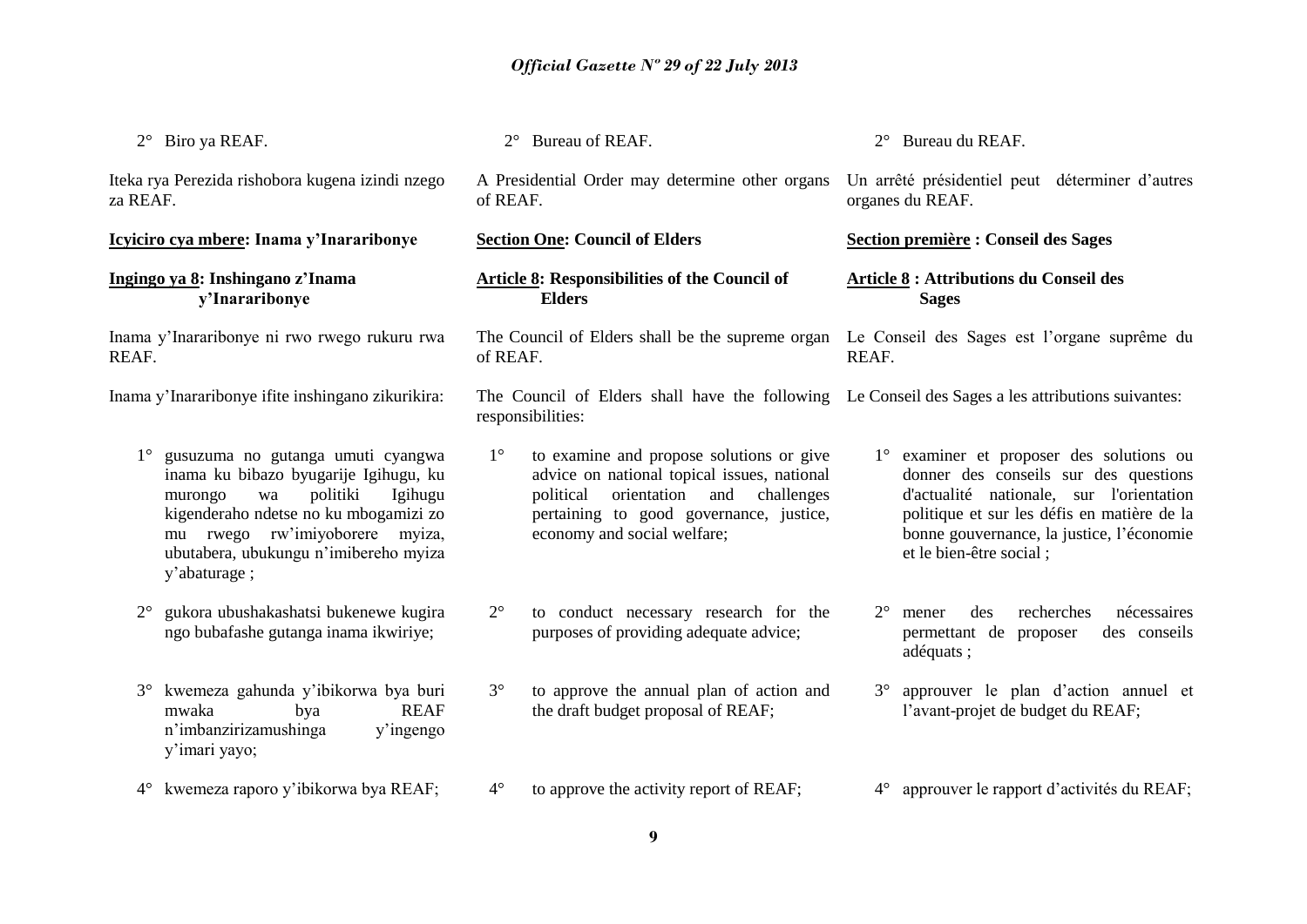| kwemeza amategeko ngengamikorere ya<br>$5^{\circ}$<br>REAF;                                     | $5^\circ$<br>to adopt the Internal Rules and Regulations<br>of REAF;                                                                                                  | 5° adopter le Règlement d'Ordre Intérieur du<br>REAF;                                                  |
|-------------------------------------------------------------------------------------------------|-----------------------------------------------------------------------------------------------------------------------------------------------------------------------|--------------------------------------------------------------------------------------------------------|
| gufata ibyemezo ku bindi bibazo byose<br>$6^{\circ}$<br>bijyanye n'inshingano za REAF.          | $6^{\circ}$<br>to make decisions on any other issues<br>relating to the mission of REAF.                                                                              | prendre des décisions sur toutes autres<br>$6^{\circ}$<br>questions relevant de la mission du<br>REAF. |
| Ingingo ya 9: Abagize Inama y'Inararibonye                                                      | <b>Article 9: Members of the Council of Elders</b>                                                                                                                    | <b>Article 9: Membres du Conseil des Sages</b>                                                         |
| Inama y'Inararibonye igizwe n'abantu barindwi<br>(7), barimo Perezida na Visi Perezida.         | The Council of Elders shall be comprised of seven<br>(7) Elders including the Chairperson and the Vice<br>Chairperson.                                                | Le Conseil des Sages est composé de sept (7)<br>Sages dont le Président et le Vice-président.          |
| Nibura mirongo itatu ku ijana (30%) muri bo<br>bagomba kuba ari abagore.                        | At least thirty per cent $(30%)$ of members of the<br>Council of Elders must be females.                                                                              | Au moins trente pour cent (30%) des membres du<br>Conseil des Sages doivent être de sexe féminin.      |
| Iteka rya Perezida rishobora kongera umubare<br>w'Inararibonye, bitewe n'ibyo Igihugu gikeneye. | A Presidential Order may increase the number of<br>Elders depending on the needs of the Country.                                                                      | Un arrêté présidentiel peut augmenter le nombre<br>de Sages selon les besoins du Pays.                 |
| Ingingo ya 10: Manda y'abagize Inama<br>y'Inararibonye                                          | Article 10: Term of office of members of the<br><b>Council of Elders</b>                                                                                              | Article 10: Mandat des membres du Conseil<br>des Sages                                                 |
| Abagize Inama y'Inararibonye bagira manda<br>y'imyaka itanu (5) ishobora kongerwa.              | The term of office of members of the Council of<br>Elders shall be five (5) years renewable.                                                                          | Les membres du Conseil des Sages ont un mandat<br>de cinq $(5)$ ans renouvelable.                      |
| Ingingo ya 11: Ibigenderwaho mu guhitamo<br><b>Inararibonye</b>                                 | Article 11: Criteria of selection of Elders                                                                                                                           | Article 11: Critères de sélection des Sages                                                            |
| Abagize Inama y'Inararibonye batoranywa mu<br>bantu bujuje ibi bikurikira:                      | Members of the Council of Elders shall be selected Les membres du Conseil des Sages sont choisis<br>following<br>from among<br>those<br>meeting<br>the<br>conditions: | parmi les personnes remplissant les conditions<br>suivantes:                                           |
| 1° kwemera kuba mu bayigize;                                                                    | $1^{\circ}$ accepting membership;                                                                                                                                     | $1^{\circ}$ accepter d'être membre ;                                                                   |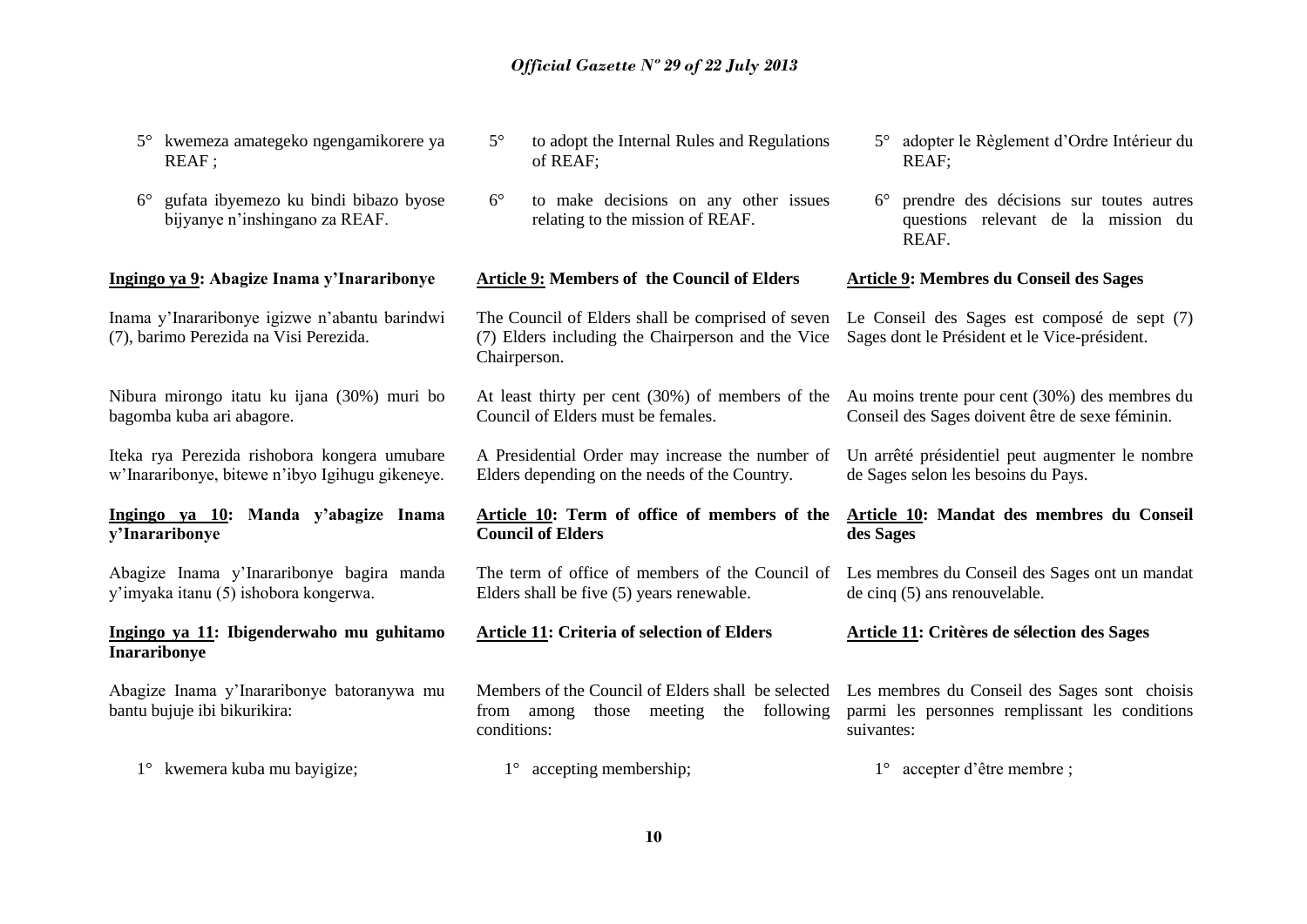- 2° kuba yaragize uruhare rugaragara mu kubaka no guteza imbere Igihugu;
- 3° kuba afite uburambe n'ubushobozi mu gukemura ibibazo by'Igihugu;
- 4° kuba yarabaye umuyobozi mu Nzego Nkuru z'Igihugu;
- 5° kuba yararanzwe n'ubwitange mu kazi;
- 6° kuba yubahiriza amahame remezo Igihugu kigenderaho;
- 7° kuba afite nibura imyaka mirongo itanu (50) y'amavuko

Mu bubasha n'ubushishozi bwe, Umuyobozi ushyiraho abagize Inama y'Inararibonye, ashobora kandi gushyiraho undi wese yasanga ari ngombwa.

## **Ingingo ya 12: Impamvu zo kuva mu Nama y'Inararibonye**

Kuva mu Nama y'Inararibonye bituruka kuri imwe mu mpamvu zikurikira:

- 1° manda irangiye;
- 2° yeguye ku bushake;
- 3° atagishoboye kuzuza inshingano ze bitewe n'uburwayi cyangwa ubumuga;
- 2° having played an important role in building and developing the Country;
- 3° having proven experience and ability in solving national problems;
- 4° having occupied a senior position in the high institutions of the Country:
- 5° having demonstrated commitment throughout his/her career;
- 6° respecting fundamental principles of the country;
- 7° being aged at least fifty (50) years.

Council of Elders may also use his/her power and diligence to appoint any other person as he/she deems necessary.

## **Article 12: Grounds for losing membership of the Council of Elders**

A member of the Council of Elders shall lose membership on any of the following grounds:

- 1° his/her term of office expires;
- 2° he/she voluntarily resigns;
- 3° if he/she can no longer perform his/her duties due to illness or disability;
- 2° avoir joué un rôle important dans la construction et le développement du Pays;
- 3° avoir eu l'expérience et la capacité à résoudre des problèmes nationaux ;
- 4° avoir occupé un poste de responsabilité dans les hautes instances du pays;
- 5° avoir prouvé l'engagement tout au long de sa carrière ;
- 6° respect des principes fondamentaux du pays ;
- 7° être âgé de cinquante (50) ans au moins.

The appointing authority of members of the L'autorité de nomination des membres du Conseil des Sages peut également user de son pouvoir et de sa diligence pour nommer toute autre personne qu'il juge nécessaire.

## **Article 12: Raisons de perte de la qualité de membre du Conseil des Sages**

Un membre du Conseil des Sages perd sa qualité de membre pour l'une des raisons suivantes:

- 1° expiration du mandat ;
- 2° démission volontaire;
- 3° s'il ne peut plus remplir ses fonctions suite à une maladie ou une incapacité ;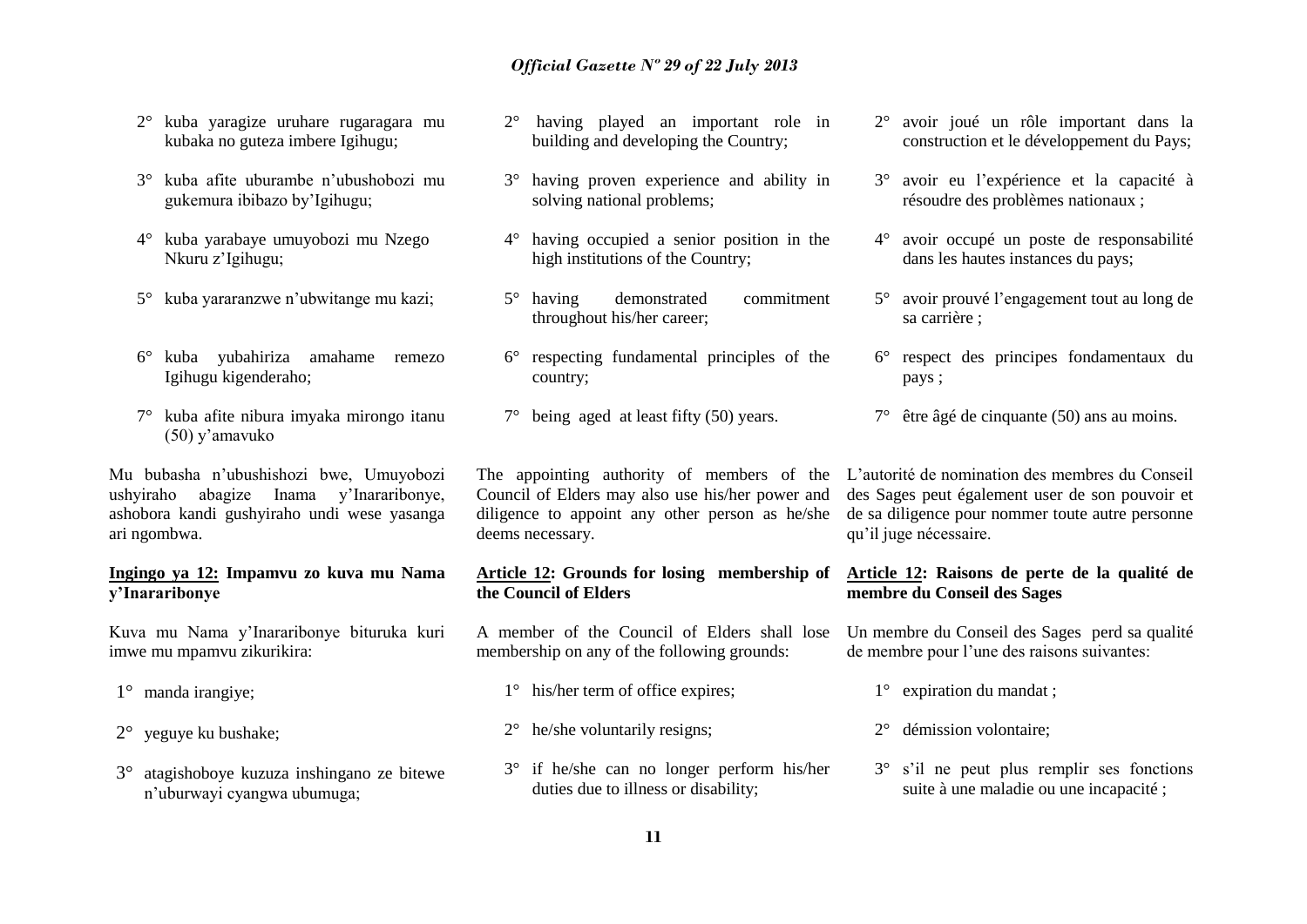- 4° agaragaweho imyitwarire itajyanye n'inshingano ze;
- 5° atacyujuje ibyashingiweho ashyirwa mu Nama y'Inararibonye;
- 6° akatiwe burundu igihano cy'igifungo kingana cyangwa kirengeje amezi atandatu (6) nta hanagura busembwa ryabayeho;

7° apfuye.

Ukwegura ku bushake kw'Inararibonye kugezwa kuri Perezida wa Repubulika mu ibaruwa ishinganye mu iposita cyangwa itanzwe mu ntoki ifite icyemezo cy'iyakira.

## **Ingingo ya 13: Ishyirwaho n'ivanwaho ry'abagize Inama y'Inararibonye**

Abagize Inama y'Inararibonye bashyirwaho bakanavanwaho n'Iteka rya Perezida.

## **Ingingo ya 14: Indangagaciro z'ingenzi mu kazi k'abagize Inama y'Inararibonye**

Mu kazi kabo, abagize Inama y'Inararibonye bagomba kurangwa cyane cyane n'indangagaciro zikurikira:

1° kutabogama;

2° kubaha no kubahiriza inzego ziyobora

- 4° he/she demonstrates behaviour incompatible with his/her duties;
- 5° he/she no longer fulfils the requirements considered at the time of his/her appointment to the Council of Elders;
- 6° he/she has been finally sentenced to a term of imprisonment equal to or greater than six (6) months without rehabilitation:
- 7° he/she dies.

Voluntary resignation by an Elder shall be tendered to the President of the Republic by registered mail or by hand-delivery with acknowledgment of receipt.

## **Article 13: Appointment and removal of the members of the Council of Elders**

appointed and removed by a Presidential Order.

## **Article 14: Key values guiding members of the Council of Elders in their duties**

In discharging their duties, members of the Council of Elders must particularly demonstrate the following values:

- 1° being impartial;
- 2° respecting and ensuring respect for
- 4° s'il affiche un comportement incompatible avec ses fonctions;
- 5° s'il ne remplit plus les conditions requises pour sa nomination au Conseil des Sages;
- 6° s'il est condamné définitivement à une peine d'emprisonnement supérieure ou égale à six (6) mois sans réhabilitation;
- 7° s'il décède.

La démission volontaire d'un Sage est présentée au Président de la République par lettre recommandée à la poste ou remise en main avec accusé de réception.

## **Article 13: Nomination et révocation des membres du Conseil des Sages**

Members of the Council of Elders shall be Les membres du Conseil des Sages sont nommés et révoqués par arrêté présidentiel.

## **Article 14: Principales valeurs guidant les membres du Conseil des Sages dans leurs fonctions**

Dans l'exercice de leurs fonctions, les membres du Conseil des Sages doivent être guidés par les valeurs suivantes:

- 1° être impartiaux;
- 2° respecter et faire respecter les institutions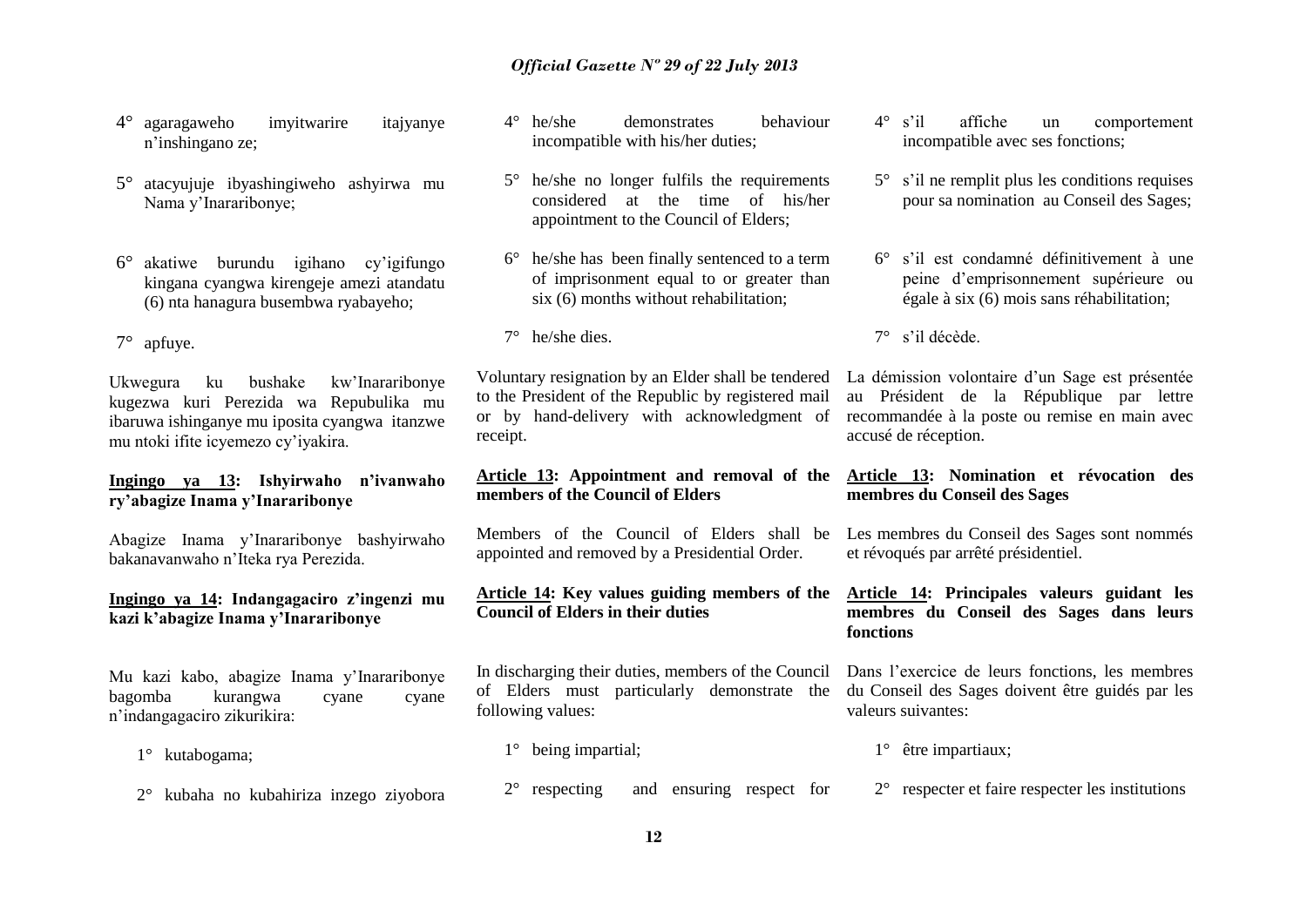| igihugu;                                                                                                                       | Government institutions;                                                                                                                          | de l'Etat;                                                                                                                                         |
|--------------------------------------------------------------------------------------------------------------------------------|---------------------------------------------------------------------------------------------------------------------------------------------------|----------------------------------------------------------------------------------------------------------------------------------------------------|
| $3^\circ$<br>gushishikazwa<br>gukumira<br>no<br>icyahungabanya<br>Igihugu<br>n'Abanyarwanda;                                   | being committed to preventing anything<br>$3^\circ$<br>that may undermine the integrity of the<br>country and that of the Rwandan people;         | être déterminés à lutter contre tout ce qui<br>$3^\circ$<br>peut porter atteinte à l'intégrité du pays et<br>de la population rwandaise;           |
| $4^\circ$<br>gushishikazwa<br>kubungabunga<br>no<br>indangagaciro z'umuco nyarwanda.                                           | 4° being committed to preserving the<br>Rwandan cultural values.                                                                                  | 4° être déterminés à sauvegarder les valeurs<br>culturelles rwandaises.                                                                            |
| Ingingo ya 15: Ibigenerwa abagize Inama<br>y'Inararibonye                                                                      | Article 15: Benefits allocated to members of the<br><b>Council of Elders</b>                                                                      | Article 15: Avantages alloués aux membres du<br><b>Conseil des Sages</b>                                                                           |
| Iteka rya Perezida rigena imiterere y'ibigenerwa<br>abagize Inama y'Inararibonye kugira ngo<br>barangize neza inshingano zabo. | A Presidential Order shall determine the nature of<br>benefits allocated to members of the Council of<br>Elders in order to fulfill their duties. | Un arrêté présidentiel détermine la nature des<br>avantages alloués aux membres du Conseil des<br>Sages pour l'accomplissement de leurs fonctions. |
| Icyiciro cya 2: Biro ya REAF n'inshingano<br>zayo                                                                              | Section 2: Bureau<br>of REAF<br>and<br>its<br>responsibilities                                                                                    | Section 2: Bureau du REAF et ses attributions                                                                                                      |
|                                                                                                                                |                                                                                                                                                   |                                                                                                                                                    |
| Ingingo ya 16: Abagize Biro ya REAF                                                                                            | <b>Article 16: Members of the Bureau of REAF</b>                                                                                                  | <b>Article 16: Composition du Bureau du REAF</b>                                                                                                   |
| Biro ya REAF igizwe na Perezida na Visi<br>Perezida.                                                                           | The Bureau of REAF shall be composed of the<br>Chairperson and the Vice Chairperson.                                                              | Le Bureau du REAF est composé du Président et<br>du Vice-Président.                                                                                |
| Ingingo ya 17: Inshingano za Biro za REAF                                                                                      | Article 17: Responsibilities of the Bureau of Article 17: Attributions du Bureau du REAF<br><b>REAF</b>                                           |                                                                                                                                                    |
| Inshingano za Biro za REAF ni izi zikurikira :                                                                                 | The responsibilities of the Bureau of REAF shall Les attributions du Bureau du REAF sont les<br>be the following:                                 | suivantes :                                                                                                                                        |
| kuyobora imirimo ya REAF;<br>$1^{\circ}$                                                                                       | to head activities of REAF;<br>$1^{\circ}$                                                                                                        | 1° diriger les activités du REAF;                                                                                                                  |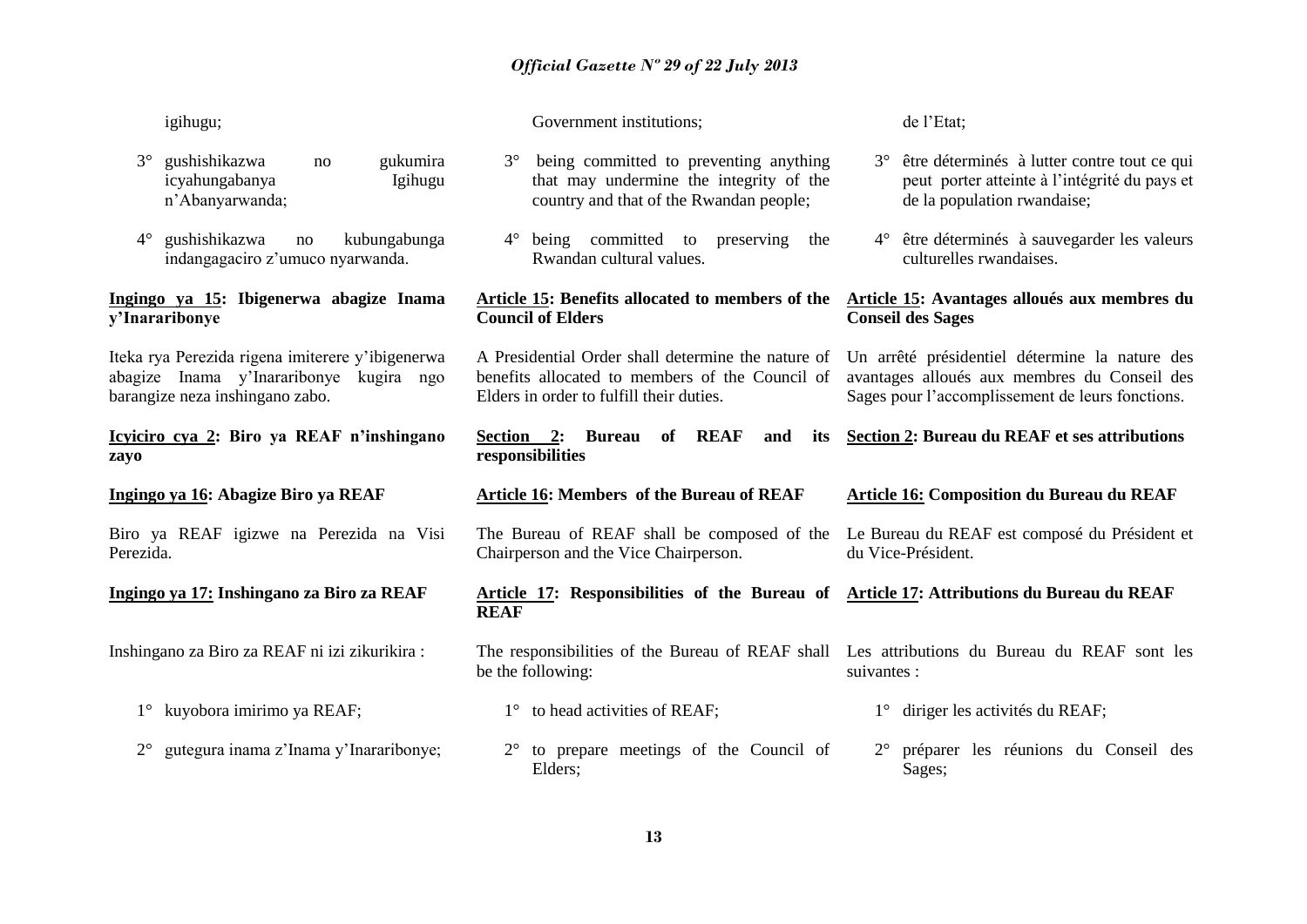- 3° gushyira mu bikorwa ibyemezo by'Inama y'Inararibonye;
- 4° gukurikirana imikoranire ya REAF n'izindi nzego.

## **Ingingo ya 18: Inshingano za Perezida wa REAF**

Inshingano za Perezida wa REAF ni izi zikurikira:

- 1° gutumiza no kuyobora inama z'Inama y'Inararibonye;
- 2° guhuza ibikorwa bya REAF;
- 3° guhagararira REAF mu Gihugu no mu mahanga;
- 4° kuba umuvugizi wa REAF;
- 5° gushyikiriza Ibiro bya Perezida wa Repubulika raporo za REAF;
- 6° gushyira umukono ku nyandiko zose n'amabaruwa bya REAF;
- 7° gukora imirimo yose yasabwa n'inama y'Inama y'Inararibonye ijyanye n'inshingano za REAF.
- 3° to ensure the implementation of the resolutions of the Council of Elders;
- 4° to monitor REAF's relations with other organs.

**Article 18: Duties of the Chairperson of REAF**

following:

- 1° to convene and chair meetings of the Council of Elders;
- 2° to coordinate activities of REAF;
- 3° to represent REAF within the country and abroad;
- 4° to be the spokesperson of REAF;
- 5° to transmit reports of REAF to the Office of the President of the Republic**;**
- 6° to be a signatory to all documents and correspondence of REAF;
- 7° to perform any other duties related to the mission of REAF as may be assigned by the Council of Elders.
- 3° veiller à la mise en application des résolutions du Conseil des Sages;
- 4° faire le suivi des relations du REAF avec d'autres organes.

**Article 18: Attributions du Président du REAF** 

The duties of the Chairperson of REAF shall be the Les attributions du Président du REAF sont les suivantes:

- 1° convoquer et présider les réunions du Conseil des Sages;
- 2° coordonner les activités du REAF;
- 3° représenter REAF à l'intérieur et à l'extérieur du pays;
- 4° servir de porte-parole du REAF;
- 5° transmettre les rapports du REAF à la Présidence de la République;
- 6° signer tous les actes et toutes les correspondances du REAF;
- 7° exécuter toute autre tâche rentrant dans la mission du REAF qui lui serait confiée par le Conseil des Sages.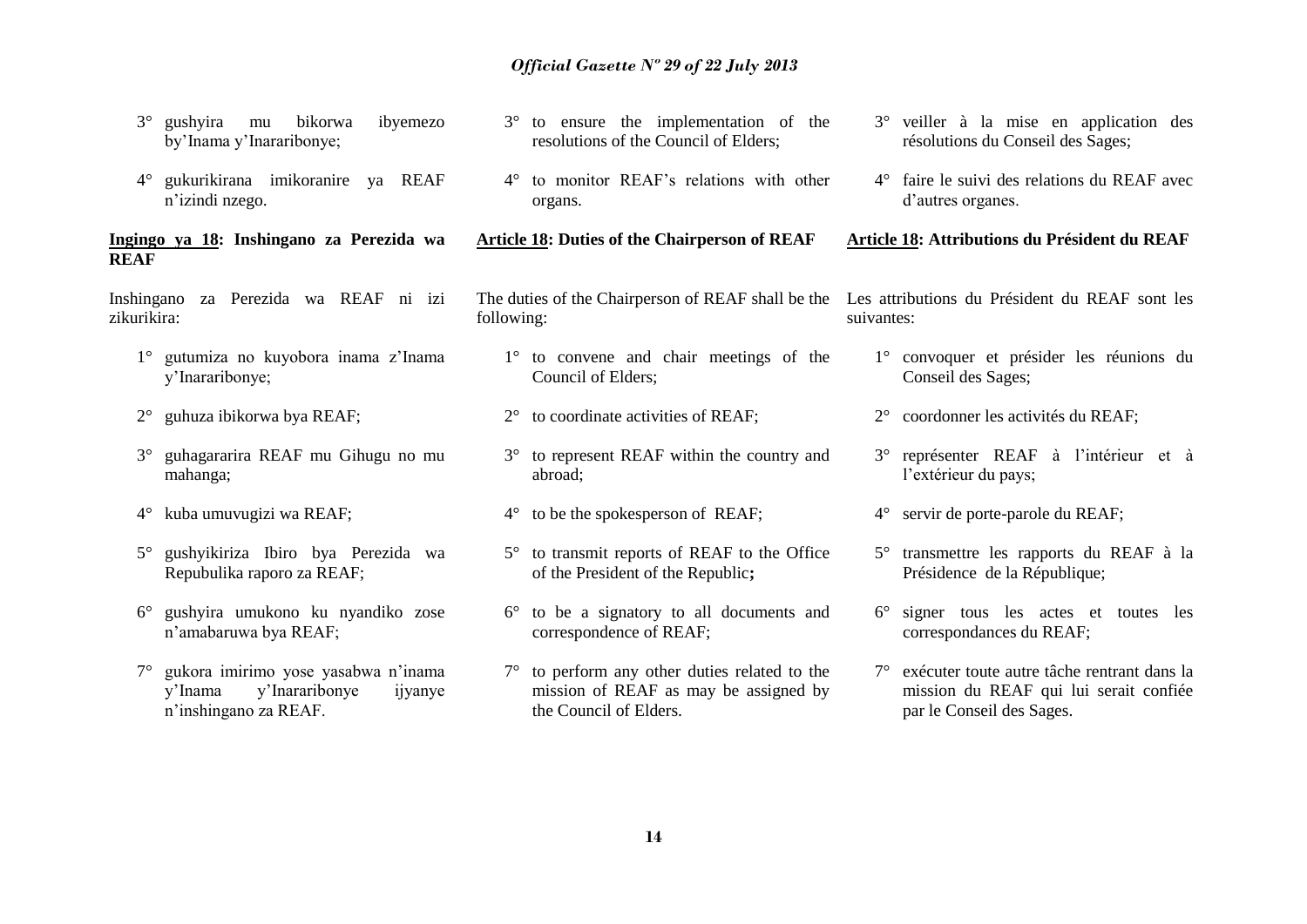**REAF**

**Ingingo ya 19: Inshingano za Visi Perezida wa REAF**

Inshingano za Visi Perezida ni izi zikurikira:

- 1° kunganira Perezida no kumusimbura igihe adahari ;
- 2° kuba Umwanditsi w'inama y'Inama y' Inararibonye ;
- 3° gukora raporo z'ibikorwa bya REAF;
- 4° gukora indi mirimo yose yasabwa n'Inama y'Inararibonye cyangwa na Perezida ijyanye n'inshingano za REAF.

## **UMUTWE WA IV: IMIKORERE Y'INAMA Y'INARARIBONYE**

**Ingingo ya 20: Inama z'Inama y'Inararibonye** 

Inama y'Inama y'Inararibonye iterana igihe cyose bibaye ngombwa. Itumizwa kandi ikayoborwa na Perezida cyangwa Visi Perezida igihe Perezida adahari.

Iyo Perezida na Visi Perezida badahari, umukuru mu myaka mu nararibonye atumiza inama y'Inama y'Inararibonye ikitoramo uyiyobora n'umwanditsi wayo.

Inama y'Inararibonye ishobora gutumira mu

## **Article 19: Duties of the Vice Chairperson of Article 19: Attributions du Vice-Président du REAF**

following:

- 1° to assist the Chairperson and to deputize for him/her in case of absence;
- 2° to act as the rapporteur of meetings of the Council of Elders;
- 3° to prepare activity reports of REAF;
- 4° to perform such other duties related to the mission of REAF as may be assigned by the Council of Elders or the Chairperson.

## **CHAPTER IV: FUNCTIONING OF THE COUNCIL OF ELDERS**

**Article 20: Meetings of the Council of Elders**

necessary. The meeting shall be convened and presided over by the Chairperson or the Vice Chairperson in case of absence of the Chairperson.

Chairperson, the oldest among Elders shall convene the Council of Elders' meeting which shall elect from among its members the chair and le Président de la séance et son rapporteur. rapporteur.

The Council of Elders may invite to its meetings Le Conseil des Sages peut inviter à ses réunions

- The duties of the Vice Chairperson shall be the Les attributions du Vice-Président sont les suivantes :
	- 1° assister le Président dans ses fonctions et le remplacer en cas d'absence;
	- 2° servir de rapporteur des réunions du Conseil des Sages ;
	- 3° préparer les rapports d'activités du REAF;
	- 4° exécuter toute autre tâche relevant de la mission du REAF qui lui serait confiée par le Conseil des Sages ou le Président.

## **CHAPITRE IV: FONCTIONNEMENT DU CONSEIL DES SAGES**

**Article 20: Réunions du Conseil des Sages**

The Council of Elders shall meet whenever Le Conseil des Sages se réunit chaque fois que de besoin. Il est convoqué et présidé par le Président ou le Vice-Président en cas d'absence du Président.

In case of absence of the Chairperson and the Vice En cas d'absence du Président et du Vice-Président, le doyen d'âge des sages convoque la réunion du Conseil des sages qui élit en son sein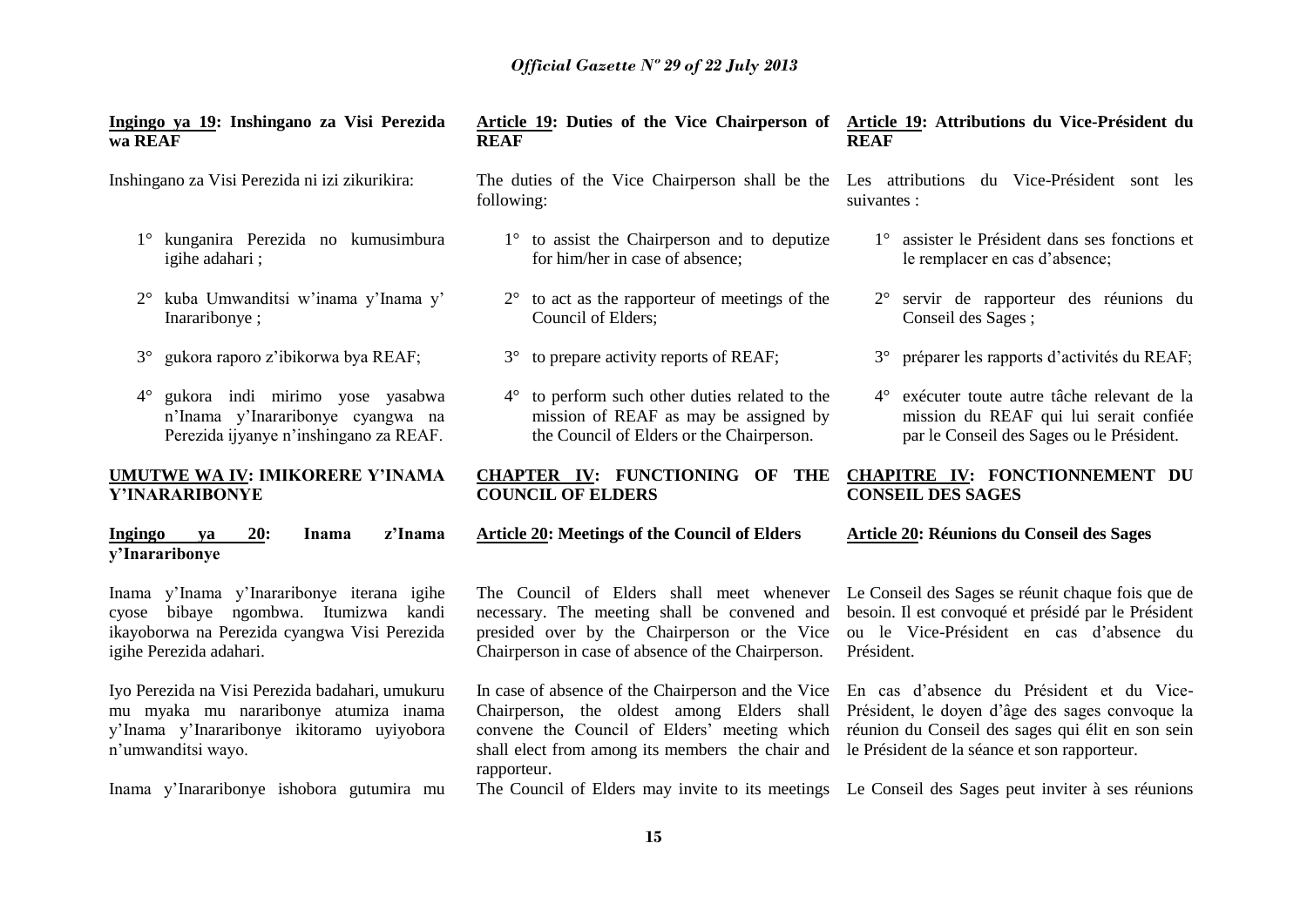nama zayo umuntu wese ufite ubuhanga bwihariye kugira ngo ayungure ibitekerezo.

Uwatumiwe ntiyemerewe gutora mu gihe cy'ifata ry'ibyemezo, kandi akurikirana gusa ingingo zerekeranye n'ibyo yasabwe gutangaho ibitekerezo.

Ibiri ku murongo w'ibyigwa n'izindi nyandiko zose zigomba kuganirwaho zohererezwa buri wese mu bagize Inama y'Inararibonye hasigaye nibura iminsi itatu (3) ngo inama iterane, keretse iyo inama itumijwe ku buryo bwihutirwa.

## **Ingingo ya 21: Ifatwa ry'ibyemezo n'inyandikomvugo**

Ibyemezo by'Inama y'Inararibonye bifatwa ku bwumvikane busesuye. Iyo bidashobotse bifatwa ku bwiganze burunduye bw'amajwi y'abari mu nama.

Inyandikomvugo y'inama y'Inama y'Inararibonye yemezwa mu nama ikurikira igashyirwaho umukono n'uwayiyoboye n'umwanditsi wayo.

### **Ingingo ya 22: Amategeko ngengamikorere**

Bitabangamiye ibiteganywa n'iri tegeko, REAF ishyiraho amategeko ngengamikorere ayigenga atangazwa mu Igazeti ya Leta ya Repubulika y'u Rwanda.

any person with special expertise for advice.

The invited person shall not be allowed to vote during decision-making and shall only participate in debates related to items for which he/ she is requested to offer advice.

The items on the agenda and any other documents to be discussed by the Council of Elders, shall be transmitted to each member of the Council of Elders at least three (3) days before the meeting, unless the meeting is convened in urgent convocation urgente de la réunion. circumstances.

### **Article 21: Decision-making and minutes**

Resolutions of the Council of Elders shall be taken by consensus. If not possible, they shall be taken through an absolute majority vote of the members present.

The minutes of the Council of Elders' meeting shall be adopted in the next meeting and signed by the chairperson of the meeting and its rapporteur.

#### **Article 22: Internal rules and regulations**

Without prejudice to the provisions of this Law, REAF shall establish its internal rules and regulations which shall be published in the Official Gazette of the Republic of Rwanda.

toute personne ayant une expertise particulière pour avis.

La personne invitée n'a pas le droit de vote lors de la prise des décisions et participe uniquement aux débats concernant les points pour lesquels elle est consultée.

L'ordre du jour ainsi que tous les autres documents de discussion sont envoyés à chaque membre du Conseil des Sages au moins trois (3) jours avant la tenue de la réunion, sauf en cas de

#### **Article 21: Prise de décisions et procès-verbal**

Les résolutions du Conseil des Sages sont prises par consensus. Dans le cas contraire, elles sont prises à la majorité absolue des membres présents à la réunion.

Le procès-verbal de la réunion du Conseil des Sages est approuvé lors de la réunion suivante et signé conjointement par celui qui l'a présidée et son rapporteur.

### **Article 22 : Règlement d'ordre intérieur**

Sans préjudice des dispositions de la présente loi, REAF établit son règlement d'ordre intérieur qui est publié au Journal Officiel de la République du Rwanda.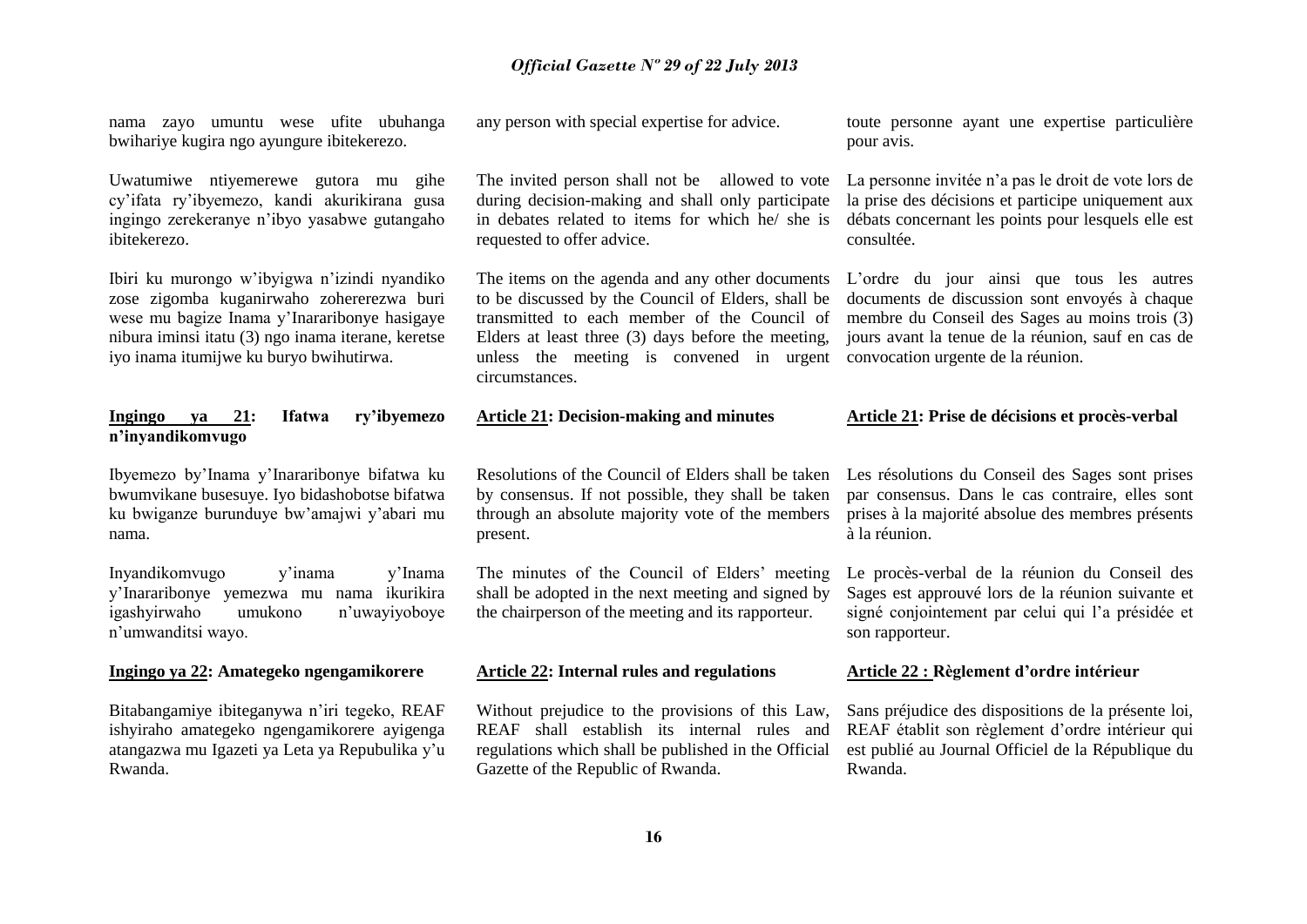| <b>ABAKOZI</b><br><b>UMUTWE</b><br><b>WA</b><br>$\mathbf{V}$ :<br><b>N'UMUTUNGO BYA REAF</b>                      | <b>CHAPTER V: STAFF AND PROPERTY OF</b><br><b>REAF</b>                                                                                               | <b>CHAPITRE</b><br>V:<br><b>PERSONNEL</b><br><b>ET</b><br><b>PATRIMOINE DU REAF</b>                                                               |
|-------------------------------------------------------------------------------------------------------------------|------------------------------------------------------------------------------------------------------------------------------------------------------|---------------------------------------------------------------------------------------------------------------------------------------------------|
| Ingingo ya 23: Imicungire y'abakozi ba<br><b>REAF</b>                                                             | Article 23: Management of the staff of REAF                                                                                                          | Article 23: Gestion du personnel du REAF                                                                                                          |
| REAF igira abakozi bo mu rwego rwunganira<br>n'urwa tekiniki bagengwa na Sitati rusange<br>y'abakozi ba Leta.     | REAF shall have support and technical staff REAF est doté d'un personnel d'appui et<br>governed by the General Statute for Rwanda Public<br>Service. | technique régi par le Statut Général de la Fonction<br>Publique Rwandaise.                                                                        |
| Ingingo ya 24: Inkomoko y'umutungo wa<br><b>REAF</b>                                                              | <b>Article 24: Sources of the property of REAF</b>                                                                                                   | <b>Article 24: Sources du patrimoine du REAF</b>                                                                                                  |
| <b>REAF</b><br>n'ibintu<br>Umutungo<br>ugizwe<br>wa<br>byimukanwa n'ibitimukanwa.                                 | The property of REAF shall be comprised of Le patrimoine du REAF est composé de biens<br>movable and immovable assets.                               | meubles et immeubles.                                                                                                                             |
| Umutungo wa REAF ukomoka ku ngengo<br>y'imari ya Leta.                                                            | The property of REAF shall come from the State<br>budget.                                                                                            | Le patrimoine du REAF provient du budget de<br>l'Etat.                                                                                            |
| Ushobora gukomoka kandi ku nkunga, impano<br>n'indagano z'abafatanyabikorwa.                                      | It may also come from grants, donations and<br>bequests from partners.                                                                               | Il peut également provenir des subventions, dons<br>et legs des partenaires.                                                                      |
| Ingingo ya 25: Imikoreshereze, imicungire<br>n'imigenzurire by'umutungo                                           | Article 25: Use, management and audit of the<br>property                                                                                             | Article 25: Utilisation, gestion et audit du<br>patrimoine                                                                                        |
| imicungire<br>n'imigenzurire<br>Imikoreshereze,<br>by'umutungo wa REAF bikorwa hakurikijwe<br>amategeko abigenga. | The use, management and audit of the property of<br>REAF shall be carried out in accordance with the<br>relevant legal provisions.                   | L'utilisation, la gestion et l'audit du patrimoine du<br>sont effectués conformément<br><b>REAF</b><br>aux<br>dispositions légales en la matière. |
| <b>UMUTWE WA VI: INGINGO ZISOZA</b>                                                                               | <b>CHAPTER VI: FINAL PROVISIONS</b>                                                                                                                  | <b>CHAPITRE VI: DISPOSITIONS FINALES</b>                                                                                                          |
| Ingingo ya 26: Itegurwa, isuzumwa n'itorwa<br>ry'iri tegeko                                                       | Article 26: Drafting, consideration and adoption<br>of this Law                                                                                      | Article 26: Initiation, examen et adoption de la<br>présente loi                                                                                  |
| Iri tegeko ryateguwe mu rurimi rw'Icyongereza,                                                                    | This Law was drafted in English, considered and La présente loi a été initiée en Anglais, examinée                                                   |                                                                                                                                                   |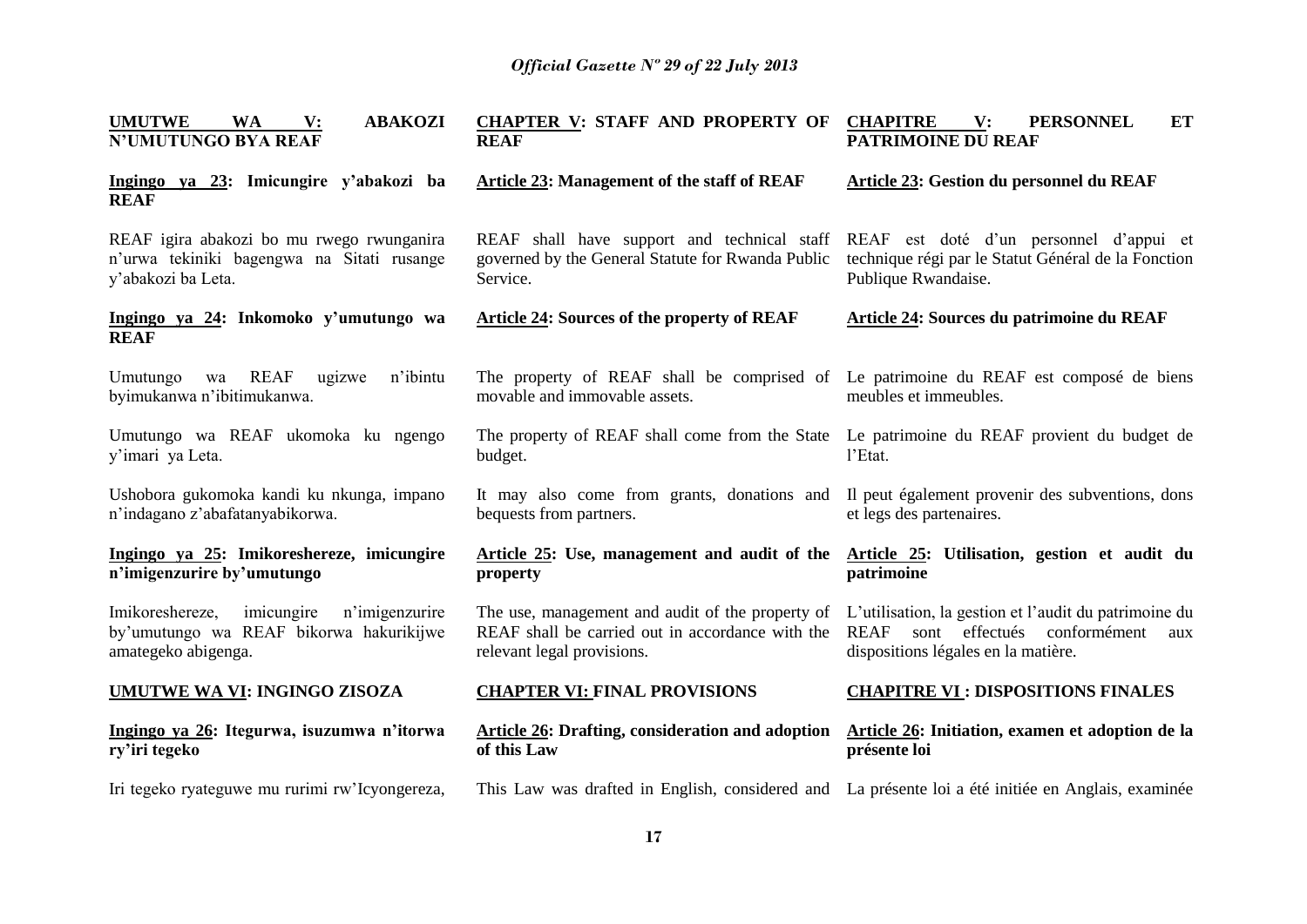| rurimi<br>kandi<br>ritorwa<br>risuzumwa<br>mu<br>rw'Ikinyarwanda.                                           | adopted in Kinyarwanda.                                                                                                | et adoptée en Kinyarwanda.                                                                                       |
|-------------------------------------------------------------------------------------------------------------|------------------------------------------------------------------------------------------------------------------------|------------------------------------------------------------------------------------------------------------------|
| $ya$ 27:<br><b>Ingingo</b><br>Ivanwaho<br>ry'ingingo<br>z'amategeko zinyuranyije n'iri tegeko               | <b>Article 27: Repealing provision</b>                                                                                 | <b>Article 27: Disposition abrogatoire</b>                                                                       |
| Ingingo zose z'amategeko abanziriza iri tegeko<br>kandi zinyuranyije na ryo zivanyweho.                     | All prior legal provisions inconsistent with this<br>Law are hereby repealed.                                          | légales<br>les dispositions<br>Toutes<br>antérieures<br>contraires à la présente loi sont abrogées.              |
| Ingingo ya 28: Igihe iri tegeko ritangira<br>gukurikizwa                                                    | <b>Article 28: Commencement</b>                                                                                        | Article 28: Entrée en vigueur                                                                                    |
| Iri tegeko ritangira gukurikizwa ku munsi<br>ritangarijweho mu Igazeti ya Leta ya Repubulika<br>y'u Rwanda. | This Law shall come into force on the date of its<br>publication in the Official Gazette of the Republic<br>of Rwanda. | La présente loi entre en vigueur le jour de sa<br>publication au Journal Officiel de la République<br>du Rwanda. |
| Kigali, kuwa 16/06/2013                                                                                     | Kigali, on 16/06/2013                                                                                                  | Kigali, le 16/06/2013                                                                                            |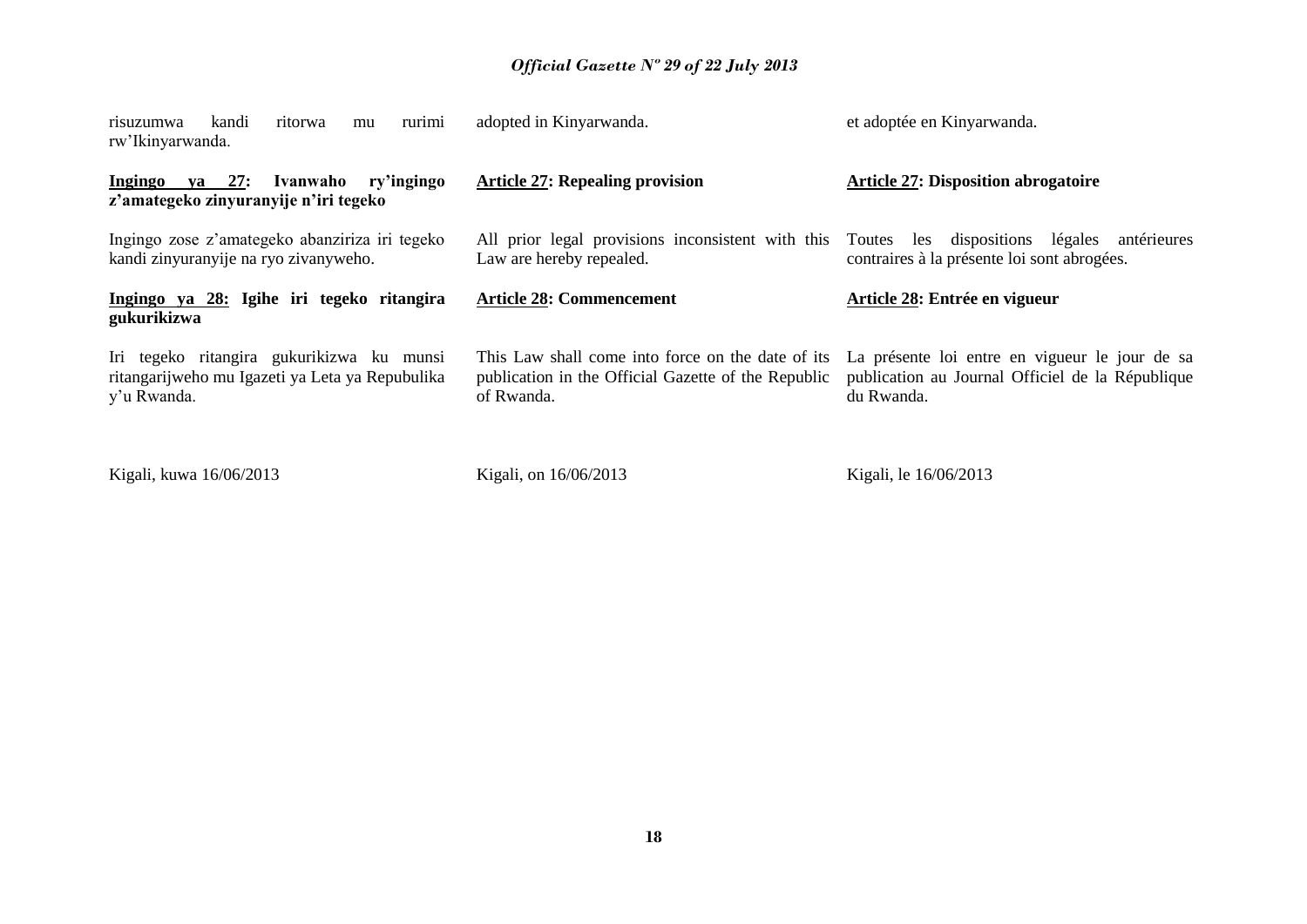**(sé) KAGAME Paul** Perezida wa Repubulika

**(sé) KAGAME Paul** President of the Republic

**(sé) KAGAME Paul** Président de la République

**(sé) Dr. HABUMUREMYI Pierre Damien** Minisitiri w'Intebe

**(sé) Dr. HABUMUREMYI Pierre Damien** Prime Minister

**(sé) Dr. HABUMUREMYI Pierre Damien** Premier Ministre

**Bibonywe kandi bishyizweho Ikirango cya Repubulika:**

**Seen and sealed with the Seal of the Republic:**

**Vu et scellé du Sceau de la République :**

**(sé) BUSINGYE Johnston** Minisitiri w'Ubutabera/Intumwa Nkuru ya Leta

**(sé) BUSINGYE Johnston** Minister of Justice / Attorney General

**(sé) BUSINGYE Johnston** Ministre de la Justice/Garde des Sceaux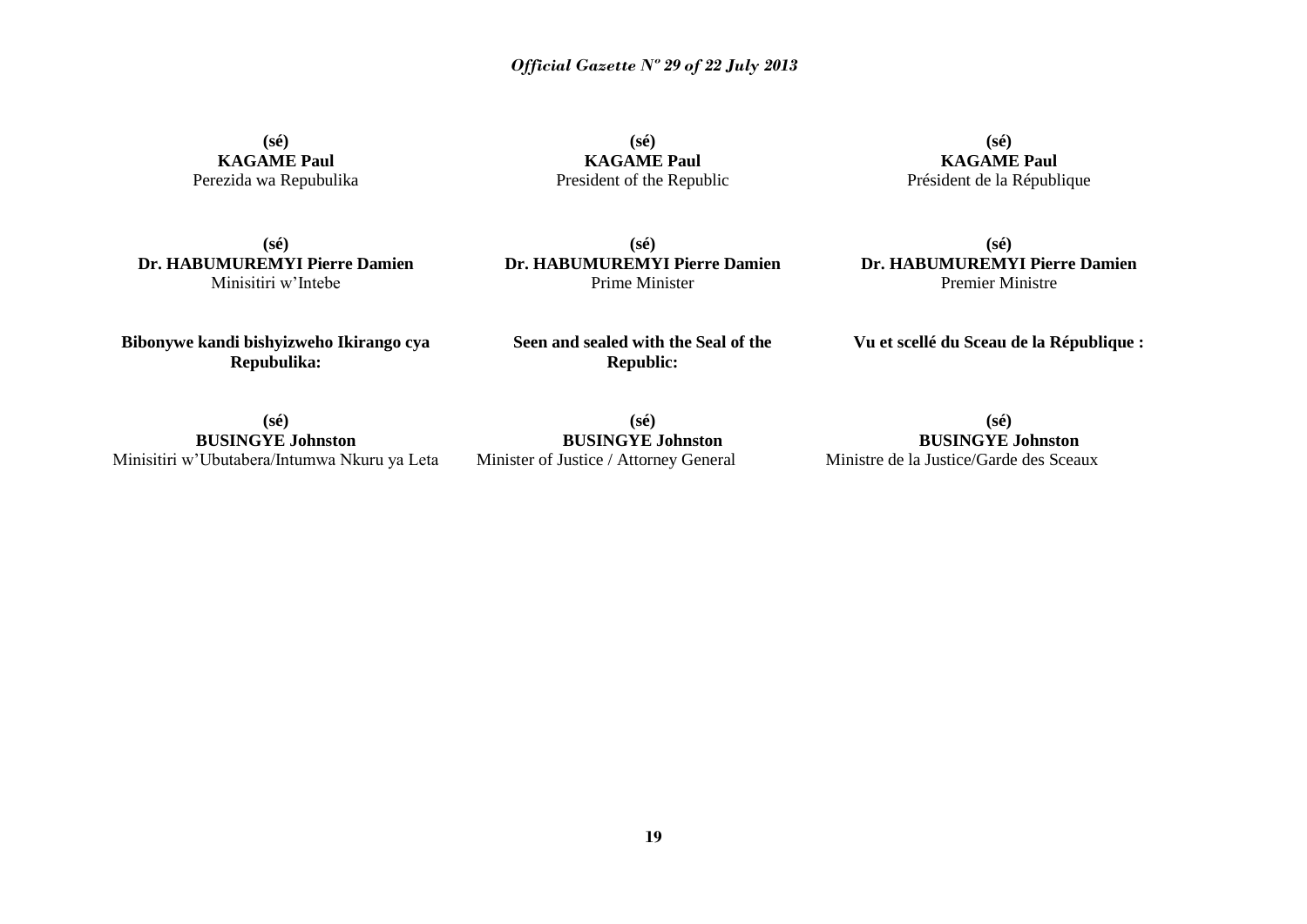| <b>ITEGEKO Nº 40/2013 RYO KUWA 16/06/2013</b><br>RIHINDURA KANDI RYUZUZA ITEGEKO<br>N° 35/2008 RYO KUWA 08/08/2008 RIGENA<br><b>IMITERERE</b><br><b>N'IMIKORERE</b><br><b>BYA</b><br><b>KOMISIYO</b><br>Y'IGIHUGU<br><b>Y'UBUMWE</b><br><b>N'UBWIYUNGE</b> | OF<br>16/06/2013<br><b>LAW</b><br>$N^{\circ}40/2013$<br>MODIFYING AND COMPLEMENTING<br><b>LAW</b><br>$N^{\circ}$<br>35/2008<br>OF<br>08/08/2008<br>DETERMINING THE ORGANISATION<br><b>FUNCTIONING</b><br><b>THE</b><br><b>AND</b><br>OF<br><b>NATIONAL</b><br><b>UNITY</b><br><b>AND</b><br>RECONCILIATION COMMISSION | <b>LOI N° 40/2013 DU 16/06/2013 MODIFIANT</b><br>ET COMPLETANT LA LOI Nº 35/2008 DU<br>08/08/2008 PORTANT ORGANISATION ET<br>FONCTIONNEMENT DE LA COMMISSION<br>NATIONALE DE L'UNITE ET LA<br><b>RECONCILIATION</b> |
|------------------------------------------------------------------------------------------------------------------------------------------------------------------------------------------------------------------------------------------------------------|-----------------------------------------------------------------------------------------------------------------------------------------------------------------------------------------------------------------------------------------------------------------------------------------------------------------------|---------------------------------------------------------------------------------------------------------------------------------------------------------------------------------------------------------------------|
| <b>ISHAKIRO</b>                                                                                                                                                                                                                                            | <b>TABLE OF CONTENTS</b>                                                                                                                                                                                                                                                                                              | <b>TABLE DES MATIERES</b>                                                                                                                                                                                           |
| Ingingo ya mbere: Inshingano za Komisiyo                                                                                                                                                                                                                   | <b>Article One: Mission of the Commission</b>                                                                                                                                                                                                                                                                         | <b>Article premier: Missions de la Commission</b>                                                                                                                                                                   |
| Ingingo ya 2: Ububasha bwa Komisiyo                                                                                                                                                                                                                        | <b>Article 2: Powers of the Commission</b>                                                                                                                                                                                                                                                                            | <b>Article 2: Pouvoirs de la Commission</b>                                                                                                                                                                         |
| Ingingo ya 3: Itegurwa, isuzumwa n'itorwa<br>ry'iri tegeko                                                                                                                                                                                                 | Article 3: Drafting,<br>consideration and<br>adoption of this Law                                                                                                                                                                                                                                                     | Article 3: Initiation, examen et adoption de la<br>présente loi                                                                                                                                                     |
| Ingingo ya 4: Ivanwaho ry'ingingo z'amategeko<br>zinyuranyije n'iri tegeko                                                                                                                                                                                 | <b>Article 4: Repealing provision</b>                                                                                                                                                                                                                                                                                 | <b>Article 4: Disposition abrogatoire</b>                                                                                                                                                                           |
| Ingingo ya 5: Igihe iri tegeko ritangira<br>gukurikizwa                                                                                                                                                                                                    | <b>Article 5: Commencement</b>                                                                                                                                                                                                                                                                                        | Article 5: Entrée en vigueur                                                                                                                                                                                        |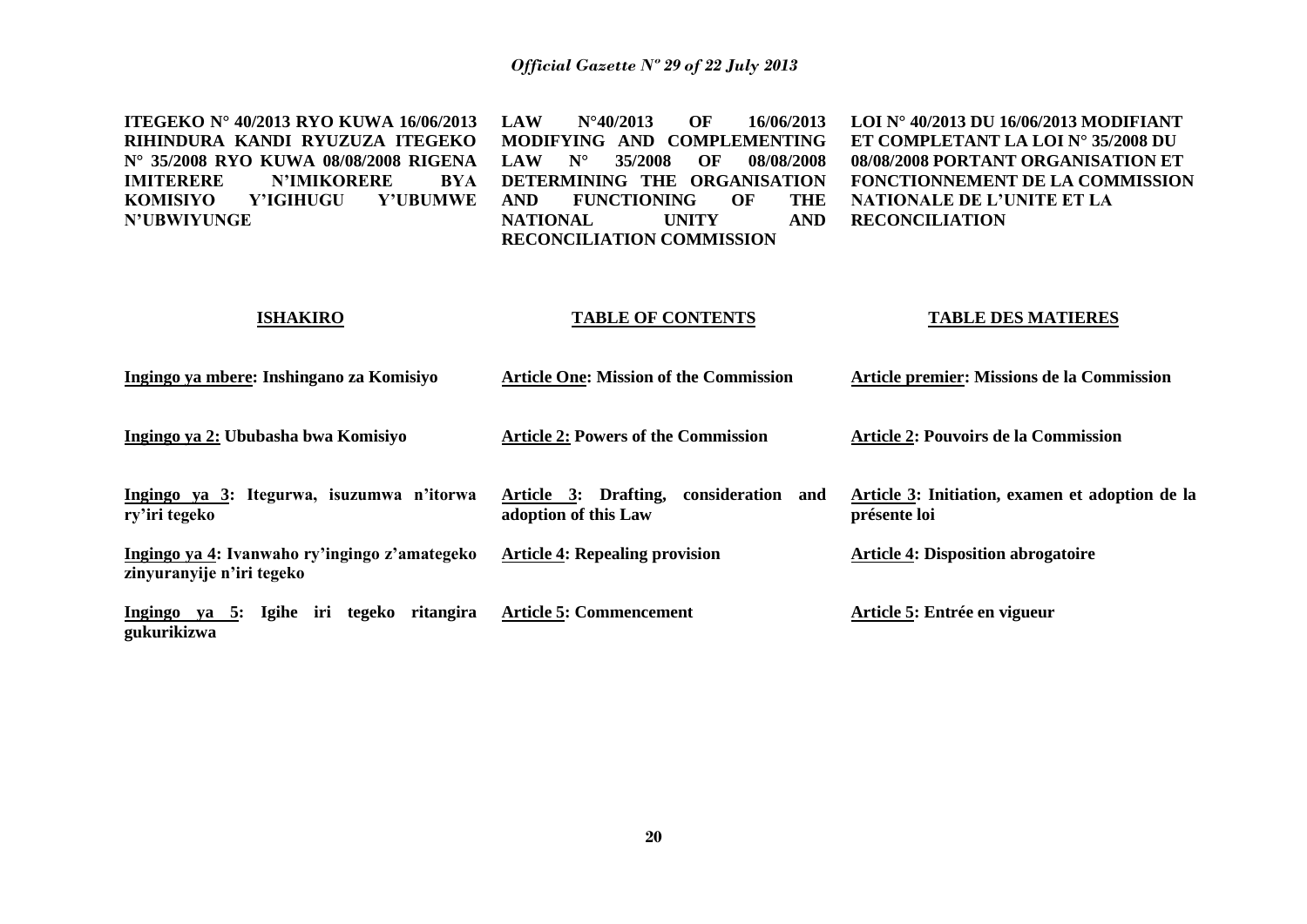**ITEGEKO N° 40/2013 RYO KUWA 16/06/2013 RIHINDURA KANDI RYUZUZA ITEGEKO N° 35/2008 RYO KUWA 08/08/2008 RIGENA IMITERERE N'IMIKORERE BYA KOMISIYO Y'IGIHUGU Y'UBUMWE N'UBWIYUNGE** 

**LAW N° 40/2013 OF 16/06/2013 MODIFYING AND COMPLEMENTING LAW N° 35/2008 OF 08/08/2008 DETERMINING THE ORGANISATION AND FUNCTIONING OF THE NATIONAL UNITY AND RECONCILIATION COMMISSION**

**LOI N° 40/2013 DU 16/06/2013 MODIFIANT ET COMPLETANT LA LOI N° 35/2008 DU 08/08/2008 PORTANT ORGANISATION ET FONCTIONNEMENT DE LA COMMISSION NATIONALE DE L'UNITE ET LA RECONCILIATION**

**Twebwe, KAGAME Paul,** Perezida wa Repubulika;

**RWANDA**

**INTEKO ISHINGA AMATEGEKO YEMEJE, NONE NATWE DUHAMIJE, DUTANGAJE ITEGEKO RITEYE RITYA, KANDI DUTEGETSE KO RYANDIKWA MU IGAZETI YA LETA YA REPUBULIKA Y'U** 

**We, KAGAME Paul,** President of the Republic;

**THE PARLIAMENT HAS ADOPTED AND WE SANCTION, PROMULGATE THE FOLLOWING LAW AND ORDER IT BE PUBLISHED IN THE OFFICIAL GAZETTE OF THE REPUBLIC OF RWANDA**

**Nous, KAGAME Paul,**  Président de la République;

**LE PARLEMENT A ADOPTE ET NOUS SANCTIONNONS, PROMULGUONS LA LOI DONT LA TENEUR SUIT ET ORDONNONS QU'ELLE SOIT PUBLIEE AU JOURNAL OFFICIEL DE LA REPUBLIQUE DU RWANDA**

### **INTEKO ISHINGA AMATEGEKO:**

Umutwe w'Abadepite, mu nama yawo yo kuwa 12 Ukuboza 2012;

Umutwe wa Sena, mu nama yawo yo kuwa 25 Werurwe 2013;

Ishingiye ku Itegeko Nshinga rya Repubulika y'u Rwanda ryo kuwa 04 Kamena 2003 nk'uko ryavuguruwe kugeza ubu, cyane cyane mu ngingo zaryo, iya 40, iya 62, iya 66, iya 67, iya 88, iya 89, iya 90, iya 92, iya 93, iya 94, iya 95, iya 108, iya 113, iya 178 n'iya 201;

#### **THE PARLIAMENT:**

The Chamber of Deputies, in its session of 12 December 2012;

The Senate, in its session of 25 March 2013;

Pursuant to the Constitution of the Republic of Rwanda of 04 June 2003 as amended to date, especially in Articles 40, 62, 66, 67, 88, 89, 90, 92, 93, 94, 95, 108, 118, 178 and 201;

#### **LE PARLEMENT :**

La Chambre des Députés, en sa séance du 12 décembre 2012;

Le Sénat, en sa séance du 25 mars 2013;

Vu la Constitution de la République du Rwanda du 04 juin 2003 telle que révisée à ce jour, spécialement en ses articles 40, 62, 66, 67, 88 , 89, 90, 92, 93, 94, 95, 108, 118, 178 et 201;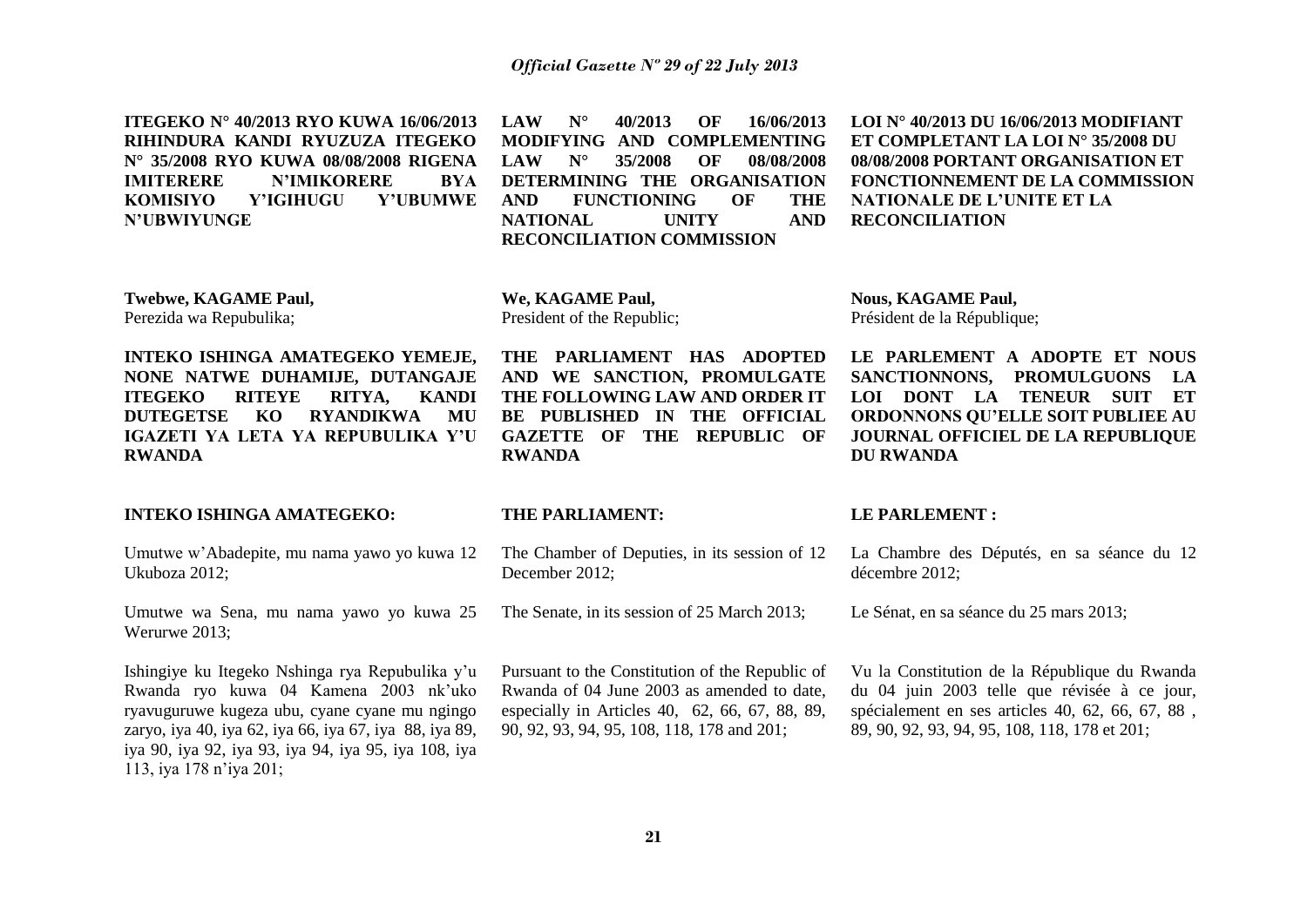Isubiye ku Itegeko n<sup>o</sup> 35/2008 ryo kuwa 08/08/2008 rigena imiterere n'imikorere bya Komisiyo y'Igihugu y'Ubumwe n'Ubwiyunge, cyane cyane mu ngingo yaryo ya 4;

#### **YEMEJE**:

#### **Ingingo ya mbere: Inshingano za Komisiyo**

Ingingo ya 4 y'Itegeko nº 35/2008 ryo kuwa 08/08/2008 rigena Imiterere n'Imikorere bya Komisiyo y'Igihugu y'Ubumwe n'Ubwiyunge ihinduwe kandi yujujwe ku buryo bukurikira:

"Komisiyo y'Igihugu y'Ubumwe n'Ubwiyunge ifite inshingano rusange yo guteza imbere no kwimakaza ubumwe n'ubwiyunge bw'Abanyarwanda.

By'umwihariko Komisiyo ishinzwe:

- 1° gutegura no guhuza gahunda y'ibikorwa by'Igihugu bigamije ubumwe n'ubwiyunge;
- 2° gushyiraho no guteza imbere uburyo bwo gushimangira ubumwe n'ubwiyunge;
- 3° gutanga inama no gukangurira

Having reviewed Law n° 35/2008 of 08/08/2008 determining the organisation and functioning of the National Unity and Reconciliation Commission, especially in Article 4;

### **ADOPTS:**

## **Article One: Mission of the Commission**

Article 4 of Law n° 35/2008 of 08/08/2008 determining the Organisation and Functioning of the National Unity and Reconciliation Commission is modified and complemented as follows:

"The overall mission of the National Unity and Reconciliation Commission shall be to promote national unity and reconciliation among Rwandans.

In particular, the Commission shall be responsible for:

- 1° planning and coordinating national programs meant for promoting unity and reconciliation;
- 2° setting up and promoting mechanisms for consolidating unity and reconciliation;
- 3° advising and sensitizing Rwandans on

Revu la Loi n° 35/2008 du 08/08/2008 portant organisation et fonctionnement de la Commission Nationale de l'Unité et la Réconciliation, spécialement en son article 4;

#### **ADOPTE:**

#### **Article premier: Missions de la Commission**

L'article 4 de la Loi n° 35/2008 du 08/08/2008 portant organisation et fonctionnement de la Commission Nationale de l'Unité et la Réconciliation est modifié et complété comme suit:

« La Commission Nationale de l'Unité et la Réconciliation a pour mission générale de promouvoir l'unité et la réconciliation nationale.

La Commission est particulièrement chargée de :

- 1° planifier et coordonner les programmes et les activités nationaux visant la promotion de l'unité et de la réconciliation;
- 2° mettre en place et développer les mécanismes destinés à consolider l'unité et la réconciliation;
- 3° conseiller et sensibiliser les Rwandais sur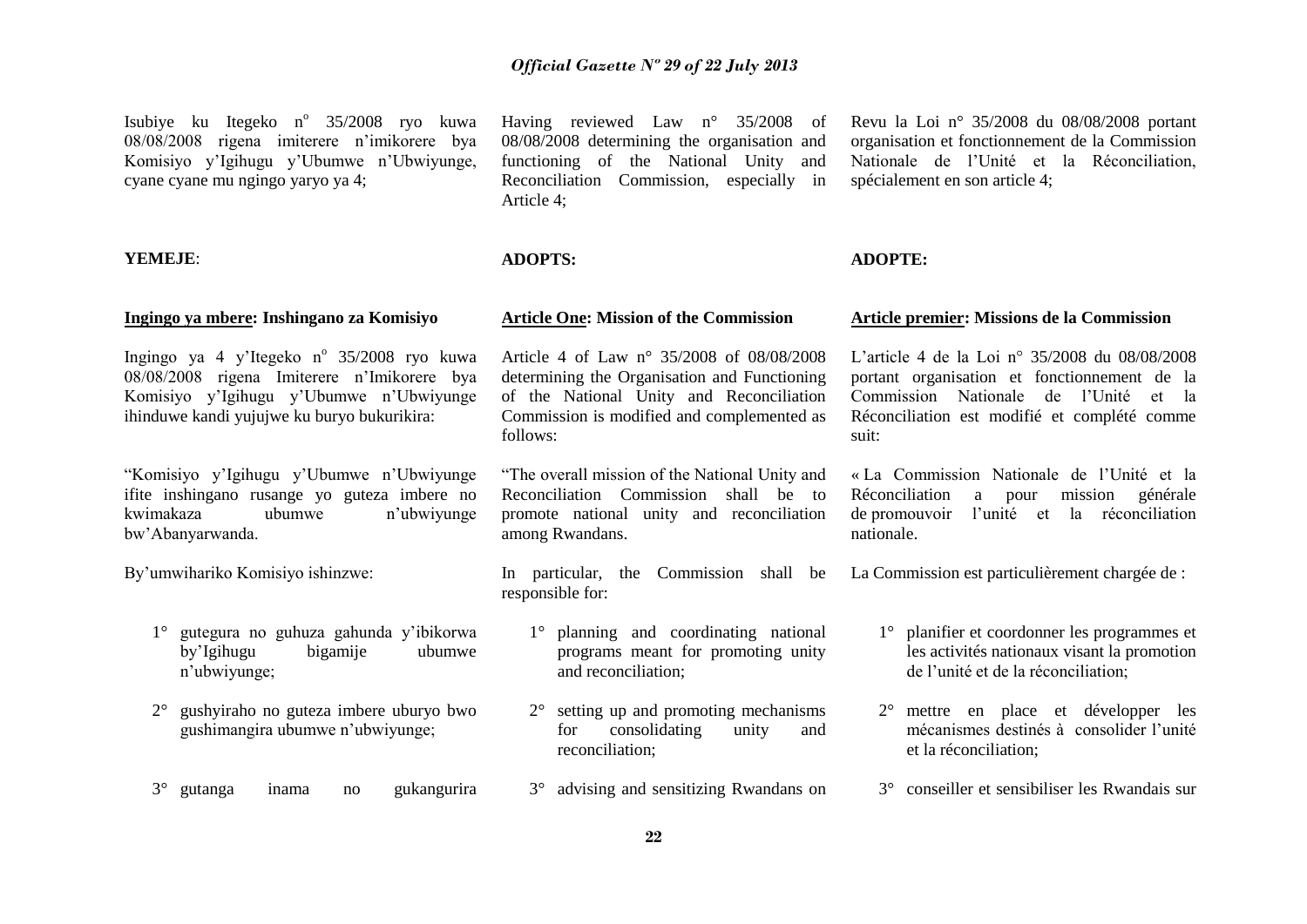Abanyarwanda ibyerekeye ubumwe n'ubwiyunge;

- 4° gukora ubushakashatsi, gukoresha ibiganiro mpaka, gusakaza ibitekerezo no gutangaza inyandiko bigamije gufata ingamba nshya zo kurushaho kubaka ubumwe n'ubwiyunge bw'Abanyarwanda;
- 5° gushyiraho ingamba z'ibikorwa byarandura amacakubiri mu Banyarwanda bo mu gihugu n'ababa hanze, bigamije kurushaho kubaka ubumwe bw'Abanyarwanda;
- 6° kugaragaza, kwamagana no kurwanya ibikorwa, inyandiko n'imvugo bigamije gukurura ivangura iryo ari ryo ryose ryakorwa cyangwa ryakorerwa Umunyarwanda cyangwa umunyamahanga;
- 7° gukora raporo buri mwaka n'igihe bibaye ngombwa ku miterere y'ubumwe n'ubwiyunge bw'Abanyarwanda;
- 8° gukurikiranira hafi uko inzego za Leta n'iz'abikorera, imiryango nyarwanda itari iya Leta cyangwa imiryango mvamahanga itari iya Leta ikorera mu Rwanda, abayobozi n'Abanyarwanda muri rusange bubahiriza amahame na politiki by'ubumwe n'ubwiyunge bw'Abanyarwanda;

national unity and reconciliation issues;

- 4° conducting research, organising debates, disseminating initiatives and publishing documents aimed at putting in place new strategies designed to enhance unity and reconciliation among Rwandans;
- 5° developing strategic measures designed to eradicate divisions among Rwandans within and outside the country for the reinforcement of national unity and reconciliation;
- 6° describing, denouncing and fighting any act or document or statement meant to fuel any form of discrimination by or against a Rwandan or a foreigner;
- 7° making status reports on national unity and reconciliation annually and at any time deemed necessary;
- 8° closely making follow up on how public and private institutions, local or international non-governmental organizations operating in Rwanda, leaders and Rwandans in general, comply with the national unity and reconciliation principles and policies;

des questions relatives à l'unité et à la réconciliation;

- 4° mener des recherches, organiser des conférences-débats, disséminer des initiatives et publier les documents visant la mise en place de nouvelles stratégies visant le renforcement de l'unité et de la réconciliation entre les Rwandais;
- 5° élaborer les mesures stratégiques visant l'éradication des divisions entre les Rwandais vivant au pays et à l'étranger pour le renforcement de l'unité et la réconciliation nationale;
- 6° exposer, dénoncer et combattre les actes, les écrits et le langage visant à semer toute forme de discrimination à l'égard d'un Rwandais ou étranger ou faite par un Rwandais ou un étranger;
- 7° faire le rapport annuellement et chaque fois que de besoin sur l'état de l'unité et la réconciliation nationale;
- 8° suivre de près la façon dont les institutions publiques et privées, les organisations non gouvernementales de droit rwandais ou internationales œuvrant au Rwanda, les autorités et les Rwandais en général, respectent les principes et les politiques d'unité et de réconciliation nationale;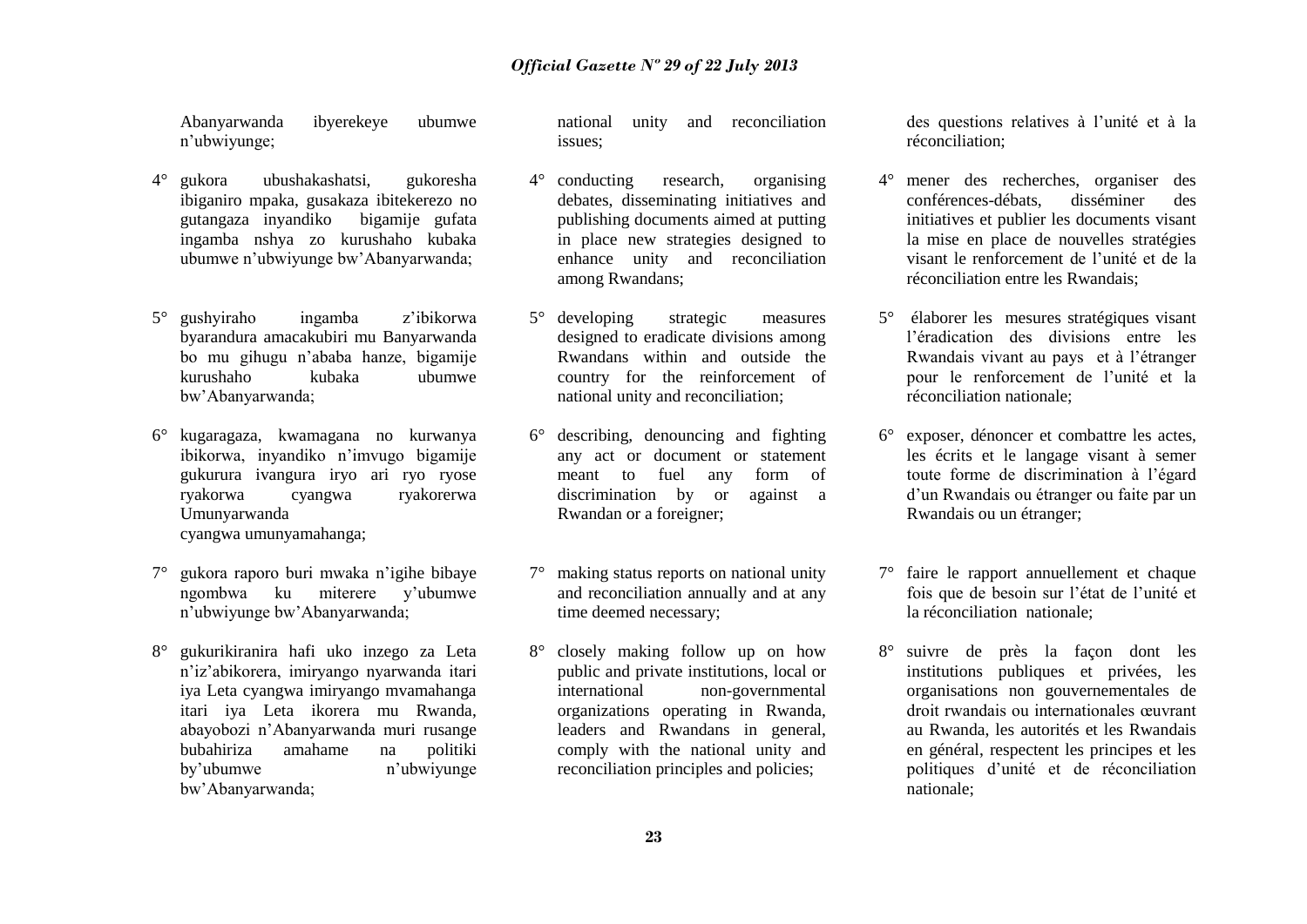9° gukorana n'izindi nzego zaba izo mu gihugu cyangwa izo mu mahanga zifite ibikorwa bifite aho bihurira n'inshingano za Komisiyo mu rwego rwo guteza imbere ubumwe n'ubwiyunge."

### **Ingingo ya 2: Ububasha bwa Komisiyo**

Itegeko nº 35/2008 ryo kuwa 08/08/2008 rigena Imiterere n'Imikorere bya Komisiyo y'Igihugu y'Ubumwe n'Ubwiyunge ryongewemo ingingo ya 4 bis iteye ku buryo bukurikira:

### **"Ingingo ya 4 bis: Ububasha bwa Komisiyo**

Komisiyo y'Igihugu y'Ubumwe n'Ubwiyunge ifite ububasha bukurikira:

- 1° kwakira no gusuzuma ibibazo byose bibangamira ubumwe n'ubwiyunge;
- 2° gukurikirana no gucukumbura ku buryo bwimbitse ibikorwa ibyo ari byo byose byabangamira ubumwe n'ubwiyunge.

Iteka rya Perezida rigena uburyo bwo gukurikirana no gukora icukumbura ryimbitse ku bikorwa bibangamira ubumwe n'ubwiyunge."

9° collaborating with other local or foreign institutions whose activities are related to the responsibilities of the Commission for the promotion of unity and reconciliation."

## **Article 2: Powers of the Commission**

Law n° 35/2008 of 08/08/2008 determining the organisation and functioning of the National Unity and Reconciliation Commission is supplemented by Article 4 bis, worded as follows:

## **"Article 4 bis: Powers of the Commission**

The National Unity and Reconciliation Commission shall have the following powers:

- 1° to receive and consider all issues that constitute an obstacle to unity and reconciliation;
- 2° to make follow up and conduct thorough investigation into all the issues which may hinder unity and reconciliation.

A Presidential Order shall determine modalities for monitoring and conducting thorough investigation of all acts hindering unity and reconciliation."

9° collaborer avec d'autres institutions au niveau national ou à l'étranger dont les activités sont liées aux attributions de la Commission en vue de la promotion de l'unité et de la réconciliation.»

#### **Article 2: Pouvoirs de la Commission**

La Loi n° 35/2008 du 08/08/2008 portant organisation et fonctionnement de la Commission Nationale de l'Unité et la Réconciliation est complétée par l'article 4 bis libellé comme suit :

#### **« Article 4 bis: Pouvoirs de la Commission**

Les pouvoirs de la Commission Nationale de l'Unité et la Réconciliation sont les suivants:

- 1° recevoir et examiner toutes les questions entravant l'unité et la réconciliation ;
- 2° faire le suivi et mener des enquêtes approfondies sur toutes les questions susceptibles d'entraver l'unité et la réconciliation.

Un arrêté présidentiel détermine les modalités de suivi et d'enquête approfondie sur toutes les questions entravant l'unité et la réconciliation. »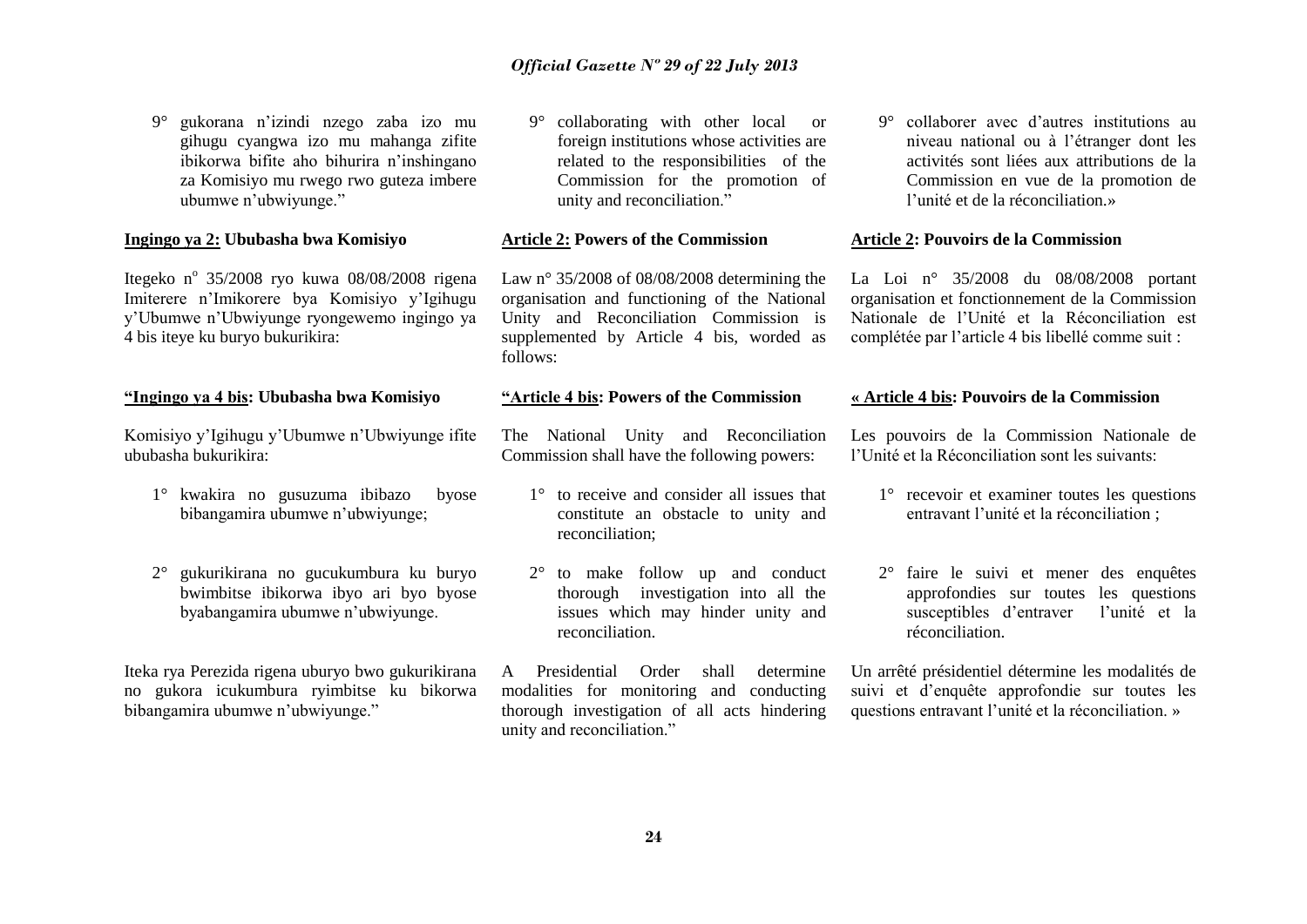| Ingingo ya 3: Itegurwa, isuzumwa n'itorwa<br>ry'iri tegeko                                                  | Article 3: Drafting,<br>consideration and<br>adoption of this Law                                                      | Article 3: Initiation, examen et adoption de la<br>présente loi                                                  |
|-------------------------------------------------------------------------------------------------------------|------------------------------------------------------------------------------------------------------------------------|------------------------------------------------------------------------------------------------------------------|
| Iri tegeko ryateguwe, risuzumwa kandi ritorwa mu<br>rurimi rw'Ikinyarwanda.                                 | This Law was drafted, considered and adopted<br>in Kinyarwanda.                                                        | La présente loi a été initiée, examinée et adoptée<br>en Kinyarwanda.                                            |
| Ingingo ya 4: Ivanwaho ry'ingingo z'amategeko<br>zinyuranyije n'iri tegeko                                  | <b>Article 4: Repealing provision</b>                                                                                  | <b>Article 4: Disposition abrogatoire</b>                                                                        |
| Ingingo zose z'amategeko abanziriza iri kandi<br>zinyuranyije na ryo, zivanyweho.                           | All prior legal provisions inconsistent with this<br>Law are hereby repealed.                                          | dispositions légales<br>antérieures<br>Toutes<br>les<br>contraires à la présente loi sont abrogées.              |
| Ingingo ya 5: Igihe iri tegeko ritangira<br>gukurikizwa                                                     | <b>Article 5: Commencement</b>                                                                                         | Article 5: Entrée en vigueur                                                                                     |
| Iri tegeko ritangira gukurikizwa ku munsi<br>ritangarijweho mu Igazeti ya Leta ya Repubulika<br>y'u Rwanda. | This Law shall come into force on the date of<br>its publication in the Official Gazette of the<br>Republic of Rwanda. | La présente loi entre en vigueur le jour de sa<br>publication au Journal Officiel de la République<br>du Rwanda. |
| Kigali, kuwa 16/06/2013                                                                                     | Kigali, on 16/06/2013                                                                                                  | Kigali, le 16/06/2013                                                                                            |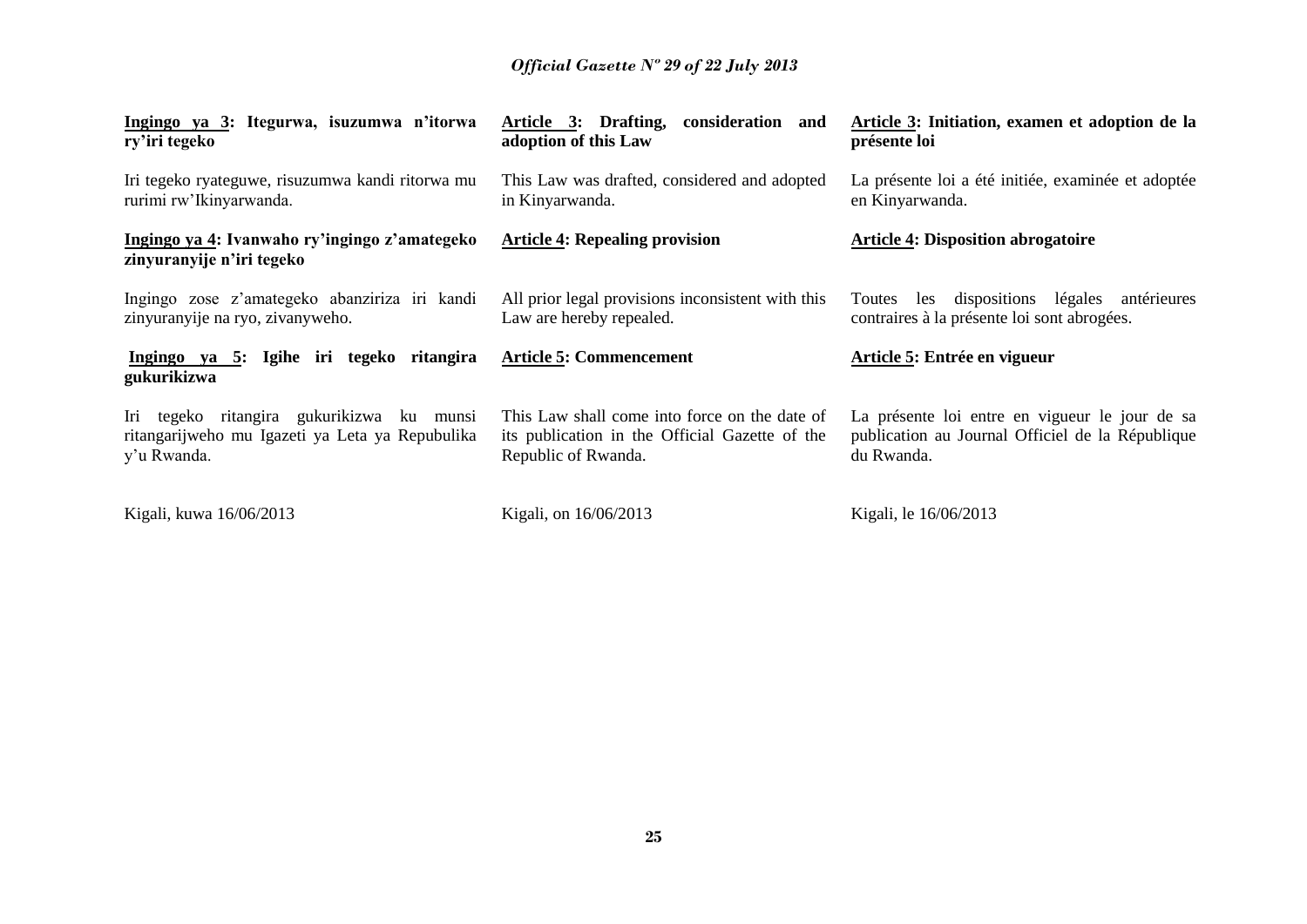**(sé) KAGAME Paul** Perezida wa Repubulika

**(sé) KAGAME Paul** President of the Republic

**(sé) KAGAME Paul** Président de la République

**(sé) Dr. HABUMUREMYI Pierre Damien** Minisitiri w'Intebe

**Bibonywe kandi bishyizweho Ikirango cya Repubulika:**

**(sé) BUSINGYE Johnston**  Minisitiri w'Ubutabera/Intumwa Nkuru ya Leta

**(sé) Dr. HABUMUREMYI Pierre Damien** Prime Minister

**Seen and sealed with the Seal of the Republic:**

**(sé) BUSINGYE Johnston**  Minister of Justice / Attorney General

**(sé) Dr. HABUMUREMYI Pierre Damien** Premier Ministre

**Vu et scellé du Sceau de la République :**

**(sé) BUSINGYE Johnston** Ministre de la Justice/Garde des Sceaux

**26**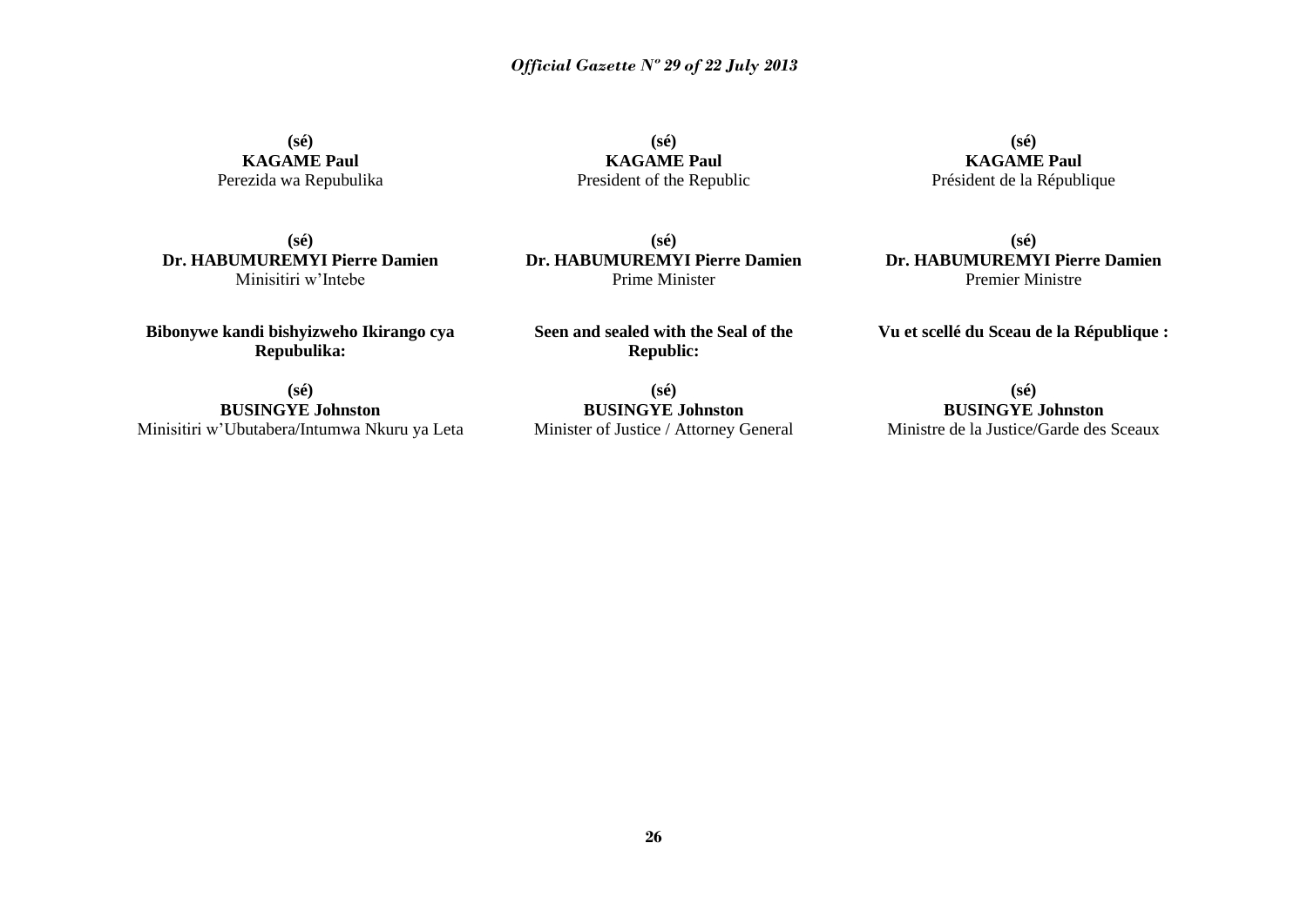| <b>RYO</b><br><b>ITEGEKO</b><br>$N^{\circ}$<br>41/2013<br><b>KUWA LAW</b><br>16/06/2013<br><b>KOMISIYO</b><br><b>RISHYIRAHO</b><br>Y'IGIHUGU Y'ITORERO RIKANAGENA<br><b>INSHINGANO, IMITERERE N'IMIKORERE</b><br><b>BYAYO</b> | $N^{\circ}$<br>41/2013<br>OF<br>16/06/2013<br><b>ESTABLISHING THE NATIONAL ITORERO</b><br><b>COMMISSION</b><br>AND DETERMINING ITS<br><b>ORGANISATION</b><br><b>MISSION.</b><br><b>AND</b><br><b>FUNCTIONING</b> | LOI $N^{\circ}$ 41/2013 DU 16/06/2013 PORTANT<br><b>DE</b><br><b>COMMISSION</b><br><b>CREATION</b><br>LA<br><b>D'ITORERO</b><br><b>NATIONALE</b><br>ET<br><b>SON</b><br><b>DETERMINANT</b><br><b>SES</b><br>MISSIONS,<br><b>SON</b><br><b>ORGANISATION</b><br>ET<br><b>FONCTIONNEMENT</b> |
|-------------------------------------------------------------------------------------------------------------------------------------------------------------------------------------------------------------------------------|------------------------------------------------------------------------------------------------------------------------------------------------------------------------------------------------------------------|-------------------------------------------------------------------------------------------------------------------------------------------------------------------------------------------------------------------------------------------------------------------------------------------|
| <b>ISHAKIRO</b>                                                                                                                                                                                                               | <b>TABLE OF CONTENTS</b>                                                                                                                                                                                         | <b>TABLE DES MATIERES</b>                                                                                                                                                                                                                                                                 |
| <b>UMUTWE</b><br><b>MBERE:</b><br><b>INGINGO</b><br><b>WA</b><br><b>RUSANGE</b>                                                                                                                                               | <b>CHAPTER ONE: GENERAL PROVISIONS</b>                                                                                                                                                                           | <b>CHAPITRE</b><br><b>PREMIER:</b><br><b>DISPOSITIONS</b><br><b>GENERALES</b>                                                                                                                                                                                                             |
| Ingingo ya mbere: Icyo iri tegeko rigamije                                                                                                                                                                                    | <b>Article One: Purpose of this Law</b>                                                                                                                                                                          | Article premier: Objet de la présente loi                                                                                                                                                                                                                                                 |
| Ingingo ya 2: Ibisobanuro by'amagambo                                                                                                                                                                                         | <b>Article 2: Definition of terms</b>                                                                                                                                                                            | <b>Article 2: Définitions des termes</b>                                                                                                                                                                                                                                                  |
| Ingingo ya 3: Ubuzimagatozi n'ubwigenge                                                                                                                                                                                       | <b>Article 3: Legal personality and autonomy</b>                                                                                                                                                                 | Article 3: Personnalité juridique et autonomie                                                                                                                                                                                                                                            |
| Ingingo ya 4: Icyicaro cya NIC                                                                                                                                                                                                | <b>Article 4: Head office of NIC</b>                                                                                                                                                                             | Article 4: Siège de la NIC                                                                                                                                                                                                                                                                |
| Ingingo ya 5: Urwego rureberera NIC                                                                                                                                                                                           | Supervising authority<br>Article 5:<br>of the<br><b>Commission</b>                                                                                                                                               | Article 5: Organe de tutelle de la NIC                                                                                                                                                                                                                                                    |
| UMUTWE WA II: INTEGO N'INSHINGANO                                                                                                                                                                                             | <b>CHAPTER II: OBJECTIVE AND MISSION</b>                                                                                                                                                                         | <b>CHAPITRE II: OBJECTIF ET MISSION</b>                                                                                                                                                                                                                                                   |
| Ingingo ya 6: Intego ya NIC                                                                                                                                                                                                   | <b>Article 6: Objective of NIC</b>                                                                                                                                                                               | Article 6 : Objectif de la NIC                                                                                                                                                                                                                                                            |
| Ingingo ya 7: Inshingano za NIC                                                                                                                                                                                               | <b>Article 7: Mission of NIC</b>                                                                                                                                                                                 | Article 7: Missions de la NIC                                                                                                                                                                                                                                                             |
| UMUTWE WA III: INZEGO ZA NIC                                                                                                                                                                                                  | <b>CHAPTER III: ORGANS OF THE NIC</b>                                                                                                                                                                            | <b>CHAPITRE III: ORGANES DE LA NIC</b>                                                                                                                                                                                                                                                    |
| Ingingo ya 8: Inzego z'Ubuyobozi                                                                                                                                                                                              | <b>Article 8: Management Organs</b>                                                                                                                                                                              | <b>Article 8: Organes de direction</b>                                                                                                                                                                                                                                                    |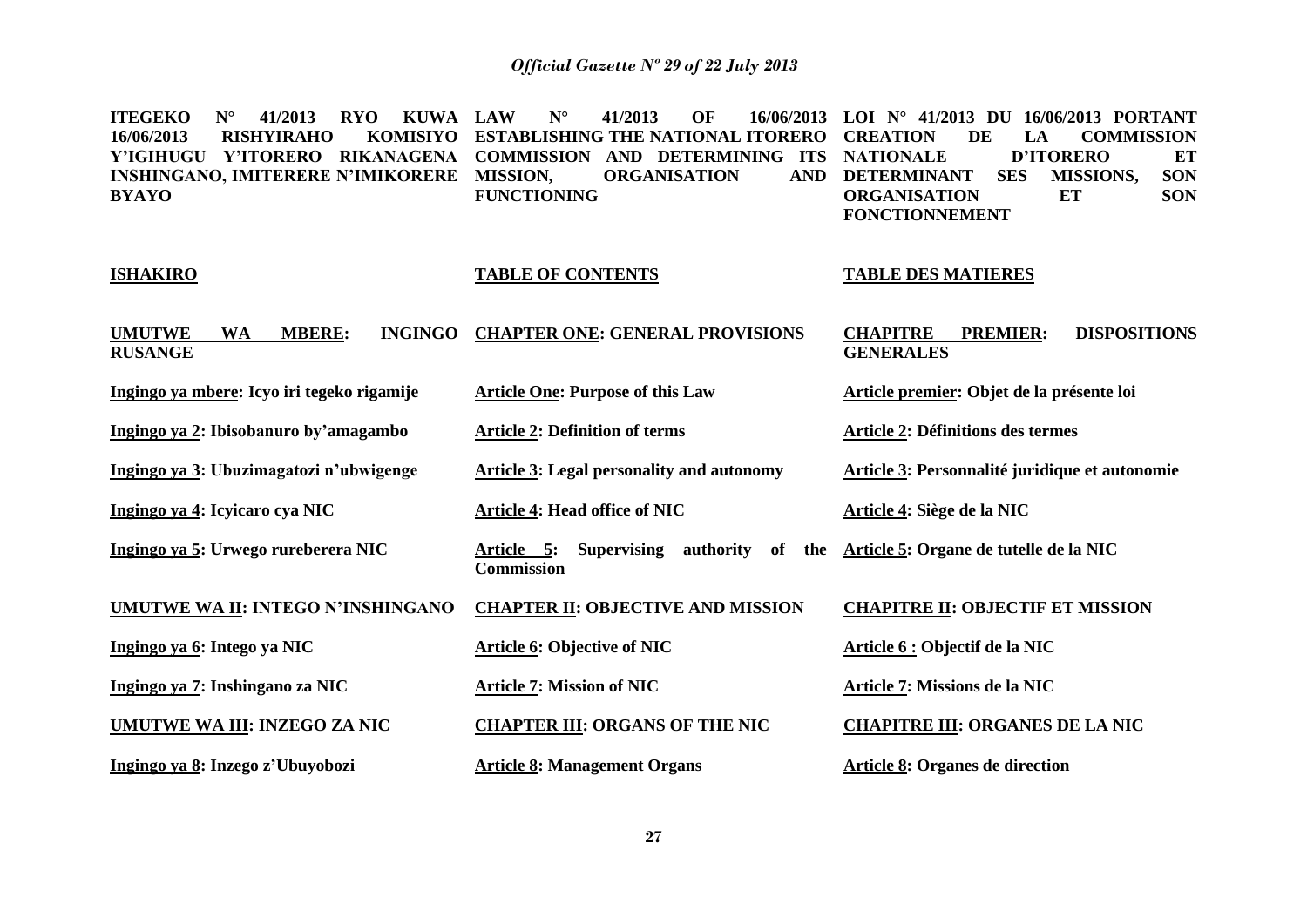| Icyiciro cya mbere: Inama y'Abakomiseri                                  | <b>Section One: Board of Commissioners</b>                                                                            | Section première: Conseil des Commissaires                                                                     |
|--------------------------------------------------------------------------|-----------------------------------------------------------------------------------------------------------------------|----------------------------------------------------------------------------------------------------------------|
| Ingingo ya 9: Abagize Inama y'Abakomiseri<br>n'ibyo bagomba kuba bujuje  | Article 9: Composition of the Board of Article 9: Composition du Conseil des<br><b>Commissioners and requirements</b> | <b>Commissaires et conditions requises</b>                                                                     |
| Ingingo ya 10: Ishyirwaho ry'abagize Inama<br>y'Abakomiseri              | Article 10: Appointment of members of the<br><b>Board of Commissioners</b>                                            | Article 10: Nomination des membres du Conseil<br>des Commissaires                                              |
| <b>11:</b><br>Inshingano<br>z'Inama<br>Ingingo<br>va<br>y'Abakomiseri    | Article 11: Responsibilities of the Board of<br><b>Commissioners</b>                                                  | Article 11: Attributions du Conseil des<br><b>Commissaires</b>                                                 |
| Ingingo ya 12: Ibitabangikanywa no kuba mu<br>bagize Inama y'Abakomiseri | Article 12: Incompatibilities with membership<br>of the Board of Commissioners                                        | Article 12: Incompatibilités avec la fonction de<br>membre du Conseil des Commissaires                         |
| Ingingo ya 13: Inshingano za Perezida wa NIC                             | Article 13: Responsibilities of the Chairperson<br>of NIC                                                             | Article 13: Attributions du Président de la NIC                                                                |
| Ingingo ya 14: Inshingano za Visi Perezida wa<br><b>NIC</b>              | <b>Chairperson of the Commission</b>                                                                                  | Article 14: Responsibilities of the Vice Article 14: Attributions du Vice Président de la<br><b>Commission</b> |
| Ingingo ya 15: Ibigenerwa Abakomiseri                                    | <b>Article 15: Benefits allocated to Commissioners</b>                                                                | <b>Article</b><br>15: Avantages<br>accordés<br>aux<br><b>Commissaires</b>                                      |
| Ingingo ya 16: Impamvu zituma uri muNama<br>y'Abakomiseri ayivamo        | Article 16: Reasons for a member of the Board<br>of Commissioners to leave office                                     | Article 16: Causes de cessation des fonctions de<br>membre du Conseil des Commissaires                         |
| Ingingo ya 17: Isimburwa ry'Umukomiseri                                  | <b>Article 17: Replacement of a Commissioner</b>                                                                      | <b>Article 17: Remplacement d'un Commissaire</b>                                                               |
| Ingingo ya 18: Uko Inama y'Abakomiseri<br>iterana n'uko ibyemezo bifatwa | Article18: Modalities for holding meetings of<br>the Board of Commissioners and decision<br>making                    | Article 18: Modalités de tenue des réunions du<br>Conseil des Commissaires et prise de décisions               |
| Ingingo ya 19: Itumizwa n'iyoborwa ry'inama<br>y'Inama y'Abakomiseri     | Article 19: Convening and chairing meetings of<br>the Board of Commissioners                                          | Article 19: Convocation et présidence des<br>réunions du Conseil des Commissaires                              |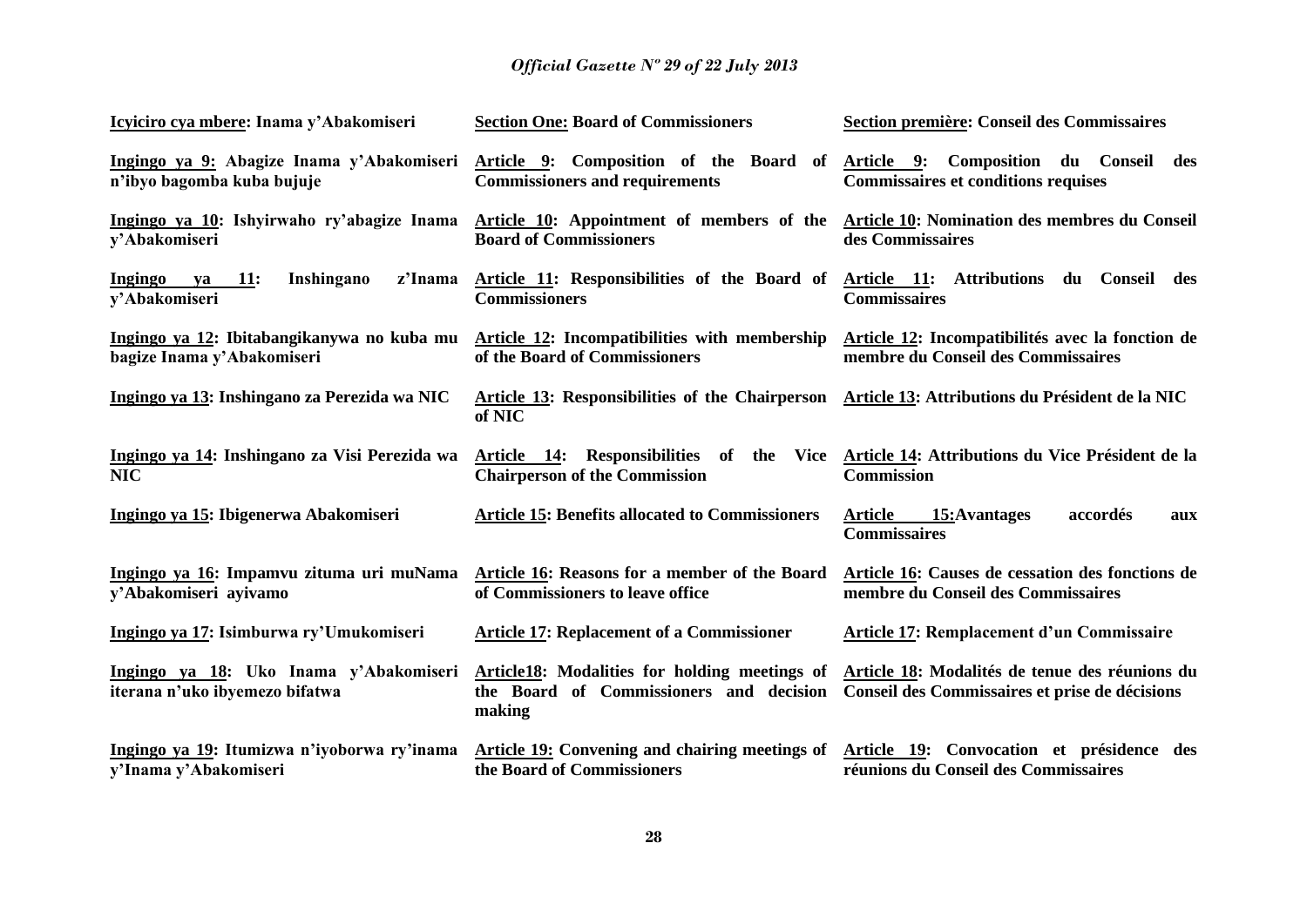| Icyiciro cya 2: Ubunyamabanga Bukuru                                                          | <b>Section 2: General Secretariat</b>                                                                          | <b>Section 2: Secrétariat Général</b>                                                                             |
|-----------------------------------------------------------------------------------------------|----------------------------------------------------------------------------------------------------------------|-------------------------------------------------------------------------------------------------------------------|
| Ingingo ya 20: Abagize Ubunyamabanga<br><b>Bukuru</b>                                         | Article 20:<br><b>Secretariat</b>                                                                              | Composition of the General Article 20: Composition du Secrétariat Général                                         |
| Ingingo ya 21: Inshingano z'Umunyamabanga<br><b>Mukuru</b>                                    | Article 21: Responsibilities of the Secretary Article 21: Attributions du Secrétaire Général<br><b>General</b> |                                                                                                                   |
| Ingingo ya 22: Abakozi ba NIC                                                                 | <b>Article 22: Staff of NIC</b>                                                                                | Article 22: Personnel de la NIC                                                                                   |
| Ingingo ya 23: Imiterere y'inzego z'imirimo                                                   | <b>Article 23: Organizational structure</b>                                                                    | <b>Article 23: Structure organisationnelle</b>                                                                    |
| Ingingo ya 24: Kwifashisha undi muntu                                                         | Article 24: Seeking assistance from another Article24: Recours à une autre personne<br>person                  |                                                                                                                   |
| Ingingo ya 25: Urwego NIC ishyikiriza raporo                                                  | <b>Article 25: Organ to which NIC submits report</b>                                                           | Article 25: Organe auquel la NIC fait le rapport                                                                  |
| Ingingo ya 26: Isakaza rya raporo ya NIC                                                      | <b>Article 26: Dissemination of the report of NIC</b>                                                          | Article 26: Diffusion du rapport de la NIC                                                                        |
| UMUTWE WA VI: UMUTUNGO N'IMARI<br><b>BYA NIC</b>                                              | <b>CHAPTER VI: PROPERTY AND FINANCE</b><br><b>OF NIC</b>                                                       | ET<br><b>CHAPITRE</b><br>VI:<br><b>PATRIMOINE</b><br><b>FINANCES DE LA NIC</b>                                    |
| Ingingo ya 27: Umutungo wa NIC n'inkomoko Article 27: Property of NIC and its sources<br>yawo |                                                                                                                | Article 27: Patrimoine de la NIC et ses sources                                                                   |
| Ingingo ya 28: Imicungire, imikoreshereze<br>n'igenzura by'umutungo wa NIC                    | property                                                                                                       | Article 28: Management, use and audit of NIC Article 28: Gestion, utilisation et audit du<br>patrimoine de la NIC |
| Ingingo ya 29: Ingengo y'imari ya NIC                                                         | <b>Article 29: Budget of NIC</b>                                                                               | Article 29: Budget de la NIC                                                                                      |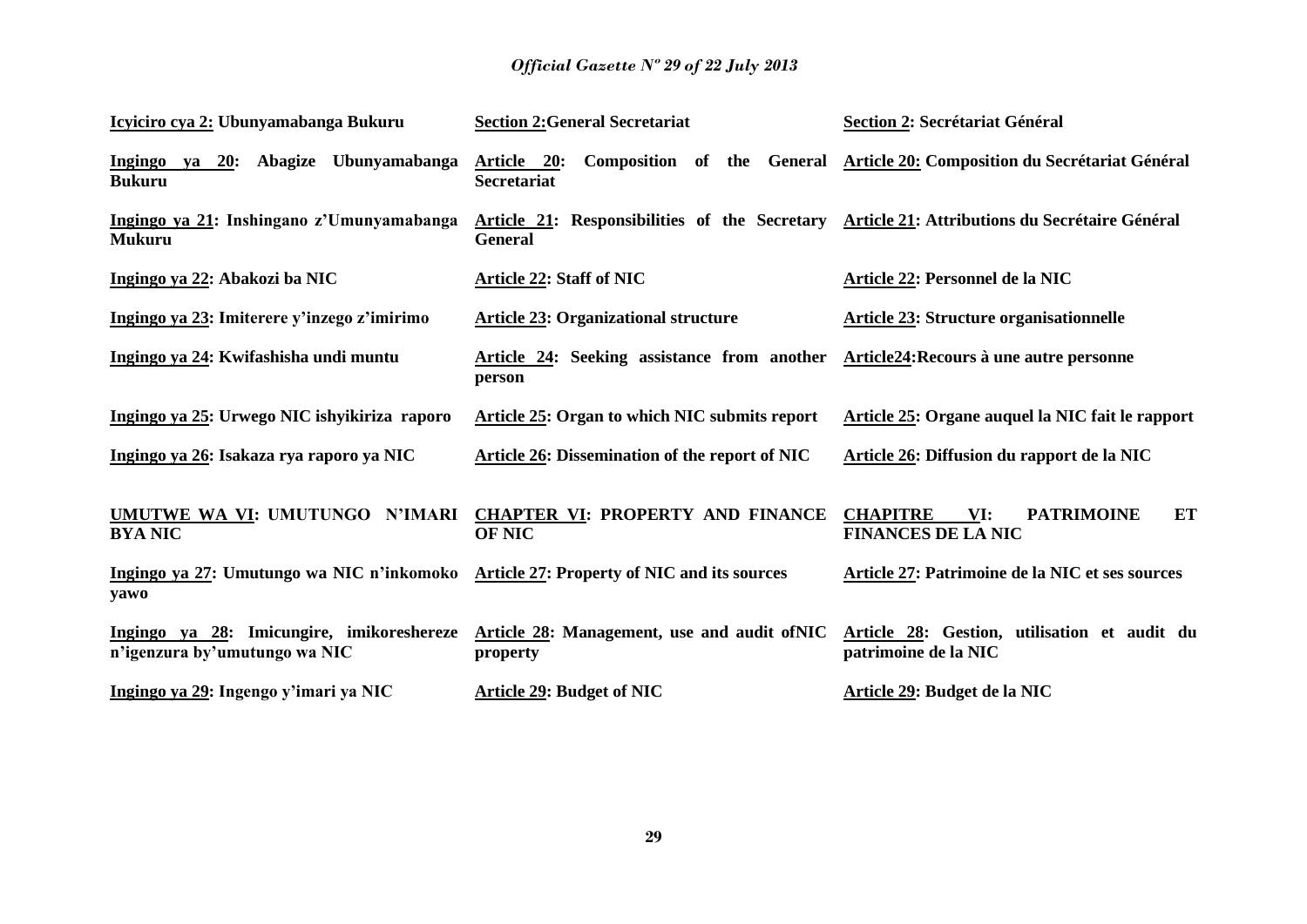| UMUTWE WA VII: INGINGO ZISOZA                                                               | <b>CHAPTER VII: FINAL PROVISIONS</b>                            | <b>CHAPITRE VII: DISPOSITIONS FINALES</b>                        |
|---------------------------------------------------------------------------------------------|-----------------------------------------------------------------|------------------------------------------------------------------|
| Ingingo ya 30: Itegurwa, isuzumwa n'itorwa<br>ry'iri tegeko                                 | Article 30: Drafting, consideration and adoption<br>of this Law | Article 30: Initiation, examen et adoption de la<br>présente loi |
| ry'ingingo<br>ya 31:<br>Ivanwaho<br><b>Ingingo</b><br>z'amategeko zinyuranyije n'iri tegeko | <b>Article 31: Repealing provision</b>                          | <b>Article 31: Disposition abrogatoire</b>                       |
| <b>Ingingo</b><br>itegeko<br>ya 32:<br>Igihe<br>gukurikizwa                                 | ritangira Article 32: Commencement                              | Article 32: Entrée en vigueur                                    |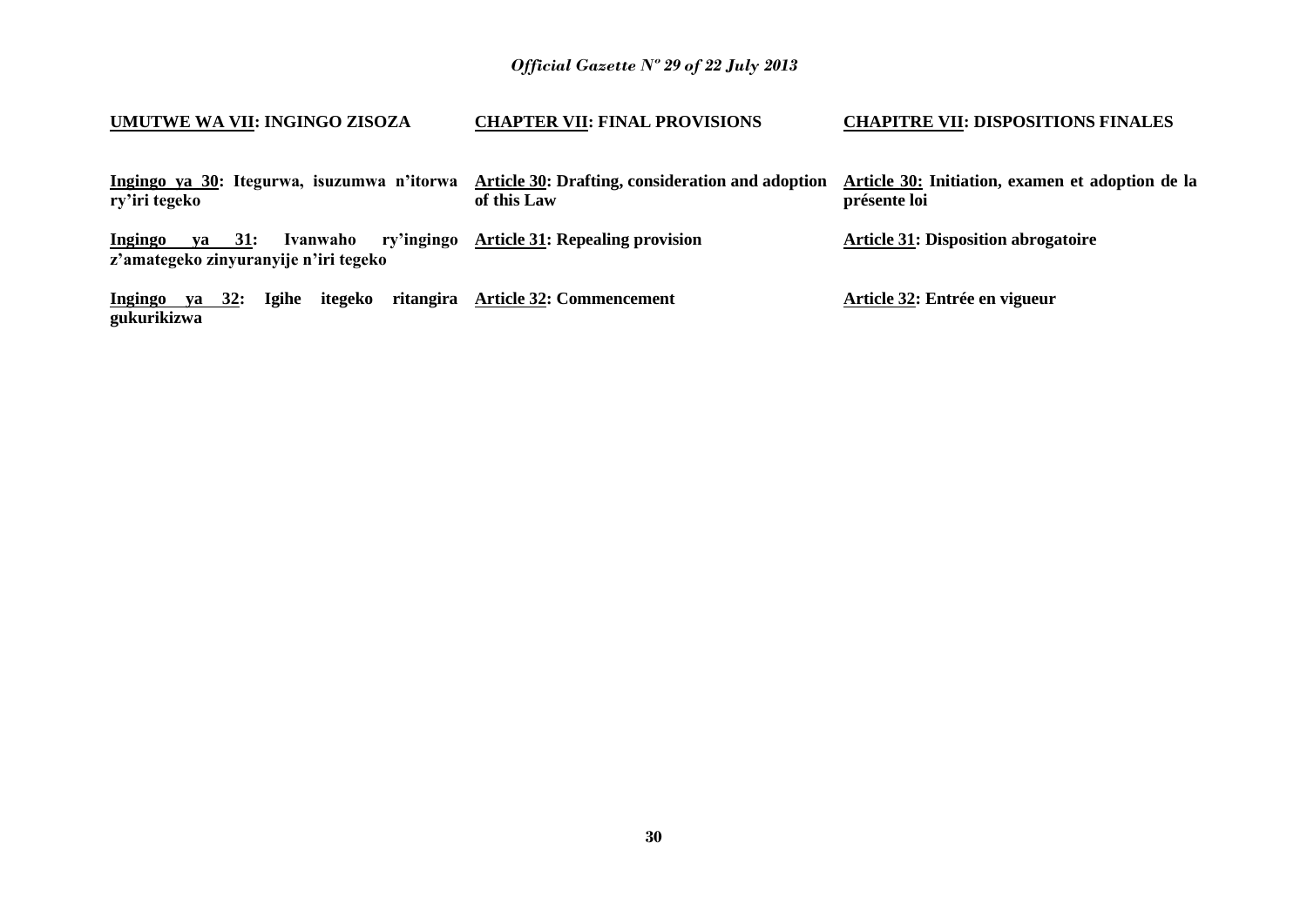| ITEGEKO N°41/2013 RYO KUWA 16/06/2013<br><b>RISHYIRAHO</b><br><b>KOMISIYO</b><br><b>Y'IGIHUGU</b><br>Y'ITORERO RIKANAGENA INSHINGANO,<br><b>IMITERERE N'IMIKORERE BYAYO</b>                                                                                 | <b>LAW</b><br>$N^{\circ}41/2013$<br>OF<br>16/06/2013<br><b>ESTABLISHING THE NATIONAL ITORERO</b><br><b>COMMISSION AND DETERMINING ITS</b><br><b>ORGANISATION</b><br><b>MISSION,</b><br><b>AND</b><br><b>FUNCTIONING</b> | LOI Nº 41/2013 DU 16/06/2013 PORTANT<br><b>DE</b><br><b>COMMISSION</b><br><b>CREATION</b><br>LA<br><b>D'ITORERO</b><br><b>NATIONALE</b><br>ET<br><b>SON</b><br><b>DETERMINANT</b><br><b>SES</b><br><b>MISSIONS,</b><br><b>SON</b><br><b>ORGANISATION</b><br>ET<br><b>FONCTIONNEMENT</b> |
|-------------------------------------------------------------------------------------------------------------------------------------------------------------------------------------------------------------------------------------------------------------|-------------------------------------------------------------------------------------------------------------------------------------------------------------------------------------------------------------------------|-----------------------------------------------------------------------------------------------------------------------------------------------------------------------------------------------------------------------------------------------------------------------------------------|
| <b>Twebwe, KAGAME Paul,</b><br>Perezida wa Repubulika;                                                                                                                                                                                                      | We, KAGAME Paul,<br>President of the Republic;                                                                                                                                                                          | <b>Nous, KAGAME Paul,</b><br>Président de la République;                                                                                                                                                                                                                                |
| NONE NATWE DUHAMIJE, DUTANGAJE<br><b>ITEGEKO</b><br><b>RITEYE</b><br><b>RITYA</b><br><b>KANDI</b><br><b>DUTEGETSE</b><br>KO<br><b>RYANDIKWA</b><br>MU<br>IGAZETI YA LETA YA REPUBULIKA Y'U<br><b>RWANDA</b>                                                 | INTEKO ISHINGA AMATEGEKO YEMEJE, THE PARLIAMENT HAS ADOPTED AND<br>WE<br>SANCTION,<br><b>PROMULGATE</b><br><b>THE</b><br>FOLLOWINGLAW AND ORDER IT BE<br>PUBLISHED IN THE OFFICIAL GAZETTE<br>OF THE REPUBLIC OF RWANDA | LE PARLEMENT A ADOPTE ET NOUS<br>SANCTIONNONS, PROMULGUONS LA LOI<br>DONT LA TENEUR SUIT ET ORDONNONS<br><b>QU'ELLE SOIT PUBLIEE AU JOURNAL</b><br>DE<br><b>LA REPUBLIQUE</b><br><b>OFFICIEL</b><br>DU<br><b>RWANDA</b>                                                                 |
| <b>INTEKO ISHINGA AMATEGEKO:</b>                                                                                                                                                                                                                            | THE PARLIAMENT:                                                                                                                                                                                                         | <b>LE PARLEMENT:</b>                                                                                                                                                                                                                                                                    |
| Umutwe w'Abadepite, mu nama yawo yo kuwa<br>16 Gicurasi 2013;                                                                                                                                                                                               | The Chamber of Deputies, in its session of 16 May<br>2013;                                                                                                                                                              | La Chambre des Députés, en sa séance du 16 mai<br>2013;                                                                                                                                                                                                                                 |
| Umutwe wa Sena, mu nama yawo yo kuwa 14 The Senate, in its session of 14 March 2013;<br>Werurwe 2013:                                                                                                                                                       |                                                                                                                                                                                                                         | Le Sénat, en sa séance du 14 mars 2013;                                                                                                                                                                                                                                                 |
| Ishingiye ku Itegeko Nshinga rya Repubulika y'u<br>Rwanda ryo kuwa 04 Kamena 2003 nk'uko<br>ryavuguruwe kugeza ubu, cyane cyane mu ngingo<br>zaryo, iya 47, iya 62, iya 66, iya 67, iya 88, iya 89,<br>iya 90, iya 92, iya 93, iya 94, iya 95, iya 108, iya | Pursuant to the Constitution of the Republic of<br>Rwanda of 04 June 2003 as amended to date,<br>especially in Articles 47, 62, 66, 67, 88,89, 90, 92,<br>93, 94, 95, 108, 176 and 201;                                 | Vu la Constitution de la République du Rwanda du<br>04 juin 2003 telle que révisée à ce jour,<br>spécialement en ses articles 47, 62, 66, 67, 88, 89,<br>90, 92, 93, 94, 95, 108, 176 and 201;                                                                                          |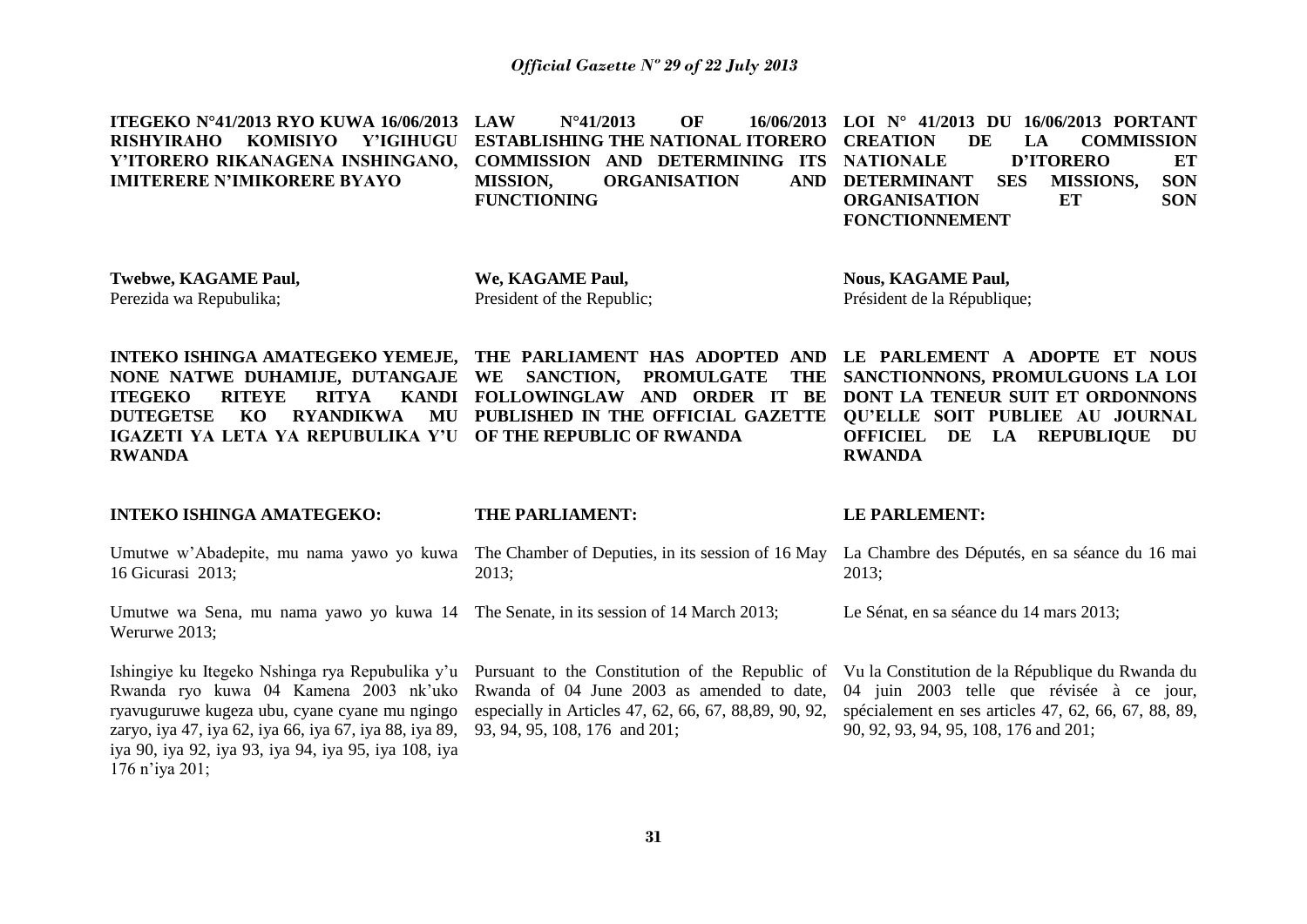| YEMEJE:                                                                                                                                                                                    | <b>ADOPTS:</b>                                                                                                                                                                                                                     | <b>ADOPTE:</b>                                                                                                                                                                                                                                                                     |
|--------------------------------------------------------------------------------------------------------------------------------------------------------------------------------------------|------------------------------------------------------------------------------------------------------------------------------------------------------------------------------------------------------------------------------------|------------------------------------------------------------------------------------------------------------------------------------------------------------------------------------------------------------------------------------------------------------------------------------|
| <b>INGINGO</b><br><b>UMUTWE</b><br><b>WA</b><br><b>MBERE:</b><br><b>RUSANGE</b>                                                                                                            | <b>CHAPTER ONE: GENERAL PROVISIONS</b>                                                                                                                                                                                             | <b>CHAPITRE</b><br><b>DISPOSITIONS</b><br><b>PREMIER:</b><br><b>GENERALES</b>                                                                                                                                                                                                      |
| Ingingo ya mbere: Icyo iri tegeko rigamije                                                                                                                                                 | <b>Article One: Purpose of this law</b>                                                                                                                                                                                            | Article premier: Objet de la présente loi                                                                                                                                                                                                                                          |
| Iri tegeko rishyiraho Komisiyo y'Igihugu<br>y'Itorero, yitwa "NIC" mu magambo ahinnye<br>y'Icyongereza, rikanagena inshingano, imiterere<br>n'imikorere byayo.                             | This Law establishes the National<br>Itorero<br>Commission, abbreviated as "NIC" and determines<br>its mission, organization and functioning.                                                                                      | La présente loi porte création de la Commission<br>Nationale d'Itorero, "NIC" en sigle anglais et<br>détermine ses missions, son organisation et son<br>fonctionnement.                                                                                                            |
| Ingingo ya 2: Ibisobanuro by'amagambo                                                                                                                                                      | <b>Article 2: Definitions of terms</b>                                                                                                                                                                                             | <b>Article 2: Définitions des termes</b>                                                                                                                                                                                                                                           |
| Muri iri tegeko, amagambo akurikira afite<br>ibisobanuro bikurikira:                                                                                                                       | For the purpose of this Law, the following terms<br>shall mean:                                                                                                                                                                    | Aux fins de la présente loi, les termes suivants<br>signifient:                                                                                                                                                                                                                    |
| indangagaciro<br>kirazira<br>z'umuco<br>na<br>nyarwanda;                                                                                                                                   | 1° Intore: umuntu watojwe kandi wimakaza 1° Intore: a person who is taught the values and<br>taboos of the Rwandan culture and who<br>contributes to promoting their observance;                                                   | 1° Intore: une personne éduquée aux valeurs et<br>tabous de la culture rwandaise et qui contribue<br>à la promotion de leur respect;                                                                                                                                               |
| $2^{\circ}$ Itorero:<br>Urubuga<br>rutorezwamo<br>Abanyarwanda<br>kugira<br>imyumvire<br>y'indangagaciro na kirazira basangiye mu<br>mibanire yabo, gukunda Igihugu no kugiteza<br>imbere; | <b>Itorero:</b> a platform for educating Rwandans<br>$2^{\circ}$<br>and training them to understand their shared<br>values and taboos in their coexistence, be<br>contribute<br>patriotic<br>and<br>national<br>to<br>development; | <b>Itorero:</b> une plate-forme d'éducation<br>des<br>$2^{\circ}$<br>Rwandais et de leur formation à<br>une<br>compréhension des valeurs et des tabous qui<br>leur sont communs dans leur cohabitation, au<br>patriotisme et à la<br>contribution<br>au<br>développement national; |
| 3 <sup>°</sup> Minisitiri:<br>Minisitiri<br>ufite<br>ubutegetsi $3^\circ$<br>bw'Igihugu mu nshingano ze;                                                                                   | Minister: Minister in charge of Local 3°<br>Government;                                                                                                                                                                            | Ministre: Ministre ayant l'administration<br>locale dans ses attributions;                                                                                                                                                                                                         |
| kirangwa n'ibikorwa by'ubwitange Intore                                                                                                                                                    | 4° Urugerero: Icyiciro cy'imitoreze y'Intore 4° National service: Intore training phase which 4° Service national: phase de formation des<br>is characterized by acts of volunteerism that                                         | Intores qui se caractérise par les actes de                                                                                                                                                                                                                                        |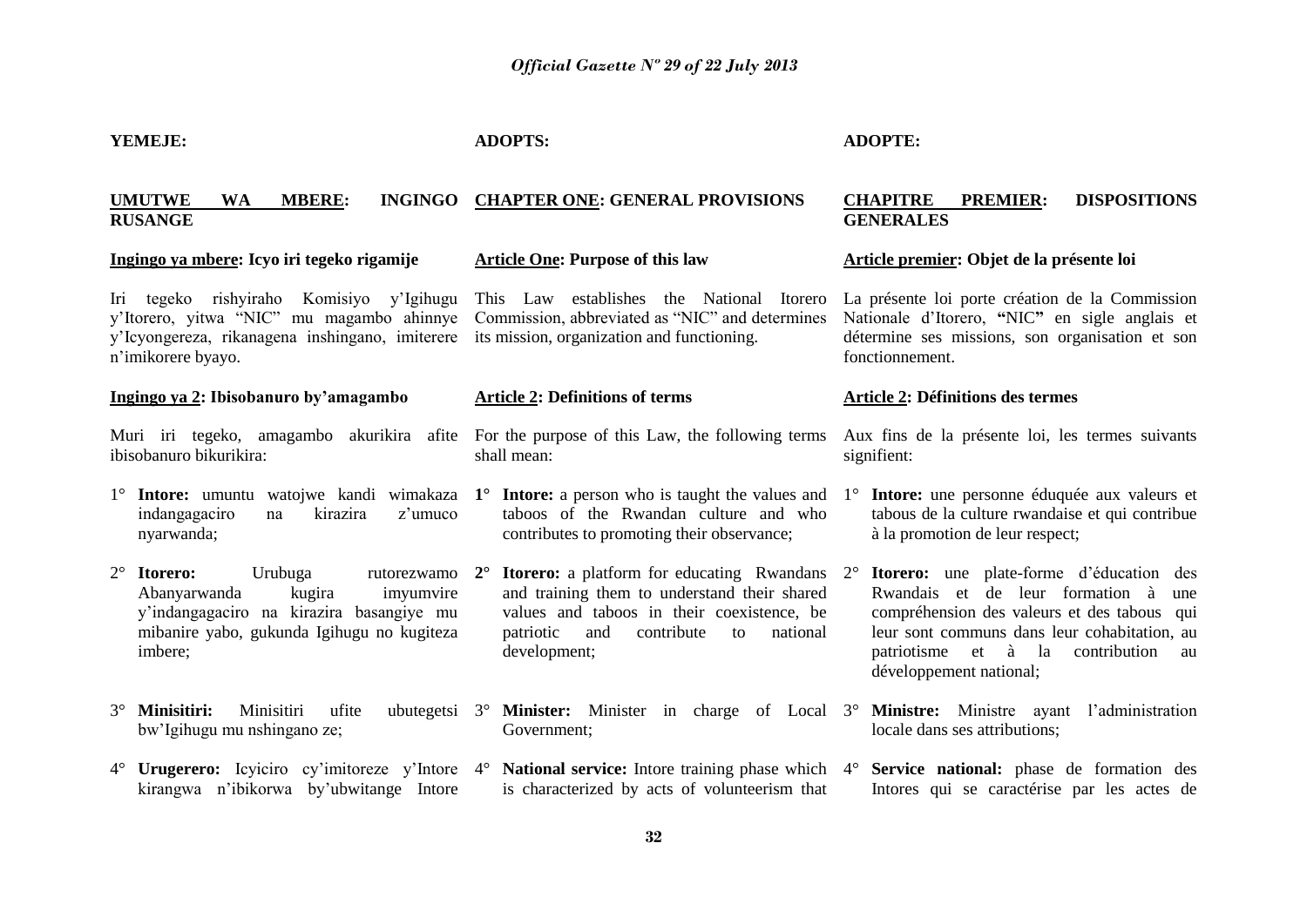zitumwamo gukorera Igihugu mu mirimo ifitiye Abanyarwanda akamaro.

#### **Ingingo ya 3: Ubuzimagatozi n'ubwigenge**

NIC ifite ubuzimagatozi, n'ubwisanzure mu miyoborere no mu micungire and financialautonomy. y'umutungo, imari n'abakozi.

## **Ingingo ya 4: Icyicaro cya NIC**

Umurwa Mukuru wa Repubulika y'u Rwanda. City, the Capital of the Republic of Rwanda. It Gishobora kwimurirwa ahandi hose muri Repubulika y'u Rwanda, igihe cyose bibaye territory, if deemed necessary. ngombwa.

NIC ishobora kugira amashami cyangwa ibigo The NIC may, where necessary, in order to fulfil byo gutorezamo ahandi hose muri Repubulika y'u its mission, have branches or training centres Rwanda bibaye ngombwa kugira ngo igere ku elsewhere on the Rwandan territory, upon approval nshingano zayo, byemejwe n'iteka rya Minisitiri by an Order of the Prime Minister. w'Intebe.

**Ingingo ya 5: Urwego rureberera NIC** 

bw'Igihugu mu nshingano zayo.

are assigned to Intore as a mandate to serve the country by performing activities for the general interest of Rwandans.

### **Article 3: Legal personality and autonomy**

#### **Article 4: Head office of NIC**

may be transferred elsewhere on the Rwanda

**Article 5: Supervising authority of NIC**

NICirebererwa na Minisiteri ifite ubutegetsi The NIC shall be supervised by the Ministry in La NIC est placée sous la tutelle du Ministère ayant charge of Local Government.

volontariat assignés aux Intores de servir le pays par l'accomplissement des activités revêtant un intérêt général pour les Rwandais.

### **Article 3: Personnalité juridique et autonomie**

NIC shall have a legal personality, administrative NIC est dotée de la personnalité juridique et de l'autonomie administrative et financière.

### **Article 4: Siège de la NIC**

Icyicaro cya NIC kiri mu Mujyi wa Kigali, The head office of NIC shall be located in Kigali Le siège de la NIC est établi dans la Ville de Kigali, Capitale de la République du Rwanda. Il peut, en cas de nécessité, être transféré en tout autre lieu du territoire de la République du Rwanda.

> NIC peut, en cas de nécessité et pour mieux accomplir sa mission, établir des branches ou centres de formation en tout autre lieu du territoire de la République du Rwanda sur approbation d'un arrêté du Premier Ministre.

#### **Article 5: Organe de tutelle de la NIC**

l'administration locale dans ses attributions.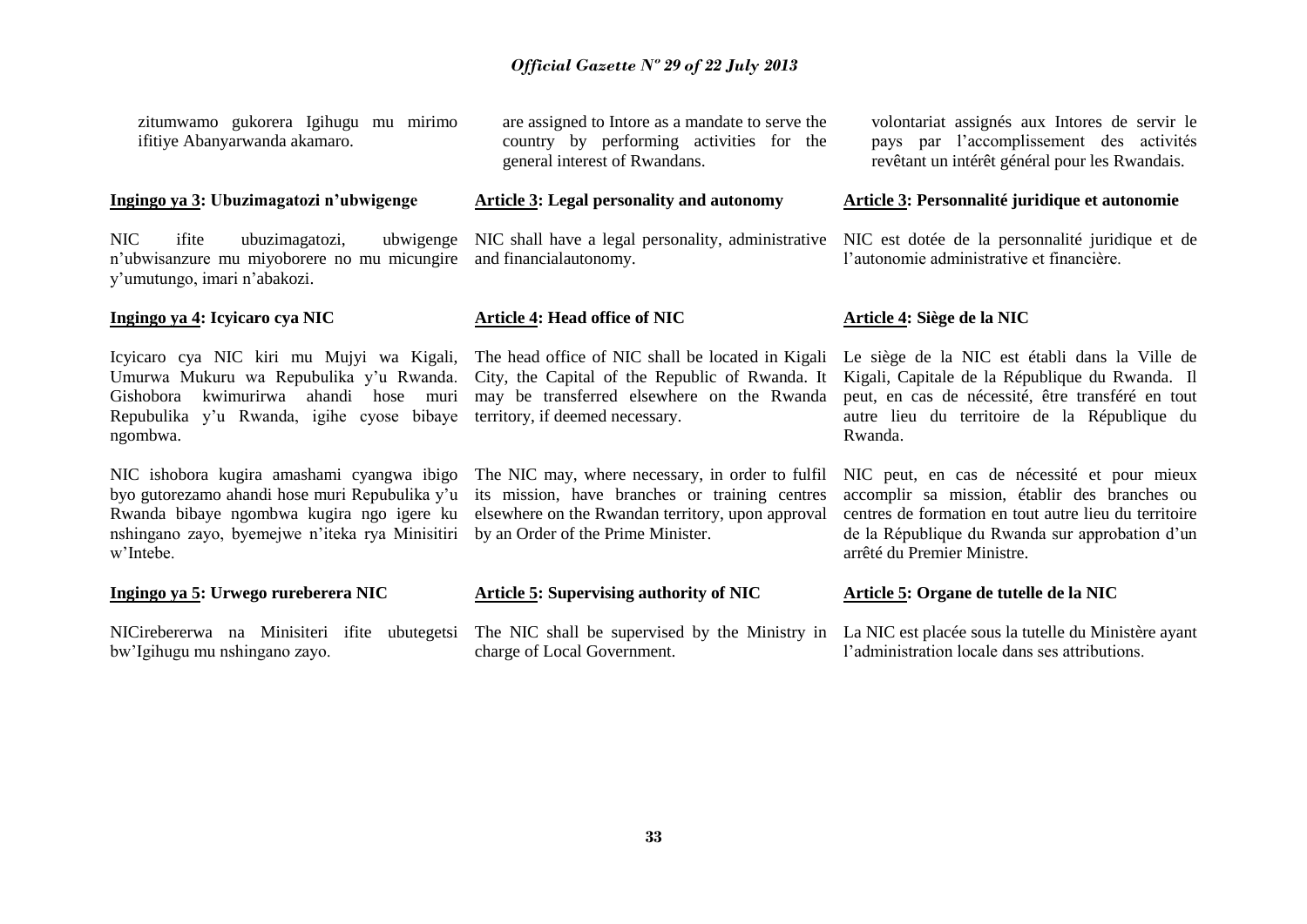# **ZA NIC**

## **Ingingo ya 6: Intego ya NIC**

NIC ifite intego rusange yo<br>Umunyarwanda ukunda Igihugu. Umunyarwanda ukunda Igihugu, ukunda umurimo, ufite indangagaciro na kirazira z'umuco nyarwanda kandi ufite umuco w'ubutore.

## **Ingingo ya 7: Inshingano za NIC**

NIC ifite inshingano zikurikira:

- 1° gutoza Abanyarwanda:
- a. kugira imyumvire y'indangagaciro na kirazira basangiye mu mibanire yabo, gukunda Igihugu no kugiteza imbere;
- b. kumenya no gusobanukirwaimigambi y'Igihugu n'uburyo bwo kuyigeraho;
- c. kwigirira icyizere cyo kwikemurira ibibazo no kwihesha agaciro;
- d. kuba Intore zibereye Igihugu zigaragara mu byiciro byose kandi zikaba umusemburo w'impinduka nziza;
- e. kugira umuco w'ubwitange mu gukorera

#### **UMUTWE WA II: INTEGO N'INSHINGANO CHAPTER II: OBJECTIVE AND MISSION CHAPITRE II: OBJECTIF ET MISSION DE OF NIC LA NIC**

## **Article 6: Objective of NIC**

kubaka NIC shall have the general objective of bringing up a patriotic Rwandan who has values and taboos of the Rwandan culture and who has a culture of Intore.

### **Article 7: Responsibilities of NIC**

- NIC shall have the following missions
	- 1° to train Rwandans to:
	- a. make them understand their shared values and taboos in their coexistence, be patriotic and contribute to national development;
	- b. be aware of and have proficient knowledge of national programs and necessary means for their implementation;
	- c. be confident in their ability to solve problems they are faced with and uphold their dignity;
	- d. be Intore who are worthy Rwandans in all categoriesand catalysts for positive changes;
	- e. have the culture of volunteerism through

## **Article 6: Objectif De la NIC**

L'objectif général de la NIC est de former un Rwandais patriote qui a les valeurs et tabous de la culture rwandaise et caractérisé par la culture d'Intore.

#### **Article 7: Missions de la NIC**

La NIC a les missions suivantes:

- 1° former les Rwandais à:
- a. avoir une compréhension des valeurs et des tabous qui leur sont communs dans leur cohabitation, au patriotisme et à la contribution au développement national;
- b. connaître et maîtriser les programmes nationaux et les moyens nécessaires à leur réalisation;
- c. avoir confiance en leurs capacités dans la résolution de ses propres problèmes et conserver leur dignité;
- d. être des Intores dignes de leur pays se retrouvant dans toutes les catégories et qui sont les catalyseurs des changements positifs;
- e. avoir la culture du volontariat à travers le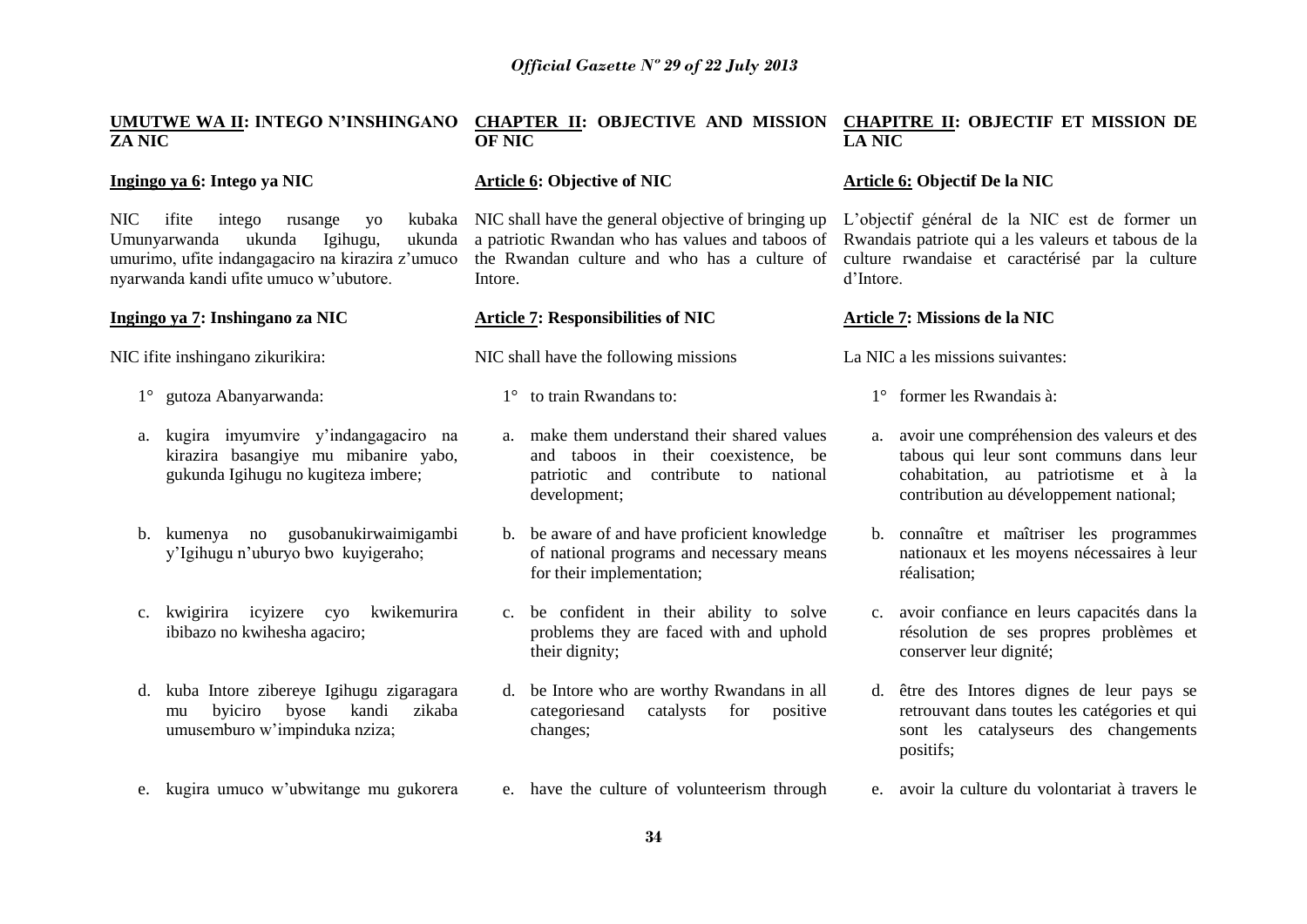Igihugu;

- f. kugira umuco w'ishyaka n'ishema ryo guhiga no kwivuga ibigwi;
- 2° gutoza abayobozi kuyoborana indangagaciro no kugira ishyaka ryo kuba indashyikirwa;
- 3° gutoza Abanyarwanda kwimakaza indangagaciro na kirazira byubakirwaho imibanire n'iterambere ry'Igihugu;
- 4° gukorana no kugisha inama izindi nzego za Leta, izigenga n'imiryango itari iya Leta bitanga inyigisho ku ndangagaciro na kirazira;
- 5° gutegura no gukurikirana ibikorwa by'ubwitange mu gukorera Igihugu ;
- 6° gukora ibindi NIC yabona ko ari ngombwa biri mu nshingano zayo.

y'urugerero ikorwa.

national service;

- f. have the culture of being proud to set performance targets and proclaim their achievements;
- 2° to train leaders to engage in a leadership style that promotes the values and strive to become the best performers;
- 3° to train Rwandans to promote respect for the values and taboos as a basis for coexistence and national development;
- 4° to collaborate with other public and private institutions and non-governmental organizations that train in values and taboos and seek their advice;
- 5° to prepare and follow up volunteerism activities through the national service;
- 6° to perform any other task deemed relevant to its mission.
- national service.

service national;

- f. avoir la culture d'être fiers de se fixer les niveaux de performance et de clamer leurs réalisations;
- 2° former les dirigeants à un style de leadership qui prône les valeurs et à avoir l'esprit d'atteindre le meilleur niveau de performance ;
- 3° former les Rwandais à la promotion du respect des valeurs et des tabous servant de base pour la cohabitation et le développement national;
- 4° collaborer avec d'autres institutions publiques, privées et les organisations non gouvernementales qui jouent un rôle dans la formation aux valeurs et aux tabous et leur demander conseil ;
- 5° assurer la préparation et le suivi des activités de volontariat à travers le service national;
- 6° exécuter toute autre tâche estimée nécessaire à sa mission.

Iteka rya Perezida rigena uburyo gahunda A-Presidential-Order-shall-determine-modalities of Un arrêté présidentiel détermine les modalités conducting volunteerism activities through the d'exécution des activités de volontariat à travers le service national.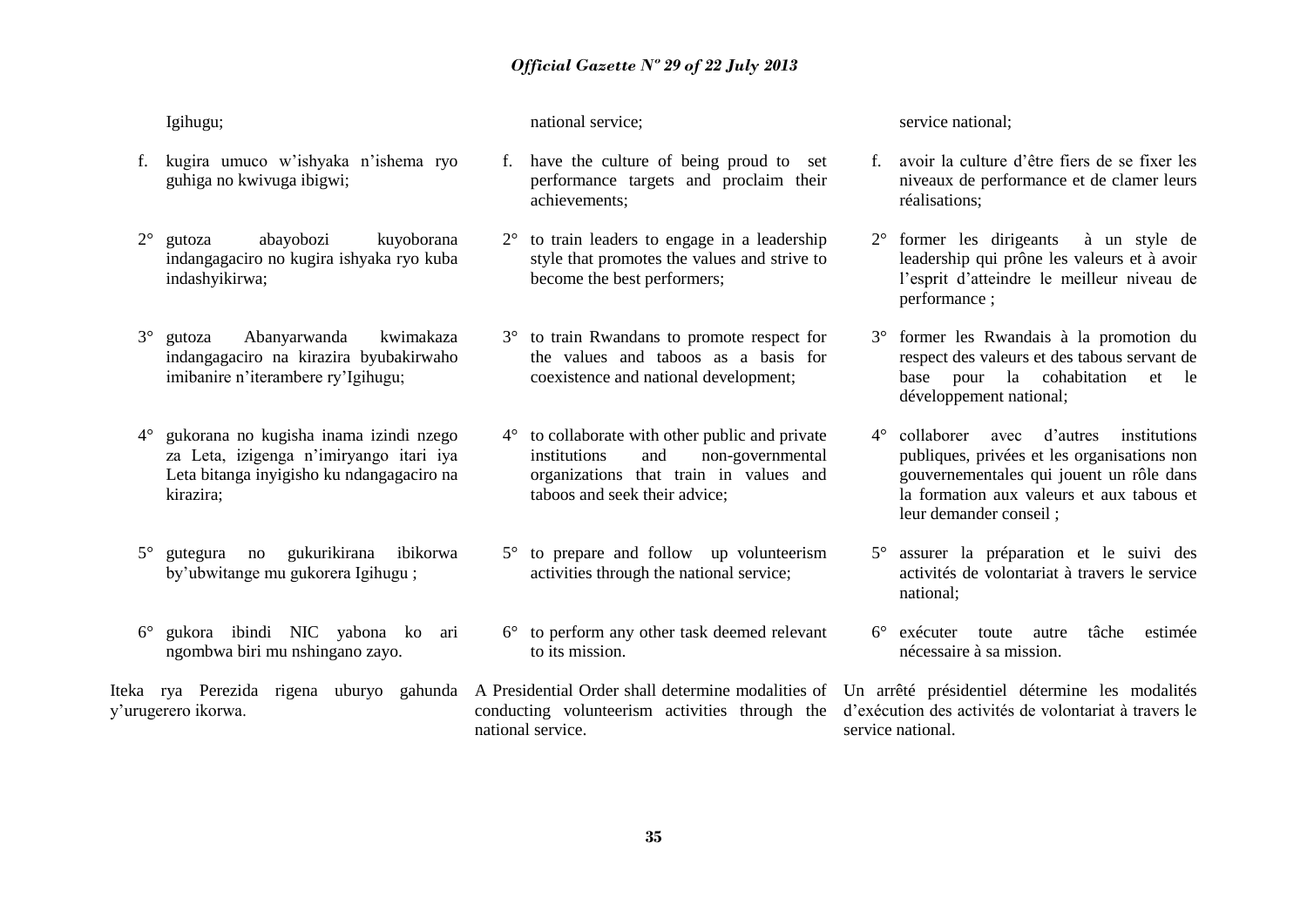| <b>UMUTWE WA III: INZEGO ZA NIC</b>                                                                                                                                                                                       | <b>CHAPTER III: ORGANS OF NIC</b>                                                                                                                                                                                                              | <b>CHAPITRE III: ORGANES DE LA NIC</b>                                                                                                                                                                 |
|---------------------------------------------------------------------------------------------------------------------------------------------------------------------------------------------------------------------------|------------------------------------------------------------------------------------------------------------------------------------------------------------------------------------------------------------------------------------------------|--------------------------------------------------------------------------------------------------------------------------------------------------------------------------------------------------------|
| Ingingo ya 8: Inzego z'Ubuyobozi                                                                                                                                                                                          | <b>Article 8: Management Organs</b>                                                                                                                                                                                                            | <b>Article 8: Organes de direction</b>                                                                                                                                                                 |
| NIC igizwe n'inzego z'ubuyobozi zikurikira:                                                                                                                                                                               | The NIC shall have the following management La NIC est dotée des organes de direction suivants:<br>organs:                                                                                                                                     |                                                                                                                                                                                                        |
| Inama y'Abakomiseri;<br>$1^{\circ}$                                                                                                                                                                                       | 1° the Board of Commissioners;                                                                                                                                                                                                                 | 1° le Conseil des Commissaires;                                                                                                                                                                        |
| Ubunyamabanga Bukuru.<br>$2^{\circ}$                                                                                                                                                                                      | the General Secretariat.<br>$2^{\circ}$                                                                                                                                                                                                        | 2° le Secrétariat Général.                                                                                                                                                                             |
| Icyiciro cya mbere: Inama y'Abakomiseri                                                                                                                                                                                   | <b>Section One: Board of Commissioners</b>                                                                                                                                                                                                     | Section première: Conseil des Commissaires                                                                                                                                                             |
| Ingingo ya 9: Abagize Inama y'Abakomiseri<br>n'ibyo bagomba kuba bujuje                                                                                                                                                   | Article 9: Composition of the Board of<br><b>Commissioners and requirements</b>                                                                                                                                                                | Article 9: Composition du Conseil<br>des<br><b>Commissaires et conditions requises</b>                                                                                                                 |
| Inama y'Abakomiseri ni rwo rwego rukuru rwa<br>NIC. Igizwe n'Abakomiseri batanu (5) bakora ku<br>buryo buhoraho mu gihe cya manda yabo. Nibura<br>mirongo itatu ku ijana (30%) mu Bakomiseri<br>bagomba kuba ari abagore. | The Board of Commissioners is the supreme organ<br>of the NIC. It shall be comprised of five (5)<br>Commissioners who hold office on a permanent<br>basis. At least thirty per cent (30%) of the<br>members of Commissioners shall be females. | Le Conseil des Commissaires est l'organe suprême<br>de la NIC. Il est composé de cinq (5) Commissaires<br>permanents. Au moins trente pourcent (30%) des<br>Commissaires doivent être de sexe féminin. |
| Kugira ngo umuntu abe Umukomiseri agomba<br>kuba yujuje ibi bikurikira:                                                                                                                                                   | For a person to be a Commissioner, he/she shall<br>meet the following requirements:                                                                                                                                                            | Pour être Commissaire, il faut remplir les<br>conditions suivantes:                                                                                                                                    |
| kuba ari Umunyarwanda;<br>$1^{\circ}$                                                                                                                                                                                     | $1^{\circ}$ to be a Rwandan by nationality;                                                                                                                                                                                                    | 1° être de nationalité rwandaise ;                                                                                                                                                                     |
| kuba ari inyangamugayo;<br>$2^{\circ}$                                                                                                                                                                                    | to be a person of integrity;<br>$2^{\circ}$                                                                                                                                                                                                    | $2^{\circ}$ être une personne intègre;                                                                                                                                                                 |
| adakurikiranyweho<br>$3^\circ$<br>kuba<br>icyaha<br>cya<br>icy'ingengabitekerezo<br>Jenoside,<br>yayo<br>cyangwa icy'amacakubiri;                                                                                         | not to be prosecuted for the crime of<br>$3^\circ$<br>genocide,<br>genocide<br>ideology<br><b>or</b><br>divisionism;                                                                                                                           | ne pas faire l'objet de poursuites pour<br>$3^\circ$<br>génocide, d'idéologie<br>crime de<br>du<br>génocide ou de divisionnisme;                                                                       |
| $4^\circ$<br>kuba<br>atarakatiwe<br>burundu<br>igihano<br>cy'igifungo kingana cyangwa kirengeje                                                                                                                           | 4° not to have been definitely sentenced to a<br>term of imprisonment equal to or                                                                                                                                                              | avoir<br>fait<br>l'objet<br>$4^{\circ}$ ne<br>pas<br>d'une<br>condamnation définitive à une<br>peine                                                                                                   |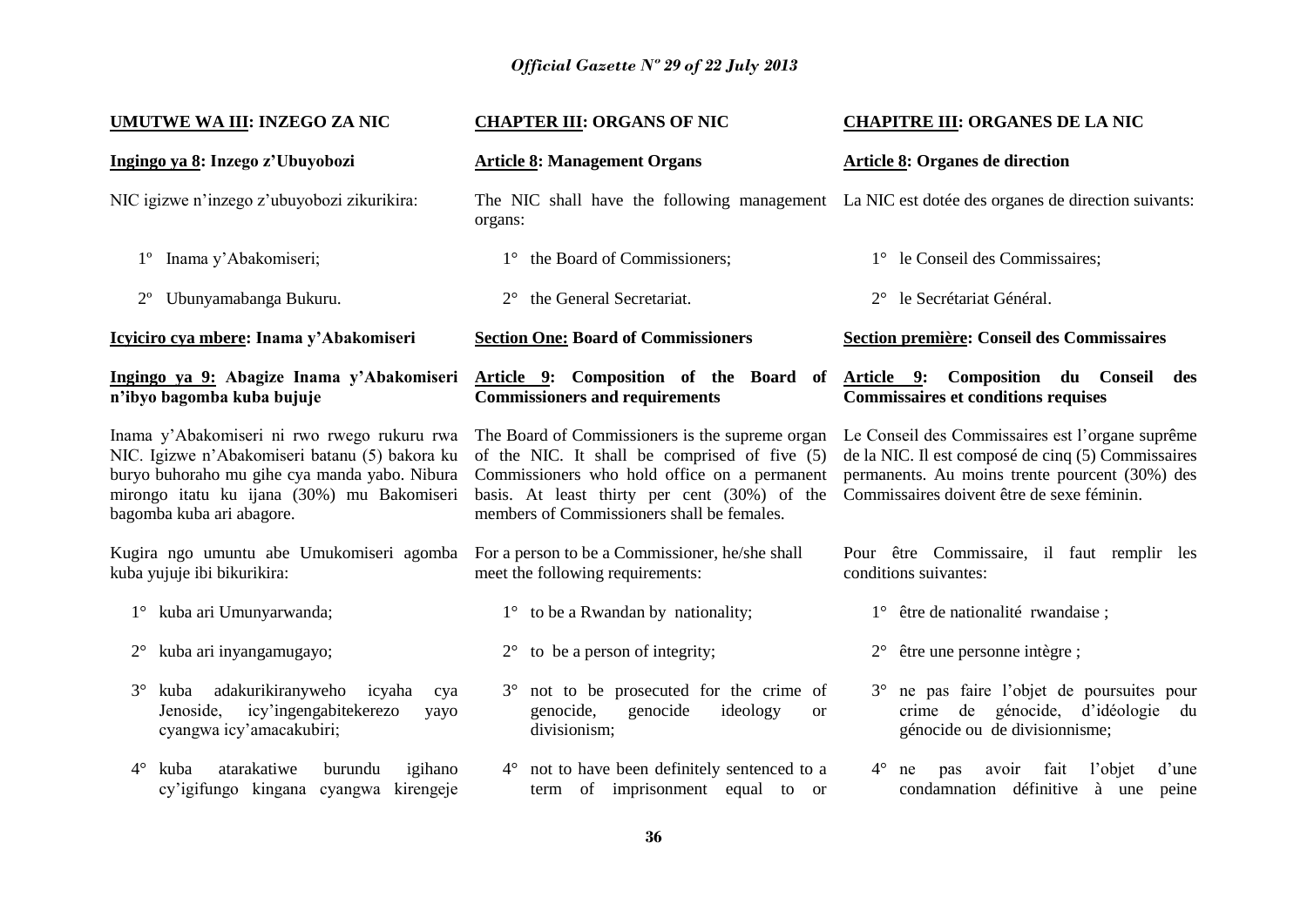| amezi atandatu (6) nta subikagihano;                                                                                         | exceeding<br>$\text{six}(6)$<br>without<br>months<br>suspension;                                                                                                                                                  | d'emprisonnement égale ou supérieure à<br>$\sin(6)$ mois sans sursis;                                                                                  |  |
|------------------------------------------------------------------------------------------------------------------------------|-------------------------------------------------------------------------------------------------------------------------------------------------------------------------------------------------------------------|--------------------------------------------------------------------------------------------------------------------------------------------------------|--|
| kuba afite ubushobozi n'ubumenyi bwo<br>$5^\circ$<br>kuzuza inshingano ze.                                                   | 5° to have adequate skills and knowledge<br>required to discharge his/her duties.                                                                                                                                 | 5° avoir des capacités et connaissances<br>suffisantes<br>d'exercer<br>permettant<br>ses<br>fonctions.                                                 |  |
| Ingingo ya 10: Ishyirwaho ry'abagize Inama<br>y'Abakomiseri                                                                  | Article 10: Appointment of members of the<br><b>Board of Commissioners</b>                                                                                                                                        | Article 10: Nomination des membres du Conseil<br>des Commissaires                                                                                      |  |
| Abagize Inama y'Abakomiseri barimo Perezida na<br>Visi Perezida bashyirwaho n'Iteka rya Perezida<br>bamaze kwemezwa na Sena. | Members of the Board of Commissioners,<br>including<br>Chairperson<br>Vice<br>the<br>and<br>the<br>Chairperson shall be appointed by a Presidential<br>Order after approval by the Senate.                        | Les membres du Conseil des Commissaires, dont le<br>Président et le Vice Président, sont nommés par<br>arrêté présidentiel après approbation du Sénat. |  |
| Abagize Inama y'Abakomiseri bagira manda<br>y'imyaka itanu (5) ishobora kongerwa inshuro<br>imwe gusa.                       | Members of the Board of Commissioners shall Les membres du Conseil des Commissaires ont un<br>have a term of office of five (5) years renewable mandat de cinq (5) ans renouvelable une seule fois.<br>only once. |                                                                                                                                                        |  |
|                                                                                                                              |                                                                                                                                                                                                                   |                                                                                                                                                        |  |
| Inshingano<br>z'Inama<br><b>Ingingo</b><br><b>11:</b><br>ya<br>y'Abakomiseri                                                 | Article 11: Responsibilities of the Board of<br><b>Commissioners</b>                                                                                                                                              | Article 11:<br><b>Attributions</b><br>du Conseil des<br><b>Commissaires</b>                                                                            |  |
| Inama y'Abakomiseri ifite inshingano zikurikira:                                                                             | The Board of Commissioners shall be responsible<br>for the following:                                                                                                                                             | Le Conseil des Commissaires a les attributions<br>suivantes:                                                                                           |  |
| kwemeza ibyiciro by'Itorero bigomba<br>gutegurwa;                                                                            | 1° to approve categories that shall undergo<br>Itorero training;                                                                                                                                                  | 1° adopter les catégories de citoyens devant<br>suivre la formation Itorero;                                                                           |  |
| kwemeza gahunda y'ibikorwa by'igihe<br>$2^{\circ}$<br>kirekire bya NIC;                                                      | $2^{\circ}$ to approve the long term strategic plan of<br>NIC;                                                                                                                                                    | adopter le plan stratégique à long terme de<br>la NIC;                                                                                                 |  |
| kwemeza buri mwaka gahunda y'ibikorwa<br>$3^\circ$<br>bya NIC;                                                               | $3^{\circ}$ to approve annual plan of action of NIC;                                                                                                                                                              | adopter le plan d'action annuel de la NIC;<br>$3^\circ$                                                                                                |  |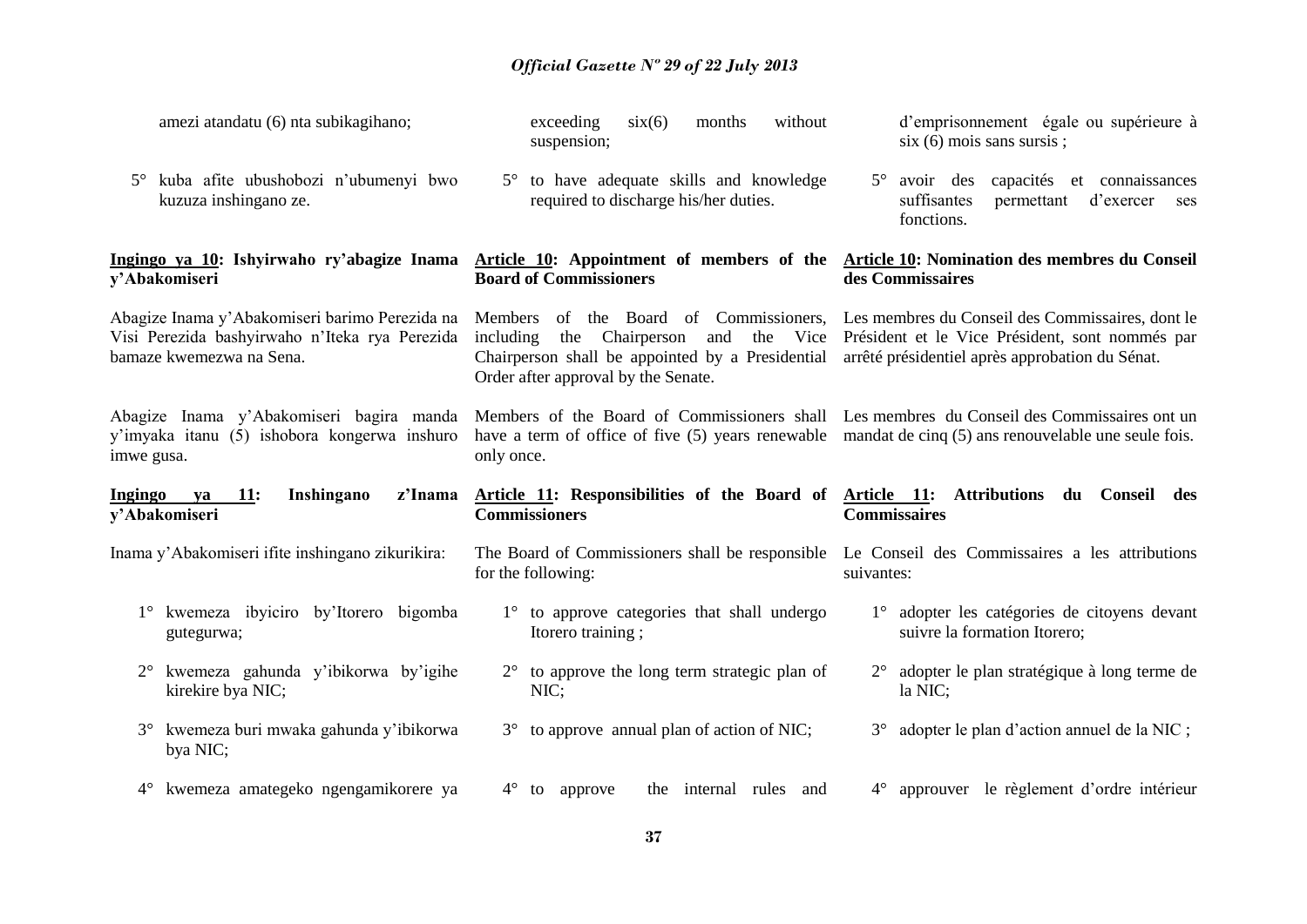|             | NIC;                                                                                                                                                             | regulations of NIC;                                                                                         | de la NIC;                                                                                                   |
|-------------|------------------------------------------------------------------------------------------------------------------------------------------------------------------|-------------------------------------------------------------------------------------------------------------|--------------------------------------------------------------------------------------------------------------|
| $5^{\circ}$ | kwemeza imbanzirizamushinga y'ingengo<br>y'imari ya NIC;                                                                                                         | 5° to approve the draft budget proposal of<br>NIC;                                                          | 5° approuver l'avant-projet du budget de la<br>NIC;                                                          |
| $6^{\circ}$ | gutegura urutonde rw'inzego z'imirimo za<br>NIC;                                                                                                                 | $6^{\circ}$ to prepare the organizational structure of<br>NIC;                                              | 6° élaborer le cadre organique de la NIC ;                                                                   |
| $7^{\circ}$ | kwemeza raporo y'imirimo ya NIC;                                                                                                                                 | $7^\circ$ to approve the activity report for NIC;                                                           | 7° approuver le rapport d'activités de la NIC ;                                                              |
| $8^{\circ}$ | kugena ibyo abari ku rugerero bagenerwa;                                                                                                                         | 8° to avail the necessary means to the Intore<br>during their national service period;                      | 8° assurer la disponibilité<br>des moyens<br>aux Intores pendant leur<br>nécessaires<br>service national;    |
| $9^\circ$   | kugena icyiciro cy'abajya ku rugerero<br>n'igihe bamarayo;                                                                                                       | $9^{\circ}$ to determine the category and the duration<br>for participating in the national service;        | 9° déterminer la catégorie de ceux qui<br>participent au service national et la durée<br>de cette activité ; |
|             | 10° kugena imirimo izakorerwa ku rugerero<br>hakurikijwe<br>n'aho<br>izakorerwa<br>ibyo<br>Igihugu gikeneye;                                                     | $10^{\circ}$ to determine the activities and sites of<br>national service basing on the country's<br>needs; | 10° déterminer les activités et les sites du<br>service national suivant les besoins du<br>pays;             |
|             | $11^{\circ}$ gufata ibyemezo ku bindi bibazo byose<br>bifitanye isano n'inshingano za NIC.                                                                       | $11^{\circ}$ to take decisions on any other issues<br>related to the mission of NIC.                        | 11° prendre des décisions sur toutes les<br>questions relevant de la mission de la NIC.                      |
|             | <u>Ingingo ya 12</u> : Ibitabangikanwa no kuba mu <u>Article 12</u> : Incompatibilities with membership <u>Article 12</u> : Incompatibilités avec la fonction de |                                                                                                             |                                                                                                              |

# **bagize Inama y'Abakomiseri**

Imirimo y'abagize Inama y'Abakomiseri ntibangikanywa n'undi murimo uwo ari wo wose uhemberwa. Icyakora, bashobora gukora imirimo yerekeye ubushakashatsi bujyanye n'inshingano zabo, ubuvanganzo n'ubugeni, mu gihe bitabangamiye imirimo ya NIC kandi byemejwe n'Inama y'Abakomiseri.

The duties of members of the Board of Les fonctions de membre du Conseil des Commissioners shall be incompatible with any other remunerated activity. However, they may engage in research activities related to their assignments, literature and arts in case these are not incompatible with NIC activities and upon

**of the Board of Commissioners**

**membre du Conseil des Commissaires**

Commissaires sont incompatibles avec l'exercice de toute autre activité rémunérée. Toutefois, ils peuvent faire des travaux de recherche relative à leurs attributions, à la littérature et à l'art, au cas où la mission de la NIC n'en est pas affectée et sur approbation du Conseil des Commissaires.

approval by the Board of Commissioners.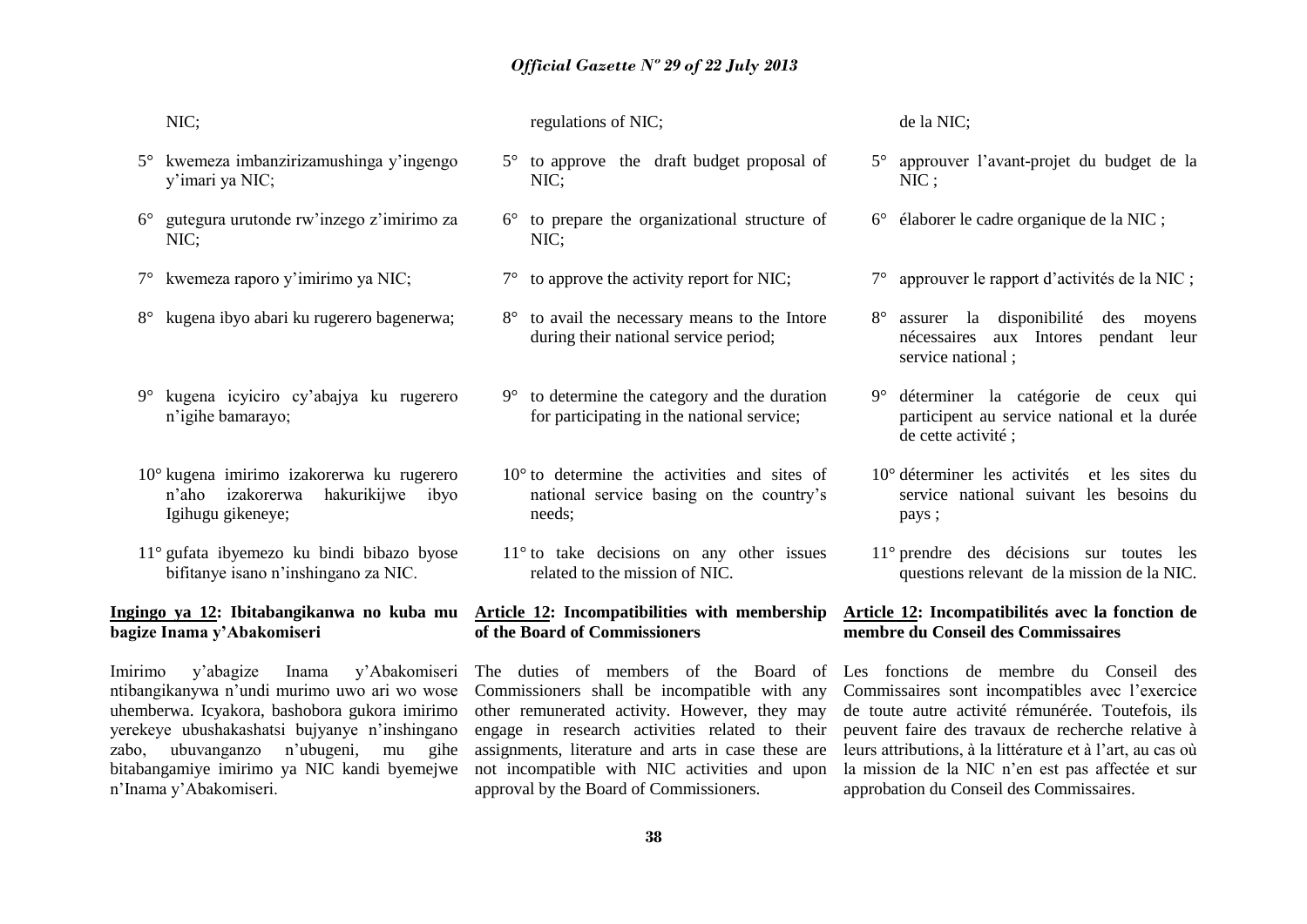| Ntibyemewe  | kandi<br>bagize<br>ku<br>Inama<br>y'Abakomiseri n'ibigo<br>bafitemo<br>imigabane<br>gupiganirwa amasoko muri NIC. | Also, members of the Board of Commissioners and<br>companies in which they have shares shall not be<br>allowed to compete in NIC tenders. | Il est également interdit aux membres du Conseil<br>des Commissaires et aux sociétés dont ils sont<br>actionnaires de soumissionner aux marchés de la<br>NIC. |
|-------------|-------------------------------------------------------------------------------------------------------------------|-------------------------------------------------------------------------------------------------------------------------------------------|---------------------------------------------------------------------------------------------------------------------------------------------------------------|
|             | Ingingo ya 13: Inshingano za Perezida wa NIC                                                                      | Article 13: Responsibilities of the Chairperson Article 13: Attributions du Président de la NIC<br>of NIC                                 |                                                                                                                                                               |
|             | Perezida wa NIC afite inshingano zikurikira:                                                                      | The Chairperson of NIC shall have the following Le Président de la NIC a les attributions suivantes:<br>responsibilities:                 |                                                                                                                                                               |
|             | 1° kuyobora NIC;                                                                                                  | 1° to head NIC;                                                                                                                           | $1^{\circ}$ diriger la NIC;                                                                                                                                   |
| $2^{\circ}$ | guhagararira NIC imbere y'amategeko;                                                                              | 2° to serve as the legal representative of NIC;                                                                                           | 2° être le représentant légal de la NIC;                                                                                                                      |
|             | gutumiza no kuyobora inama z'abagize<br>NIC;                                                                      | 3° to convene and chair meetings of NIC;                                                                                                  | 3° convoquer et présider les réunions de la<br>NIC;                                                                                                           |
| $4^{\circ}$ | guhuza ibikorwa bya NIC;                                                                                          | 4° to coordinate activities of NIC;                                                                                                       | 4° coordonner les activités de la NIC;                                                                                                                        |
|             | 5° kuba umuvugizi wa NIC;                                                                                         | $5^{\circ}$ to be the spokesperson of NIC;                                                                                                | 5° être le porte parole de la NIC;                                                                                                                            |
| $6^{\circ}$ | gushyikiriza inzego zabigenewe raporo za<br>NIC;                                                                  | 6° to transmit reports of NIC to relevant<br>institutions;                                                                                | 6° transmettre les rapports de la NIC aux<br>organes compétents;                                                                                              |
|             | gukora imirimo yose yasabwa n'Inama<br>y'Abakomiseri ijyanye n'inshingano za<br>NIC.                              | $7^{\circ}$ to execute all duties as may be assigned by<br>the Board of Commissioners that are<br>related to the missions of NIC.         | 7° exécuter toute autre tâche rentrant dans les<br>missions de la NIC lui confiée par le<br>Conseil des Commissaires.                                         |
| <b>NIC</b>  | Ingingo ya 14: Inshingano za Visi Perezida wa                                                                     | Article 14: Responsibilities of the Vice Article 14: Attributions du Vice Président de la<br><b>Chairperson of the Commission</b>         | <b>Commission</b>                                                                                                                                             |
|             | Visi Perezida wa NIC afite inshingano zikurikira:                                                                 | The Vice Chairperson shall have the following Le Vice Président a les attributions suivantes:<br>responsibilities:                        |                                                                                                                                                               |
|             | 1° kunganira Perezida no kumusimbura igihe                                                                        | $1^\circ$ to assist and deputize for the Chairperson                                                                                      | 1° assister le Président dans ses fonctions et le                                                                                                             |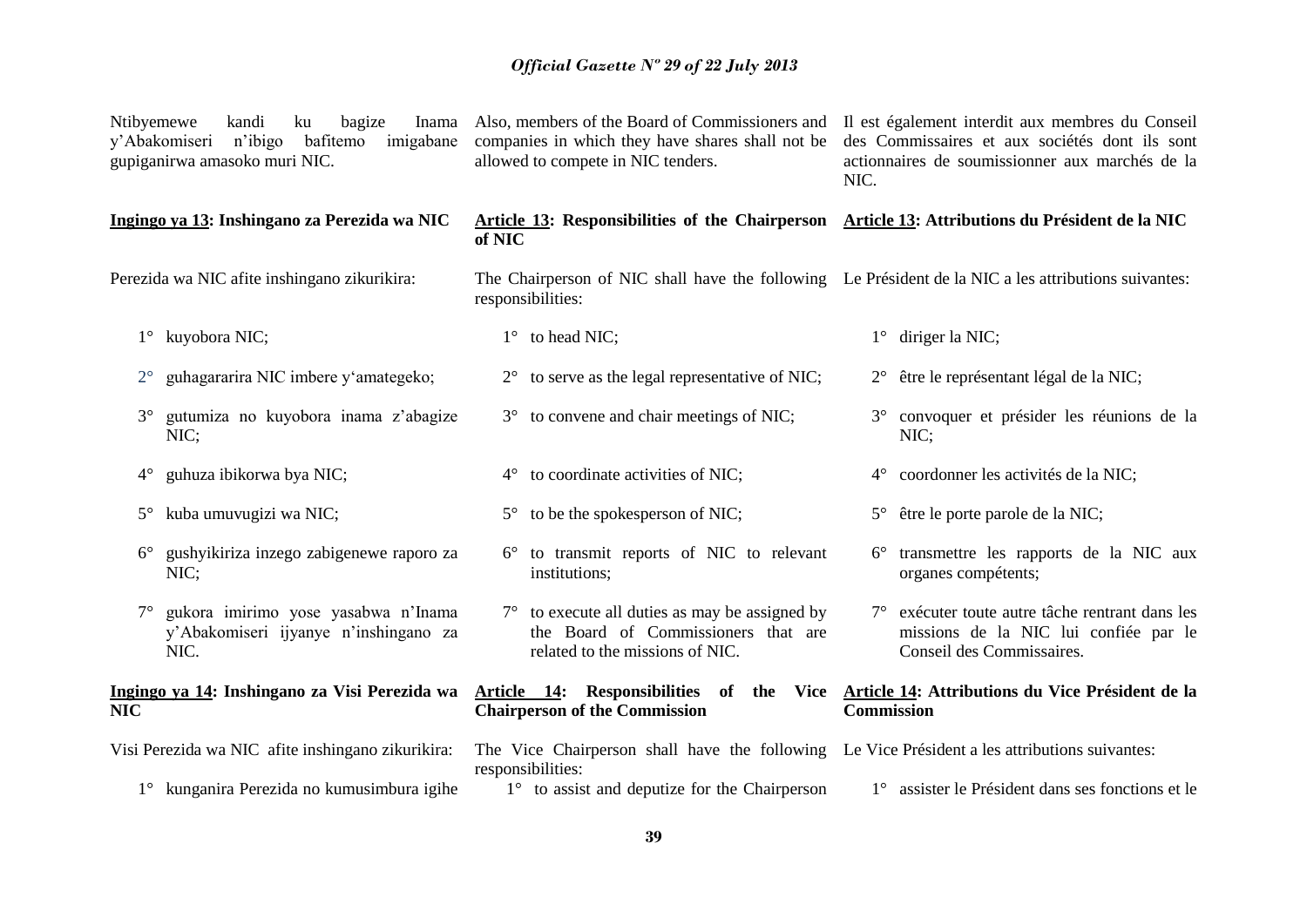| cyose adahari;                                                                                                                           | in his/her absence;                                                                                                                      | remplacer en cas de son absence;                                                                                                            |
|------------------------------------------------------------------------------------------------------------------------------------------|------------------------------------------------------------------------------------------------------------------------------------------|---------------------------------------------------------------------------------------------------------------------------------------------|
| gukora imirimo yose yasabwa n'Inama<br>$2^{\circ}$<br>y'Abakomiseri ijyanye n'inshingano za<br>NIC.                                      | to execute all duties as may be assigned<br>$2^{\circ}$<br>by the Board of Commissioners that are<br>related to the missions of NIC.     | exécuter toute autre tâche rentrant dans les<br>$2^{\circ}$<br>missions de la NIC qui lui serait confiée<br>par le Conseil des Commissaires |
| Ingingo ya 15: Ibigenerwa Abakomiseri                                                                                                    | <b>Article 15: Benefits allocated to Commissioners</b>                                                                                   | 15: Avantages<br><b>Article</b><br>accordés<br>aux<br><b>Commissaires</b>                                                                   |
| n'ibindi<br>Abakomiseri<br>Ibihembo<br>bigenerwa<br>bigenwa n'Iteka rya Perezida.                                                        | A Presidential Order shall determine the benefits<br>entitled to the Commissioners.                                                      | Les avantages accordés aux Commissaires sont<br>déterminés par arrêté présidentiel.                                                         |
| Ingingo ya 16: Impamvu zituma uri mu<br>Nama y'Abakomiseri ayivamo                                                                       | Article 16: Reasons for a member of the Board<br>of Commissioners to leave office                                                        | Article 16: Causes de cessation des fonctions de<br>membre du Conseil des Commissaires                                                      |
| Ugize Inama y'Abakomiseri ava kuri uwo<br>mwanya iyo:                                                                                    | A member of the Board of Commissioners shall<br>leave office under the following circumstances:                                          | Un membre du Conseil des Commissaires perd la<br>qualité de membre dans les cas suivants :                                                  |
| $1^{\circ}$ manda ye irangiye;                                                                                                           | $1^\circ$ expiration of term of office;                                                                                                  | 1° expiration du mandat;                                                                                                                    |
| yeguye akoresheje inyandiko;                                                                                                             | written resignation;<br>$2^{\circ}$                                                                                                      | démission par écrit;<br>$2^{\circ}$                                                                                                         |
| atagishoboye gukora imirimo ye kubera<br>$3^\circ$<br>ubumuga bw'umubiri cyangwa bwo mu<br>mutwe, byemejwe na muganga wemewe<br>na Leta; | 3° physical or mental disability ascertained<br>by an authorized medical doctor;                                                         | incapacité physique ou mentale à remplir<br>$3^\circ$<br>ses fonctions constatée par un médecin<br>agréé;                                   |
| burundu igihano cy'igifungo<br>$4^\circ$<br>akatiwe<br>kirengeje<br>cyangwa<br>kingana<br>amezi<br>atandatu (6) nta subikagihano;        | he/she is definitively sentenced to a term<br>$4^{\circ}$<br>of imprisonment equal to or exceeding six<br>(6) months without suspension; | 4° condamnation définitive à une peine<br>d'emprisonnement supérieure ou égale à<br>$s$ ix $(6)$ mois sans sursis;                          |
| ahinduriwe imirimo;<br>$5^{\circ}$                                                                                                       | assignment to other duties;<br>$5^\circ$                                                                                                 | changement de fonctions;<br>$5^\circ$                                                                                                       |
| atujuje inshingano ze byemejwe n'Inama<br>$6^{\circ}$<br>y'Abakomiseri;                                                                  | failure to fulfill his/her responsibilities<br>upon confirmation by the Board of                                                         | 6° défaillance dans l'accomplissement de ses<br>fonctions confirmée par le Conseil des                                                      |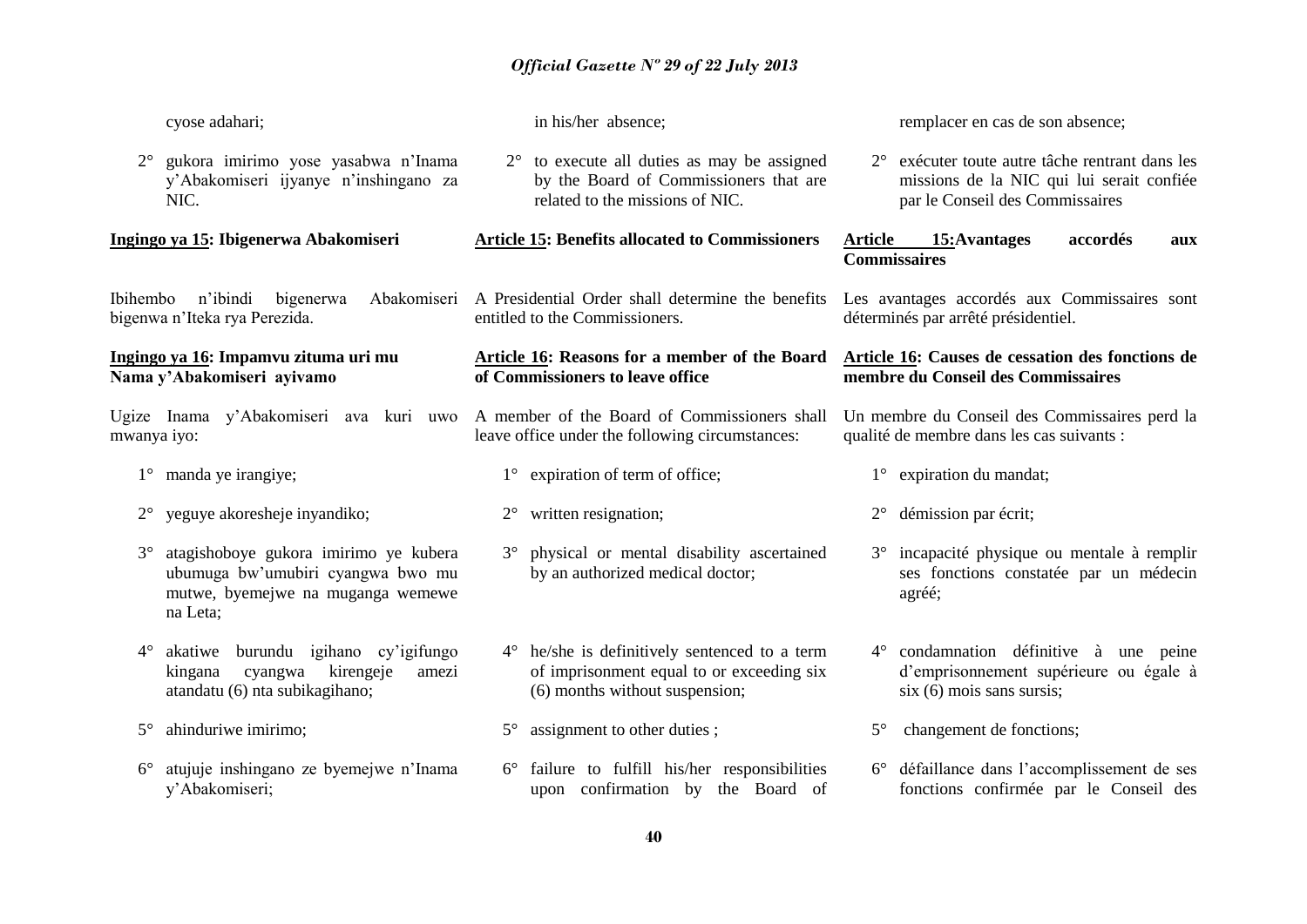#### Commissioners;

7° bigaragaye ko atacyujuje ibyashingiweho ashyirwa mu Nama y'Abakomiseri ;

8° apfuye.

#### **Ingingo ya 17: Isimburwa ry'Umukomiseri**

Inama y'Abakomiseri ni yo igaragariza mu nyandiko Minisitiri ko umwe mu bayigize atakiri mu mwanya we. Minisitiri abimenyesha urwego rubishinzwe. Ushyizweho arangiza igihe cya manda uwo asimbuye yari asigaje iyo kirengeje amezi atandatu (6).

#### **Ingingo ya 18: Uko Inama y'Abakomiseri iterana n'uko ibyemezo bifatwa**

Inama y'Abakomiseri iterana nibura iyo habonetse bibiri bya gatatu (2/3) by'abayigize. Ibyemezo byayo bifatwa ku bwumvikane busesuye bw'abayigize. Iyo ubwo bwumvikane butabonetse, ibyemezo bifatwa ku bwiganze burunduye bw'amajwi y'abayigize. Icyakora, ibyemezo birebana na raporo za NIC n'ibindi byemezo bishyikirizwa izindi nzegobifatwa ku bwumvikane busesuye.

#### $7^\circ$  if it is clear that he/she no longer fulfils the requirements considered at the appointment in the Board of Commissioners;

 $8^\circ$  if he/she dies.

#### **Article 17: Replacement of a Commissioner**

The Board of Commissioners shall, in a written notice, indicate to the Minister that one of its members no longer occupies his / her post. The Minister shall inform the relevant authority. The appointee shall serve the remaining period of his/her predecessor if it exceeds six (6) months.

## **the Board of Commissioners and decision Conseil des Commissaires et prise de décisions making**

The meeting of the Board of Commissioners shall be held if at least two-thirds (2/3) of its members are present. The Board of Commissioners shall take decisions by consensus. Where such a consensus is not attained, decisions shall be made upon a vote by an absolute majority of its members. However, decisions on NIC reports and other decisions to be submitted to other organs shall be taken by consensus.

#### Commissaires;

- 7° constat qu'il ne remplit plus les conditions pour lesquelles il avait été nommé au Conseil des Commissaires;
- 8° décès.

#### **Article 17: Remplacement d'un Commissaire**

Le Conseil des Commissaires constate dans un document adressé au Ministre qu'un de ses membres n'a plus cette qualité. Le Ministre communique ce constat à l'organe habilité. Le remplaçant termine la durée du mandat restant à courir si celle-ci dépasse six (6) mois.

# **Article 18: Modalities for holding meetings of Article 18: Modalités de tenue des réunions du**

Le Conseil des Commissaires ne se réunit valablement que si les deux tiers (2/3) de ses membres sont présents. Les décisions du Conseil des Commissaires sont prises par consensus et à défaut par voie de vote à la majorité absolue de ses membres. Toutefois, les décisions relatives aux rapports de la NIC et d'autres décisions devant être soumises à d'autres organes sont prises par consensus.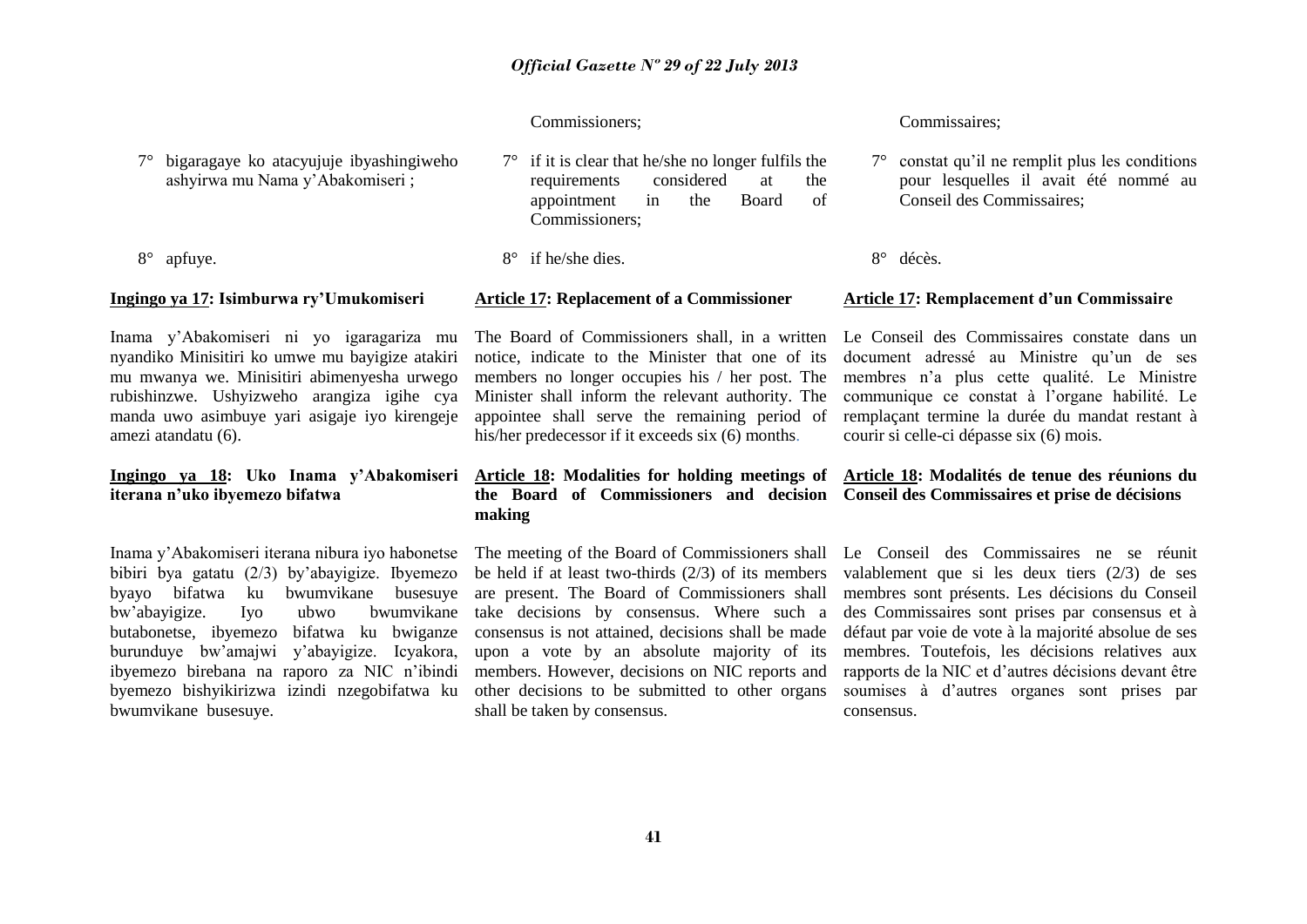| Ingingo ya 19: Itumizwa n'iyoborwa ry'inama<br>z'Inama y'Abakomiseri                                                                                                                                                                                       | <b>Article 19:</b> Convening and chairing meetings of<br>the Board of Commissioners                                                                                                                                                                                                                                                                      | Article 19: Convocation et présidence des<br>réunions du Conseil des Commissaires                                                                                                                                                                                                                                               |
|------------------------------------------------------------------------------------------------------------------------------------------------------------------------------------------------------------------------------------------------------------|----------------------------------------------------------------------------------------------------------------------------------------------------------------------------------------------------------------------------------------------------------------------------------------------------------------------------------------------------------|---------------------------------------------------------------------------------------------------------------------------------------------------------------------------------------------------------------------------------------------------------------------------------------------------------------------------------|
| Inama y'Inama y'Abakomiseri itumizwa kandi<br>ikayoborwa na Perezida. Iyo Perezida adahari,<br>inama itumizwa kandi ikayoborwa na Visi<br>Perezida. Iyo bombi badahari, umukuru mu myaka<br>mubagize Inama y'Abakomiseri ni we uyitumiza<br>akanayiyobora. | The meeting of the Board of Commissioners shall<br>be convened and chaired by the Chairperson. In the<br>absence of the Chairperson, the meeting shall be<br>convened and chaired by the Deputy Chairperson.<br>In the event of the absence of both, the meeting<br>shall be convened and chaired by the oldest<br>member of the Board of Commissioners. | La réunion du Conseil des Commissaires est<br>convoquée et dirigée par le Président. En cas<br>d'absence du Président, la réunion et convoquée et<br>dirigée par le Vice Président. En cas de leur<br>absence simultanée, la réunion est convoquée et<br>dirigée par le doyen d'âge des membres du Conseil<br>des Commissaires. |
| Icyiciro cya 2: Ubunyamabanga Bukuru                                                                                                                                                                                                                       | <b>Section 2: General Secretariat</b>                                                                                                                                                                                                                                                                                                                    | Section 2: Secrétariat Général                                                                                                                                                                                                                                                                                                  |
| Ingingo ya 20: Abagize Ubunyamabanga<br><b>Bukuru</b>                                                                                                                                                                                                      | Composition of the General<br>Article 20:<br>Secretariat                                                                                                                                                                                                                                                                                                 | <b>Article 20: Composition du Secrétariat Général</b>                                                                                                                                                                                                                                                                           |
| Ubunyamabanga<br>Bukuru<br>bugizwe<br>Mukuru<br>n'Umunyamabanga<br>n'abakozi.<br>Buyoborwa<br>n'Umunyamabanga<br>Mukuru<br>ushyirwaho n'iteka rya Perezida.                                                                                                | The General Secretariat shall be comprised of the<br>Secretary general and the staff. It shall be headed<br>by the Secretary General who disappointed by a<br>Presidential Order.                                                                                                                                                                        | Le Secrétariat Général est composé du Secrétaire<br>Général et du personnel. Il est dirigé par le<br>Secrétaire Général nommé par arrêté présidentiel.                                                                                                                                                                          |
| Ingingo ya 21: Inshingano z'Umunyamabanga<br><b>Mukuru</b>                                                                                                                                                                                                 | Article 21: Responsibilities of the Secretary Article 21: Attributions du Secrétaire Général<br><b>General</b>                                                                                                                                                                                                                                           |                                                                                                                                                                                                                                                                                                                                 |
| Umunyamabanga Mukuru ashinzwe ibi bikurikira:                                                                                                                                                                                                              | The Secretary General shall have the following Le Secrétaire Général a les attributions suivantes:<br>responsibilities:                                                                                                                                                                                                                                  |                                                                                                                                                                                                                                                                                                                                 |
| b'Ubunyamabanga<br>$1^\circ$ kuyobora<br>abakozi<br>Bukuru;                                                                                                                                                                                                | 1° to supervise the staff of the General<br>Secretariat;                                                                                                                                                                                                                                                                                                 | 1° diriger le personnel du Secrétariat Général;                                                                                                                                                                                                                                                                                 |
| gutegura imbanzirizamushinga y'ingengo<br>$2^{\circ}$<br>y'imari ya NIC;                                                                                                                                                                                   | to prepare the draft budget proposal of<br>NIC;                                                                                                                                                                                                                                                                                                          | élaborer l'avant-projet du budget de la<br>$2^{\circ}$<br>NIC;                                                                                                                                                                                                                                                                  |
| $3^\circ$<br>gucunga ingengo y'imari n'umutungo bya<br>NIC;                                                                                                                                                                                                | 3° to manage the budget and property of NIC;                                                                                                                                                                                                                                                                                                             | 3° gérer le budget et le patrimoine de la NIC;                                                                                                                                                                                                                                                                                  |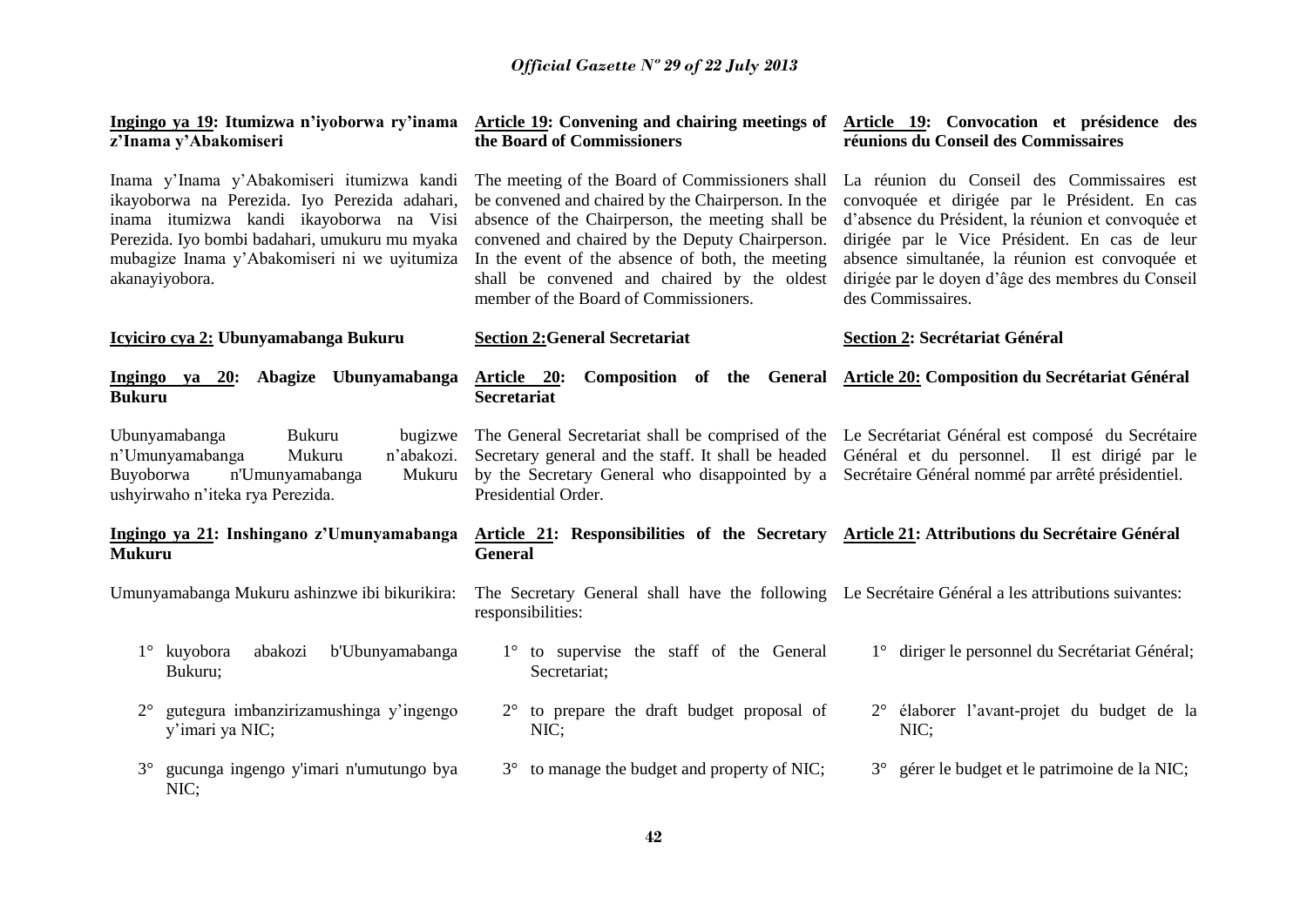- 4° gutegura gahunda na raporo y'ibikorwa bya NIC;
- 5° kubika inyandiko n'ibitabo bya NIC;
- 6° gutegura umushinga w'amategeko ngengamikorere;
- 7° gutegura inyandiko zinyuranye zikoreshwa mu nama z'Inama y'Abakomiseri;
- 8° kuba umwanditsi w'inama z'Inama y'Abakomiseri;
- 9° gukora imirimo yose yasabwa n'Inama y'Abakomiseri ijyanye n'inshingano za NIC.

#### **Ingingo ya 22: Abakozi ba NIC**

NIC ifite abakozi bayunganira mu mirimo yayo ya buri munsi bagengwa na sitati rusange igenga abakozi ba Leta n'inzego z'imirimo ya Leta.

#### **Ingingo ya 23: Imiterere y'inzego z'imirimo**

Imiterere y'inzego z'imirimo za NIC igenwa n'Iteka rya Minisitiri w'Intebe

- 4° to prepare action plan and activity report of NIC;
- 5° to keep the records and documents of NIC;
- 6° to prepare the draft internal rules and regulations ;
- 7° to prepare various documents to be used in the meetings of the Board of Commissioners;
- 8° to serve as rapporteur of the meetings of the Board of Commissioners;
- 9° to perform any other duties as may be assigned to him/her by the Board of Commissioners and which are related to the mission of NIC.

#### **Article 22: Staff of NIC**

While performing its daily duties, NIC shall have support staff governed by the General Statute for Rwanda Public Service.

#### **Article 23: Organizational structure**

The organizational structure of NIC shall be Le cadre organique de la NIC est déterminé par determined by a Prime Minister's Order.

- 4° élaborer le plan d'action et le rapport d'activités de la NIC;
- 5° tenir les archives et la documentation de la NIC;
- 6° élaborer le projet de règlement d'ordre intérieur;
- 7° élaborer différents documents de travail des réunions du Conseil des Commissaires ;
- 8° être le rapporteur des réunions du Conseil des Commissaires;
- 9° s'acquitter de toute autre tâche lui assignée par le Conseil des Commissaires relevant de la mission de la NIC.

#### **Article 22: Personnel de la NIC**

Dans l'accomplissement de ses activités quotidiennes, la NIC dispose d'un personnel d'appui régi par le statut général de la fonction publique rwandaise.

#### **Article 23: Structure organisationnelle**

arrêté du Premier Ministre.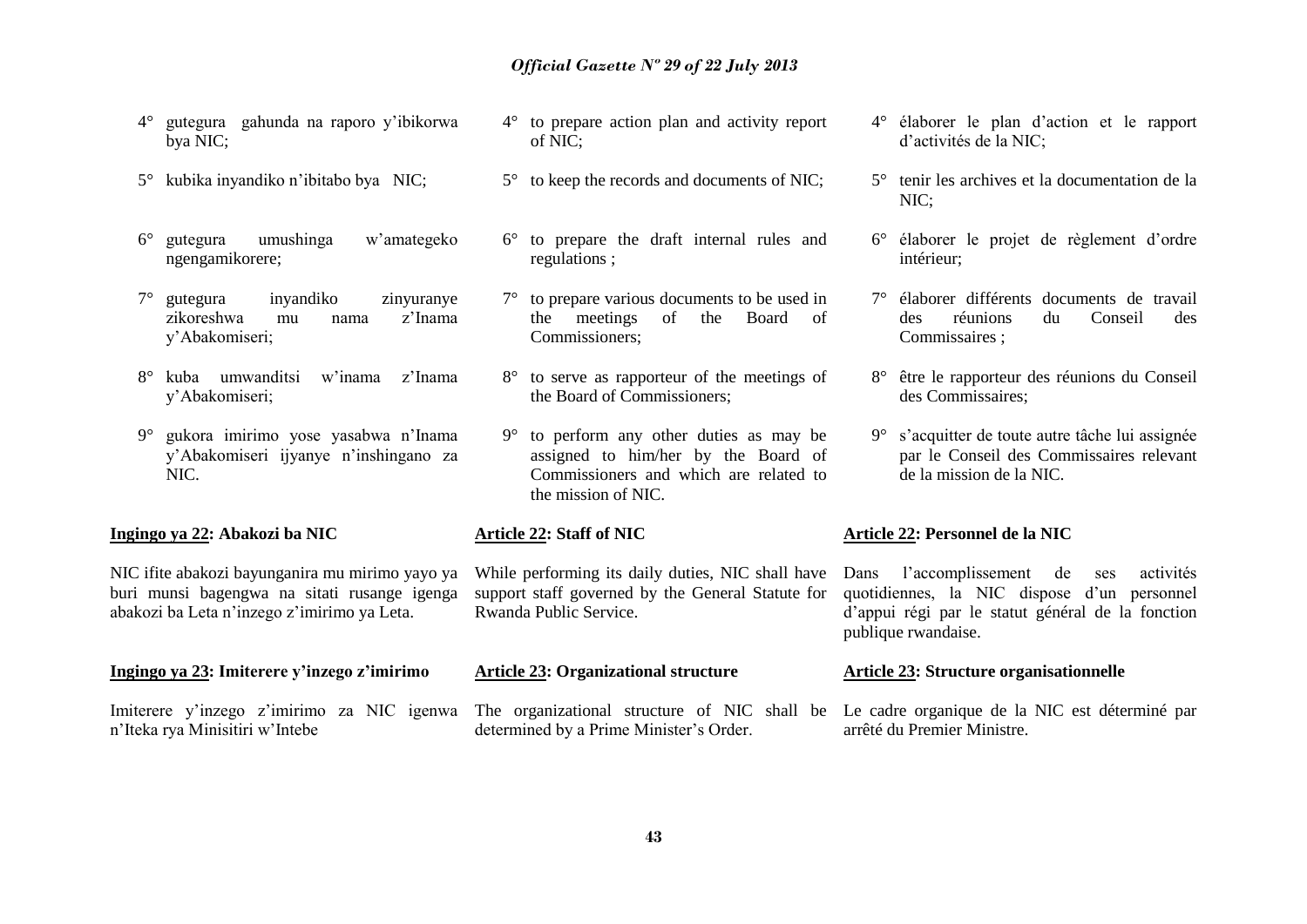| Ingingo ya 24: Kwifashisha undi muntu                                                                                                                                     | <b>Article 24: Recourse to another person</b>                                                                                   | Article24: Recours à une autre personne                                                                                                                             |  |
|---------------------------------------------------------------------------------------------------------------------------------------------------------------------------|---------------------------------------------------------------------------------------------------------------------------------|---------------------------------------------------------------------------------------------------------------------------------------------------------------------|--|
| NIC ishobora kwifashisha umuntu uwo ari we<br>wese cyangwa ikigo icyo aricyo cyose bifite<br>n'ubuhanga<br>ubumenyi<br>bwihariye<br>mu<br>byerekeranye n'inshingano zayo. | NIC shall seek assistance from any person or<br>institution with knowledge and expertise in matters<br>relating to its mission. | La NIC peut faire recours à toute personne ou<br>disposant de<br>connaissances<br>institution<br>et<br>d'expertise dans les matières en rapport avec sa<br>mission. |  |
| Ingingo ya 25: Urwego NIC ishyikiriza raporo                                                                                                                              | <b>Article 25: Organ to which NIC submits report</b>                                                                            | Article 25: Organe auquel la NIC fait le rapport                                                                                                                    |  |
| ishyikiriza<br>Minisiteri ifite ubutegetsi<br>NIC<br>bw'Igihugu mu nshingano zayo raporo y'ibikorwa<br>byayo.                                                             | NIC shall submit its activity report to the Ministry<br>responsible for local Government.                                       | NIC soumet son rapport d'activités au Ministère<br>ayant l'administration locale dans ses attributions.                                                             |  |
| Ingingo ya 26: Isakaza rya raporo ya NIC                                                                                                                                  | <b>Article 26: Dissemination of the report of NIC</b>                                                                           | Article 26: Diffusion du rapport de la NIC                                                                                                                          |  |
| NIC isakaza raporo y'umwaka nyuma yo<br>kuyishyikiriza<br>Minisiteri<br>ifite<br>Ubutegetsi<br>bw'Igihugu mu nshingano zayo.                                              | NIC shall disseminate its annual report subsequent<br>to its submission to the Ministryin charge of Local<br>Government.        | La NIC diffuse largement son rapport annuel après<br>l'avoir transmis au Ministère ayant l'administration<br>locale dans ses attributions.                          |  |
| UMUTWE WA VI: UMUTUNGO N'IMARI<br><b>BYA NIC</b>                                                                                                                          | <b>CHAPTER VI: PROPERTY AND FINANCE</b><br><b>OF NIC</b>                                                                        | <b>CHAPITRE</b><br><b>PATRIMOINE</b><br><b>ET</b><br>VI:<br><b>FINANCES DE LA NIC</b>                                                                               |  |
| Ingingo ya 27: Umutungo wa NIC n'inkomoko<br>yawo                                                                                                                         | <b>Article 27: Property of NIC and its sources</b>                                                                              | Article 27: Patrimoine de la NIC et ses sources                                                                                                                     |  |
| Umutungo wa NIC ugizwe n'ibintu byimukanwa<br>n'ibitimukanwa.                                                                                                             | The property of NIC shall be comprised of<br>movable and immovable property.                                                    | Le patrimoine de la NIC comprend les biens<br>meubles et immeubles.                                                                                                 |  |
| Ukomoka kuri ibi bikurikira:                                                                                                                                              | It shall come from the following sources :                                                                                      | Il provient des sources suivantes :                                                                                                                                 |  |
| 1° ingengo y'imari igenerwa na Leta;                                                                                                                                      | allocations from the State budget;<br>$1^{\circ}$                                                                               | 1° les dotations budgétaires de l'Etat;                                                                                                                             |  |
| $2^{\circ}$<br>inkunga<br>zaba<br>iza<br>Leta<br>cyangwa<br>iz'abafatanyabikorwa;                                                                                         | $2^{\circ}$<br>partners;                                                                                                        | grants and donations from Government or $2^{\circ}$ les subventions de l'Etat ou des partenaires;                                                                   |  |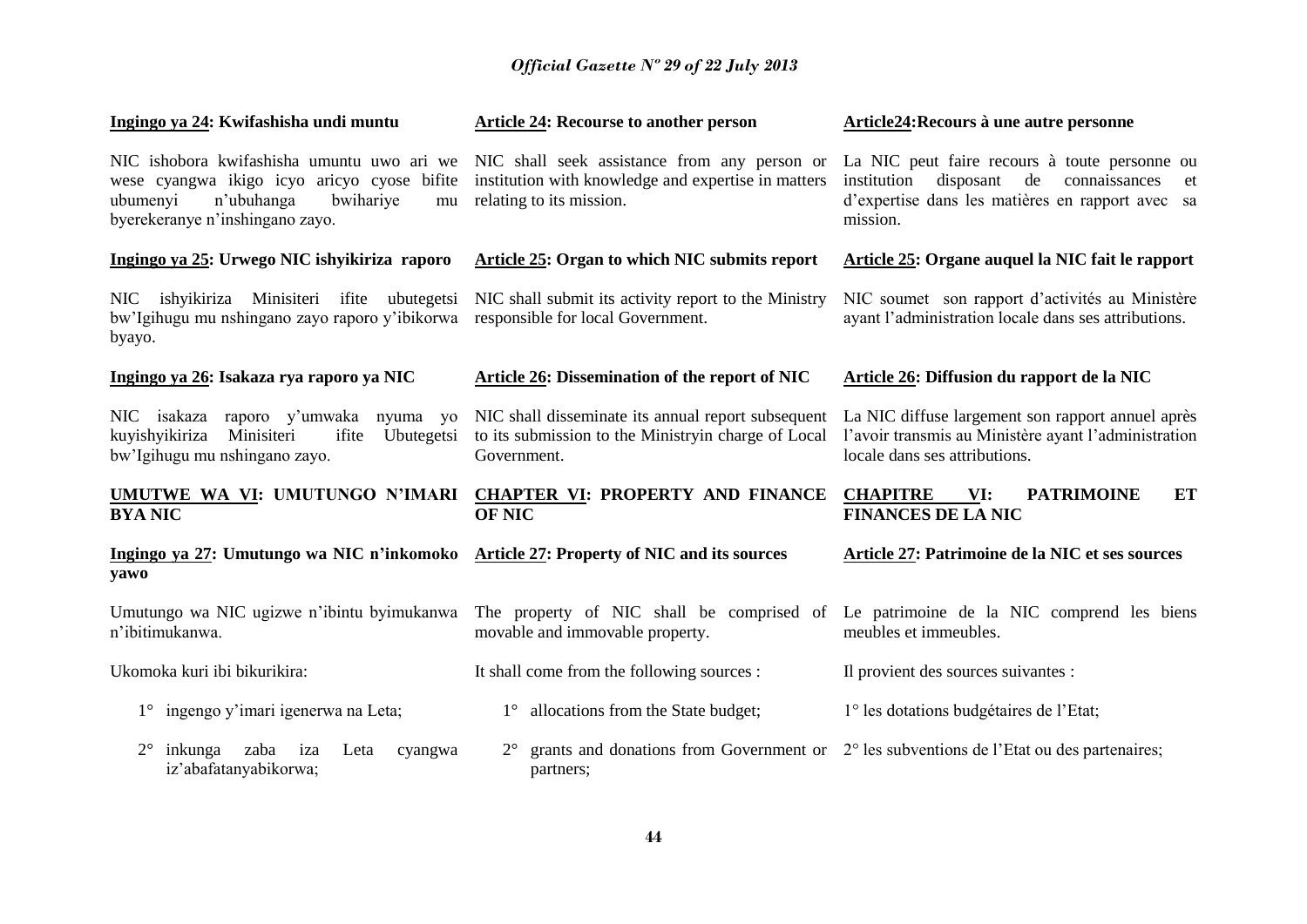| ibituruka ku mirimo ikora;<br>$3^\circ$                                                                                            | benefits from its services;<br>$3^\circ$                                                                                 | 3° le produit de ses services ;                                                                                                           |
|------------------------------------------------------------------------------------------------------------------------------------|--------------------------------------------------------------------------------------------------------------------------|-------------------------------------------------------------------------------------------------------------------------------------------|
| inyungu ku mutungo wayo;<br>$4^{\circ}$                                                                                            | $4^{\circ}$ proceeds from its property;                                                                                  | $4^{\circ}$ le produit de son patrimoine;                                                                                                 |
| $5^{\circ}$ impano n'indagano.                                                                                                     | $5^{\circ}$ donations and bequests.                                                                                      | $5^\circ$ dons et legs.                                                                                                                   |
| Ingingo ya 28: Imicungire, imikoreshereze<br>n'igenzura by'umutungo wa NIC                                                         | Article 28: Management, use and audit of NIC<br>property                                                                 | Article 28: Gestion, utilisation et audit du<br>patrimoine de la NIC                                                                      |
| imikoreshereze<br>n'imigenzurire<br>Imicungire,<br>wa NIC bikorwa hakurikijwe<br>by'umutungo<br>amategeko abigenga.                | The management, use and audit of NIC property<br>shall be conducted in accordance with the relevant<br>legal provisions. | La gestion, l'utilisation et l'audit du patrimoine de<br>la NIC sont effectués conformément<br>aux<br>dispositions légales en la matière. |
| Buri kwezi, Ubugenzuzi bushinzwe igenzura rya<br>buri munsi ry'imikoreshereze y'umutungo wa<br>NICbuha raporo Inama y'Abakomiseri. | The internal audit of NIC shall submit its monthly<br>report to the Board of Commissioners.                              | Le service d'audit interne de la NIC transmet son<br>rapport mensuel au Conseil des Commissaires.                                         |
|                                                                                                                                    |                                                                                                                          |                                                                                                                                           |
| Ingingo ya 29: Ingengo y'imari ya NIC                                                                                              | <b>Article 29: Budget of NIC</b>                                                                                         | Article 29: Budget de la NIC                                                                                                              |
| Ingengo y'imari ya NIC yemezwa kandi<br>igacungwa hakurikijwe amategeko abigenga.                                                  | The budget of NIC shall be approved and managed<br>in accordance with the relevant legal provisions.                     | Le budget de la NIC est adopté et géré<br>conformément aux dispositions légales en la<br>matière.                                         |
| UMUTWE WA VII: INGINGO ZISOZA                                                                                                      | <b>CHAPTER VII: FINAL PROVISIONS</b>                                                                                     | <b>CHAPITRE VII : DISPOSITIONS FINALES</b>                                                                                                |
| Ingingo ya 30: Itegurwa, isuzumwa n'itorwa<br>ry'iri tegeko                                                                        | <b>Article 30: Drafting, consideration and adoption</b><br>of this Law                                                   | Article 30: Initiation, examen et adoption de la<br>présente loi                                                                          |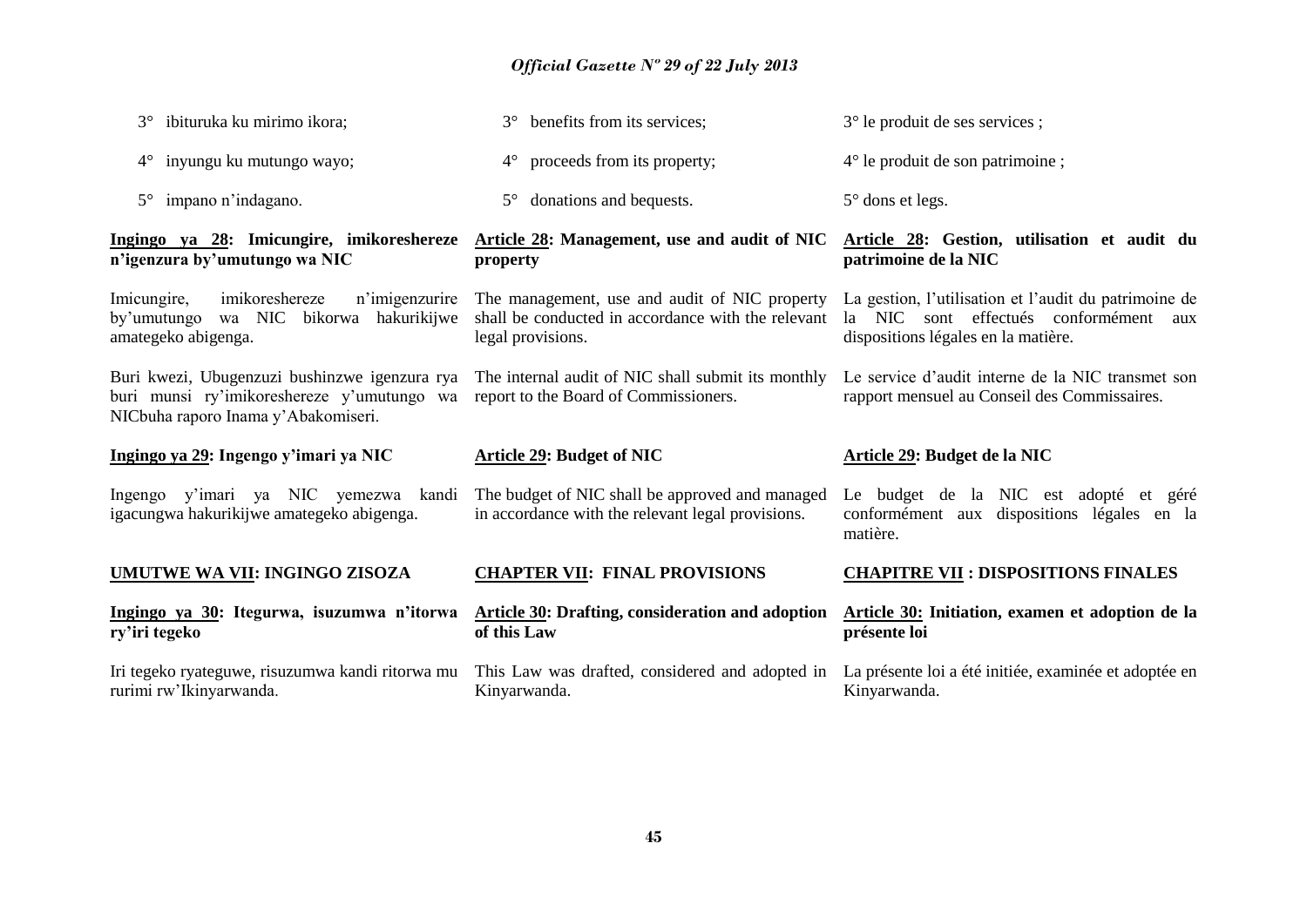| Ingingo ya 31:<br>Ivanwaho<br>z'amategeko zinyuranyije n'iri tegeko                                         | ry'ingingo Article 31: Repealing provision                                                                                   | <b>Article 31: Disposition abrogatoire</b>                                                                       |
|-------------------------------------------------------------------------------------------------------------|------------------------------------------------------------------------------------------------------------------------------|------------------------------------------------------------------------------------------------------------------|
| zinyuranyije na ryo zivanyweho.                                                                             | Ingingo zose z'amategeko abanziriza iri kandi All prior legal provisions contrary to this Law are Toutes<br>hereby repealed. | les dispositions légales<br>antérieures<br>contraires à la présente loi sont abrogées.                           |
| Ingingo ya 32: Igihe itegeko ritangira Article 32: Commencement<br>gukurikizwa                              |                                                                                                                              | Article 32: Entrée en vigueur                                                                                    |
| Iri tegeko ritangira gukurikizwa ku munsi<br>ritangarijweho mu Igazeti ya Leta ya Repubulika<br>y'u Rwanda. | This Law shall come into force on the date of its<br>publication in the Official Gazette of the Republic<br>of Rwanda.       | La présente loi entre en vigueur le jour de sa<br>publication au Journal Officiel de la République du<br>Rwanda. |
| Kigali, kuwa 16/6/2013                                                                                      | Kigali, on 16/6/2013                                                                                                         | Kigali, le 16/6/2013                                                                                             |
| $(s\acute{e})$<br><b>KAGAME Paul</b><br>Perezida wa Repubulika                                              | $(s\acute{e})$<br><b>KAGAME Paul</b><br>President of the Republic                                                            | $(s\acute{e})$<br><b>KAGAME Paul</b><br>Président de la République                                               |
| $(s\acute{e})$<br>Dr HABUMUREMYI Pierre Damien<br>Minisitiri w'Intebe                                       | $(s\acute{e})$<br>Dr HABUMUREMYI Pierre Damien<br>Prime Minister                                                             | $(s\acute{e})$<br>Dr HABUMUREMYI Pierre Damien<br><b>Premier Ministre</b>                                        |
| Bibonywe kandi bishyizweho Ikirango cya<br>Repubulika:                                                      | Seen and sealed with the Seal of the Republic:                                                                               | Vu et scellé du Sceau de la République:                                                                          |
| $(s\acute{e})$<br><b>BUSINGYE Johnston</b><br>Minisitiri w'Ubutabera/Intumwa Nkuru ya<br>Leta               | $(s\acute{e})$<br><b>BUSINGYE Johnston</b><br>Minister of Justice/Attorney General                                           | $(s\acute{e})$<br><b>BUSINGYE Johnston</b><br>Ministre de la Justice/Garde des Sceaux                            |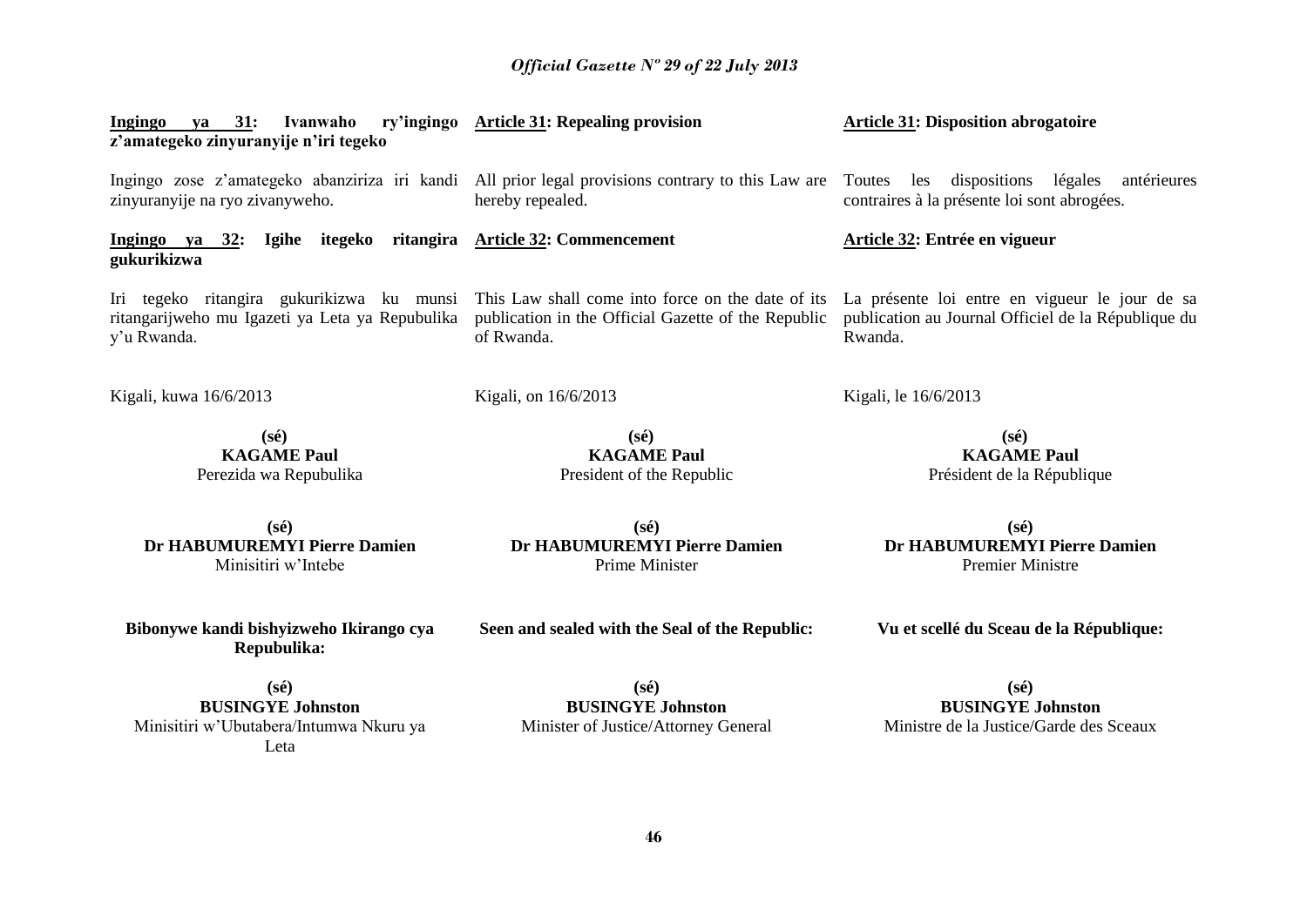**ITEKA RYA MINISITIRI W'INTEBE N° PRIME MINISTER'S ORDER N° 160/03 OF 160/03 RYO KUWA 05/07/2013 RIGENA 05/07/2013 DETERMINING THE CATEGORY ICYICIRO N'URWEGO RUREBERERA AND SUPERVISING AUTHORITY OF THE IKIGO CY'IGIHUGU GISHINZWE GUTUNGANYA AMASOKO YA LETA AUTHORITY (RPPA) AND THE (RPPA) RIKANAGENA IMIKORERE N'INSHINGANO BY'INZEGO RESPONSABILITIES OF ITS ORGANS ZACYO** PUBLIC PROCUREMENT **IMITERERE, ORGANIZATION, FUNCTIONING AND ARRETE DU PREMIER MINISTRE N° 160/03 DU 05/07/2013 DETERMINANT LA CATEGORIE ET L'ORGANE DE TUTELLE DE L'OFFICE RWANDAIS DES MARCHES PUBLICS (RPPA) ET L'ORGANISATION, LE FONCTIONNEMENT ET ATTRIBUTIONS DE SES ORGANES** 

#### **ISHAKIRO**

**(RPPA) gishyizwemo**

#### **TABLE OF CONTENTS**

#### **TABLE DES MATIERES**

| UMUTWE WA MBERE: INGINGO RUSANGE CHAPTER ONE: GENERAL PROVISIONS | <b>CHAPITRE</b> | <b>PREMIER:</b>  | <b>DISPOSITIONS</b> |  |
|------------------------------------------------------------------|-----------------|------------------|---------------------|--|
|                                                                  |                 | <b>GENERALES</b> |                     |  |

**Ingingo ya mbere: Icyo iri teka rigamije Ingingo ya 2: Icyiciro Ikigo cy'Igihugu Article 2: Category of the Rwanda Public Gishinzwe Gutunganya Amasoko ya Leta Procurement Authority (RPPA) Article One: Purpose of this Order Article premier: Objet du présent arrêté Article 2: Catégorie de l'Office Rwandais des Marchés Publics (RPPA)**

**Ingingo ya 3: Urwego rureberera RPPA Article 3: Supervising Authority of RPPA Article 3: Organe de tutelle du RPPA**

**UMUTWE WA II: IMITERERE, IMIKORERE N'INSHINGANO BY'INZEGO ZA RPPA CHAPTER II: ORGANISATION FUNCTIONING AND RESPONSIBILITIES OF RPPA ORGANS CHAPITRE II: ORGANISATION, FONCTIONNEMENT ET ATTRIBUTIONS DES ORGANES DU RPPA**

**Icyiciro cya mbere: Inama y'Ubuyobozi Ingingo ya 4: Inshingano z'Inama y'Ubuyobozi ya RPPA Section One: Board of Directors Article 4: Responsibilities of the RPPA Board of Directors Section première: Conseil d'Administration Article 4: Attributions du Conseil d'Administration du RPPA** 

**Ingingo ya 5: Manda y'abagize Inama y'Ubuyobozi Article 5: Term of office of the members of the Article 5: Mandat des membres du Conseil Board of Directors d'Administration**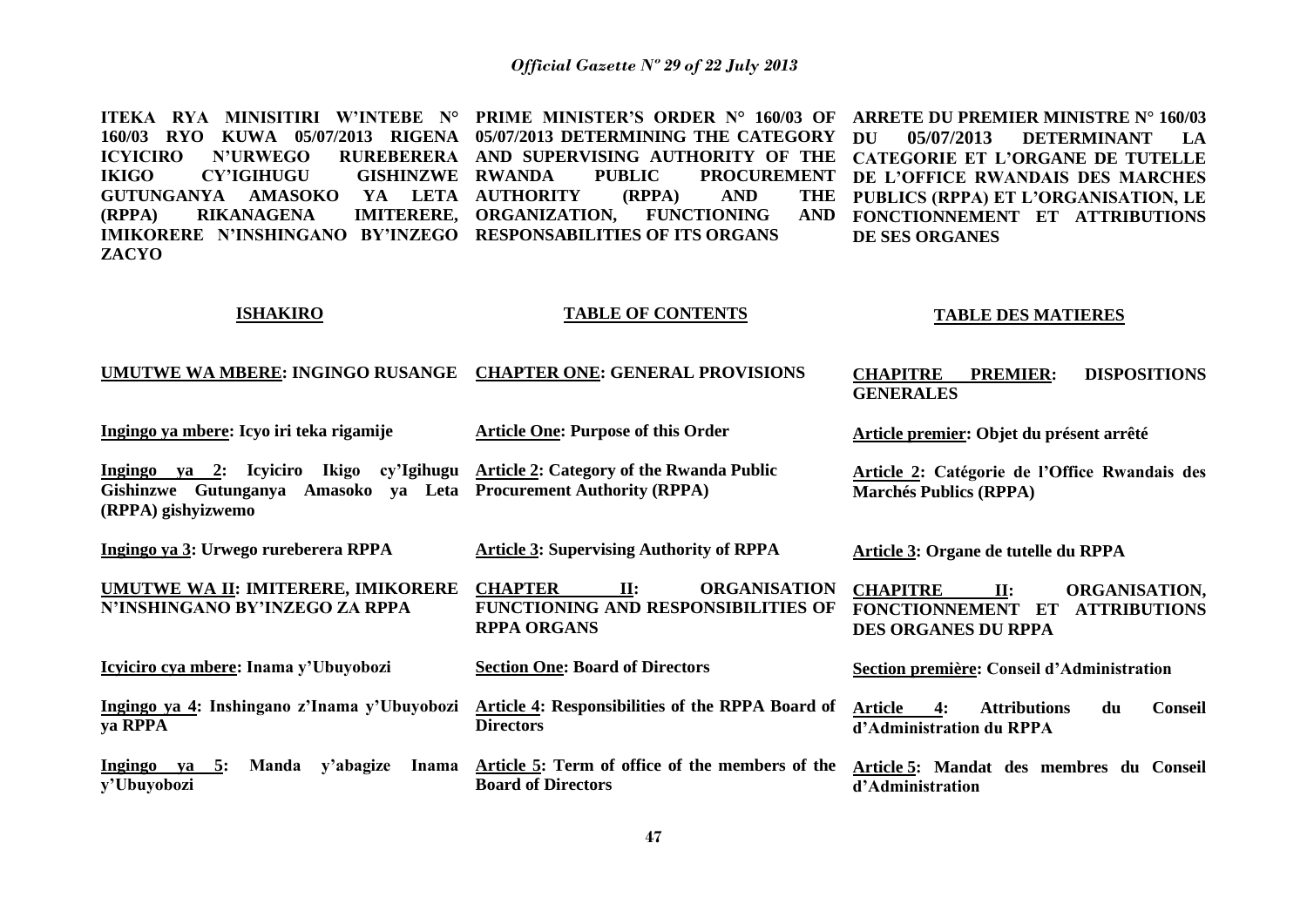| Ingingo ya 6: Itumizwa, iterana ry'inama<br>z'Inama y'Ubuyobozi n'ifatwa ry'ibyemezo     | Article 6: Invitation and the convening of the Article 6: Modalités d'invitation des réunions<br>meetings of the Board of Directors and the du Conseil d'Administration et de prise de<br>modalities for taking decisions | décisions                                                                                                              |
|------------------------------------------------------------------------------------------|---------------------------------------------------------------------------------------------------------------------------------------------------------------------------------------------------------------------------|------------------------------------------------------------------------------------------------------------------------|
| Ingingo ya 7: Umubare usabwa kugira ngo Article 7: Quorum<br>inama iterane               |                                                                                                                                                                                                                           | <b>Article 7: Quorum</b>                                                                                               |
| y'Ubuyobozi umuntu ushobora kuyungura<br>inama                                           | Ingingo ya 8: Itumira mu nama z'Inama Article 8: Invitation of resourceful person in the Article 8: Invitation d'une personne ressource<br><b>Board of Directors meetings</b>                                             | aux réunions du Conseil d'Administration                                                                               |
| Ingingo ya 9: Iyemezwa ry'ibyemezo by'inama<br>z'Inama y'Ubuyobozi n'inyandikomvugo yayo | Article 9: Approval of resolutions and report of<br>the meetings of the Board of Directors                                                                                                                                | Article 9: Approbation des résolutions et<br><b>Conseil</b><br>réunions<br>du<br>rapport<br>des<br>d'Administration    |
| y'Ubuyobozi avanwa muri uwo mwanya n'uko<br>asimburwa                                    | Ingingo ya 10: Impamvu zituma ugize Inama Article 10: Reasons for cessation of the<br>membership in the Board of Directors of RPPA<br>and replacement modalities                                                          | Article 10: Causes de cessation de la qualité de<br>membre du Conseil d'Administration et<br>modalités de remplacement |
| <b>Umwanditsi</b><br><b>Ingingo</b><br><b>11:</b><br>ya<br>y'Ubuyobozi                   | w'Inama Article 11: Rapporteur of the Board of Directors                                                                                                                                                                  | Article 11:<br><b>Conseil</b><br>Rapporteur<br>du<br>d'Administration                                                  |
| Icyiciro cya 2: Ubuyobozi Bukuru                                                         | <b>Section 2: General Directorate</b>                                                                                                                                                                                     | <b>Section 2: Direction Générale</b>                                                                                   |
| Ingingo ya 12: Abagize Ubuyobozi bukuru bwa<br><b>RPPA</b>                               | Article 12: Composition of the General<br><b>Directorate of RPPA</b>                                                                                                                                                      | Article 12: Composition de la Direction<br>Générale du RPPA                                                            |
| Ingingo ya 13: Umuyobozi Mukuru wa RPPA                                                  | <b>Article 13: Director General of RPPA</b>                                                                                                                                                                               | Article 13: Directeur Général du RPPA                                                                                  |
| Ingingo ya 14: Inshingano z'Umuyobozi Mukuru<br>wa RPPA                                  | Article 14: Responsibilities of the Director<br><b>General of RPPA</b>                                                                                                                                                    | Article 14: Attributions du Directeur Général<br>du RPPA                                                               |
| Ingingo ya 15:<br><b>Mukuru</b>                                                          | Gusigariraho Umuyobozi Article 15: Interim Director General                                                                                                                                                               | Article 15: Intérim du Directeur General                                                                               |
| Ingingo ya 16: Komite y'imicungire n'abayigize                                           | Article 16: Management committee and its Article 16: Comité de gestion et sa composition                                                                                                                                  |                                                                                                                        |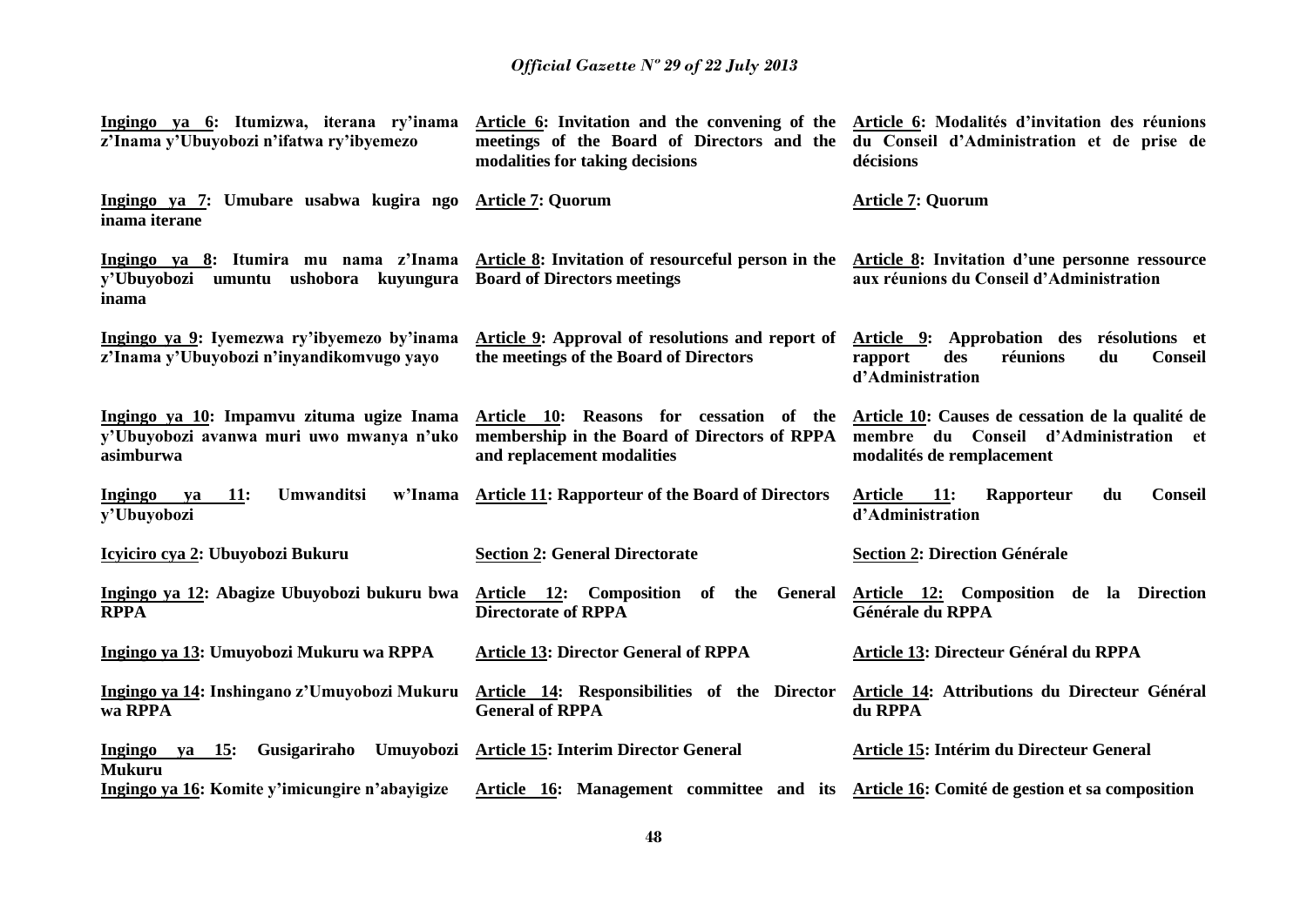## **composition**

| Ingingo ya 17: Amashami n'inshingano zayo                               | <b>Article 17: Units and their functions</b>                                                                 | Article 17: Unités et leurs fonctions                              |
|-------------------------------------------------------------------------|--------------------------------------------------------------------------------------------------------------|--------------------------------------------------------------------|
| Inshingano<br>Ingingo ya 18:<br>z'abayobozi<br>b'amashami               | Article 18: Responsibilities of the Directors of Article 18: Les attributions des Directeurs<br><b>Units</b> | d'unités                                                           |
| UMUTWE WA III: INGINGO ZINYURANYE<br><b>N'IZISOZA</b>                   | <b>MISCELLANEOUS</b><br><b>CHAPTER</b><br><b>AND</b><br>III:<br><b>FINAL PROVISIONS</b>                      | <b>CHAPITRE III: DISPOSITIONS DIVERSES</b><br><b>ET FINALES</b>    |
| Ingingo ya 19: Ibiteganywa mu masezerano<br>yerekeye gahunda y'ibikorwa | <b>Article 19: Performance Contract</b>                                                                      | Article 19: Contrat de performance                                 |
| Ingingo ya 20: Abashinzwe kubahiriza iri teka                           | Article 20: Authorities responsible for the<br>implementation of this Order                                  | Article 20: Autorités chargées de l'exécution du<br>présent arrêté |
| Ingingo ya 21: Ivanwaho ry'Ingingo z'amateka<br>zinyuranyije n'iri teka | <b>Article 21: Repealing provision</b>                                                                       | <b>Article 21: Disposition abrogatoire</b>                         |
| Ingingo ya 22: Igihe iteka ritangira gukurikizwa                        | <b>Article 22: Commencement</b>                                                                              | Article 22: Entrée en vigueur                                      |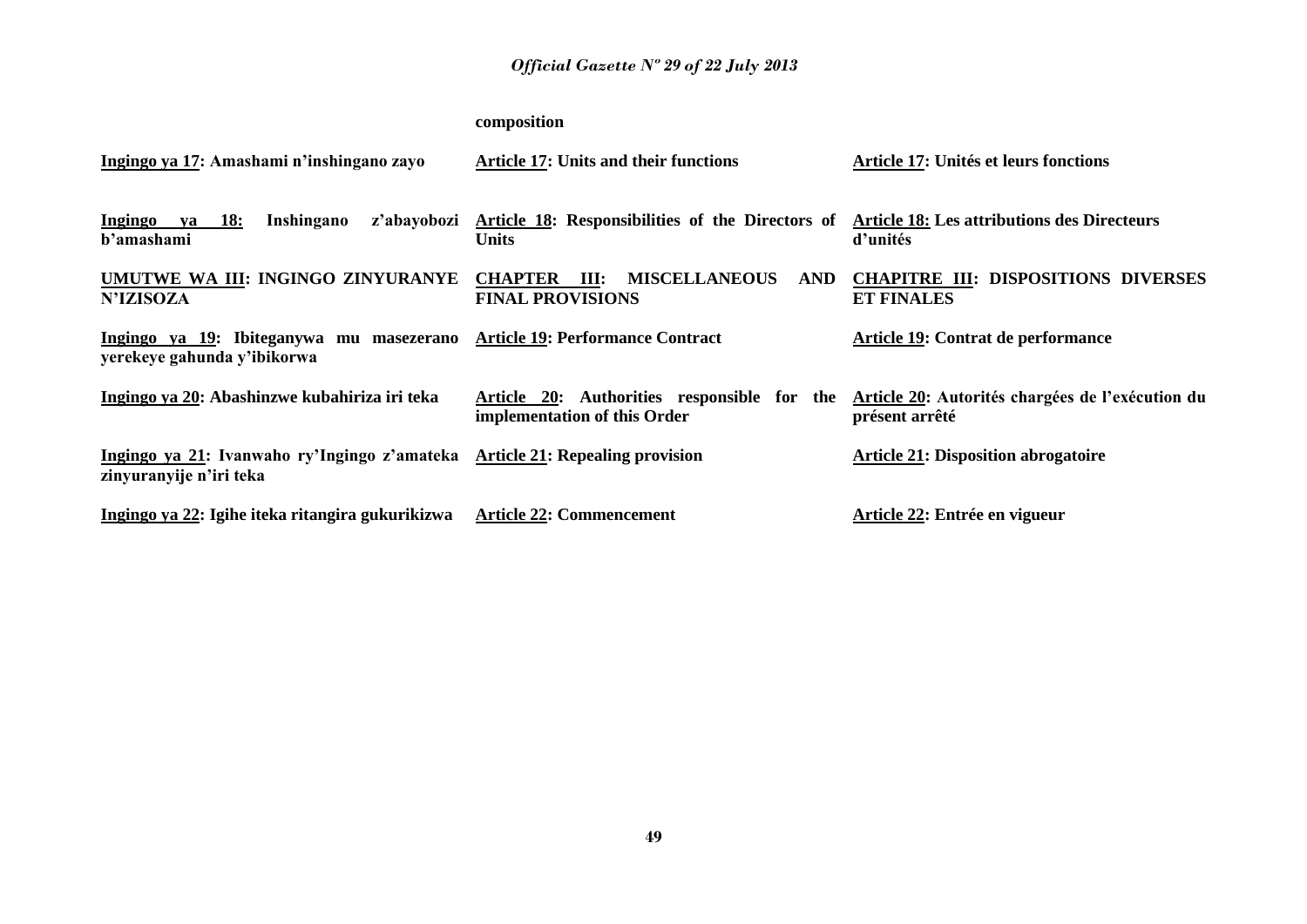**ITEKA RYA MINISITIRI N°160/03 RYO KUWA 05/07/2013 RIGENA 05/07/2013 DETERMINING THE CATEGORY ICYICIRO N'URWEGO RUREBERERA AND SUPERVISING AUTHORITY OF THE IKIGO CY'IGIHUGU GISHINZWE GUTUNGANYA AMASOKO (RPPA) RIKANAGENA IMIKORERE N'INSHINGANO BY'INZEGO RESPONSABILITIES OF ITS ORGANS ZACYO PRIME MINISTER'S ORDER N° 160/03 OF**  PUBLIC PROCUREMENT YA LETA AUTHORITY (RPPA) AND THE **IMITERERE, ORGANIZATION, FUNCTIONING ARRETE DU PREMIER MINISTRE N° 160/03 DU 05/07/2013 DETERMINANT LA CATEGORIE ET L'ORGANE DE TUTELLE DE L'OFFICE RWANDAIS DES MARCHES PUBLICS (RPPA) ET L'ORGANISATION, LE FONCTIONNEMENT ET ATTRIBUTIONS DE SES ORGANES** 

**Minisitiri w'Intebe,**

**The Prime Minister,**

and 13;

**Le Premier Ministre,**

Ashingiye ku Itegeko Nshinga rya Repubulika y'u Pursuant to the Constitution of the Republic of Rwanda ryo kuwa 04 Kamena 2003, nk'uko ryavuguruwe kugeza ubu, cyane cyane mu ngingo zaryo, iya 118, iya 119, iya 121 n'iya 201;

Ashingiye ku Itegeko Ngenga n° 06/2009/OL ryo Pursuant to Organic Law n° 06/2009/OL of kuwa 21/12/2009 rishyiraho amategeko rusange 21/12/2009 yerekeye ibigo bya Leta;

Ashingiye ku Itegeko n° 22/2002 ryo kuwa Pursuant to Law n° 22/2002 of 09/07/2002 on the 09/07/2002, rishyiraho Sitati rusange igenga General Statutes for the Rwanda Public Service; abakozi ba Leta n'inzego z'imirimo ya Leta;

Ashingiye ku Itegeko n° 25/2011 ryo kuwa Pursuant to law n° 25/2011 of 30/06/2011 30/06/2011 rishyiraho Ikigo cy'Igihugu gishinzwe establishing Rwanda Public Procurement Authority gutunganya amasoko ya Leta (RPPA) rikanagena inshingano, imiterere n'imikorere byacyo, cyane cyane mu ngingo zaryo, iya 5, iya 6, iya 7, iya 10 n'iya 13;

establishing general provisions governing public institutions;

Rwanda of 04 June 2003, as amended to date,

especially in Articles 118, 119, 121 and 201;

(RPPA) and determining its mission, organization and functioning, especially in Articles 5, 6, 7, 10 Vu la Loi Organique n° 06/2009/OL du 21/12/2009 portant dispositions générales applicables aux établissements publics;

Vu la Constitution de la République du Rwanda du 04 juin 2003 telle que révisée à ce jour, spécialement en ses articles 118, 119, 121 et 201;

Vu la Loi n° 22/2002 du 09/07/2002, portant statut général de la fonction publique;

Vu la Loi n° 25/2011 du 30/06/2011 portant création de l'Office Rwandais des Marchés Publics (RPPA) et déterminant ses missions, son organisation et son fonctionnement, spécialement en ses articles 5, 6, 7, 10 et 13 ;

Ashingiye ku Iteka rya Minisitiri w'Intebe Pursuant to Prime Minister's Order nº 31/03 of Vu l'Arrêté du Premier Ministre nº 31/03 du nº 31/03 ryo kuwa 19/06/2012 rishyiraho 19/06/2012 determining the organizational structure 19/06/2012 déterminant la structure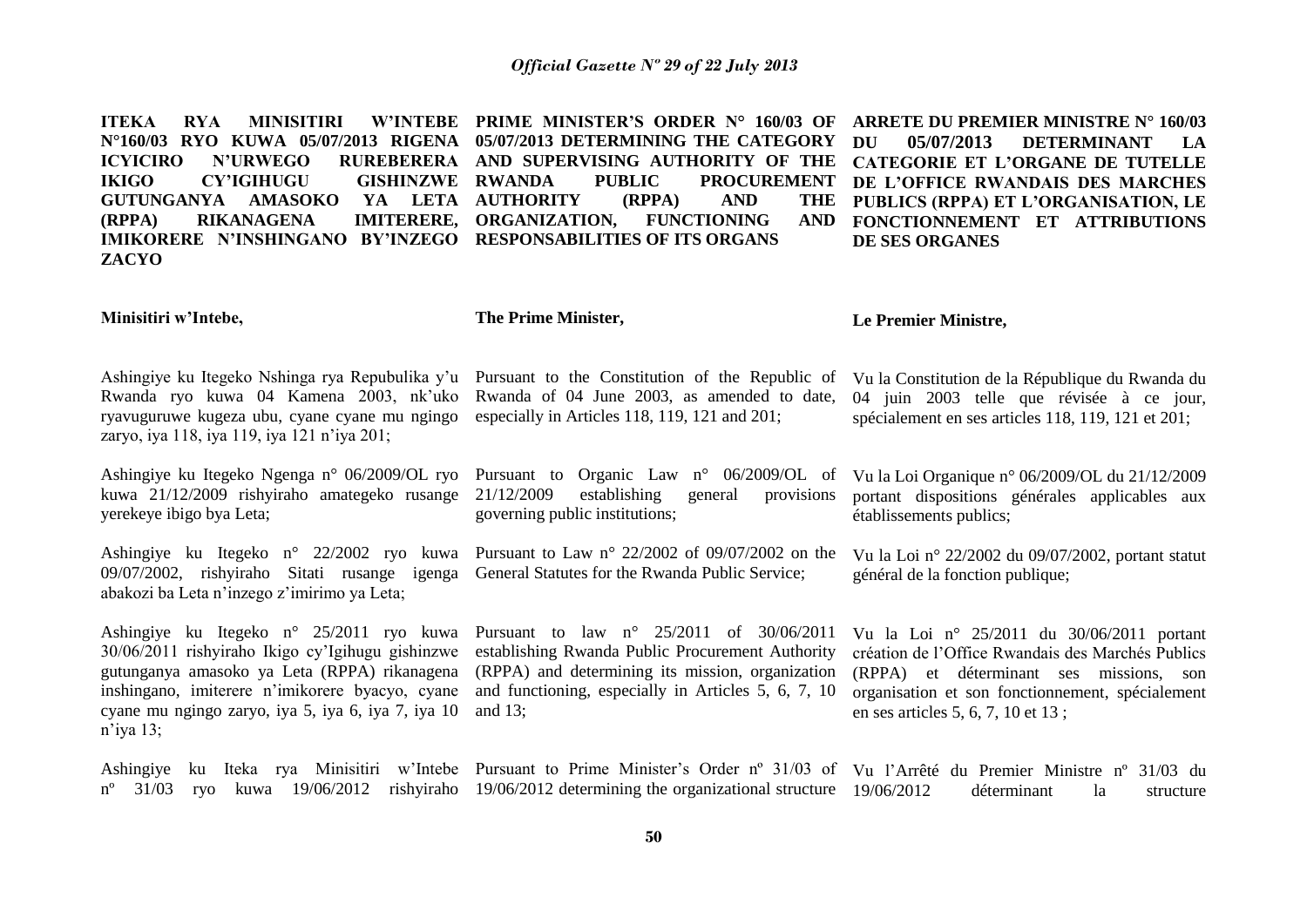| by'Ikigo cy'Igihugu<br>Amasoko ya Leta (RPPA);                                                                                                                                                                | imbonerahamwe n'incamake y'imyanya y'imirimo and summary of job positions of Rwanda Public organisationnelle et la synthèse des emplois de<br>Gishinzwe Gutunganya Procurement Authority (RPPA);                 | l'Office Rwandais des Marchés Publics (RPPA);                                                                                                                                                                                   |
|---------------------------------------------------------------------------------------------------------------------------------------------------------------------------------------------------------------|------------------------------------------------------------------------------------------------------------------------------------------------------------------------------------------------------------------|---------------------------------------------------------------------------------------------------------------------------------------------------------------------------------------------------------------------------------|
| Bisabwe na Minisitiri w'Imari n'Igenamigambi;                                                                                                                                                                 | On proposal by the Minister of Finance and<br>Economic planning;                                                                                                                                                 | Sur proposition du Ministre des Finances et de la<br>Planification Economique;                                                                                                                                                  |
| Inama y'Abaminisitiri yateranye kuwa 08/05/2013,<br>imaze kubisuzuma no kubyemeza;                                                                                                                            | After consideration and approval by the Cabinet, in<br>its session of $08/05/2013$ ;                                                                                                                             | Après examen et adoption par le Conseil des<br>Ministres, en sa séance du 08/05/2013;                                                                                                                                           |
| <b>ATEGETSE:</b>                                                                                                                                                                                              | <b>HEREBY ORDERS:</b>                                                                                                                                                                                            | <b>ARRETE:</b>                                                                                                                                                                                                                  |
| UMUTWE WA MBERE: INGINGO RUSANGE                                                                                                                                                                              | <b>CHAPTER ONE: GENERAL PROVISIONS</b>                                                                                                                                                                           | <b>CHAPITRE</b><br><b>DISPOSITIONS</b><br><b>PREMIER:</b><br><b>GENERALES</b>                                                                                                                                                   |
| Ingingo ya mbere: Icyo iri teka rigamije                                                                                                                                                                      | <b>Article One: Purpose of this Order</b>                                                                                                                                                                        | Article premier: Objet du présent arrêté                                                                                                                                                                                        |
| Iri teka rigena icyiciro Ikigo cy'Igihugu Gishinzwe<br>Gutunganya<br>Amasoko<br>(RPPA)<br>ya<br>Leta<br>gishyirwamo n'urwego rukireberera. Regena kandi<br>imiterere, imikorere n'inshingano by'inzego zacyo. | This Order determines the category of Rwanda<br>Public Procurement Authority (RPPA) and its<br>supervising authority. It also determines the<br>organization, functioning and responsibilities of its<br>organs. | Le présent arrêté détermine la catégorie de l'Office<br>Rwandais des Marchés Publics (RPPA) et son<br>organe de tutelle. Il détermine éégalement<br>l'organisation, le fonctionnement et les attributions<br>et de ses organes. |
| Gishinzwe Gutunganya<br>(RPPA) gishyizwemo                                                                                                                                                                    | Ingingo ya 2: Icyiciro Ikigo cy'Igihugu Article 2: Category of the Rwanda Public<br>Amasoko ya Leta Procurement Authority (RPPA)                                                                                 | Article 2: Catégorie de l'Office Rwandais des<br><b>Marchés Publics (RPPA)</b>                                                                                                                                                  |
| ya Leta (RPPA) gishyizwe mu cyiciro cy'ibigo bya<br>Leta bitanga amabwiriza no guteza imbere ibikorwa                                                                                                         | Ikigo cy'Igihugu Gishinzwe Gutunganya Amasoko The Rwanda Public Procurement Authority (RPPA) L'Office rwandais des marchés publics (RPPA)<br>is hereby placed in the category of public                          | rentre dans la catégorie des établissements publics                                                                                                                                                                             |

autres activités d'intérêt général.

activities as required by general interest.

bigamije inyungu rusange.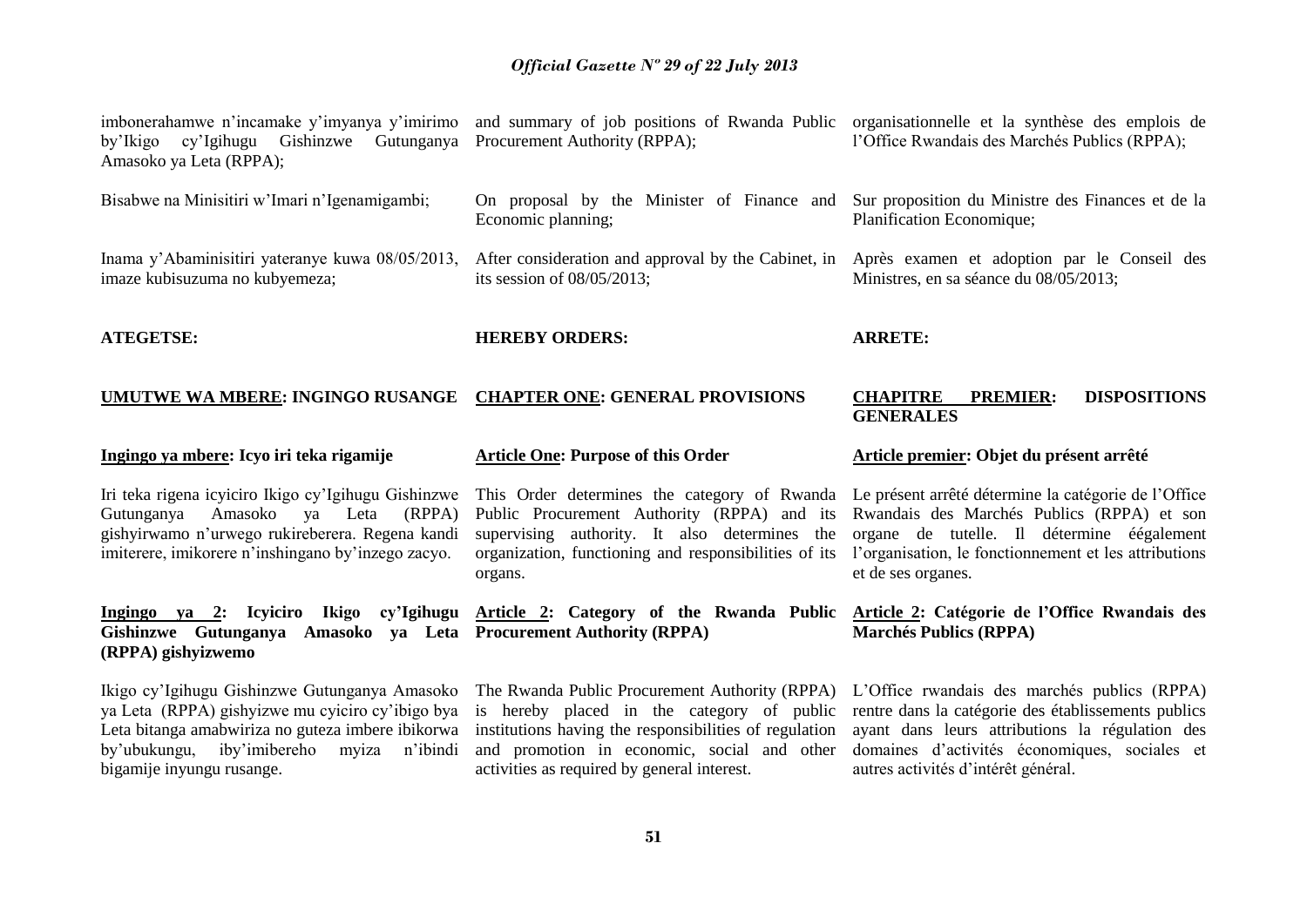| Ingingo ya 3: Urwego rureberera RPPA                                                                                                                                                                           | <b>Article 3: Supervising Authority of RPPA</b>                                                                                                                                                                                                        | <b>Article 3: Organe de tutelle du RPPA</b>                                                                                                                                                                                                             |
|----------------------------------------------------------------------------------------------------------------------------------------------------------------------------------------------------------------|--------------------------------------------------------------------------------------------------------------------------------------------------------------------------------------------------------------------------------------------------------|---------------------------------------------------------------------------------------------------------------------------------------------------------------------------------------------------------------------------------------------------------|
| RPPA irebererwa na Minisiteri ifite mu nshingano<br>zayo imari ya Leta.                                                                                                                                        | RPPA shall be supervised by the Ministry in charge<br>of public finance.                                                                                                                                                                               | RPPA est placé sous la tutelle du Ministère ayant<br>les finances publiques dans ses attributions.                                                                                                                                                      |
| <b>UMUTWE WA II: IMITERERE, IMIKORERE</b><br>N'INSHINGANO BY'INZEGO ZA RPPA                                                                                                                                    | <b>CHAPTER</b><br><b>ORGANISATION</b><br>$\Pi$ :<br>FUNCTIONING AND RESPONSIBILITIES OF<br><b>RPPA ORGANS</b>                                                                                                                                          | <b>CHAPITRE</b><br>II:<br>ORGANISATION,<br>FONCTIONNEMENT ET ATTRIBUTIONS<br><b>DES ORGANES DU RPPA</b>                                                                                                                                                 |
| Icyiciro cya mbere: Inama y'Ubuyobozi                                                                                                                                                                          | <b>Section One: Board of Directors</b>                                                                                                                                                                                                                 | Section première: Conseil d'Administration                                                                                                                                                                                                              |
| Ingingo ya 4: Inshingano z'Inama y'Ubuyobozi<br>ya RPPA                                                                                                                                                        | <b>Article 4: Responsibilities of the RPPA Board of</b><br><b>Directors</b>                                                                                                                                                                            | <b>Attributions</b><br><b>Article</b><br>4:<br>du<br><b>Conseil</b><br>d'Administration du RPPA                                                                                                                                                         |
| Inama y'Ubuyobozi ya RPPA ni rwo rwego<br>ruyiyobora kandi rushinzwe gufata ibyemezo. Ifite<br>ububasha busesuye n'inshingano byo gucunga<br>umutungo wa RPPA kugira ngo ishobore kugera ku<br>nshingano zayo. | The Board of Directors of RPPA is the authority<br>which directs RPPA and which is responsible for<br>taking decisions. It shall have full powers and<br>responsibilities to manage the resources of RPPA in<br>order to fulfill its responsibilities. | Le Conseil d'Administration du RPPA est l'organe<br>de direction et de décision. Il est investi des<br>pouvoirs étendus et de la mission d'assurer la<br>gestion du patrimoine du RPPA, en vue de<br>permettre à celui-ci de s'acquitter de sa mission. |
| Inshingano z'Inama y'Ubuyobozi ya RPPA ni izi<br>zikurikira:                                                                                                                                                   | The responsibilities of the Board of Directors of Les attributions du Conseil d'Administration de<br>RPPA shall be:                                                                                                                                    | RPPA sont les suivantes:                                                                                                                                                                                                                                |
| gutanga icyerekezo cy'ibikorwa na gahunda<br>y'ibikorwa ya RPPA;                                                                                                                                               | 1° to design a strategic vision and the action<br>plan of RPPA;                                                                                                                                                                                        | 1 <sup>°</sup> déterminer la vision stratégique et le plan<br>d'action de RPPA;                                                                                                                                                                         |
| RPPA;                                                                                                                                                                                                          | kwemeza amategeko ngengamikorere ya $2o$ to approve the internal rules and regulations of<br>RPPA;                                                                                                                                                     | adopter le règlement d'ordre intérieur de<br>RPPA;                                                                                                                                                                                                      |
| kwemeza imbanzirizamushinga y'ingengo<br>$3^{\circ}$<br>y'imari ya buri mwaka, mbere yo<br>kuyishyikiriza inzego zibishinzwe;                                                                                  | 3 <sup>°</sup> to approve the annual draft budget proposal<br>before it is submitted to relevant organs;                                                                                                                                               | approuver l'avant-projet du budget annuel<br>$3^{\circ}$<br>avant de le transmettre aux organes<br>compétents;                                                                                                                                          |
| gusuzuma imikorere ya RPPA hakurikijwe<br>$4^{\circ}$<br>gahunda n'ingengo y'imari;                                                                                                                            | to examine the performance of RPPA in<br>$4^{\circ}$<br>accordance with the plan of action and the<br>budget;                                                                                                                                          | 4° évaluer les performances de RPPA sur<br>base du plan d'action et du budget;                                                                                                                                                                          |
|                                                                                                                                                                                                                | 59                                                                                                                                                                                                                                                     |                                                                                                                                                                                                                                                         |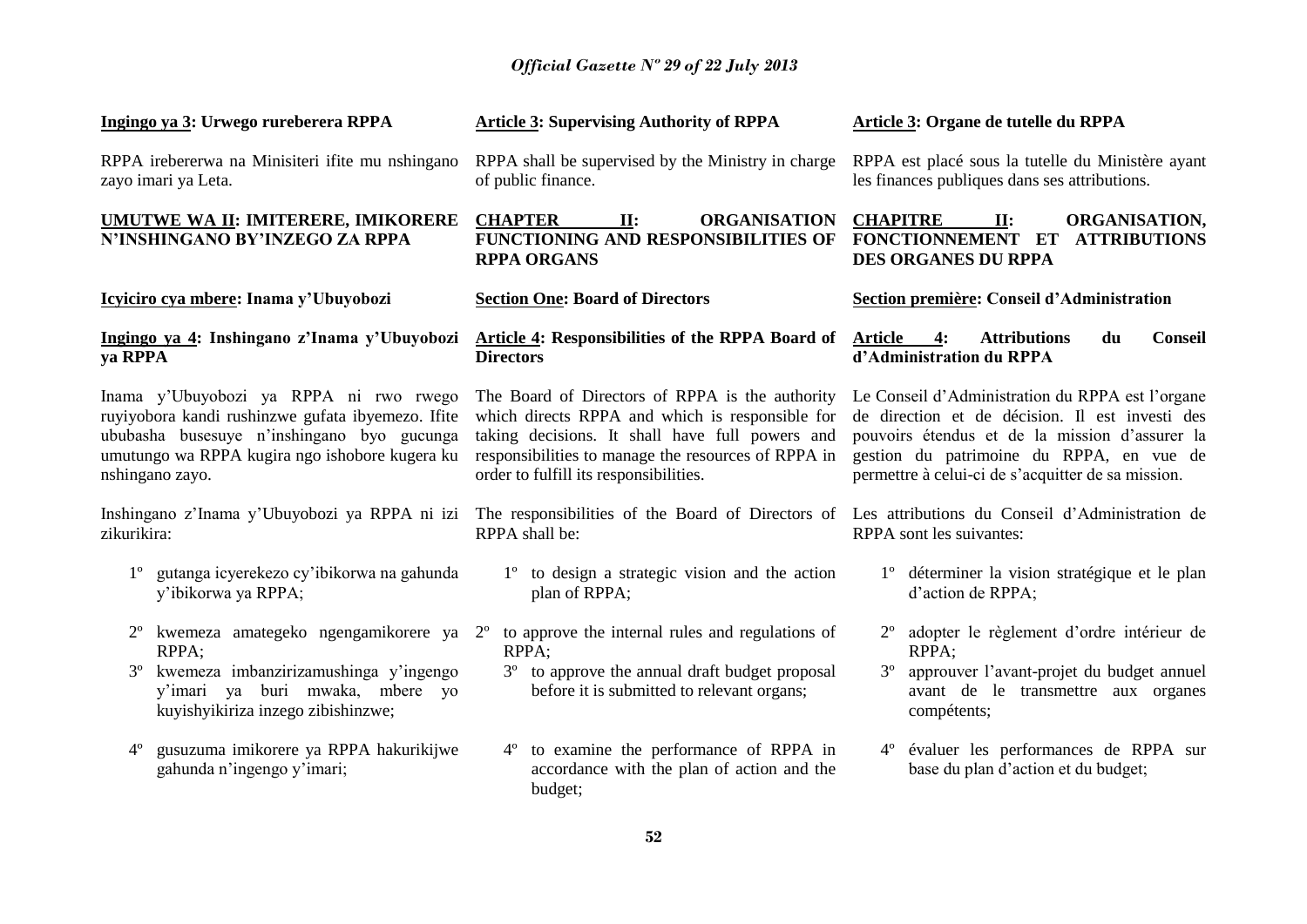- 5º kwemeza ibitabo ngenderwaho by'ipiganwa, raporo z'isesengura n'izindi nyandiko ngenderwaho zikoreshwa n'inzego zitanga amasoko ya Leta;
- 6º kwemeza ibihano ku bapiganira amasoko ya Leta no gusabira ibihano abakozi ba Leta bishe amategeko agenga amasoko ya Leta;
- 7º kwemeza raporo y'ibikorwa na raporo y'imikoreshereze y'umutungo by'umwaka urangiye;
- 8º gukurikirana imikorere y'Ubuyobozi bwa RPPA n'abakozi bayo.

#### **Ingingo ya 5: Manda y'abagize Inama y'Ubuyobozi**

Abagize Inama y'Ubuyobozi bagira manda y'imyaka itatu (3) ishobora kongerwa inshuro imwe gusa.

**Ingingo ya 6: Itumizwa, iterana ry'inama z'Inama y'Ubuyobozi n'ifatwa ry'ibyemezo**

ku buryo budasanzwe.

- 5º to approve Standard Bidding Documents, bid evaluation reports and other standard documents, for use by public procuring entities;
- 6º to decide upon the sanctions to be imposed against bidders and propose sanctions against public officials contravening the provisions of laws governing public procurement;
- 7º to approve the activity and financial reports of the previous year;
- 8º to monitor the performance of the management and personnel of RPPA.

#### **Article 5: Term of office of the members of the Board of Directors**

Members of the Board of Directors are appointed for a period of three (3) years which may be renewable only once.

**Article 6: Invitation and the convening of the meetings of the Board of Directors and the du Conseil d'Administration et de prise de modalities for taking decisions**

Inama y'Ubuyobozi iterana ku buryo busanzwe no The Board of Directors shall meet in ordinary meetings and extraordinary meetings.

- 5º approuver les dossiers types d'appel d'offres, les formats de rapports d'analyse des offres et d'autres documents types utilisés par les entités de passation de marchés publics;
- 6º décider sur les sanctions à infliger aux soumissionnaires et proposer des sanctions à donner au personnel violant les dispositions applicables aux marchés publics;
- 7º approuver le rapport d'activités et le rapport d'utilisation du patrimoine pour l'exercice précédent;
- 8º faire le suivi de la performance de la Direction de RPPA et de son personnel.

#### **Article 5: Mandat des membres du Conseil d'Administration**

Les membres du Conseil d'Administration sont désignés pour un mandat de trois (3) ans renouvelable une seule fois.

## **Article 6: Modalités d'invitation des réunions décisions**

Le conseil d'administration se réunit en réunions ordinaires et en réunions extraordinaires.

Inama isanzwe iterana rimwe mu gihembwe, naho The ordinary meetings of the Board of Directors of La réunion ordinaire du Conseil d'Administration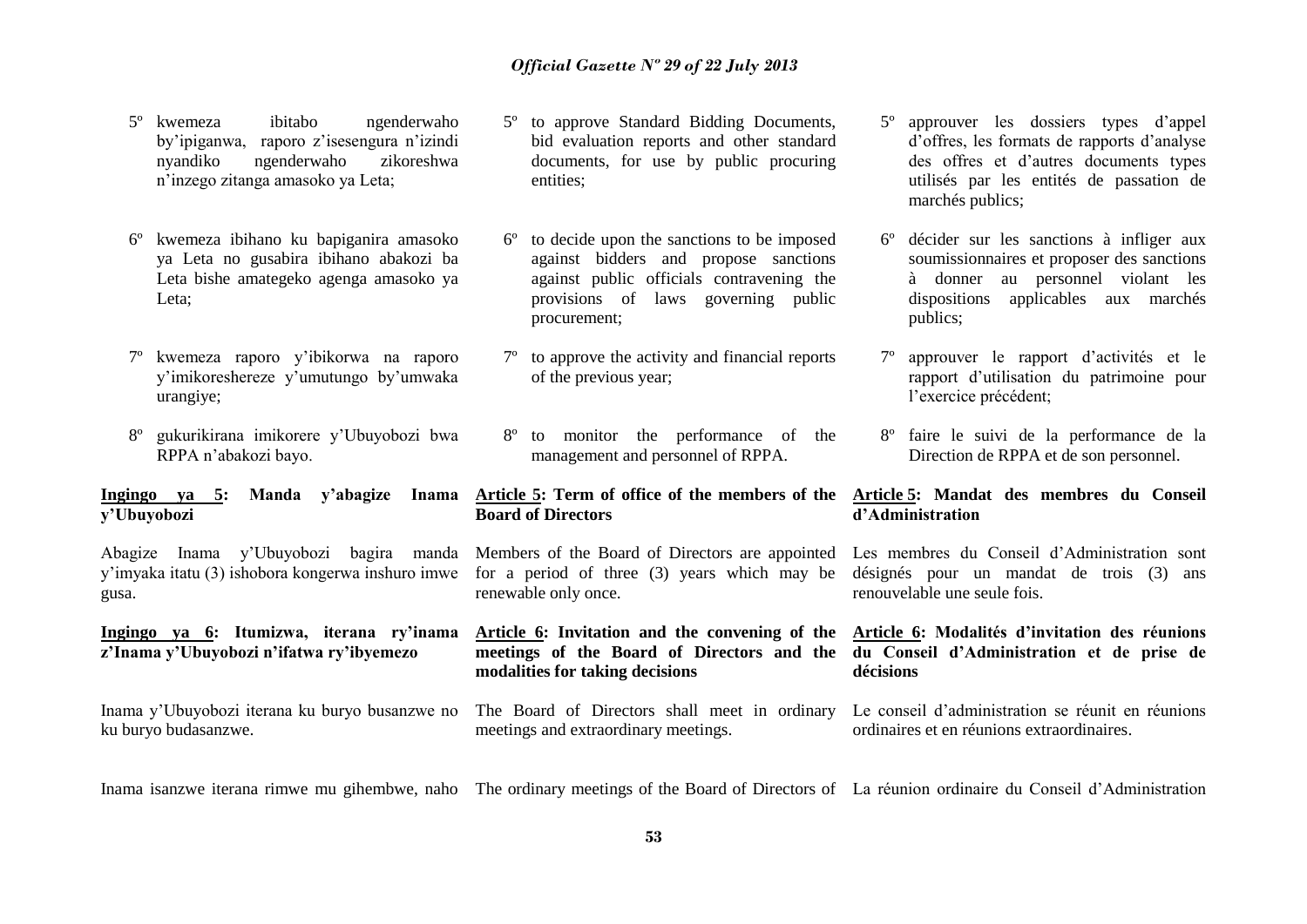inama idasanzawe igaterana igihe cyose bibaye RPPA are held once a quarter, while extraordinary ngombwa itumijwe na Perezida wayo cyangwa Visi-Perezida, igihe Perezida adahari.

Ubutumire bukorwa mu nyandiko ishyikirizwa abagize Inama y'Ubuyobozi hasigaye nibura iminsi cumi n'itanu (15) ngo inama iterane. Icyakora, inama idasanzwe itumizwa mu nyandiko hasigaye nibura iminsi itanu (5) kugira ngo iterane.

Mu byigwa n'Inama y'Ubuyobozi mu gihembwe cya mbere cy'umwaka harimo kwemeza raporo y'ibikorwa n'imikoreshereze y'umutungo mu mwaka urangiye. Mu gihembwe cya gatatu, ku murongo w'ibyigwa habamo gahunda yo gusuzuma umushinga w'ingengo y'imari na gahunda y'ibikorwa by'umwaka ukurikira.

Buri gihembwe Inama y'Ubuyobozi igomba gusuzuma raporo y'imari n'iy'ibikorwa byerekeranye n'igihembwe kirangiye igaha raporo Minisitiri ureberera RPPA.

#### **Ingingo ya 7: Umubare usabwa kugira ngo inama iterane**

Inama y'ubuyobozi iterana kandi igafata ibyemezo ku buryo bwemewe n'amategeko, iyo nibura bibiri bya gatatu (2/3) by'abayigize bahari.

meetings are held whenever necessary upon invitation by its Chairperson or its Vice Chairperson, in the absence of its Chairperson.

The invitation shall be sent to the members of the Board of Directors in writing at least fifteen (15) days before the meeting is held. However, an extraordinary meeting shall be convened in writing at least five (5) days before the meeting is held.

Items on the agenda to be examined by the meeting of the Board of Directors in the first quarter shall include approval of the activity report and the use of the resources in the previous year. In the third quarter, there shall be included on the agenda the examination of the draft annual budget proposal and the plan of action of the following year.

Every quarter, the Board of Directors shall examine the financial and activity reports relating to the previous quarter and the report shall be sent to the Minister supervising RPPA.

**Article 7: Quorum**

The quorum required for the Board of Directors to Le Conseil d'Administration ne peut valablement meet and take legally binding decisions is at least se réunir et délibérer que si au moins deux tiers two third (2/3) of its members.

de RPPA se tient une fois par trimestre, alors que la réunion extraordinaire se tient chaque fois que de besoin, sur convocation de son Président ou du Vice- Président à l'absence du Président.

L'invitation à la réunion est faite par écrit et transmise aux membres du Conseil d'Administration au moins quinze (15) jours avant la tenue de la réunion. Toutefois, la réunion extraordinaire est convoquée par écrit au moins cinq (5) jours avant la tenue de la réunion.

A l'ordre du jour de la réunion du premier trimestre de l'année figurent notamment les points relatifs à l'approbation des rapports d'activités et de gestion du patrimoine pour l'exercice précédent. L'ordre du jour de la réunion du troisième trimestre comprend notamment l'examen de l'avant-projet du budget et du programme d'activités pour l'exercice suivant.

Chaque trimestre, le Conseil d'Administration doit également examiner le rapport financier et le rapport d'activités pour le trimestre écoulé et en faire le rapport au Ministre de tutelle de RPPA.

#### **Article 7: Quorum**

(2/3) de ses membres sont présents.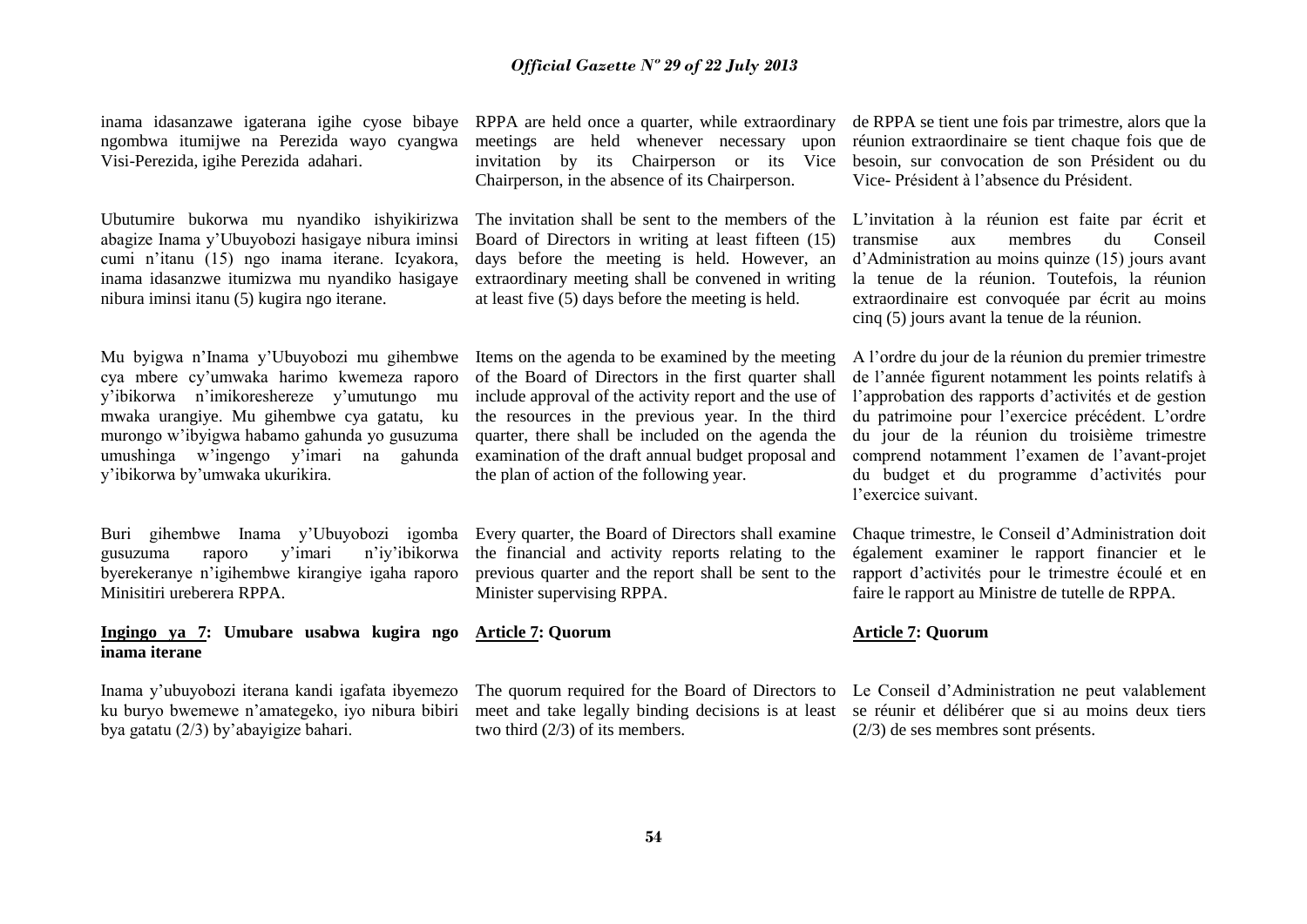| y'Ubuyobozi umuntu ushobora kuyungura<br>inama                                                                                                                                                                                                                                                                                                                                                          | Ingingo ya 8: Gutumira mu nama z'Inama Article 8: Invitation of resourceful person in the Article 8: Invitation d'une personne ressource<br><b>Board of Directors meetings</b>                                                                                                                                                                                                                                                                                                                  | aux réunions du Conseil d'Administration                                                                                                                                                                                                                                                                                                                                                                                           |
|---------------------------------------------------------------------------------------------------------------------------------------------------------------------------------------------------------------------------------------------------------------------------------------------------------------------------------------------------------------------------------------------------------|-------------------------------------------------------------------------------------------------------------------------------------------------------------------------------------------------------------------------------------------------------------------------------------------------------------------------------------------------------------------------------------------------------------------------------------------------------------------------------------------------|------------------------------------------------------------------------------------------------------------------------------------------------------------------------------------------------------------------------------------------------------------------------------------------------------------------------------------------------------------------------------------------------------------------------------------|
| Inama y'Ubuyobozi ishobora gutumira mu nama<br>yayo umuntu wese ibona ashobora kuyungura<br>inama ku ngingo runaka ifite ku murongo<br>w'ibyigwa, ariko ntiyemerewe gutora.                                                                                                                                                                                                                             | The Board of Directors may invite in its meeting<br>any person from whom it may seek advice on a<br>certain issues on the agenda. But the person shall<br>not be allowed to vote.                                                                                                                                                                                                                                                                                                               | Le Conseil d'Administration peut, au cours de sa<br>réunion, inviter<br>toute personne qu'il juge<br>compétente pour l'examen d'un point inscrit à<br>l'ordre du jour. Cependant cette personne n'a pas<br>de voix délibérative.                                                                                                                                                                                                   |
| Uwatumiwe<br>ntiyemerewe gukurikira iyigwa<br>ry'izindi ngingo ziri ku murongo w'ibyigwa.                                                                                                                                                                                                                                                                                                               | The invitee shall not be allowed to follow debates<br>on other issues on the agenda.                                                                                                                                                                                                                                                                                                                                                                                                            | La personne invitée ne peut pas participer aux<br>débats concernant d'autres points à l'ordre du jour.                                                                                                                                                                                                                                                                                                                             |
| Ingingo ya 9: Iyemezwa ry'ibyemezo by'inama<br>z'Inama y'Ubuyobozi n'inyandikomvugo yayo                                                                                                                                                                                                                                                                                                                | Article 9: Approval of resolutions and report of<br>the meetings of the Board of Directors                                                                                                                                                                                                                                                                                                                                                                                                      | Article 9: Approbation des résolutions et<br>rapport<br>des<br>réunions<br>du<br><b>Conseil</b><br>d'Administration                                                                                                                                                                                                                                                                                                                |
| Inama ikirangira, inyandiko y'ibyemezo by'inama<br>y'Ubuyobozi<br>ishyirwaho<br>y'Inama<br>umukono<br>n'abitabiriye, kopi yayo ikohererezwa Minisitiri<br>ureberera RPPA mu gihe kitarenze iminsi itanu (5)<br>kugira ngo agire icyo abivugaho mu gihe kitarenze<br>iminsi cumi n'itanu (15) kuva ayishyikirijwe. Iyo<br>icyo gihe kirenze ntacyo arabivugaho, imyanzuro<br>y'inama iba yemewe burundu. | Resolutions of the meeting of the Board of Directors<br>shall be signed by members present immediately at<br>its completion, and its copy shall be sent to the<br>Minister supervising RPPA in a period not<br>exceeding five (5) days in order to give his/ her<br>views in a period not exceeding fifteen (15) days<br>from its reception. If this period expires when he/<br>she has not given his/ her views, the resolutions of<br>the meeting shall be presumed definitively<br>approved. | Les résolutions du Conseil d'Administration sont<br>immédiatement signées par les membres présents<br>après la séance et transmises au Ministre de tutelle<br>de RPPA dans un délai ne dépassant pas cinq (5)<br>jours pour avis et considérations endéans quinze<br>(15) jours à dater de leur réception. Passé ce délai<br>sans réactions du Ministre, les résolutions du<br>Conseil d'Administration sont réputées définitives. |
| Inyandikomvugo y'inama yemezwa mu nama<br>ikurikira igashyirwaho umukono na Perezida                                                                                                                                                                                                                                                                                                                    | The minutes of the meeting shall be approved in the Le proces-verbal de la réunion du Conseil<br>next meeting and shall be signed by both the d'Administration est approuvé dans la prochaine                                                                                                                                                                                                                                                                                                   |                                                                                                                                                                                                                                                                                                                                                                                                                                    |

n'umwanditsi bayo. Kopi y'inyandikomvugo Chairperson and the rapporteur. The copy of yohererezwa Minisitiri ureberera RPPA mu gihe minutes shall be sent to the Minister supervising kitarenze iminsi cumi n'itanu (15) guhera umunsi RPPA in a period not exceeding fifteen (15) days yemerejweho.

from the day of its approval.

d'Administration est approuvé dans la prochaine séance et est signé conjointement par son Président et son rapporteur. Une copie du procès-verbal est envoyée au Ministre de tutelle de RPPA dans un délai ne dépassant pas quinze (15) jours à compter du jour de son approbation.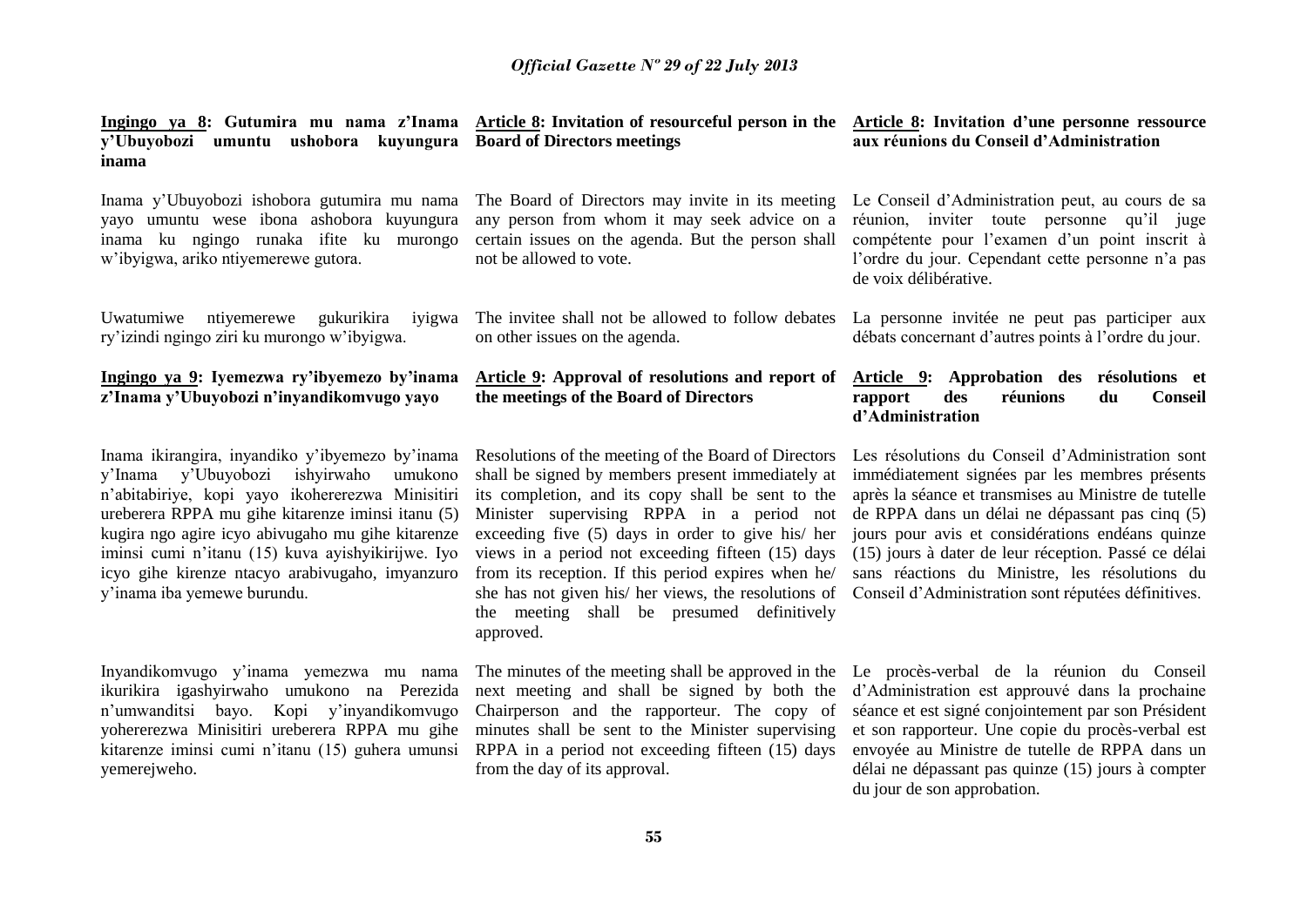**Ingingo ya 10: Impamvu zituma ugize Inama y'Ubuyobozi avanwa muri uwo mwanya n'uko asimburwa**

iyo:

- 1º manda ye irangiye;
- 2º yeguye akoresheje inyandiko;
- 3º atagishoboye gukora imirimo ye kubera ubumuga bw'umubiri cyangwa uburwayi bwo mu mutwe, byemejwe na muganga wemewe na Leta;
- 4º akatiwe burundu igihano cy'igifungo kingana cyangwa kirengeje amezi atandatu (6) nta subikagihano;
- 5º asibye inama inshuro eshatu (3) zikurikirana mu mwaka umwe nta mpamvu zifite ishingiro;
- 6º bigaragaye ko atacyujuje ibyashingiweho ashyirwa mu Nama y'Ubuyobozi;
- agaragaje imyitwarire itajyanye n'inshingano ze;
- 8º abangamira inyungu za RPPA;
- 9º yireze akemera icyaha cya jenoside;

**membership from the Board of Directors of RPPA and replacement modalities**

- Ugize Inama y'Ubuyobozi ava muri uwo mwanya A member of the Board of Directors shall lose Un membre du Conseil d'Administration perd la membership if:
	- 1º his/her term of office expires;
	- 2º he/ she resigns in writing;
	- 3º he/ she is no longer able to perform his/ her duties due to physical or mental disability certified by an authorized medical doctor;
	- 4º he/ she is definitively sentenced to a term of imprisonment equal to or exceeding six (6) months without suspension of the sentence;
	- 5º he/ she is absent in meetings for three (3) consecutive times in a year with no justified reasons;
	- 6º he/ she no longer fulfils the requirements considered at the time of his/ her appointment to the Board of Directors;
	- 7º he/ she behaves contrary to his/ her responsibilities;
	- 8º he/ she jeopardises the interests of RPPA;
	- 9º he/ she confesses and pleads guilty to the

**Article 10: Reasons for termination of the Article 10: Causes de cessation de la qualité de membre du Conseil d'Administration et modalités de remplacement**

qualité de membre dans les cas suivants:

- 1º expiration du mandat;
- 2º démission par notification écrite;
- 3º incapacité physique ou mentale constatée par un médecin agréé;
- 4º condamnation définitive à une peine d'emprisonnement égale ou supérieure à six (6) mois sans sursis;
- 5º trois (3) absences consécutives dans une année aux réunions sans raisons valables;
- 6º constat qu'il ne remplit plus les conditions sur base desquelles il avait été nommé au Conseil d'Administration;
- 7º comportement incompatible avec ses fonctions;
- 8º agissement contraires aux intérêts du RPPA;
- 9º aveu et plaidoyer de culpabilité pour crime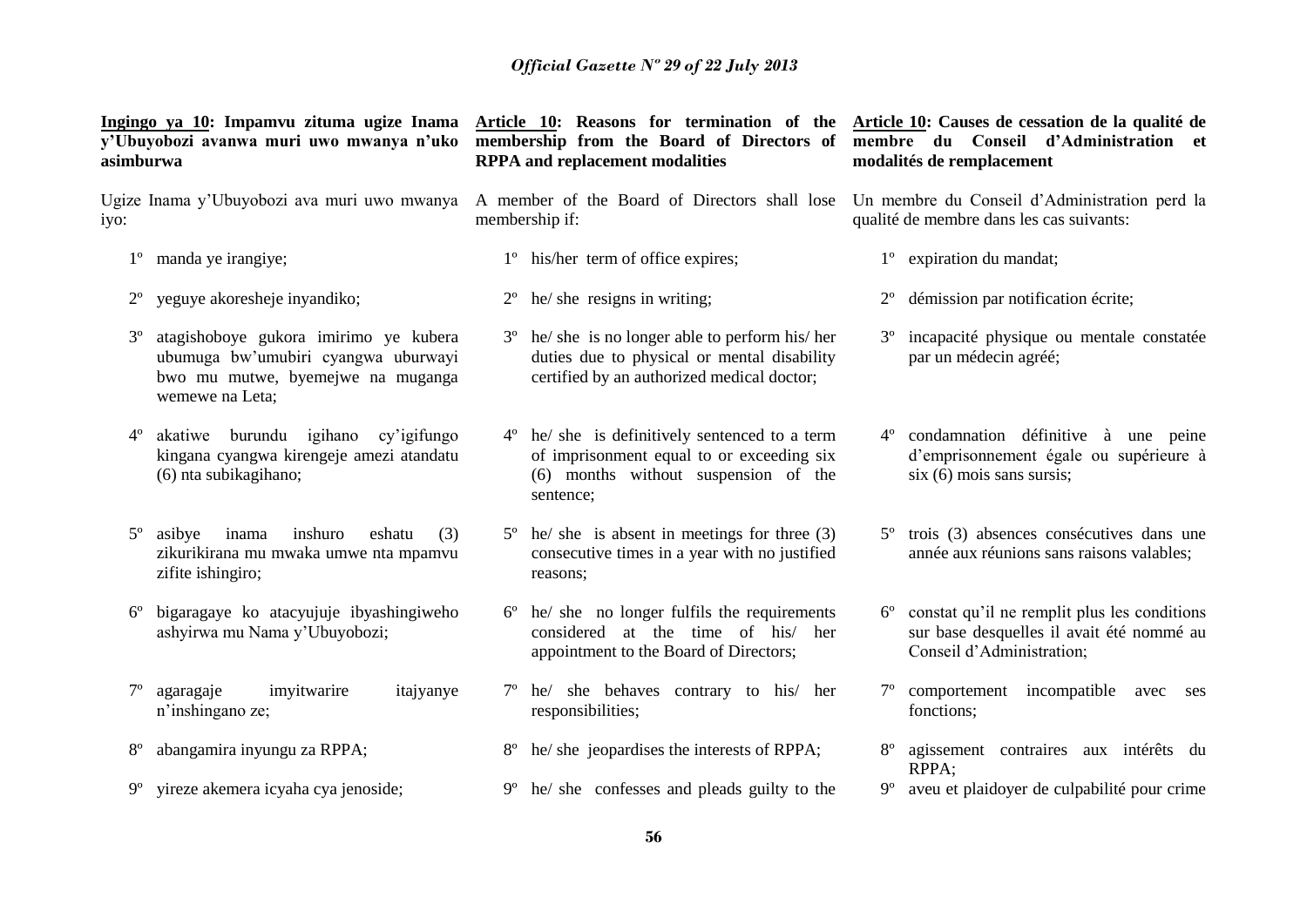|                                                                                                                                                                                                                                           | crime of genocide;                                                                                                                                                                                                                                                       | de génocide;                                                                                                                                                                                                                                                         |
|-------------------------------------------------------------------------------------------------------------------------------------------------------------------------------------------------------------------------------------------|--------------------------------------------------------------------------------------------------------------------------------------------------------------------------------------------------------------------------------------------------------------------------|----------------------------------------------------------------------------------------------------------------------------------------------------------------------------------------------------------------------------------------------------------------------|
| $10^{\circ}$ agaragayeho<br>ibimenyetso<br>by'ingengabitekerezo ya jenoside;                                                                                                                                                              | $10^{\circ}$ he/ she is characterised<br>by genocide<br>ideology;                                                                                                                                                                                                        | 10° comportement caractérisé par l'idéologie<br>du génocide;                                                                                                                                                                                                         |
| $11^{\circ}$ apfuye.                                                                                                                                                                                                                      | $11°$ he/ she dies.                                                                                                                                                                                                                                                      | $11^{\circ}$ son décès.                                                                                                                                                                                                                                              |
| Minisitiri ureberera RPPA agaragaza muri raporo<br>igenewe inzego zibifitiye ububasha ko umwe mu<br>bagize Inama y'Ubuyobozi adakwiriye kuba mu<br>bayigize cyangwa ko atakiri mu mwanya we<br>hakurikijwe ibiteganywa mu gika cya mbere. | The Minister supervising RPPA shall indicate in the<br>report meant for competent organs whether one of<br>the members of the Board of Directors is not worth<br>its membership or if he/ she is no longer in his/ her<br>position in accordance with the Paragraph One. | Le Ministre de tutelle de RPPA constate, dans un<br>rapport adressé à l'organe compétent, que l'un des<br>membres du Conseil d'Administration n'a plus la<br>qualité d'être membre ou que son poste est vacant<br>conformément aux dispositions de l'alinéa premier. |
| Iyo umwe mu bagize Inama y'Ubuyobozi avuye mu<br>mirimo ye mbere y'uko manda ye irangira,<br>bubifitiye<br>ububasha<br>Ubuyobozi<br>bushyiraho<br>umusimbura. Ushyizweho arangiza iyo manda.                                              | In case one of the members of the Board of<br>Directors leaves his/ her duties before the expiration<br>of his/ her term of office, the competent authorities<br>shall appoint his/ her replacement to complete his/                                                     | Si un membre du Conseil d'Administration perd la<br>qualité de membre avant l'expiration de son<br>l'autorité<br>compétente<br>mandat,<br>désigne<br>le<br>remplaçant qui termine le mandat de celui qu'il a                                                         |
|                                                                                                                                                                                                                                           | her term of office.                                                                                                                                                                                                                                                      | remplacé.                                                                                                                                                                                                                                                            |
| <b>11:</b><br><b>Umwanditsi</b><br>w'Inama<br>Ingingo<br>ya<br>y'Ubuyobozi                                                                                                                                                                | <b>Article 11: Rapporteur of the Board of Directors</b>                                                                                                                                                                                                                  | <b>Article</b><br><b>11:</b><br>Rapporteur<br>du<br><b>Conseil</b><br>d'Administration                                                                                                                                                                               |
| Umuyobozi Mukuru wa RPPA yitabira inama<br>z'Inama y'Ubuyobozi<br>akazibera umwanditsi.<br>Ashobora kuzitangamo ibitekerezo ariko ntatora mu<br>ifatwa ry'ibyemezo.                                                                       | The Director General of RPPA shall attend the<br>meetings of the Board of Directors and shall serve<br>as their rapporteur. He/ she may give views but he/<br>she is not allowed to vote during decision making.                                                         | Le Directeur Général assiste aux réunions du<br>Conseil d'Administration et en est le rapporteur. Il<br>peut participer aux débats mais sans voix<br>délibérative.                                                                                                   |
| Umuyobozi Mukuru ntajya mu<br>zifata<br>nama<br>ibyemezo ku bibazo bimureba; icyo gihe Inama<br>y'Ubuyobozi yitoramo umwanditsi.                                                                                                          | The Director General shall not participate in the<br>meetings that take decisions in issues that concern<br>him or her; in that case, the Board of Directors shall<br>elect from among its members a rapporteur.                                                         | Le Directeur Général ne prend pas part aux<br>réunions du Conseil d'Administration qui traitent<br>des points qui le concernent personnellement. Dans<br>ce cas, le Conseil d'Administration élit en son sein<br>un rapporteur.                                      |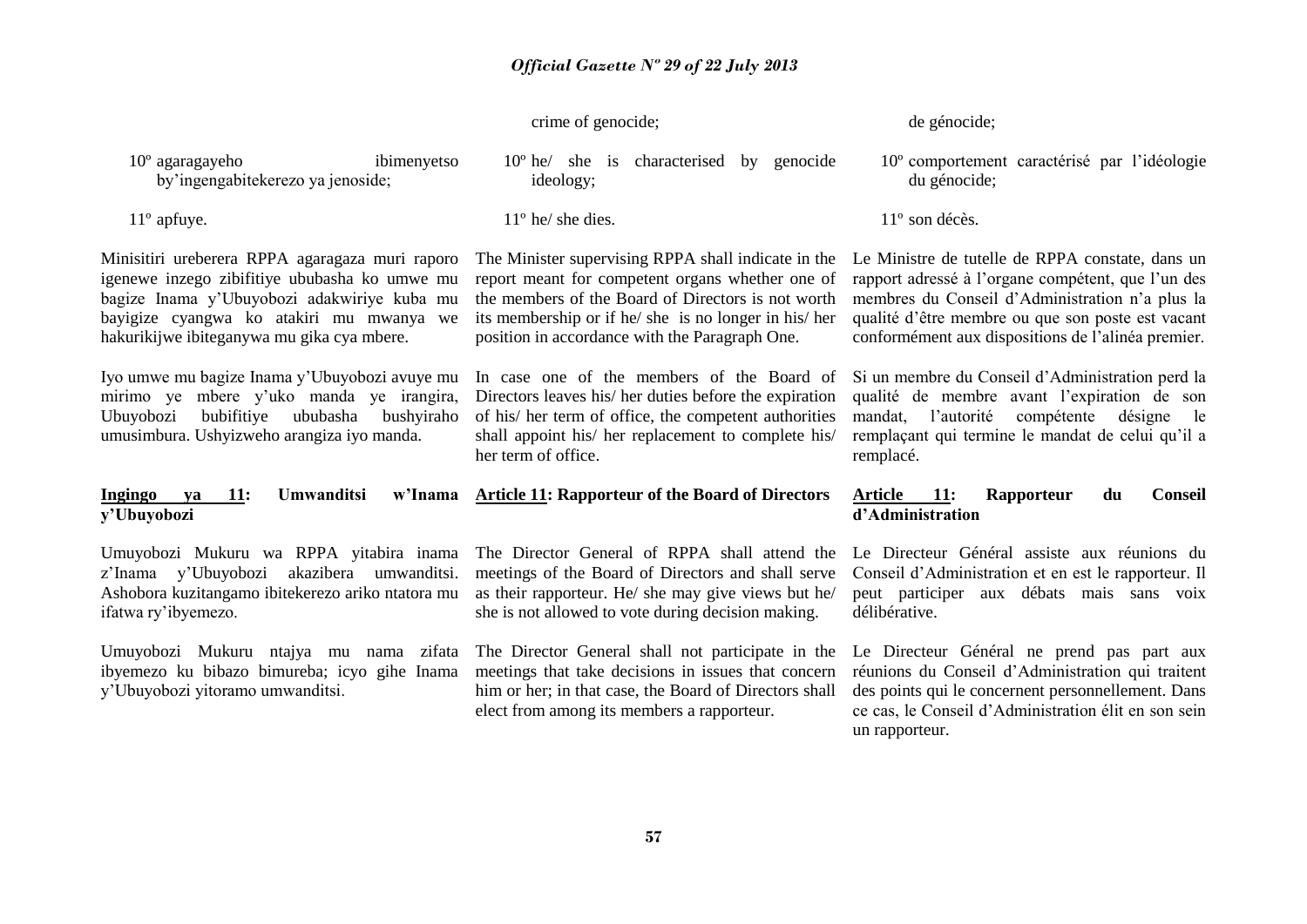| Icyiciro cya 2: Ubuyobozi Bukuru                                                                                                                                                                                                   | <b>Section 2: General Directorate</b>                                                                                                                                                                                                            | <b>Section 2: Direction Générale</b>                                                                                                                                                                                                    |
|------------------------------------------------------------------------------------------------------------------------------------------------------------------------------------------------------------------------------------|--------------------------------------------------------------------------------------------------------------------------------------------------------------------------------------------------------------------------------------------------|-----------------------------------------------------------------------------------------------------------------------------------------------------------------------------------------------------------------------------------------|
| Ingingo ya 12: Abagize Ubuyobozi bukuru bwa<br><b>RPPA</b>                                                                                                                                                                         | Article 12: Composition of the General<br><b>Directorate of RPPA</b>                                                                                                                                                                             | Article 12: Composition de la Direction<br>Générale du RPPA                                                                                                                                                                             |
| Ubuyobozi<br><b>RPPA</b><br>bukuru<br>bugizwe<br>bwa<br>n'Umuyobozi mukuru n'undi wagenwa n'urwego<br>rubifitiye ububasha.                                                                                                         | The General Directorate of RPPA shall be<br>comprised of the Director General and any person<br>who may be designated by a competent authority.                                                                                                  | La direction générale du RPPA est composée du<br>Directeur Général et de toute personne qui peut<br>être désignée par l'autorité compétente.                                                                                            |
| Ingingo ya 13: Umuyobozi Mukuru wa RPPA                                                                                                                                                                                            | <b>Article 13: Director General of RPPA</b>                                                                                                                                                                                                      | Article 13: Directeur Général du RPPA                                                                                                                                                                                                   |
| Imicungire ya buri munsi ya RPPA ishinzwe<br>Umuyobozi Mukuru wayo. Umuyobozi Mukuru ni<br>we uhuza akanayobora ibikorwa bya buri munsi bya<br>RPPA kandi akabazwa n'Inama y'Ubuyobozi uko<br>ibyemezo byayo bishyirwa mu bikorwa. | The daily Management of RPPA is entrusted to its<br>Director General. The Director General coordinates<br>and directs the daily activities of RPPA and shall be<br>answerable to the Board of Directors on how its<br>decisions are implemented. | La gestion journalière du RPPA est assurée par son<br>Directeur Général. Il coordonne et dirige les<br>activités journalières du RPPA et est responsable<br>devant le Conseil d'Administration de la mise en<br>œuvre de ses décisions. |
| Ingingo ya 14: Inshingano z'Umuyobozi Mukuru<br>wa RPPA                                                                                                                                                                            | Article 14: Responsibilities of the Director<br><b>General of RPPA</b>                                                                                                                                                                           | Article 14: Les attributions du Directeur<br>Général du RPPA                                                                                                                                                                            |
| Mukuru<br><b>RPPA</b><br>Umuyobozi<br>ashinzwe<br>wa<br>by'umwihariko inshingano zikurikira:                                                                                                                                       | The Director General of RPPA has in particular the<br>following responsibilities:                                                                                                                                                                | Le Directeur Général du RPPA a spécialement les<br>attributions suivantes:                                                                                                                                                              |
| gushyira mu bikorwa ibyemezo by'Inama<br>y'Ubuyobozi;                                                                                                                                                                              | 1 <sup>°</sup> implementing the decisions of the Board of<br>Directors;                                                                                                                                                                          | mettre en application les décisions du<br>$1^{\circ}$<br>Conseil d'Administration;                                                                                                                                                      |
| kwita ku micungire ya RPPA mu rwego<br>rwa tekiniki, urw'ubuyobozi n'imari;                                                                                                                                                        | ensuring RPPA technical,<br>administrative<br>and financial management;                                                                                                                                                                          | la<br>$2^{\circ}$<br>gestion<br>technique,<br>assurer<br>administrative et financière de RPPA;                                                                                                                                          |
| gushyikiriza<br>$3^{\circ}$<br>gutegura<br>Inama<br>no<br>imbanzirizamushinga<br>y'Ubuyobozi<br>y'ingengo y'imari izakoreshwa mu mwaka<br>ukurikira na raporo y'ingengo y'imari<br>y'umwaka ushize;                                | preparing and submitting to the Board of<br>$3^{\circ}$<br>Directors the budget proposal of the<br>following year and the budget reports of the<br>previous year;                                                                                | élaborer et soumettre au Conseil<br>$3^{\circ}$<br>d'Administration l'avant-projet<br>de<br>budget pour l'exercice suivant ainsi<br>que le rapport d'exécution du budget<br>pour l'exercice précédent;                                  |
|                                                                                                                                                                                                                                    | $E^{\bullet}$                                                                                                                                                                                                                                    |                                                                                                                                                                                                                                         |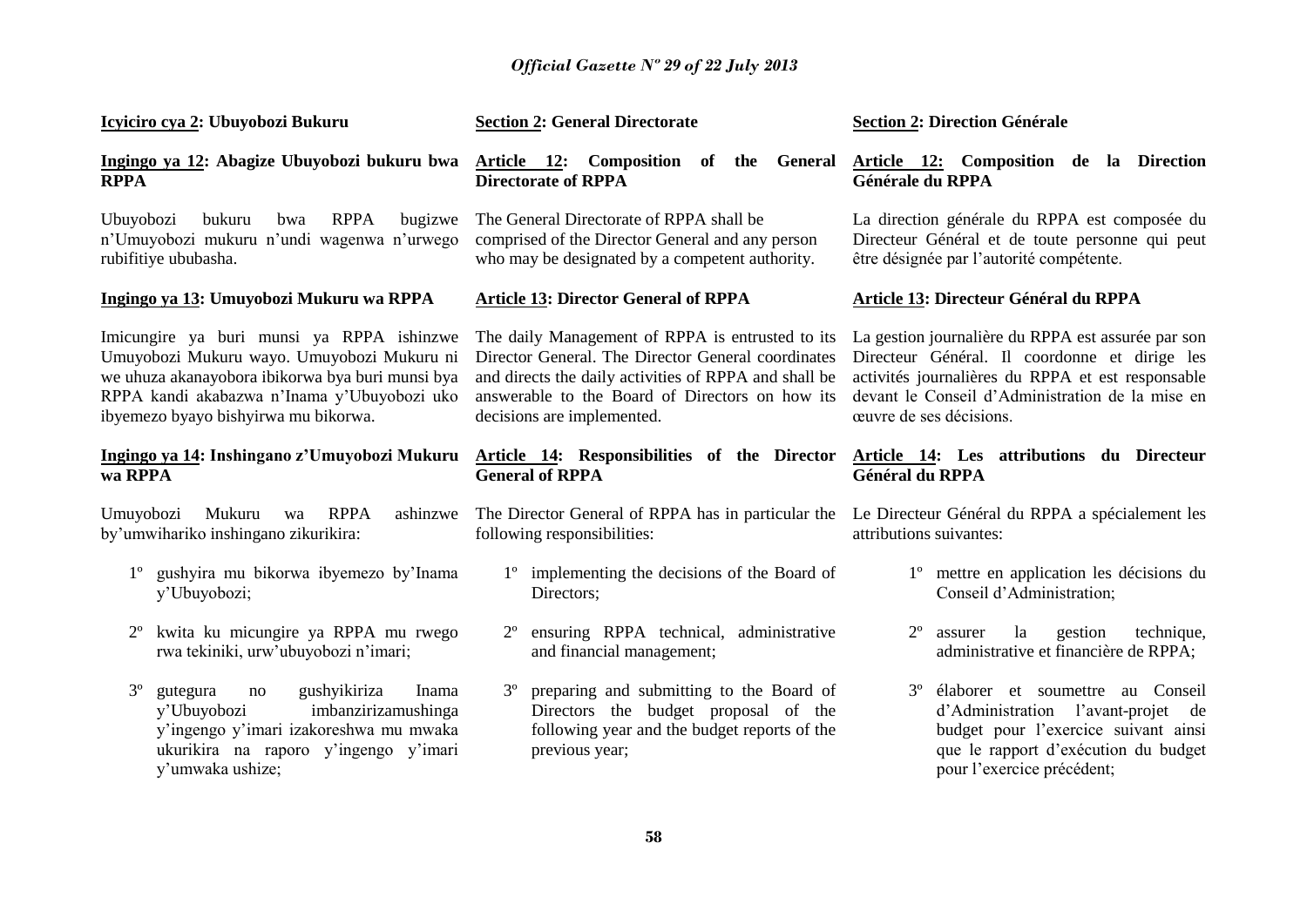- 4º gushyira mu bikorwa ingengo y'imari no gucunga umutungo wa RPPA;
- 5º gukurikirana imicungire y'Abakozi ba RPPA akurikije amategeko;
- 6º kumenyesha mu nyandiko Inama y'Ubuyobozi imigendekere n'ibikorwa bya RPPA nibura rimwe mu gihembwe;
- 7º guhagararira RPPA imbere y'amategeko;
- 8º kugeza ku Nama y'Ubuyobozi imishinga y'ibihano ku bapiganira amasoko ya Leta no ku bakozi ba Leta bishe amategeko agenga amasoko ya Leta;
- 9º kumenyesha ubushinjacyaha abakekwaho ibyaha bakoreye mu masoko ya Leta.
- 4º executing the budget and managing the resources of RPPA;
- 5º ensuring the management of the personnel of RPPA in accordance with the Law;
- 6º informing, in writing, the Board of Directors the progress and the activities of RPPA at least once a quarter;
- 7º representing RPPA before the Law;
- 8º suggesting to the Board of Directors the sanctions to be imposed to bidders and staff members who contravene the provisions of the Law governing public procurement ;
- 9º reporting to the Public Prosecution suspects of offences committed in public procurement.
- 4º assurer l'exécution du budget et la gestion du patrimoine de RPPA;
- 5º assurer la gestion du personnel de RPPA conformément à la loi;
- 6º informer par écrit au moins une fois par trimestre le Conseil d'Administration de l'état d'avancement des activités de RPPA;
- 7º représenter RPPA devant la loi;
- 8º soumettre au Conseil d'Administration les propositions de sanctions à infliger aux soumissionnaires et au personnel de l'Etat violant les dispositions applicables aux marchés publics;
- 9º informer l'Organe National de Poursuite des personnes présumées avoir commis des infractions dans les marchés publics.

#### **Ingingo ya 15: Gusigariraho Umuyobozi Article 15: Interim Director General Mukuru**

Iyo adahari, Umuyobozi Mukuru ashyiraho umwe If absent, the Director General shall appoint one of mu bayobozi b'amashami akamusigariraho mu gihe atazaba ahari. Iyo adashoboye gushyiraho umusigariraho, Inama y'Ubuyobozi ishyiraho umwe mu bayobozi b'amashami.

the Directors of Units for acting on his/ her behalf. If the Director General is unable to appoint someone to act on his behalf, the Board of Directors shall appoint an Acting Director General from one of the Directors of Units.

**Article 15: Intérim du Directeur Général**

En cas d'absence, le Directeur Général désigne l'un des Directeurs d'Unités pour assurer son intérim. En cas d'empêchement de désignation de l'intérim par le Directeur Général, le Conseil d'Administration en désigne un parmi les Directeurs d'Unités.

Uko gusigariraho Umuyobozi Mukuru gutangira ku The acting period shall commence on the date L'intérim commence au jour fixé par l'acte de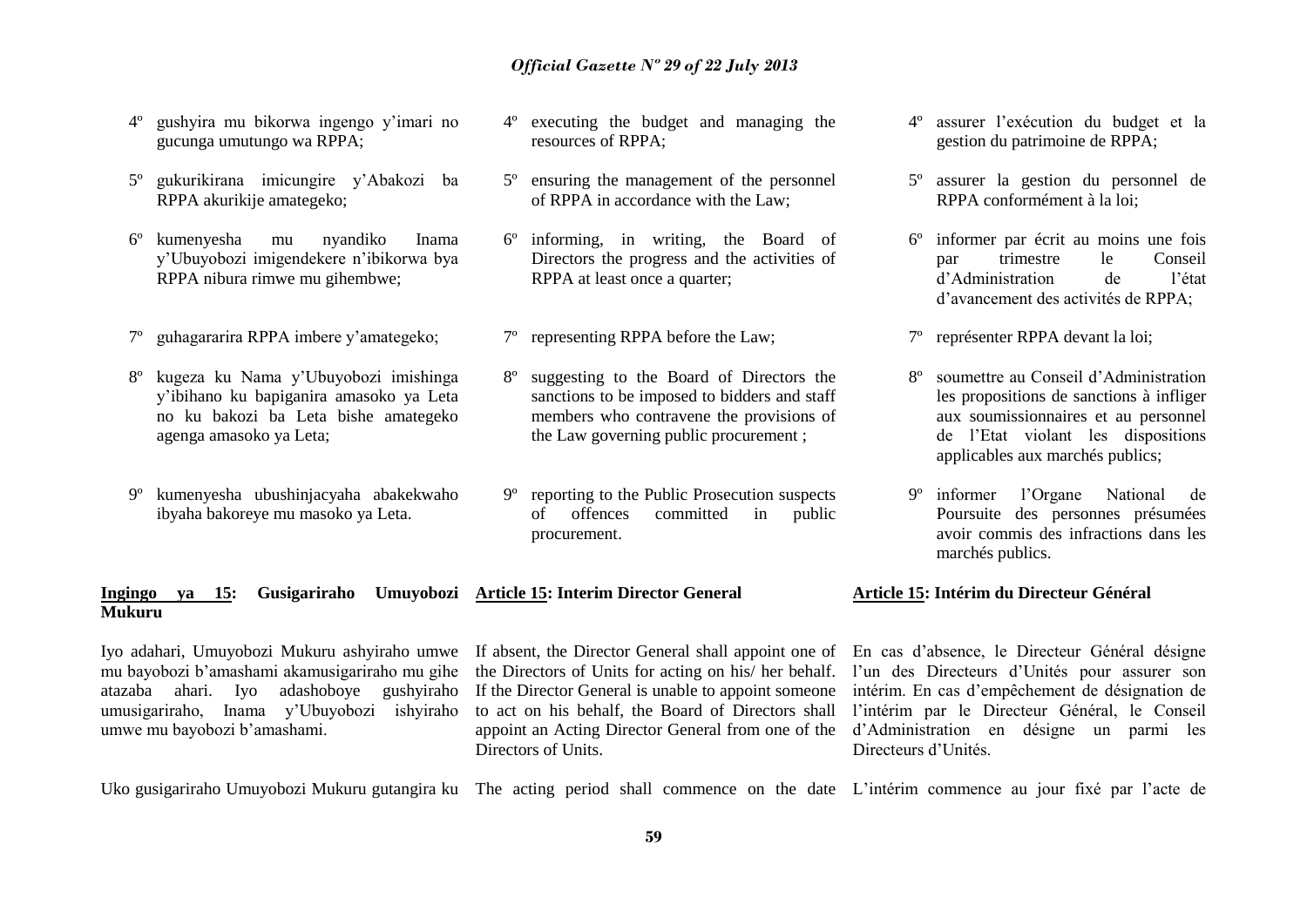munsi wagenwe n'inyandiko ishyiraho usigaraho kukarangira igihe umuyobozi asubiye mu mirimo cyangwa umusimbura washyizweho n'urwego rubifitiye ububasha atangiriye imirimo, mu gihe ari ko byakozwe.

#### **Ingingo ya 16: Komite y'imicungire n'abayigize**

Komite y'imicungire ni urwego ruhuza ibikorwa bya RPPA rukaba n'urwego njyanama hagati y'Umuyobozi Mukuru n'abayobozi b'amashami hagamijwe gutunganya neza ibikorwa bya RPPA.

Komite y'imicungire igizwe n'Umuyobozi Mukuru, abayobozi b'amashami n'Umunyamabanga w'Umuyobozi Mukuru ari na we uyibera Administrative Assistant of the Director General du Directeur General qui en assure le secrétariat. umwanditsi.

Uburyo inama ya Komite y'imicungire iterana, uburyo ifata ibyemezo n'uko bishyirwa mu bikorwa biteganywa n'amategeko ngengamikorere ya by the internal rules and regulations of RPPA. RPPA.

**Ingingo ya 17: Amashami n'inshingano zayo**

Ishami ni rwo rwego rushyira mu bikorwa inshingano za RPPA. Buri shami ritegura kandi rigashyira mu bikorwa gahunda y'ibikorwa y'umwaka ishingiye ku nshingano na gahunda y'igihe kirekirekira bya RPPA.

n'inzego zibifitiye ububasha.

determined by the appointment document and ends at the recommencement of activity by the Director General or at the arrival of the one appointed by the competent authority, if that is the case.

désignation et prend fin à la reprise d'activité par le Directeur Général ou à l'arrivée du nouveau nommé par l'autorité compétente, s'il y a lieu.

#### **Article 16: Management committee and its Article 16: Comité de gestion et sa composition composition**

of consultation between the Director General and the Directors of Units for smooth running of marche des activités du RPPA. activities of the RPPA.

The Management Committee is an organ that Le comité de gestion est un organe de coordination coordinates the activities of RPPA and a framework des activités du RPPA et de concertation entre le Directeur et les Directeurs d'Unités pour la bonne

The management committee is composed of the Il est composé du Directeur Général, des Director General, Directors of Units and the who serves as secretary of the committee.

The modalties of meetings and decision proceedings of the management committee shall be determined

#### **Article 17: Units and their functions**

The Unit is the implementing organs of the mission of RPPA. Each unit shall develop and implement an annual action plan according to the mission and strategic plan of RPPA.

decided by competent authorities.

#### Les modalités de réunion et de prise de décisions sont prévues par le règlement d'ordre intérieur de RPPA.

Directeurs d'Unités et de l'assistant administratif

#### **Article 17: Unités et leurs fonctions**

L'Unité est l'organe d'exécution proprement dite des missions de RPPA. Chaque Unité élabore et exécute un plan annuel d'activités suivant les missions et des plans stratégiques de RPPA.

RPPA igira umubare w'amashami yemerewe The RPPA shall have a number of units as it shall be Le RPPA est doté d'autant d'Unités qu'il lui est accordé par les organes compétents.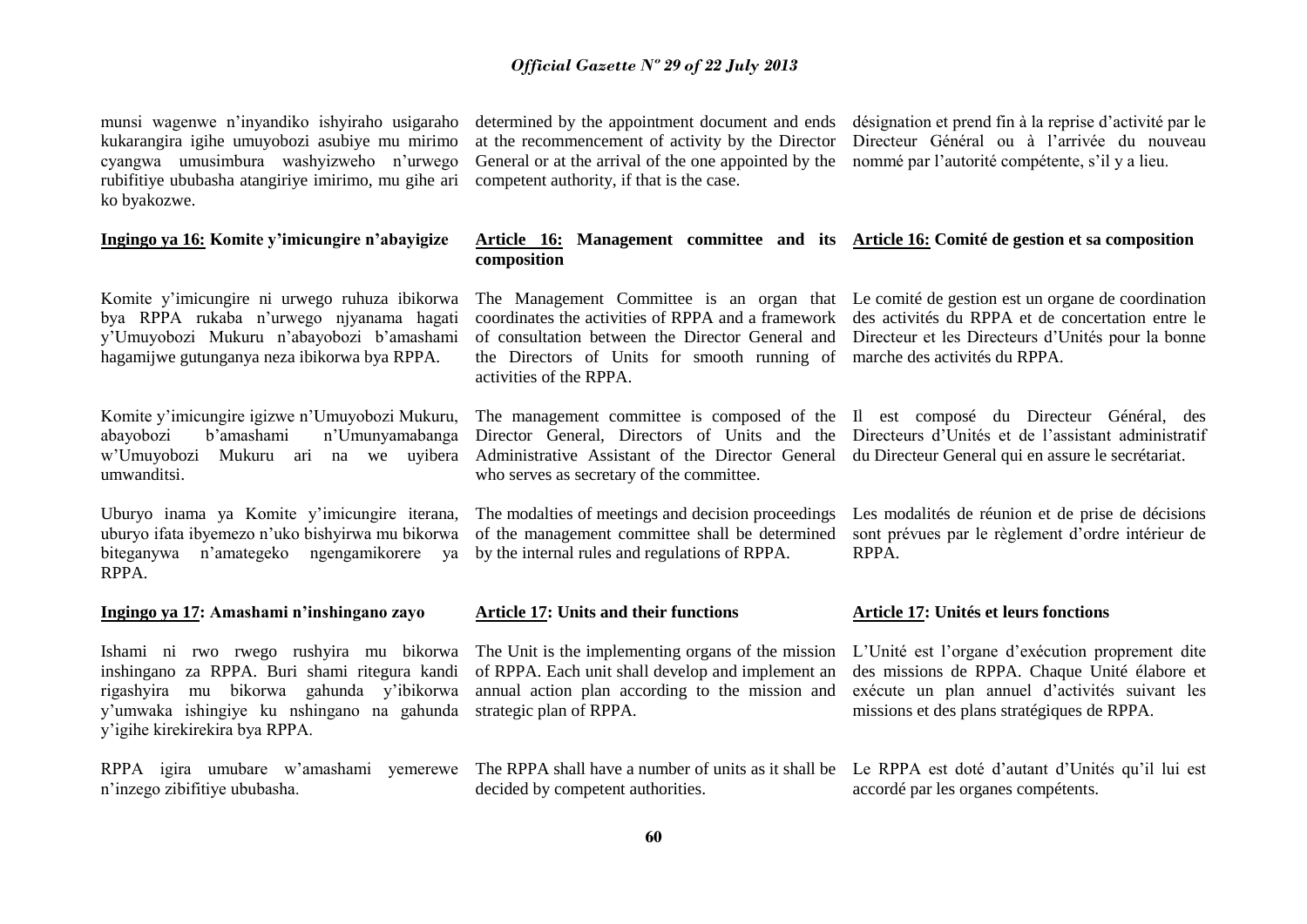| <b>Ingingo</b><br><b>18:</b><br>Inshingano<br>va<br>b'amashami                                                                                                                                                                                                    | z'abayobozi Article 18: Responsibilities of the Directors of Article 18: Attributions des Directeurs d'Unités<br><b>Units</b>                                                                                                          |                                                                                                                                                                                                                                                               |
|-------------------------------------------------------------------------------------------------------------------------------------------------------------------------------------------------------------------------------------------------------------------|----------------------------------------------------------------------------------------------------------------------------------------------------------------------------------------------------------------------------------------|---------------------------------------------------------------------------------------------------------------------------------------------------------------------------------------------------------------------------------------------------------------|
| b'amashami<br>Abayobozi<br>bafite<br>inshingano<br>zikurikira:                                                                                                                                                                                                    | The Directors of Units shall have the following Les Directeurs d'Unités ont les attributions<br>responsibilities:                                                                                                                      | suivantes:                                                                                                                                                                                                                                                    |
| gucunga no gukurikirana ibikorwa byose<br>$1^{\circ}$<br>by'ishami;                                                                                                                                                                                               | effective<br>$1^{\circ}$ manage<br>and<br>the<br>ensure<br>implementation of all activities of the unit;                                                                                                                               | 1° gérer et assurer l'application effective de<br>toutes les activités d'unité;                                                                                                                                                                               |
| guhuza no gushyiraho ingamba zo gushyira<br>$2^{\circ}$<br>mu bikorwa ibikorwa mu ishami;                                                                                                                                                                         | coordinate and establish strategic plans and<br>ensure the smooth running of the unit;                                                                                                                                                 | 2 <sup>°</sup> coordonner et établir des plans stratégiques<br>et d'assurer le bon fonctionnement d'Unité;                                                                                                                                                    |
| gukora isuzumamikorere ry'abakozi bo mu<br>$3^{\circ}$<br>mashami;                                                                                                                                                                                                | make periodical evaluation of the activities<br>$3^{\circ}$<br>of personnel of the unit;                                                                                                                                               | 3 <sup>°</sup> faire l'évaluation périodique des activités<br>du personnel d'Unité;                                                                                                                                                                           |
| gutanga inama ijyanye n'uburyo ibikorwa<br>$4^{\circ}$<br>byarushaho kunozwa mu mashami;                                                                                                                                                                          | give advice on effective management of the<br>activities of the Unit;                                                                                                                                                                  | donner des conseils sur l'organisation<br>effective des activités de l'unité ;                                                                                                                                                                                |
| izindi nshingano ziteganywa n'ametegeko<br>$5^{\circ}$<br>rusange ya RPPA.                                                                                                                                                                                        | other responsibilities as shall be determined<br>$5^\circ$<br>by the internal rules and regulations of<br>RPPA.                                                                                                                        | 5 <sup>°</sup> d'autres attributions déterminées par le<br>règlement d'ordre interieur du RPPA.                                                                                                                                                               |
| UMUTWE WA III: INGINGO ZINYURANYE CHAPTER III:<br><b>N'IZISOZA</b>                                                                                                                                                                                                | <b>MISCELLANEOUS</b><br>AND<br><b>FINAL PROVISIONS</b>                                                                                                                                                                                 | <b>CHAPITRE III: DISPOSITIONS DIVERSES</b><br><b>ET FINALES</b>                                                                                                                                                                                               |
| Ingingo ya 19: Ibiteganywa mu masezerano Article 19: Performance Contract<br>yerekeye gahunda y'ibikorwa                                                                                                                                                          |                                                                                                                                                                                                                                        | Article 19: Contrat de performance                                                                                                                                                                                                                            |
| hakorwa<br>w'ingego<br>y'imari<br>Buri<br>mwaka<br>yerekeye<br>gahunda<br>y'ibikorwa<br>amasezerano<br>agaragaza ububasha, uburenganzira n'inshingano za<br>buri ruhande mu kugera ku nshingano za RPPA<br>hagati ya:<br>1º Minisitiri ureberera RPPA na Perezida | Each fiscal year, a performance contract indicating<br>competences, rights and responsibilities of each<br>party in fulfilling the responsibilities of RPPA shall<br>be concluded between:<br>1° the Minister supervising RPPA and the | Chaque année budgétaire,<br>un contrat de<br>performance déterminant la compétence, les droits<br>et les obligations de chaque partie en vue de la<br>réalisation de la mission du RPPA est conclu<br>entre :<br>1º le Ministre de tutelle et le Président du |

1º Minisitiri ureberera RPPA na Perezida w'Inama y'Ubuyobozi;

**61**

Chairperson of the Board of directors;

Conseil d'Administration ;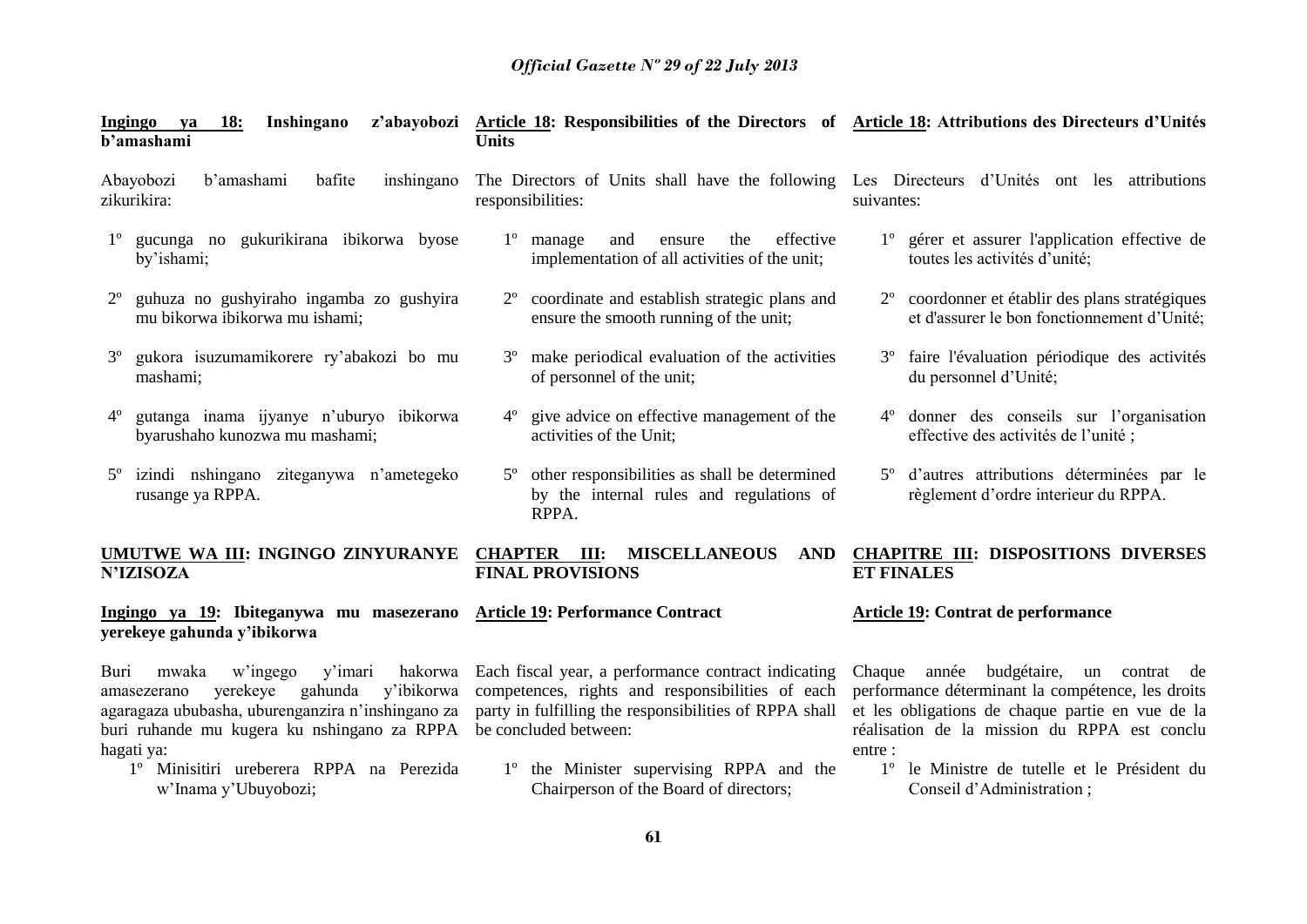| y'Ubuyobozi<br>w'Inama<br>Perezida<br>n'Umuyobozi Mukuru;                                                                   | the Chairperson of the Board of Directors<br>and the Director General;                                                   | le Président du Conseil d'Administration et<br>le Directeur Général ;                                                          |
|-----------------------------------------------------------------------------------------------------------------------------|--------------------------------------------------------------------------------------------------------------------------|--------------------------------------------------------------------------------------------------------------------------------|
| $3^{\circ}$<br>Umuyobozi<br>Mukuru<br>n'Abayobozi<br>b'amashami<br>hamwe n'abandi<br>bakozi<br>ayobora ku buryo butaziguye; | the Director General and directors of Units<br>and staff under his/ her direct supervision;                              | le Directeur Général et les<br>$3^{\circ}$<br>Directeurs<br>d'Unités et<br>autres<br>agents<br>sous sa<br>supervision directe; |
| b'abashami<br>$4^{\circ}$<br>Abayobozi<br>n'abakozi<br>b'amashami bayobora.                                                 | Directors of Units and their respective staff.<br>$3^{\circ}$                                                            | les Directeurs d'Unités et leur personnel<br>$4^{\circ}$<br>respectif.                                                         |
| Ingingo ya 20: Abashinzwe kubahiriza iri teka                                                                               | Article 20: Authorities responsible for the<br>implementation of this Order                                              | Article 20: Autorités chargées de l'exécution du<br>présent arrêté                                                             |
| Minisitiri w'Imari<br>n'Igenamigambi<br>ashinzwe<br>kubahiriza iri teka.                                                    | The Minister of Finance and Economic Planning is<br>entrusted with the implementation of this Order.                     | Le Ministre des Finances et de la Planification<br>Economique est chargé de l'exécution du présent<br>arrêté.                  |
| Ingingo ya 21: Ivanwaho ry'ingingo zinyuranyije Article 21: Repealing provision<br>n'iri teka                               |                                                                                                                          | <b>Article 21: Disposition abrogatoire</b>                                                                                     |
| zinyuranyije na ryo zivanweho.                                                                                              | Ingingo zose z'amateka abanziriza iri kandi All prior provisions contrary to this Order are<br>hereby repealed.          | Toutes les dispositions antérieures contraires au<br>présent arrêté sont abrogées.                                             |
|                                                                                                                             |                                                                                                                          |                                                                                                                                |
| Ingingo ya 22: Igihe iteka ritangira gukurikizwa                                                                            | <b>Article 22: Commencement</b>                                                                                          | Article 22: Entrée en vigueur                                                                                                  |
| gukurikizwa<br>ritangira<br>ku<br>teka<br>munsi<br>Iri<br>ritangarijweho mu Igazeti ya Leta ya Repubulika<br>y'u Rwanda.    | This Order shall come into force on the date of its<br>publication in the Official Gazette of the Republic<br>of Rwanda. | Le présent arrêté entre en vigueur le jour de sa<br>publication au Journal Officiel de la République du<br>Rwanda.             |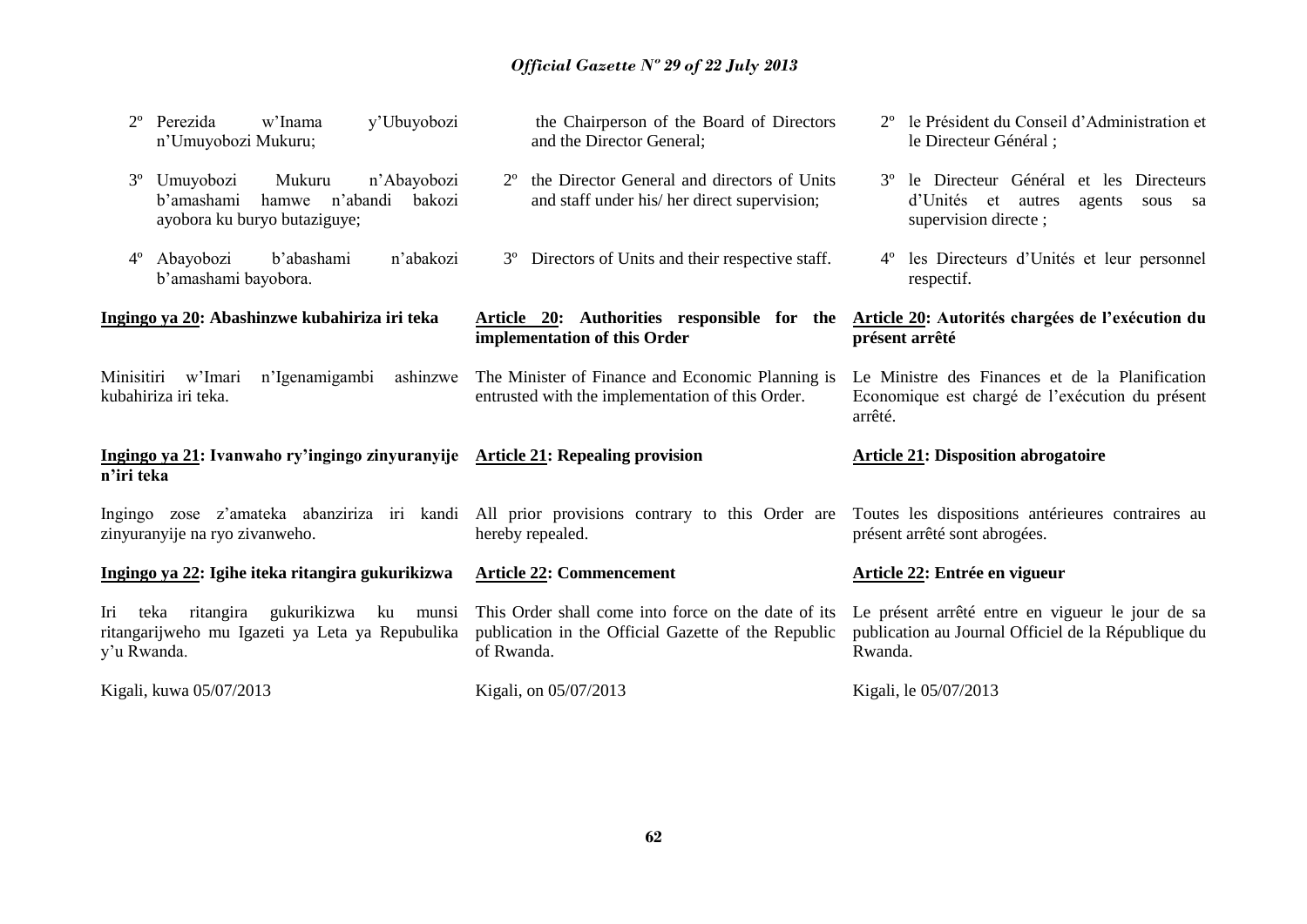**(sé) Dr HABUMUREMYI Pierre Damien** Minisitiri w'Intebe

**Bibonywe kandi bishyizweho Ikirango cya Repubulika:**

**(sé) Dr HABUMUREMYI Pierre Damien** Prime Minister

**Seen and sealed with the Seal of the Republic:**

**(sé) Dr HABUMUREMYI Pierre Damien** Premier Ministre

#### **Vu et scellé du Sceau de la République:**

**(sé) BUSINGYE Johnston** Minisitiri w'Ubutabera/Intumwa Nkuru ya Leta

**(sé) BUSINGYE Johnston** Minister of Justice/Attorney General

**(sé) BUSINGYE Johnston** Ministre de la Justice/Garde des Sceaux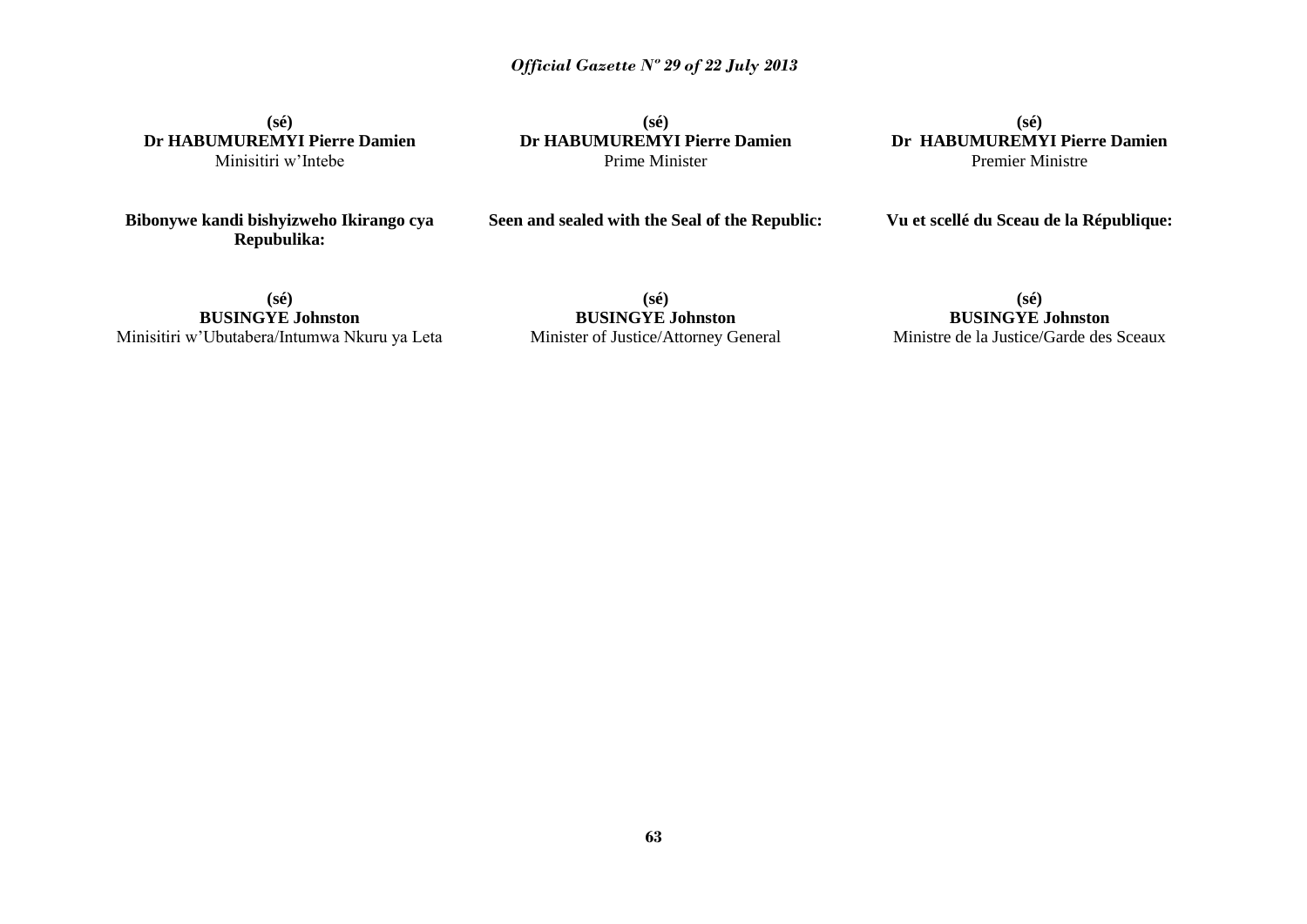## **ICYEMEZO** *N<sup>O</sup>RCA /402/2013* **CYO KUWA 30/04/2013 GIHA UBUZIMAGATOZI KOPERATIVE « TWISUNGANE NYABIRASI »**

### **Umuyobozi w'Ikigo cy'Igihugu gishinzwe guteza imbere Amakoperative;**

Ashingiye ku Itegeko nº 50/2007 ryo kuwa 18 Nzeri 2007 rigena ishyirwaho, imiterere n'imikorere y'Amakoperative mu Rwanda, cyane cyane mu ngingo yaryo ya 23, igika cya 3;

Ashingiye ku Itegeko nº 16/2008 ryo kuwa 11/06/2008 rishyiraho Ikigo cy'Igihugu gishinzwe guteza Imbere Amakoperative, cyane cyane mu ngingo yaryo ya 3, igika cya 2;

Abisabwe na Perezida wa Koperative **« TWISUNGANE NYABIRASI »**, ifite icyicaro mu Umurenge wa Nyabirasi, Akarere ka Rutsiro, Intara y'Iburengerazuba;

### **YEMEJE:**

### **Ingingo ya mbere:**

Koperative **« TWISUNGANE NYABIRASI »**, ifite icyicaro mu Umurenge wa Nyabirasi, Akarere ka Rutsiro, Intara y'Iburengerazuba, ihawe ubuzimagatozi.

### **Ingingo ya 2:**

Koperative **« TWISUNGANE NYABIRASI »**, igamije guteza imbere ubworozi bw'inka za kijyambere zitanga umukamo. Ntiyemerewe gukora indi mirimo inyuranye n'iyo iherewe ubuzimagatozi, keretse ibanje kubisaba ikanabiherwa uburenganzira.

### **Ingingo ya 3:**

Koperative **« TWISUNGANE NYABIRASI »**, itegetswe gutangaza iki Cyemezo mu Igazeti ya Leta ya Repubulika y'u Rwanda mu gihe kitarenze iminsi mirongo itatu (30) ikimara kugihabwa.

### **Kigali, kuwa 30/04/2013**

### **(sé)**

### **MUGABO Damien**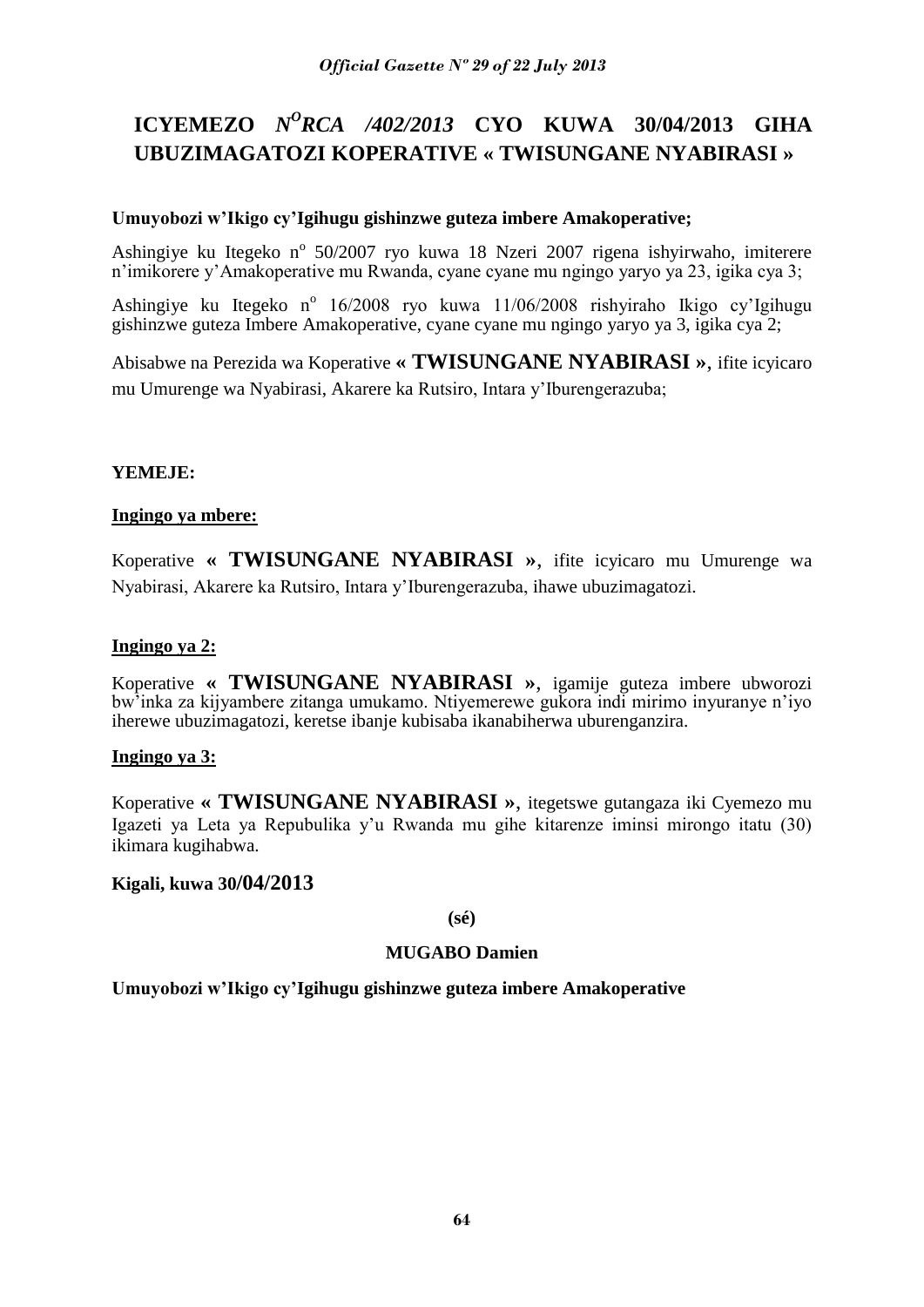## **ICYEMEZO** *N<sup>O</sup>RCA /361/2013* **CYO KUWA 23/04/2013 GIHA UBUZIMAGATOZI « COOPERATIVE DES TAXIMEN MOTO DE GITI CYINYONI » (COTAMOGI CYINYONI)**

### **Umuyobozi w'Ikigo cy'Igihugu gishinzwe guteza imbere Amakoperative;**

Ashingiye ku Itegeko nº 50/2007 ryo kuwa 18 Nzeri 2007 rigena ishyirwaho, imiterere n'imikorere y'Amakoperative mu Rwanda, cyane cyane mu ngingo yaryo ya 23, igika cya 3;

Ashingiye ku Itegeko nº 16/2008 ryo kuwa 11/06/2008 rishyiraho Ikigo cy'Igihugu gishinzwe guteza Imbere Amakoperative, cyane cyane mu ngingo yaryo ya 3, igika cya 2;

Abisabwe na Perezida wa Koperative **« COTAMOGI CYINYONI »**, ifite icyicaro i Nyabugogo, Umurenge wa Kigali, Akarere ka Nyarugenge, Umujyi wa Kigali;

### **YEMEJE:**

### **Ingingo ya mbere:**

Koperative **« COTAMOGI CYINYONI »**, ifite icyicaro i Nyabugogo, Umurenge wa Kigali, Akarere ka Nyarugenge, Umujyi wa Kigali, ihawe ubuzimagatozi.

### **Ingingo ya 2:**

Koperative **« COTAMOGI CYINYONI »**, igamije gutanga serivisi zijyanye no gutwara abagenzi hakoreshejwe amapikipiki (taxi moto). Ntiyemerewe gukora indi mirimo inyuranye n'iyo iherewe ubuzimagatozi, keretse ibanje kubisaba ikanabiherwa uburenganzira.

### **Ingingo ya 3:**

Koperative **« COTAMOGI CYINYONI »**, itegetswe gutangaza iki Cyemezo mu Igazeti ya Leta ya Repubulika y'u Rwanda mu gihe kitarenze iminsi mirongo itatu (30) ikimara kugihabwa.

### **Kigali, kuwa 23/04/2013**

### **(sé)**

### **MUGABO Damien**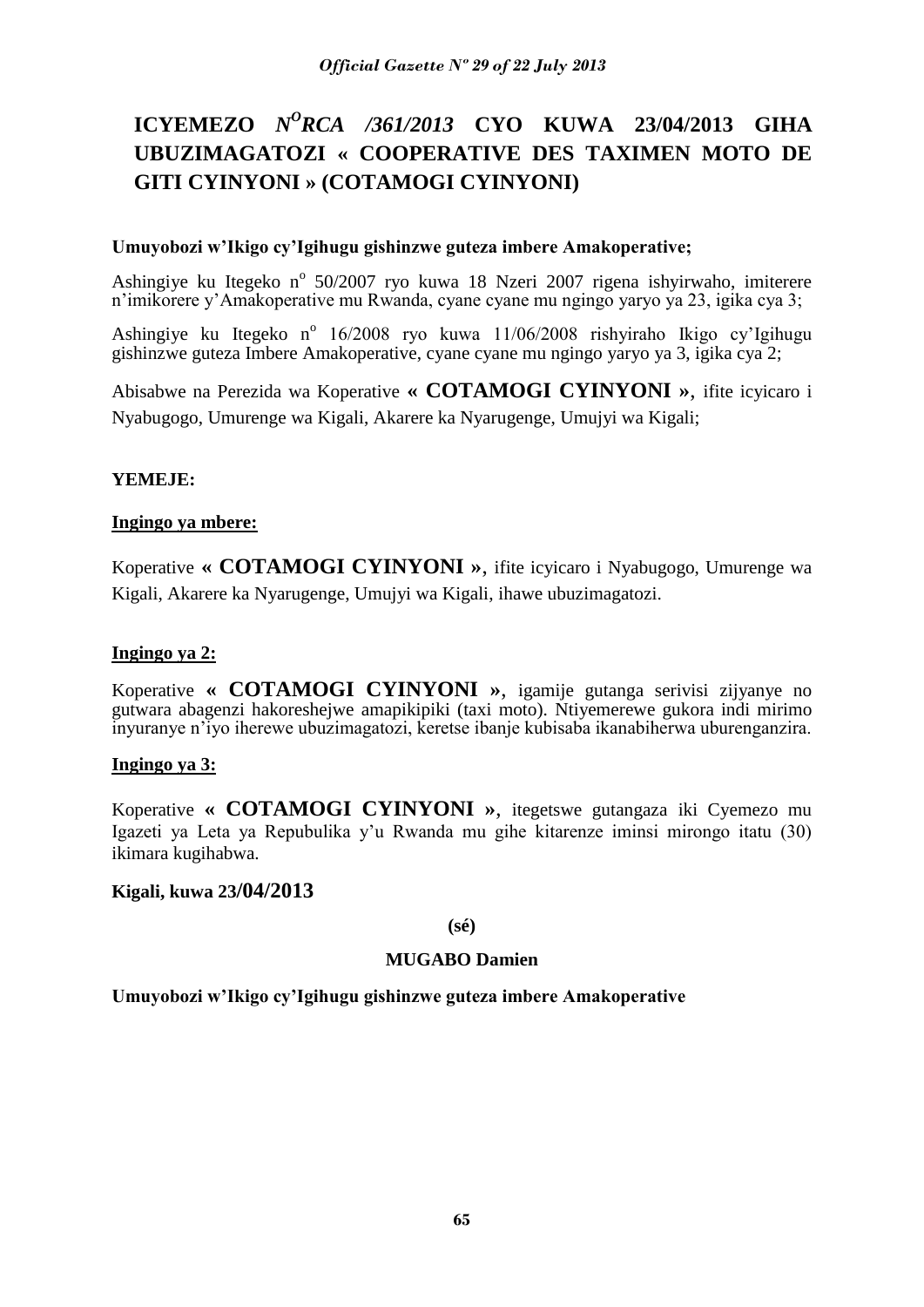## **ICYEMEZO** *N<sup>O</sup>RCA /433/2013* **CYO KUWA 16/05/2013 GIHA UBUZIMAGATOZI KOPERATIVE « DUFATANYUMURIMO NYAMABUYE »**

#### **Umuyobozi w'Ikigo cy'Igihugu gishinzwe guteza imbere Amakoperative;**

Ashingiye ku Itegeko nº 50/2007 ryo kuwa 18 Nzeri 2007 rigena ishyirwaho, imiterere n'imikorere y'Amakoperative mu Rwanda, cyane cyane mu ngingo yaryo ya 23, igika cya 3;

Ashingiye ku Itegeko nº 16/2008 ryo kuwa 11/06/2008 rishyiraho Ikigo cy'Igihugu gishinzwe guteza Imbere Amakoperative, cyane cyane mu ngingo yaryo ya 3, igika cya 2;

Abisabwe na Perezida wa Koperative **«DUFATANYUMURIMO NYAMABUYE»**, ifite icyicaro i Gahogo, Umurenge wa Nyamabuye, Akarere ka Muhanga, Intara y'Amajyepfo;

### **YEMEJE:**

### **Ingingo ya mbere:**

Koperative **« DUFATANYUMURIMO NYAMABUYE »**, ifite icyicaro i Gahogo, Umurenge wa Nyamabuye, Akarere ka Muhanga, Intara y'Amajyepfo, ihawe ubuzimagatozi.

### **Ingingo ya 2:**

Koperative **« DUFATANYUMURIMO NYAMABUYE »**, igamije gupakira no gupakurura imizigo (karani ngufu). Ntiyemerewe gukora indi mirimo inyuranye n'iyo iherewe ubuzimagatozi, keretse ibanje kubisaba ikanabiherwa uburenganzira.

#### **Ingingo ya 3:**

Koperative **« DUFATANYUMURIMO NYAMABUYE »**, itegetswe gutangaza iki Cyemezo mu Igazeti ya Leta ya Repubulika y'u Rwanda mu gihe kitarenze iminsi mirongo itatu (30) ikimara kugihabwa.

### **Kigali, kuwa 16/05/2013**

**(sé)**

### **MUGABO Damien**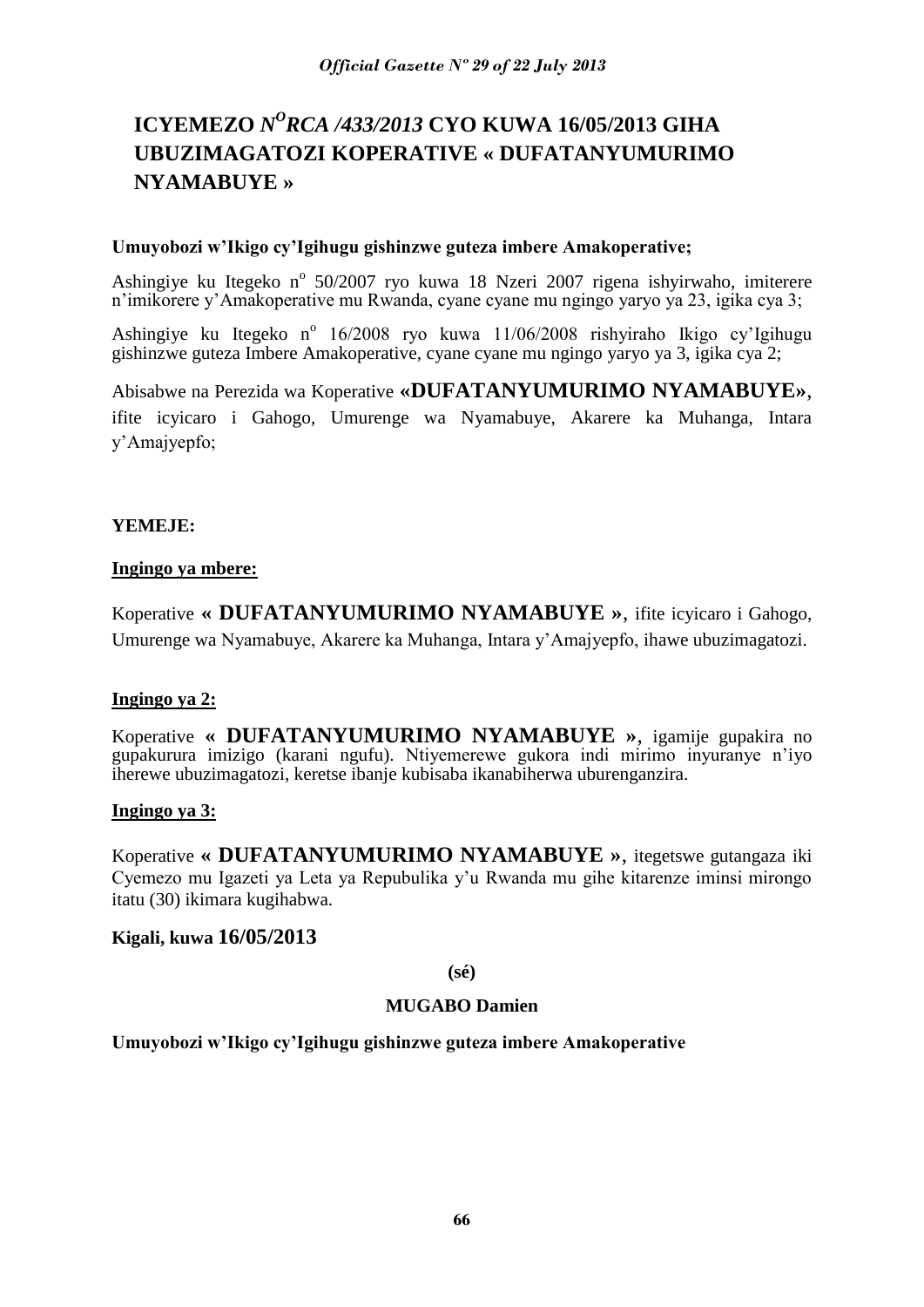## **ICYEMEZO** *N<sup>O</sup>RCA /332/2013* **CYO KUWA 09/04/2013 GIHA UBUZIMAGATOZI « TRUST CARS SOLUTION COOPERATIVE » (TSCC)**

#### **Umuyobozi w'Ikigo cy'Igihugu gishinzwe guteza imbere Amakoperative;**

Ashingiye ku Itegeko nº 50/2007 ryo kuwa 18 Nzeri 2007 rigena ishyirwaho, imiterere n'imikorere y'Amakoperative mu Rwanda, cyane cyane mu ngingo yaryo ya 23, igika cya 3;

Ashingiye ku Itegeko nº 16/2008 ryo kuwa 11/06/2008 rishyiraho Ikigo cy'Igihugu gishinzwe guteza Imbere Amakoperative, cyane cyane mu ngingo yaryo ya 3, igika cya 2;

Abisabwe na Perezida wa Koperative **« TSCC »**, ifite icyicaro i Kabuga, Umurenge wa Rusororo, Akarere ka Gasabo, Umujyi wa Kigali;

#### **YEMEJE:**

#### **Ingingo ya mbere:**

Koperative **« TSCC »**, ifite icyicaro i Kabuga, Umurenge wa Rusororo, Akarere ka Gasabo, Umujyi wa Kigali, ihawe ubuzimagatozi.

### **Ingingo ya 2:**

Koperative **« TSCC »**, igamije guteza imbere ubukanishi bw'imodoka. Ntiyemerewe gukora indi mirimo inyuranye n'iyo iherewe ubuzimagatozi, keretse ibanje kubisaba ikanabiherwa uburenganzira.

### **Ingingo ya 3:**

Koperative **« TSCC »**, itegetswe gutangaza iki Cyemezo mu Igazeti ya Leta ya Repubulika y'u Rwanda mu gihe kitarenze iminsi mirongo itatu (30) ikimara kugihabwa.

### **Kigali, kuwa 09/04/2013**

**(sé)**

### **MUGABO Damien**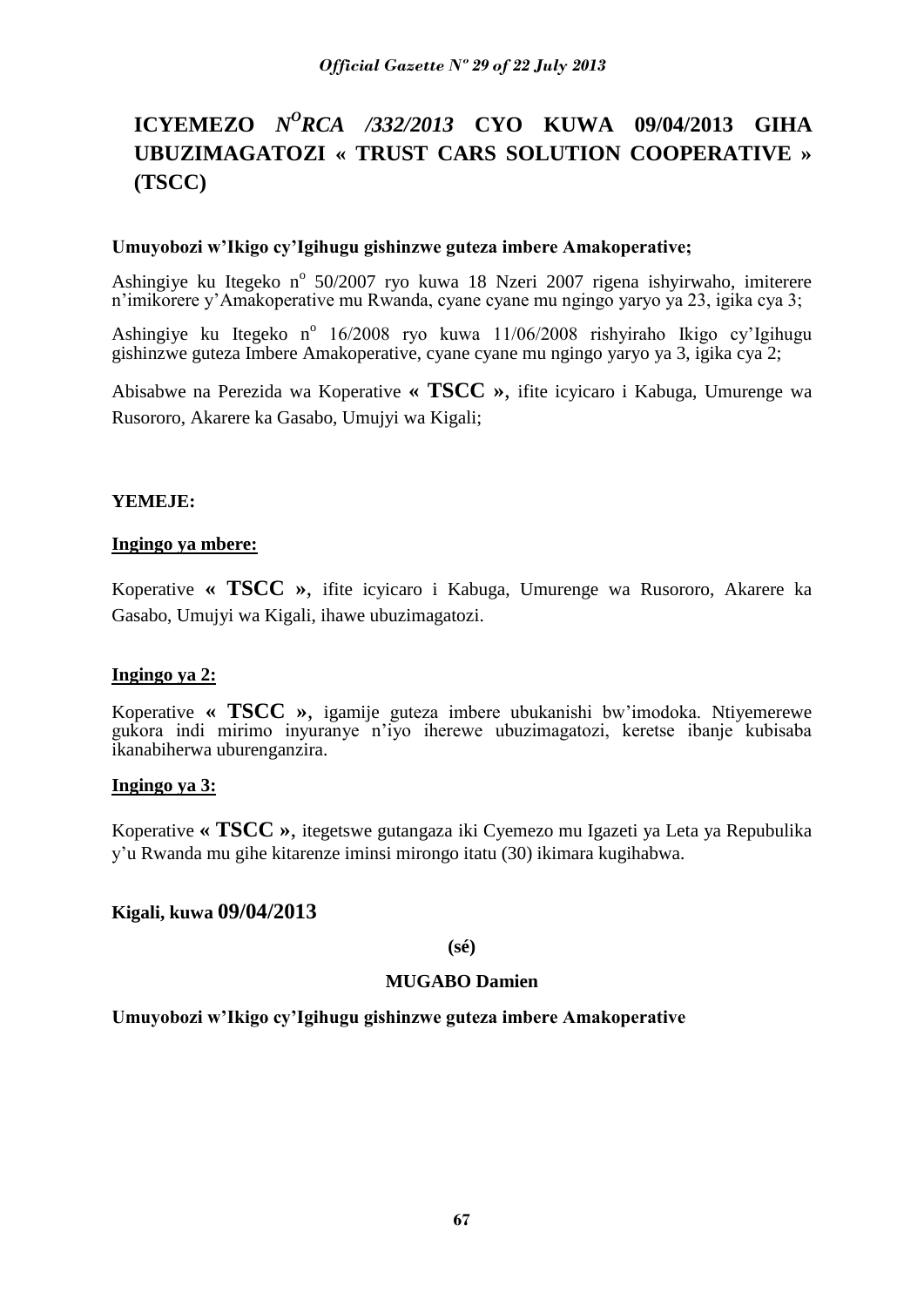## **ICYEMEZO** *N <sup>O</sup>RCA /414/2013* **CYO KUWA 14/05/2013 GIHA UBUZIMAGATOZI KOPERATIVE « IRINGIRE »**

### **Umuyobozi w'Ikigo cy'Igihugu gishinzwe guteza imbere Amakoperative**;

Ashingiye ku Itegeko nº 50/2007 ryo kuwa 18 Nzeri 2007 rigena ishyirwaho, imiterere n'imikorere y'Amakoperative mu Rwanda, cyane cyane mu ngingo yaryo ya 23, igika cya 3;

Ashingiye ku Itegeko nº 16/2008 ryo kuwa 11/06/2008 rishyiraho Ikigo cy'Igihugu gishinzwe guteza Imbere Amakoperative, cyane cyane mu ngingo yaryo ya 3, igika cya 2;

Abisabwe na Perezida wa Koperative « **IRINGIRE** », ifite icyicaro i Musezero, Umurenge wa Gisozi, Akarere ka Gasabo, Umujyi wa Kigali;

### **YEMEJE:**

### **Ingingo ya mbere:**

Koperative « **IRINGIRE** », ifite icyicaro i Musezero, Umurenge wa Gisozi, Akarere ka Gasabo, Umujyi wa Kigali, ihawe ubuzimagatozi.

### **Ingingo ya 2:**

Koperative « **IRINGIRE** », igamije gutanga serivisi zijyanye no gutwara imizigo hakoreshejwe imodoka nto (Kamyoneti). Ntiyemerewe gukora indi mirimo inyuranye n'iyo iherewe ubuzimagatozi, keretse ibanje kubisaba ikanabiherwa uburenganzira.

### **Ingingo ya 3:**

Koperative **« IRINGIRE** », itegetswe gutangaza iki Cyemezo mu Igazeti ya Leta ya Repubulika y'u Rwanda mu gihe kitarenze iminsi mirongo itatu (30) ikimara kugihabwa.

Kigali, kuwa 14/05/2013

#### (sé)

### **MUGABO Damien**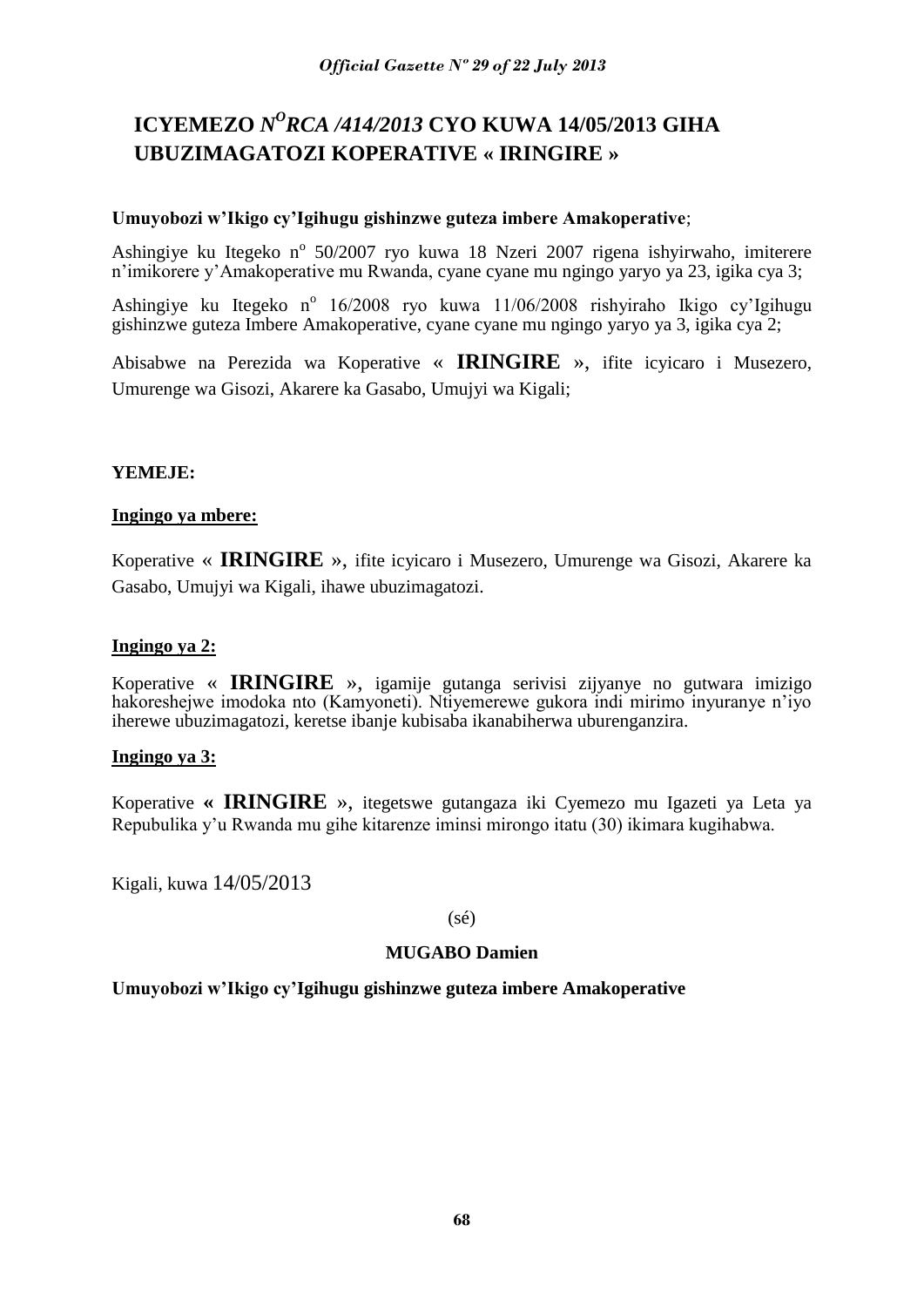## **ICYEMEZO** *N<sup>O</sup>RCA /1234/2009* **CYO KUWA 12/10/2009 GIHA UBUZIMAGATOZI « COOPERATIVE TAXIS MOTOS NGOMA» (COTAMON)**

#### **Umuyobozi w'Ikigo cy'Igihugu gishinzwe guteza imbere Amakoperative;**

Ashingiye ku Itegeko nº 50/2007 ryo kuwa 18 Nzeri 2007 rigena ishyirwaho, imiterere n'imikorere y'Amakoperative mu Rwanda, cyane cyane mu ngingo yaryo ya 23, igika cya 3;

Ashingiye ku Itegeko nº 16/2008 ryo kuwa 11/06/2008 rishyiraho Ikigo cy'Igihugu gishinzwe guteza Imbere Amakoperative, cyane cyane mu ngingo yaryo ya 3, igika cya 2;

Abisabwe na Perezida wa Koperative **« COTAMON »**, ifite icyicaro ku Cyasemakamba, Umurenge wa Kibungo, Akarere ka Ngoma, Intara y'Iburasirazuba, mu rwandiko rwe rwo kuwa 09 Mata 2009;

### **YEMEJE:**

### **Ingingo ya mbere:**

Koperative **« COTAMON »**, ifite icyicaro ku Cyasemakamba, Umurenge wa Kibungo, Akarere ka Ngoma, Intara y'Iburasirazuba, ihawe ubuzimagatozi.

### **Ingingo ya 2:**

Koperative **« COTAMON »**, igamije gutanga serivisi zijyanye no gutwara abantu n'ibintu hakoreshejwe amapikipiki. Ntiyemerewe gukora indi mirimo inyuranye n'iyo iherewe ubuzimagatozi, keretse ibanje kubisaba ikanabiherwa uburenganzira.

#### **Ingingo ya 3:**

Iki Cyemezo kigira agaciro guhera umunsi cyatangarijweho mu Igazeti ya Leta ya Repubulika y'u Rwanda.

### **Kigali, kuwa 12/10/2009**

**(sé)**

#### **MUGABO Damien**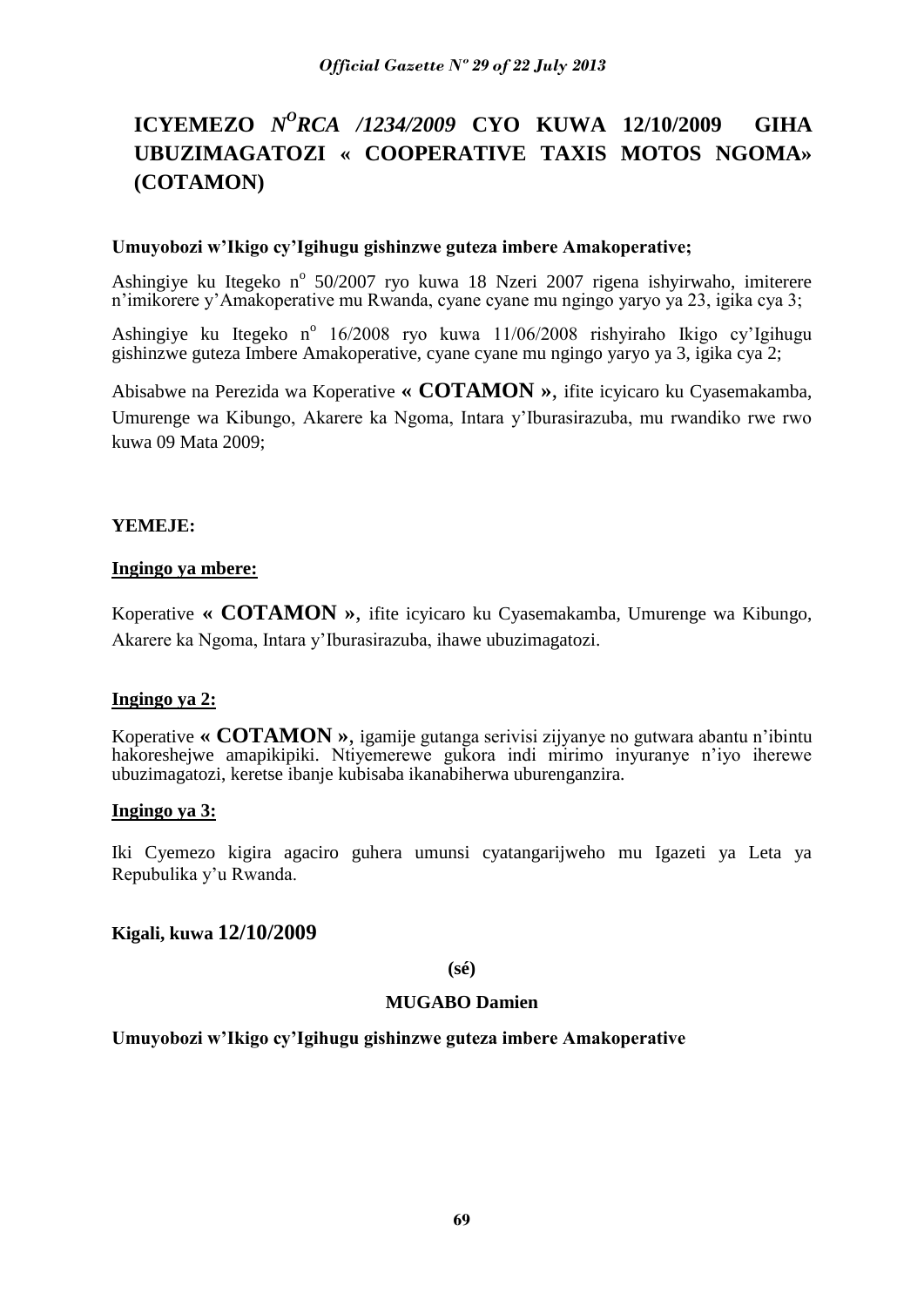## **ICYEMEZO** *N<sup>O</sup>RCA /440/2013* **CYO KUWA 20/05/2013 GIHA UBUZIMAGATOZI «RUSORORO COMMISSION AGENT COOPERATIVE » (RCAC)**

### **Umuyobozi w'Ikigo cy'Igihugu gishinzwe guteza imbere Amakoperative;**

Ashingiye ku Itegeko nº 50/2007 ryo kuwa 18 Nzeri 2007 rigena ishyirwaho, imiterere n'imikorere y'Amakoperative mu Rwanda, cyane cyane mu ngingo yaryo ya 23, igika cya 3;

Ashingiye ku Itegeko nº 16/2008 ryo kuwa 11/06/2008 rishyiraho Ikigo cy'Igihugu gishinzwe guteza Imbere Amakoperative, cyane cyane mu ngingo yaryo ya 3, igika cya 2;

Abisabwe na Perezida wa Koperative « **RCAC** », ifite icyicaro i Kabuga, Umurenge wa Rusororo, Akarere ka Gasabo, Umujyi wa Kigali;

#### **YEMEJE:**

#### **Ingingo ya mbere:**

Koperative « **RCAC** », ifite icyicaro i Kabuga, Umurenge wa Rusororo, Akarere ka Gasabo, Umujyi wa Kigali, ihawe ubuzimagatozi.

#### **Ingingo ya 2:**

Koperative « **RCAC** », igamije gutanga serivisi zijyanye no guhuza abaguzi n'abagurisha (Courtage). Ntiyemerewe gukora indi mirimo inyuranye n'iyo iherewe ubuzimagatozi, keretse ibanje kubisaba ikanabiherwa uburenganzira.

#### **Ingingo ya 3:**

Koperative « **RCAC** », itegetswe gutangaza iki Cyemezo mu Igazeti ya Leta ya Repubulika y'u Rwanda mu gihe kitarenze iminsi mirongo itatu (30) ikimara kugihabwa.

Kigali, kuwa 20/05/2013

(sé)

#### **MUGABO Damien**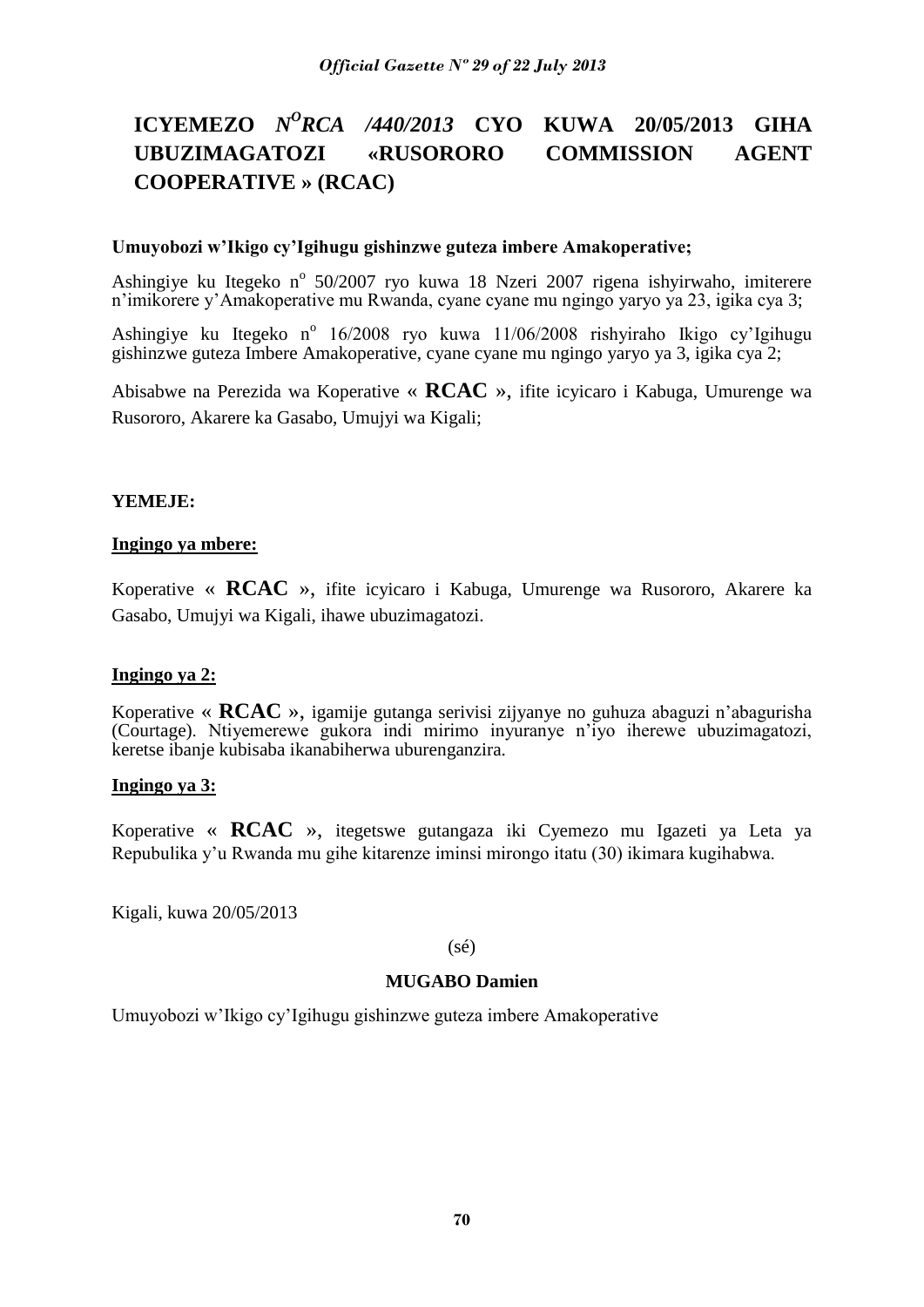## **ICYEMEZO** *N<sup>O</sup>RCA /872/2011* **CYO KUWA 13/10/2011 GIHA UBUZIMAGATOZI KOPERATIVE « ABISHYIZEHAMWE-GATARE»**

### **Umuyobozi w'Ikigo cy'Igihugu gishinzwe guteza imbere Amakoperative;**

Ashingiye ku Itegeko nº 50/2007 ryo kuwa 18 Nzeri 2007 rigena ishyirwaho, imiterere n'imikorere y'Amakoperative mu Rwanda, cyane cyane mu ngingo yaryo ya 23, igika cya 3;

Ashingiye ku Itegeko nº 16/2008 ryo kuwa 11/06/2008 rishyiraho Ikigo cy'Igihugu gishinzwe guteza Imbere Amakoperative, cyane cyane mu ngingo yaryo ya 3, igika cya 2;

Abisabwe na Perezida wa Koperative **« ABISHYIZEHAMWE-GATARE »**, ifite icyicaro i Gatare, Umurenge wa Twumba, Akarere ka Karongi, Intara y'Iburengerazuba, mu rwandiko rwe rwakiriwe kuwa 06 Ukwakira 2011;

### **YEMEJE:**

### **Ingingo ya mbere:**

Koperative **« ABISHYIZEHAMWE-GATARE »**, ifite icyicaro i Gatare, Umurenge wa Twumba, Akarere ka Karongi, Intara y'Iburengerazuba, ihawe ubuzimagatozi.

### **Ingingo ya 2:**

Koperative **« ABISHYIZEHAMWE-GATARE »**, igamije guteza imbere ubuhinzi bw'imyumbati. Ntiyemerewe gukora indi mirimo inyuranye n'iyo iherewe ubuzimagatozi, keretse ibanje kubisaba ikanabiherwa uburenganzira.

### **Ingingo ya 3:**

Iki Cyemezo kigira agaciro guhera umunsi cyatangarijweho mu Igazeti ya Leta ya Repubulika y'u Rwanda.

## **Kigali, kuwa 13/10/2011**

**(sé)**

### **MUGABO Damien**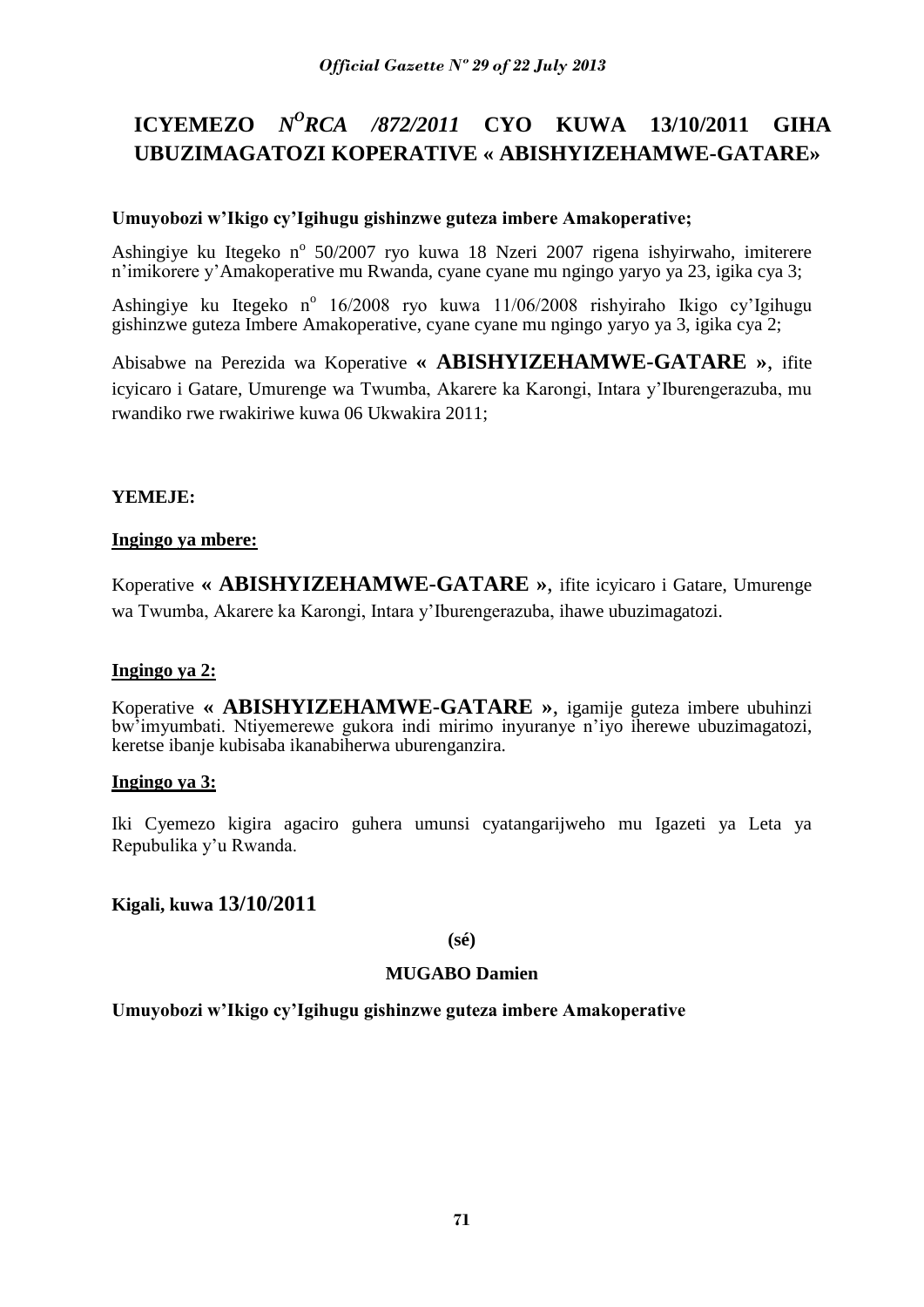## **ICYEMEZO** *N <sup>O</sup>RCA /426/2013* **CYO KUWA 14/05/2013 GIHA UBUZIMAGATOZI KOPERATIVE « DUKORANUBUSHAKE RUSHESHE» (D.R)**

Umuyobozi w'Ikigo cy'Igihugu gishinzwe guteza imbere Amakoperative;

Ashingiye ku Itegeko nº 50/2007 ryo kuwa 18 Nzeri 2007 rigena ishyirwaho, imiterere n'imikorere y'Amakoperative mu Rwanda, cyane cyane mu ngingo yaryo ya 23, igika cya 3;

Ashingiye ku Itegeko nº 16/2008 ryo kuwa 11/06/2008 rishyiraho Ikigo cy'Igihugu gishinzwe guteza Imbere Amakoperative, cyane cyane mu ngingo yaryo ya 3, igika cya 2;

Abisabwe na Perezida wa Koperative « **DUKORANUBUSHAKE RUSHESHE** », ifite icyicaro i Rusheshe, Umurenge wa Masaka, Akarere ka Kicukiro, Umujyi wa Kigali;

### **YEMEJE:**

### **Ingingo ya mbere:**

Koperative « **DUKORANUBUSHAKE RUSHESHE** », ifite icyicaro i Rusheshe, Umurenge wa Masaka, Akarere ka Kicukiro, Umujyi wa Kigali, ihawe ubuzimagatozi.

## **Ingingo ya 2:**

Koperative « **DUKORANUBUSHAKE RUSHESHE** », igamije guteza imbere ubuhinzi bw'imboga. Ntiyemerewe gukora indi mirimo inyuranye n'iyo iherewe ubuzimagatozi, keretse ibanje kubisaba ikanabiherwa uburenganzira.

### **Ingingo ya 3:**

Koperative **« DUKORANUBUSHAKE RUSHESHE** », itegetswe gutangaza iki Cyemezo mu Igazeti ya Leta ya Repubulika y'u Rwanda mu gihe kitarenze iminsi mirongo itatu (30) ikimara kugihabwa.

Kigali, kuwa 14/05/2013

### (sé)

## **MUGABO Damien**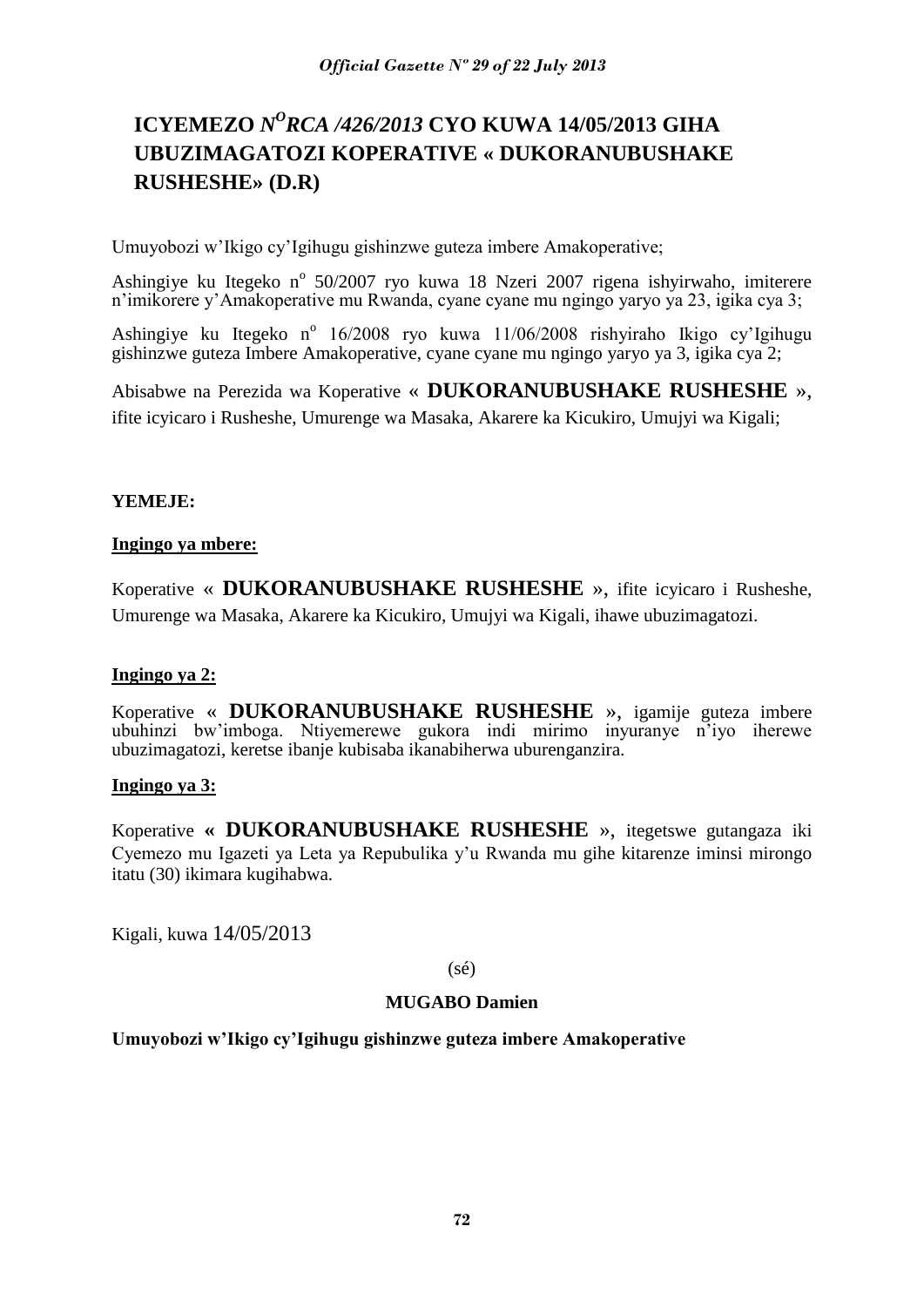# **ICYEMEZO** *N<sup>O</sup>RCA /092/2013* CYO KUWA 11/02/2013 GIHA **UBUZIMAGATOZI KOPERATIVE « BURAKIZA»**

## **Umuyobozi w'Ikigo cy'Igihugu gishinzwe guteza imbere Amakoperative;**

Ashingiye ku Itegeko nº 50/2007 ryo kuwa 18 Nzeri 2007 rigena ishyirwaho, imiterere n'imikorere y'Amakoperative mu Rwanda, cyane cyane mu ngingo yaryo ya 23, igika cya 3;

Ashingiye ku Itegeko nº 16/2008 ryo kuwa 11/06/2008 rishyiraho Ikigo cy'Igihugu gishinzwe guteza Imbere Amakoperative, cyane cyane mu ngingo yaryo ya 3, igika cya 2;

Abisabwe na Perezida wa Koperative « **BURAKIZA** », ifite icyicaro i Rusasa, Umurenge wa Nyankenke, Akarere ka Gicumbi, Intara y'Amajyaruguru;

# **YEMEJE:**

## **Ingingo ya mbere:**

Koperative « **BURAKIZA** », ifite icyicaro i Rusasa, Umurenge wa Nyankenke, Akarere ka Gicumbi, Intara y'Amajyaruguru, ihawe ubuzimagatozi.

## **Ingingo ya 2:**

Koperative « **BURAKIZA** », igamije guteza imbere ubuhinzi bw'ibirayi n'ingano. Ntiyemerewe gukora indi mirimo inyuranye n'iyo iherewe ubuzimagatozi, keretse ibanje kubisaba ikanabiherwa uburenganzira.

## **Ingingo ya 3:**

Koperative **« BURAKIZA** », itegetswe gutangaza iki Cyemezo mu Igazeti ya Leta ya Repubulika y'u Rwanda mu gihe kitarenze iminsi mirongo itatu (30) ikimara kugihabwa.

Kigali, kuwa **11/02/2013**

(sé)

# **MUGABO Damien**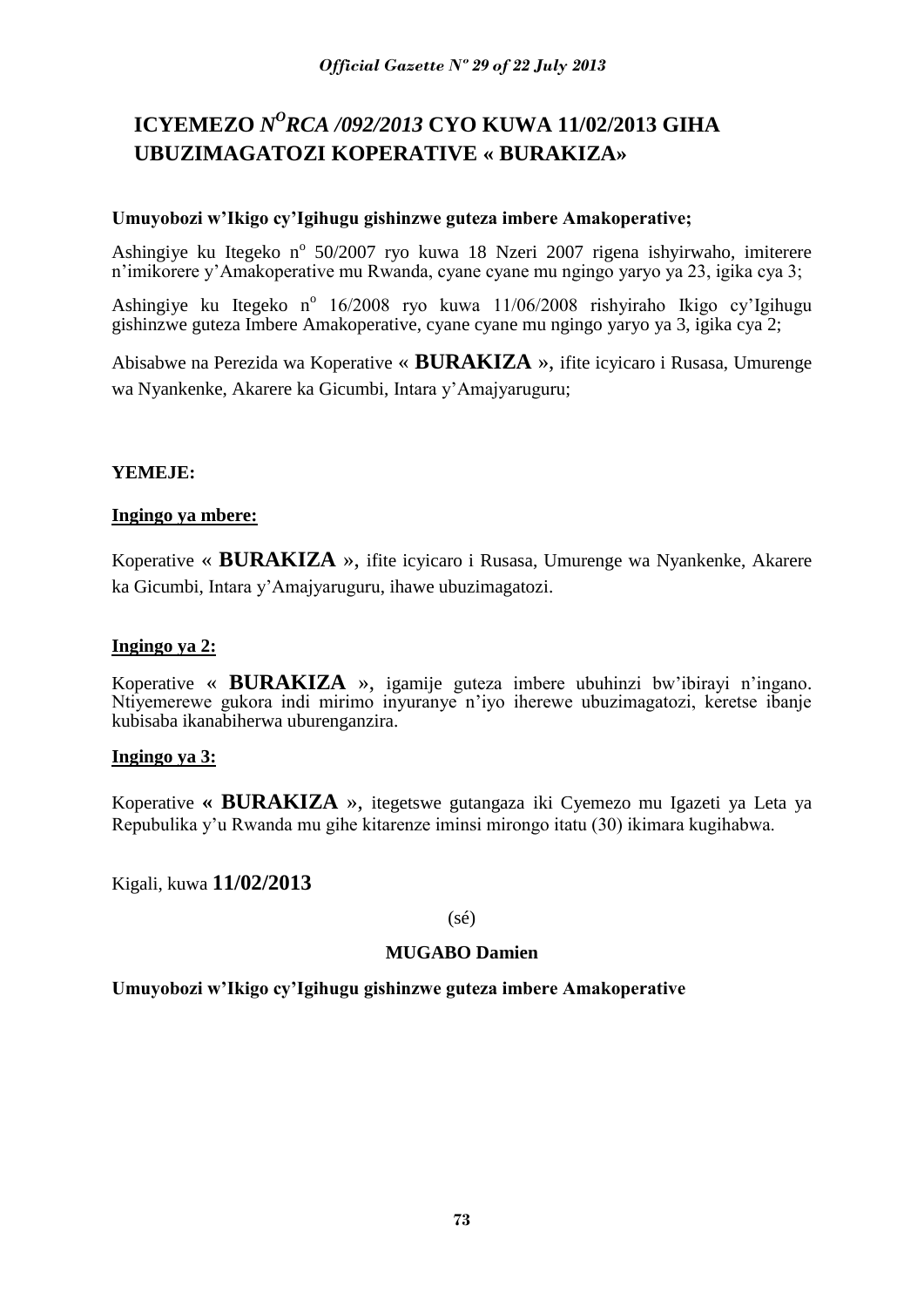# **ICYEMEZO** *N <sup>O</sup>RCA /262/2013* **CYO KUWA 25/03/2013 GIHA UBUZIMAGATOZI KOPERATIVE « ABAHARANIRA IBIDUKIKIJE NYANKENKE»**

## **Umuyobozi w'Ikigo cy'Igihugu gishinzwe guteza imbere Amakoperative**;

Ashingiye ku Itegeko nº 50/2007 ryo kuwa 18 Nzeri 2007 rigena ishyirwaho, imiterere n'imikorere y'Amakoperative mu Rwanda, cyane cyane mu ngingo yaryo ya 23, igika cya 3;

Ashingiye ku Itegeko nº 16/2008 ryo kuwa 11/06/2008 rishyiraho Ikigo cy'Igihugu gishinzwe guteza Imbere Amakoperative, cyane cyane mu ngingo yaryo ya 3, igika cya 2;

Abisabwe na Perezida wa Koperative « **ABAHARANIRA IBIDUKIKIJE NYANKENKE** », ifite icyicaro i Kagogo, Umurenge wa Nyankenke, Akarere ka Gicumbi, Intara y'Amajyaruguru;

## **YEMEJE:**

## **Ingingo ya mbere:**

Koperative « **ABAHARANIRA IBIDUKIKIJE NYANKENKE** », ifite icyicaro i Kagogo, Umurenge wa Nyankenke, Akarere ka Gicumbi, Intara y'Amajyaruguru, ihawe ubuzimagatozi.

## **Ingingo ya 2:**

Koperative « **ABAHARANIRA IBIDUKIKIJE NYANKENKE** », igamije gutubura ingemwe z'ibiti by'imbuto ziribwa. Ntiyemerewe gukora indi mirimo inyuranye n'iyo iherewe ubuzimagatozi, keretse ibanje kubisaba ikanabiherwa uburenganzira.

## **Ingingo ya 3:**

Koperative **« ABAHARANIRA IBIDUKIKIJE NYANKENKE** », itegetswe gutangaza iki Cyemezo mu Igazeti ya Leta ya Repubulika y'u Rwanda mu gihe kitarenze iminsi mirongo itatu (30) ikimara kugihabwa.

Kigali, kuwa **25/03/2013**

(sé)

#### **MUGABO Damien**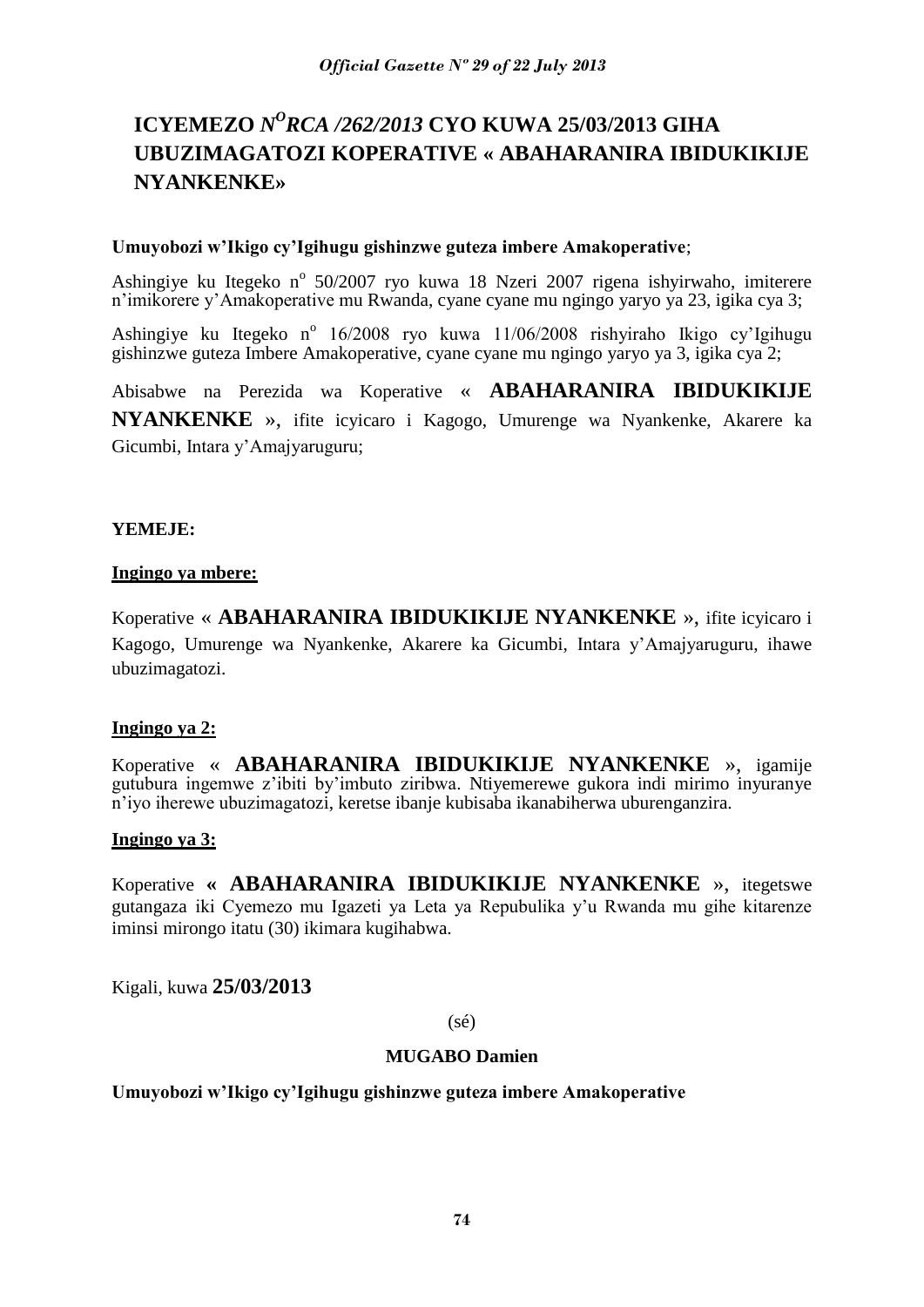# **ICYEMEZO** *N<sup>O</sup>RCA /394/2013* **CYO KUWA 29/04/2013 GIHA UBUZIMAGATOZI «VISION FOR DEVELOPMENT COOPERATIVE » (VIDECO)**

## **Umuyobozi w'Ikigo cy'Igihugu gishinzwe guteza imbere Amakoperative;**

Ashingiye ku Itegeko nº 50/2007 ryo kuwa 18 Nzeri 2007 rigena ishyirwaho, imiterere n'imikorere y'Amakoperative mu Rwanda, cyane cyane mu ngingo yaryo ya 23, igika cya 3;

Ashingiye ku Itegeko nº 16/2008 ryo kuwa 11/06/2008 rishyiraho Ikigo cy'Igihugu gishinzwe guteza Imbere Amakoperative, cyane cyane mu ngingo yaryo ya 3, igika cya 2;

Abisabwe na Perezida wa Koperative « **VIDECO** », ifite icyicaro mu Kagari ka Gasharu, Umurenge wa Kicukiro, Akarere ka Kicukiro, Umujyi wa Kigali;

#### **YEMEJE:**

#### **Ingingo ya mbere:**

Koperative « **VIDECO** », ifite icyicaro mu Kagari ka Gasharu, Umurenge wa Kicukiro, Akarere ka Kicukiro, Umujyi wa Kigali, ihawe ubuzimagatozi.

## **Ingingo ya 2:**

Koperative « **VIDECO** », igamije gutunganya ibiribwa bikomoka ku matungo mu buryo bw'ikoranabuhanga (Food Processing and technology). Ntiyemerewe gukora indi mirimo inyuranye n'iyo iherewe ubuzimagatozi, keretse ibanje kubisaba ikanabiherwa uburenganzira.

## **Ingingo ya 3:**

Icyemezo n0 RCA/165/2013 cyo kuwa 11 Werurwe 2013 kivanyweho.

## **Ingingo ya 4:**

Koperative **« VIDECO** », itegetswe gutangaza iki Cyemezo mu Igazeti ya Leta ya Repubulika y'u Rwanda mu gihe kitarenze iminsi mirongo itatu (30) ikimara kugihabwa.

Kigali, kuwa **29/04/2013**

#### (sé)

## **MUGABO Damien**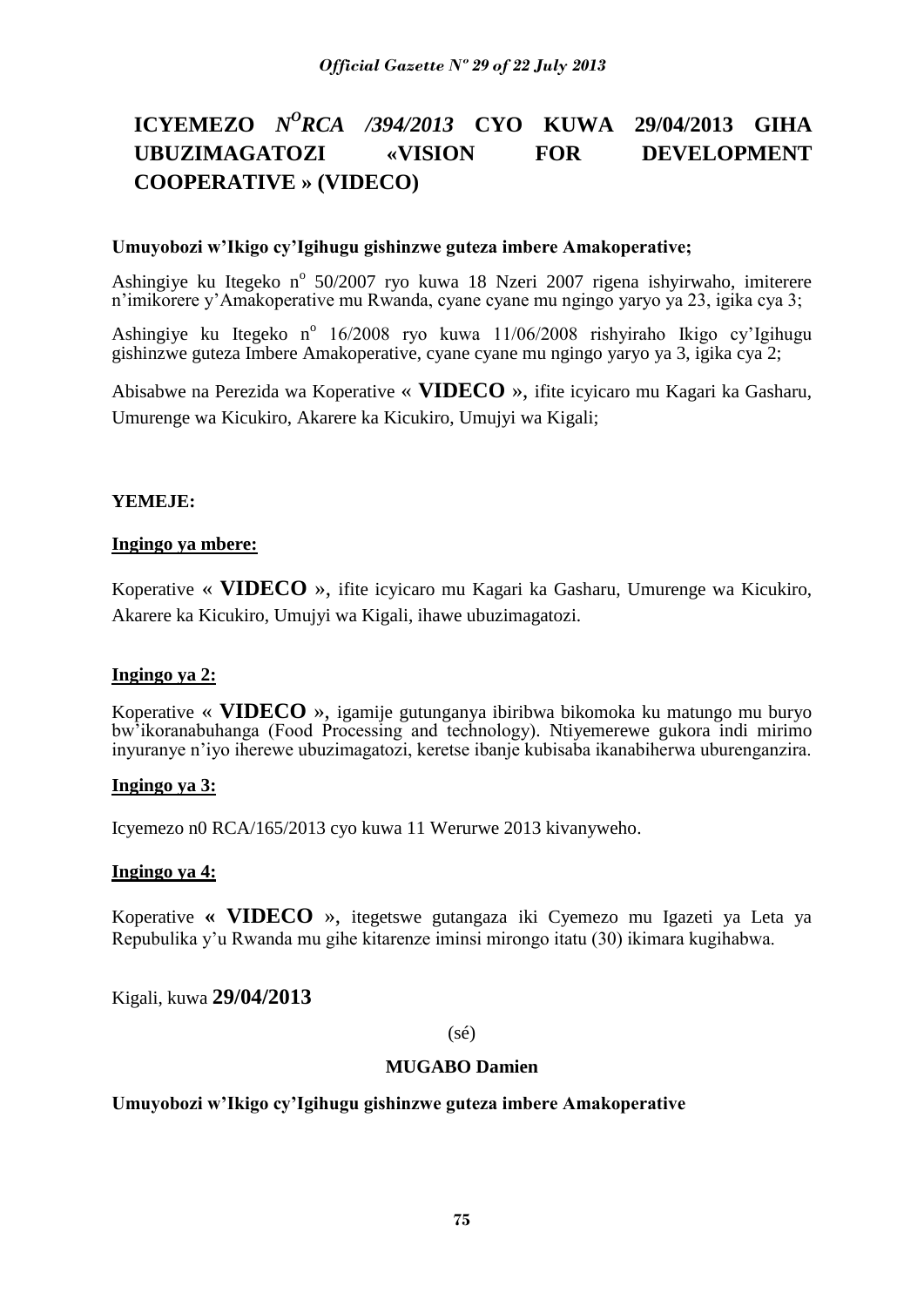# **ICYEMEZO** *N <sup>O</sup>RCA /958/2010* **CYO KUWA 04/08/2010 GIHA UBUZIMAGATOZI KOPERATIVE « KANGUKIRITERAMBERE»**

## **Umuyobozi w'Ikigo cy'Igihugu gishinzwe guteza imbere Amakoperative;**

Ashingiye ku Itegeko nº 50/2007 ryo kuwa 18 Nzeri 2007 rigena ishyirwaho, imiterere n'imikorere y'Amakoperative mu Rwanda, cyane cyane mu ngingo yaryo ya 23, igika cya 3;

Ashingiye ku Itegeko nº 16/2008 ryo kuwa 11/06/2008 rishyiraho Ikigo cy'Igihugu gishinzwe guteza Imbere Amakoperative, cyane cyane mu ngingo yaryo ya 3, igika cya 2;

Abisabwe na Perezida wa Koperative **« KANGUKIRITERAMBERE »**, ifite icyicaro i Kanama, Umurenge wa Kanama, Akarere ka Rubavu, Intara y'Iburengerazuba, mu rwandiko rwe rwakiriwe kuwa 07 Nyakanga 2010;

# **YEMEJE:**

## **Ingingo ya mbere:**

Koperative **« KANGUKIRITERAMBERE »**, ifite icyicaro i Kanama, Umurenge wa Kanama, Akarere ka Rubavu, Intara y'Iburengerazuba, ihawe ubuzimagatozi.

## **Ingingo ya 2:**

Koperative **« KANGUKIRITERAMBERE »**, igamije guteza imbere ubucuruzi bw'inyama. Ntiyemerewe gukora indi mirimo inyuranye n'iyo iherewe ubuzimagatozi, keretse ibanje kubisaba ikanabiherwa uburenganzira.

## **Ingingo ya 3:**

Iki Cyemezo kigira agaciro guhera umunsi cyatangarijweho mu Igazeti ya Leta ya Repubulika y'u Rwanda.

## **Kigali, kuwa 04/08/2010**

**(sé)**

## **MUGABO Damien**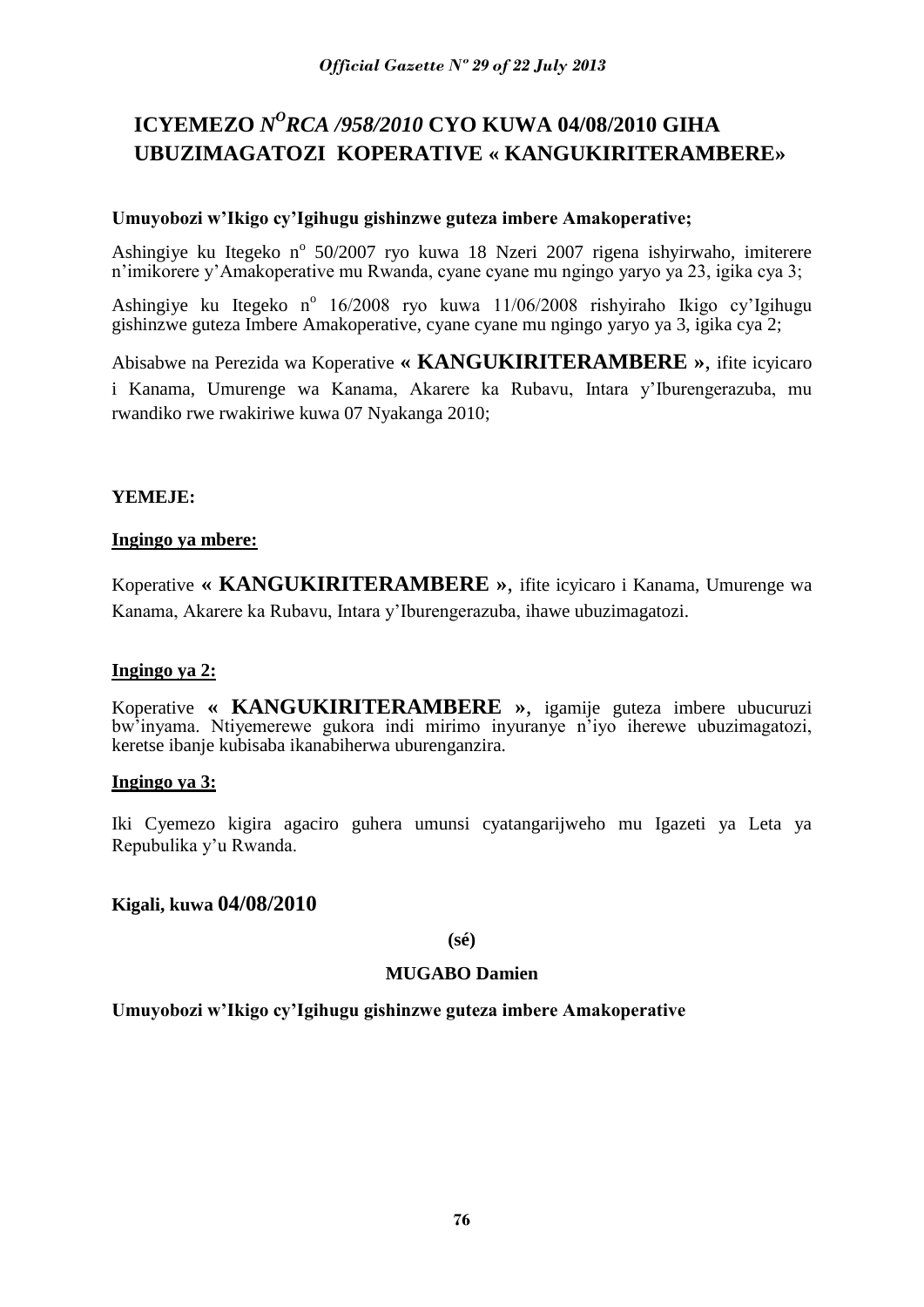# **ICYEMEZO** *N<sup>O</sup>RCA /810/2011* **CYO KUWA 12/09/2011 GIHA UBUZIMAGATOZI « KOPERATIVE Y'UBUCURUZI BW'AMASAKA N'IBISHYIMBO-MWILI» (KOPUAIM)**

## **Umuyobozi w'Ikigo cy'Igihugu gishinzwe guteza imbere Amakoperative;**

Ashingiye ku Itegeko nº 50/2007 ryo kuwa 18 Nzeri 2007 rigena ishyirwaho, imiterere n'imikorere y'Amakoperative mu Rwanda, cyane cyane mu ngingo yaryo ya 23, igika cya 3;

Ashingiye ku Itegeko nº 16/2008 ryo kuwa 11/06/2008 rishyiraho Ikigo cy'Igihugu gishinzwe guteza Imbere Amakoperative, cyane cyane mu ngingo yaryo ya 3, igika cya 2;

Abisabwe na Perezida wa Koperative **« KOPUAIM »**, ifite icyicaro i Nyamugali, Umurenge wa Mwili, Akarere ka Kayonza, Intara y'Iburasirazuba, mu rwandiko rwe rwakiriwe kuwa 08 Nyakanga 2011;

# **YEMEJE:**

## **Ingingo ya mbere:**

Koperative **« KOPUAIM »**, ifite icyicaro i Nyamugali, Umurenge wa Mwili, Akarere ka Kayonza, Intara y'Iburasirazuba, ihawe ubuzimagatozi.

## **Ingingo ya 2:**

Koperative **« KOPUAIM »**, igamije guteza imbere ubucuruzi bw'imyaka (amasaka n'ibishyimbo). Ntiyemerewe gukora indi mirimo inyuranye n'iyo iherewe ubuzimagatozi, keretse ibanje kubisaba ikanabiherwa uburenganzira.

#### **Ingingo ya 3:**

Iki Cyemezo kigira agaciro guhera umunsi cyatangarijweho mu Igazeti ya Leta ya Repubulika y'u Rwanda.

## **Kigali, kuwa 12/09/2011**

**(sé)**

## **MUGABO Damien**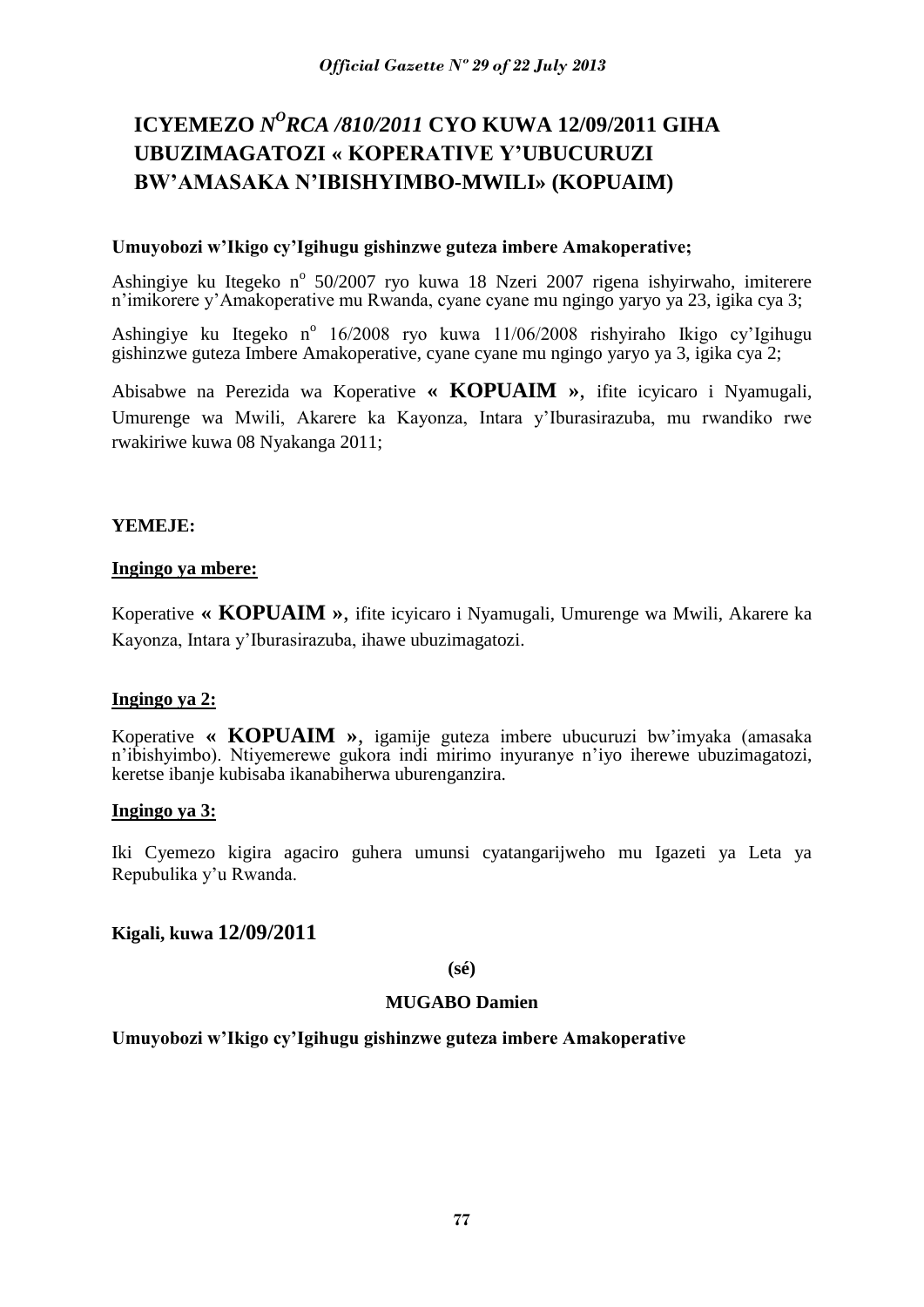# **ICYEMEZO** *N<sup>O</sup>RCA /442/2013* CYO KUWA 20/05/2013 GIHA **UBUZIMAGATOZI KOPERATIVE « ABIGIZE» (COAB)**

## **Umuyobozi w'Ikigo cy'Igihugu gishinzwe guteza imbere Amakoperative**;

Ashingiye ku Itegeko nº 50/2007 ryo kuwa 18 Nzeri 2007 rigena ishyirwaho, imiterere n'imikorere y'Amakoperative mu Rwanda, cyane cyane mu ngingo yaryo ya 23, igika cya 3;

Ashingiye ku Itegeko nº 16/2008 ryo kuwa 11/06/2008 rishyiraho Ikigo cy'Igihugu gishinzwe guteza Imbere Amakoperative, cyane cyane mu ngingo yaryo ya 3, igika cya 2;

Abisabwe na Perezida wa Koperative « **ABIGIZE** », ifite icyicaro mu Kagari ka Bibare, Umurenge wa Kimironko, Akarere ka Gasabo, Umujyi wa Kigali;

# **YEMEJE:**

## **Ingingo ya mbere:**

Koperative « **ABIGIZE** », ifite icyicaro mu Kagari ka Bibare, Umurenge wa Kimironko, Akarere ka Gasabo, Umujyi wa Kigali, ihawe ubuzimagatozi.

## **Ingingo ya 2:**

Koperative « **ABIGIZE** », igamije guteza imbere ubucuruzi bwa Resitora. Ntiyemerewe gukora indi mirimo inyuranye n'iyo iherewe ubuzimagatozi, keretse ibanje kubisaba ikanabiherwa uburenganzira.

## **Ingingo ya 3:**

Koperative **« ABIGIZE** », itegetswe gutangaza iki Cyemezo mu Igazeti ya Leta ya Repubulika y'u Rwanda mu gihe kitarenze iminsi mirongo itatu (30) ikimara kugihabwa.

Kigali, kuwa **20/05/2013**

(sé)

# **MUGABO Damien**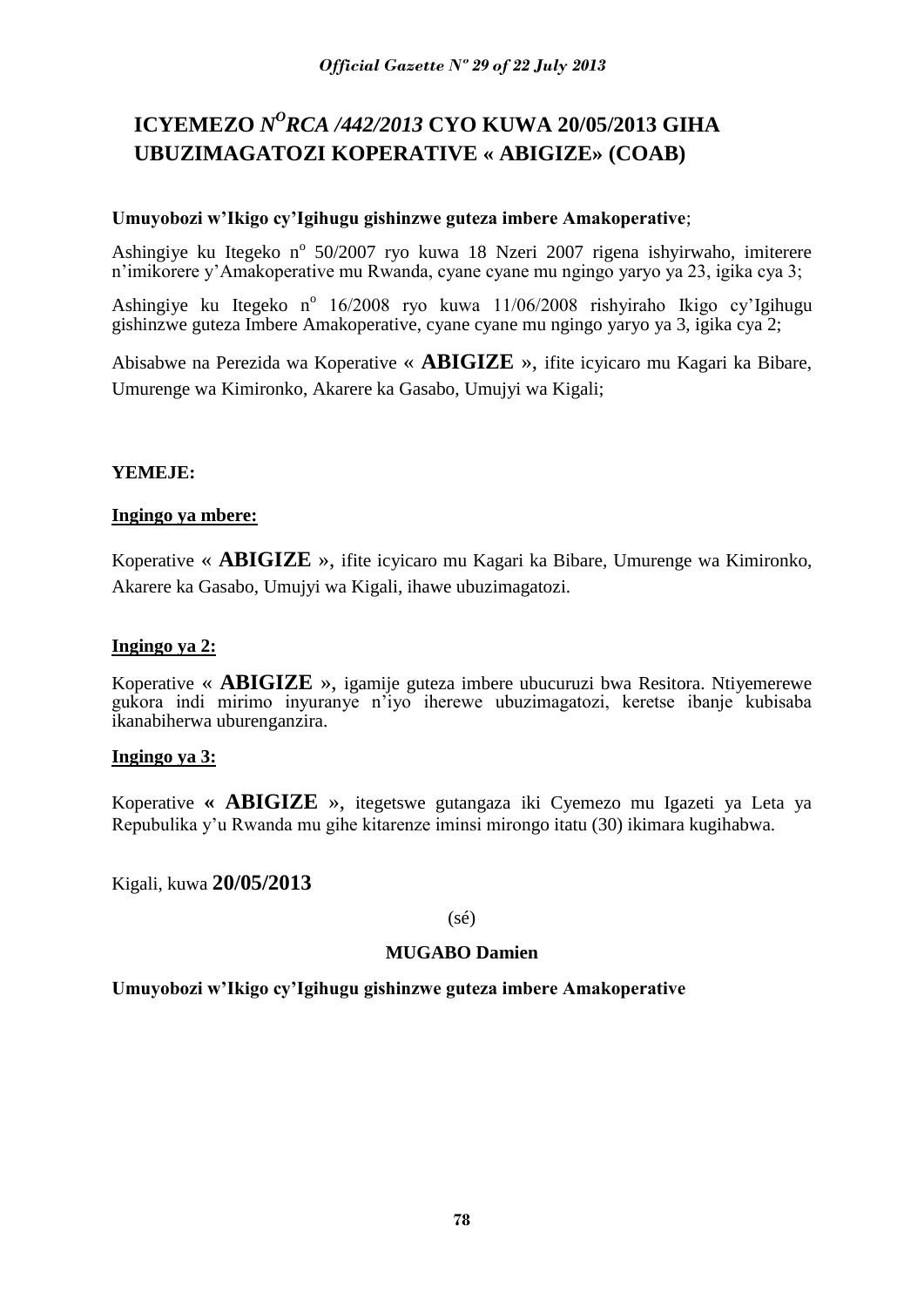# **ICYEMEZO** *N <sup>O</sup>RCA /424/2013* **CYO KUWA 14/05/2013 GIHA UBUZIMAGATOZI « KOPERATIVE Y'ABACURUZI B'INYAMA B'UMURENGE WA RUBAVU» (KABACIRU)**

## **Umuyobozi w'Ikigo cy'Igihugu gishinzwe guteza imbere Amakoperative;**

Ashingiye ku Itegeko nº 50/2007 ryo kuwa 18 Nzeri 2007 rigena ishyirwaho, imiterere n'imikorere y'Amakoperative mu Rwanda, cyane cyane mu ngingo yaryo ya 23, igika cya 3;

Ashingiye ku Itegeko nº 16/2008 ryo kuwa 11/06/2008 rishyiraho Ikigo cy'Igihugu gishinzwe guteza Imbere Amakoperative, cyane cyane mu ngingo yaryo ya 3, igika cya 2;

Abisabwe na Perezida wa Koperative « **KABACIRU** », ifite icyicaro i Rukoko, Umurenge wa Rubavu, Akarere ka Rubavu, Intara y'Iburengerazuba;

#### **YEMEJE:**

#### **Ingingo ya mbere:**

Koperative « **KABACIRU** », ifite icyicaro i Rukoko, Umurenge wa Rubavu, Akarere ka Rubavu, Intara y'Iburengerazuba, ihawe ubuzimagatozi.

## **Ingingo ya 2:**

Koperative « **KABACIRU** », igamije guteza imbere ubucuruzi bw'inyama. Ntiyemerewe gukora indi mirimo inyuranye n'iyo iherewe ubuzimagatozi, keretse ibanje kubisaba ikanabiherwa uburenganzira.

#### **Ingingo ya 3:**

Koperative **« KABACIRU** », itegetswe gutangaza iki Cyemezo mu Igazeti ya Leta ya Repubulika y'u Rwanda mu gihe kitarenze iminsi mirongo itatu (30) ikimara kugihabwa.

Kigali, kuwa 14/05/2013

(sé)

#### **MUGABO Damien**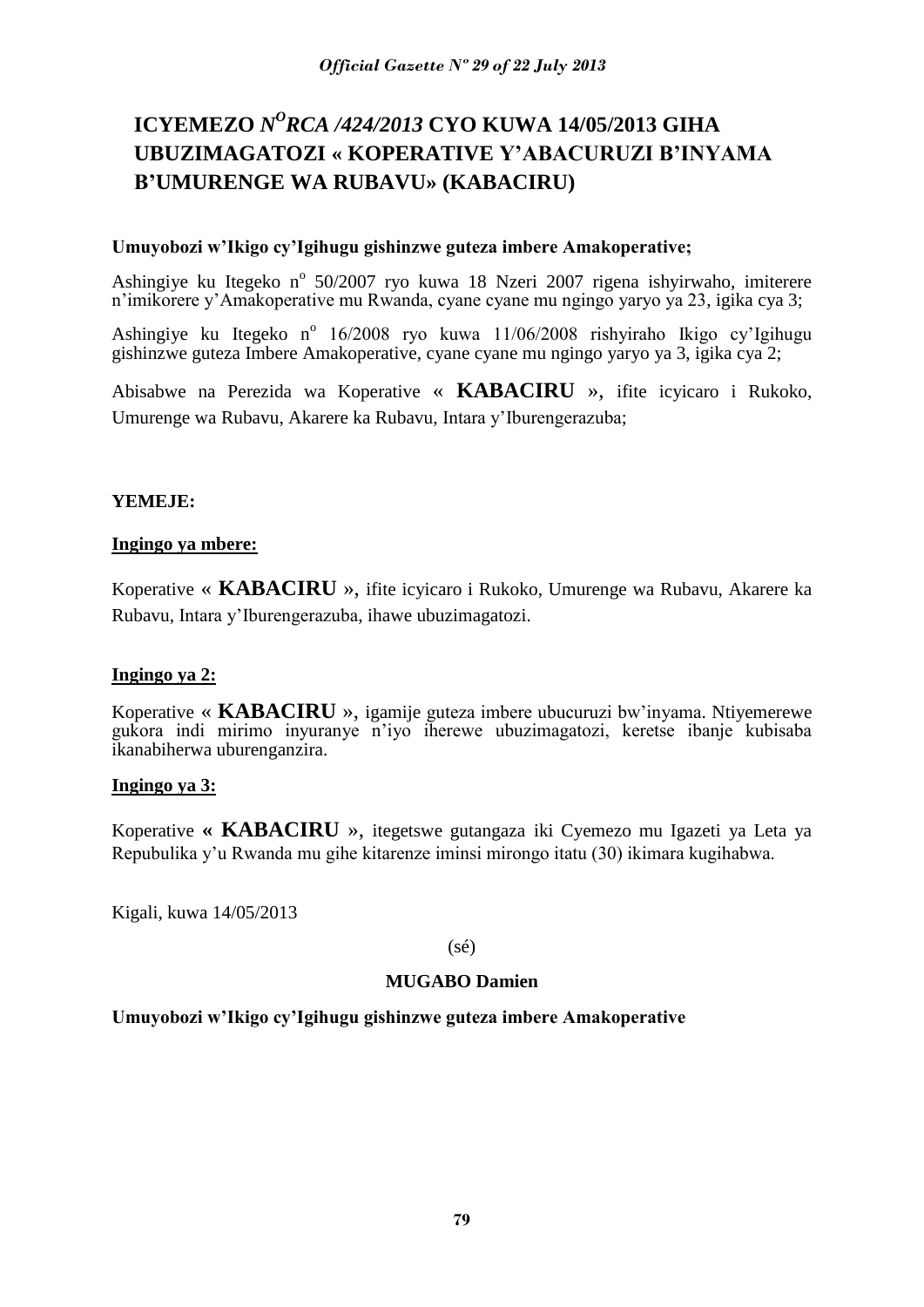# **ICYEMEZO** *N <sup>O</sup>RCA /304/2013* **CYO KUWA 01/04/2013 GIHA UBUZIMAGATOZI KOPERATIVE « INGUFU Z'URUBYIRUKO»**

## **Umuyobozi w'Ikigo cy'Igihugu gishinzwe guteza imbere Amakoperative**;

Ashingiye ku Itegeko nº 50/2007 ryo kuwa 18 Nzeri 2007 rigena ishyirwaho, imiterere n'imikorere y'Amakoperative mu Rwanda, cyane cyane mu ngingo yaryo ya 23, igika cya 3;

Ashingiye ku Itegeko nº 16/2008 ryo kuwa 11/06/2008 rishyiraho Ikigo cy'Igihugu gishinzwe guteza Imbere Amakoperative, cyane cyane mu ngingo yaryo ya 3, igika cya 2;

Abisabwe na Perezida wa Koperative « **INGUFU Z'URUBYIRUKO** », ifite icyicaro i Murandi, Umurenge wa Remera, Akarere ka Musanze, Intara y'Amajyaruguru;

# **YEMEJE:**

## **Ingingo ya mbere:**

Koperative « **INGUFU Z'URUBYIRUKO** », ifite icyicaro i Murandi, Umurenge wa Remera, Akarere ka Musanze, Intara y'Amajyaruguru, ihawe ubuzimagatozi.

#### **Ingingo ya 2:**

Koperative « **INGUFU Z'URUBYIRUKO** », igamije guteza imbere ububoshyi bw'agaseke na tapi. Ntiyemerewe gukora indi mirimo inyuranye n'iyo iherewe ubuzimagatozi, keretse ibanje kubisaba ikanabiherwa uburenganzira.

## **Ingingo ya 3:**

Koperative **« INGUFU Z'URUBYIRUKO** », itegetswe gutangaza iki Cyemezo mu Igazeti ya Leta ya Repubulika y'u Rwanda mu gihe kitarenze iminsi mirongo itatu (30) ikimara kugihabwa.

Kigali, kuwa **01/04/2013**

(sé)

## **MUGABO Damien**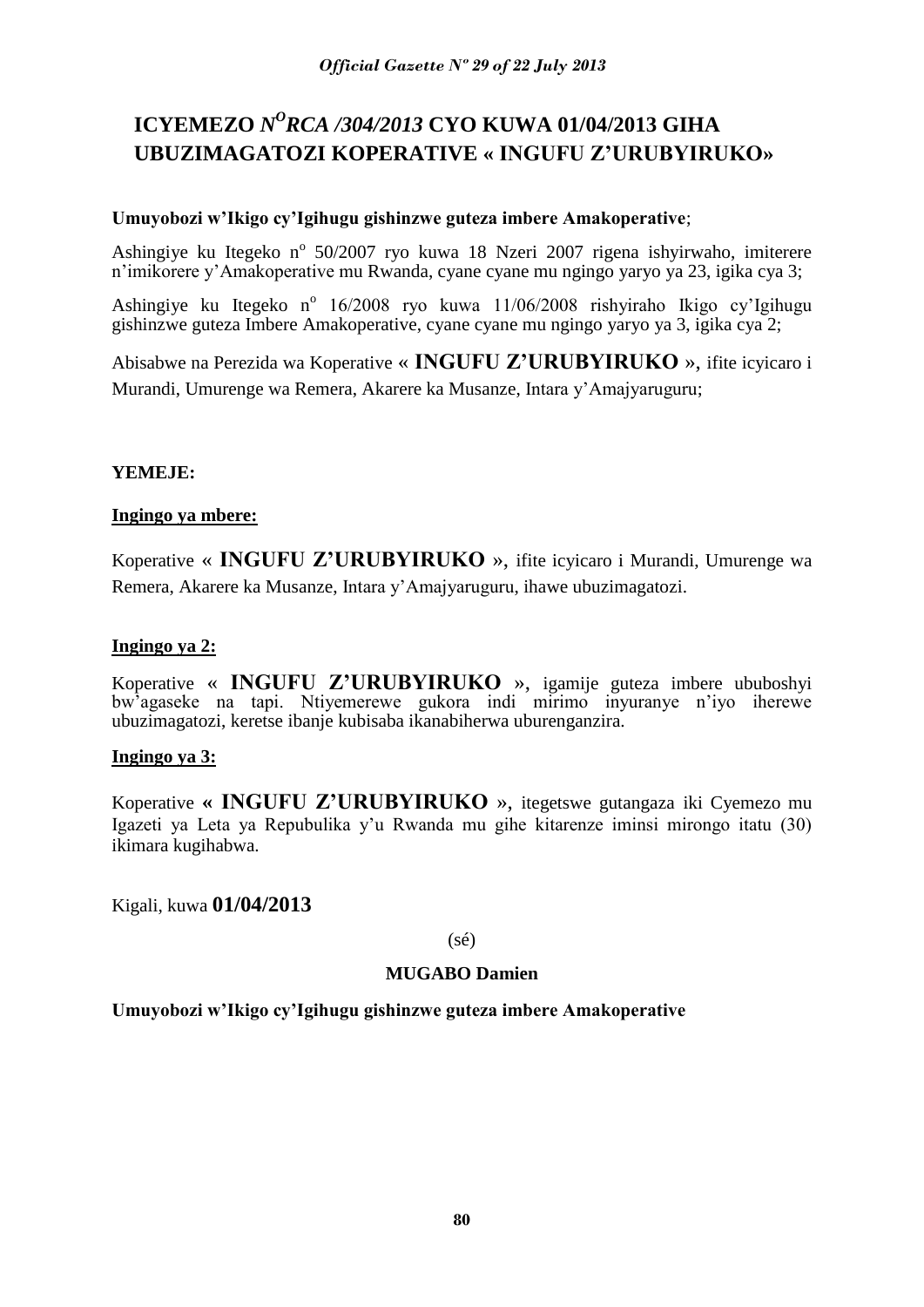# **ICYEMEZO** *N <sup>O</sup>RCA /324/2013* **CYO KUWA 09/04/2013 GIHA UBUZIMAGATOZI KOPERATIVE « TWITEZE IMBERE KAYUMBU» (TIKA)**

#### **Umuyobozi w'Ikigo cy'Igihugu gishinzwe guteza imbere Amakoperative**;

Ashingiye ku Itegeko nº 50/2007 ryo kuwa 18 Nzeri 2007 rigena ishyirwaho, imiterere n'imikorere y'Amakoperative mu Rwanda, cyane cyane mu ngingo yaryo ya 23, igika cya 3;

Ashingiye ku Itegeko nº 16/2008 ryo kuwa 11/06/2008 rishyiraho Ikigo cy'Igihugu gishinzwe guteza Imbere Amakoperative, cyane cyane mu ngingo yaryo ya 3, igika cya 2;

Abisabwe na Perezida wa Koperative « **TIKA** », ifite icyicaro i Giko, Umurenge wa Kayumbu, Akarere ka Kamonyi, Intara y'Amajyepfo;

## **YEMEJE:**

#### **Ingingo ya mbere:**

Koperative « **TIKA** », ifite icyicaro i Giko, Umurenge wa Kayumbu, Akarere ka Kamonyi, Intara y'Amajyepfo, ihawe ubuzimagatozi.

## **Ingingo ya 2:**

Koperative « **TIKA** » igamije guteza imbere ububumbyi bw'amatafari. Ntiyemerewe gukora indi mirimo inyuranye n'iyo iherewe ubuzimagatozi, keretse ibanje kubisaba ikanabiherwa uburenganzira.

## **Ingingo ya 3:**

Koperative **« TIKA** » itegetswe gutangaza iki Cyemezo mu Igazeti ya Leta ya Repubulika y'u Rwanda mu gihe kitarenze iminsi mirongo itatu (30) ikimara kugihabwa.

Kigali, kuwa 09/04/2013

(sé)

#### **MUGABO Damien**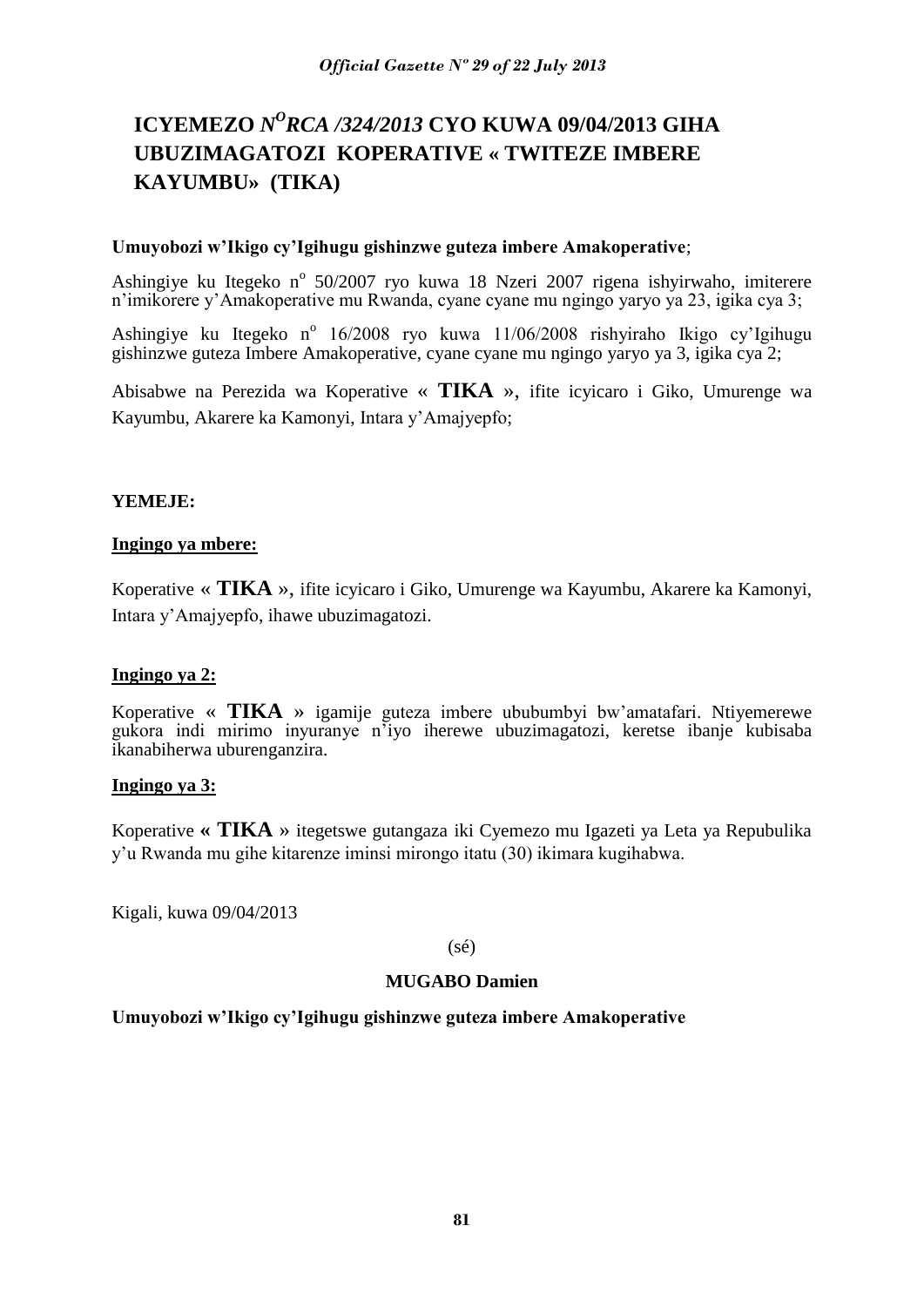# **ICYEMEZO** *N <sup>O</sup>RCA /0635/2009* **CYO KUWA 06/03/2009 GIHA UBUZIMAGATOZI « COOPERATIVE DES APICULTEURS DE RUSHAKI » (CAR)**

#### **Umuyobozi w'Ikigo cy'Igihugu gishinzwe guteza imbere Amakoperative;**

Ashingiye ku Itegeko nº 50/2007 ryo kuwa 18 Nzeri 2007 rigena ishyirwaho, imiterere n'imikorere y'Amakoperative mu Rwanda, cyane cyane mu ngingo yaryo ya 23, igika cya 3;

Ashingiye ku Itegeko nº 16/2008 ryo kuwa 11/06/2008 rishyiraho Ikigo cy'Igihugu gishinzwe guteza Imbere Amakoperative, cyane cyane mu ngingo yaryo ya 3, igika cya 2;

Abisabwe na Perezida wa Koperative **« CAR »**, ifite icyicaro i Rushaki, Umurenge wa Rushaki, Akarere ka Gicumbi, Intara y'Amajyaruguru, mu rwandiko rwe rwakiriwe kuwa 23 Mutarama 2009;

## **YEMEJE:**

# **Ingingo ya mbere:**

Koperative **« CAR »**, ifite icyicaro i Rushaki, Umurenge wa Rushaki, Akarere ka Gicumbi, Intara y'Amajyaruguru, ihawe ubuzimagatozi.

## **Ingingo ya 2:**

Koperative **« CAR »** igamije guteza imbere ubworozi bw'inzuki n'ibikomoka ku nzuki. Ntiyemerewe gukora indi mirimo inyuranye n'iyo iherewe ubuzimagatozi, keretse ibanje kubisaba ikanabiherwa uburenganzira.

#### **Ingingo ya 3:**

Iki Cyemezo kigira agaciro guhera umunsi cyatangarijweho mu Igazeti ya Leta ya Repubulika y'u Rwanda.

Kigali, kuwa 06/03/2009

**(sé)**

#### **MUGABO Damien**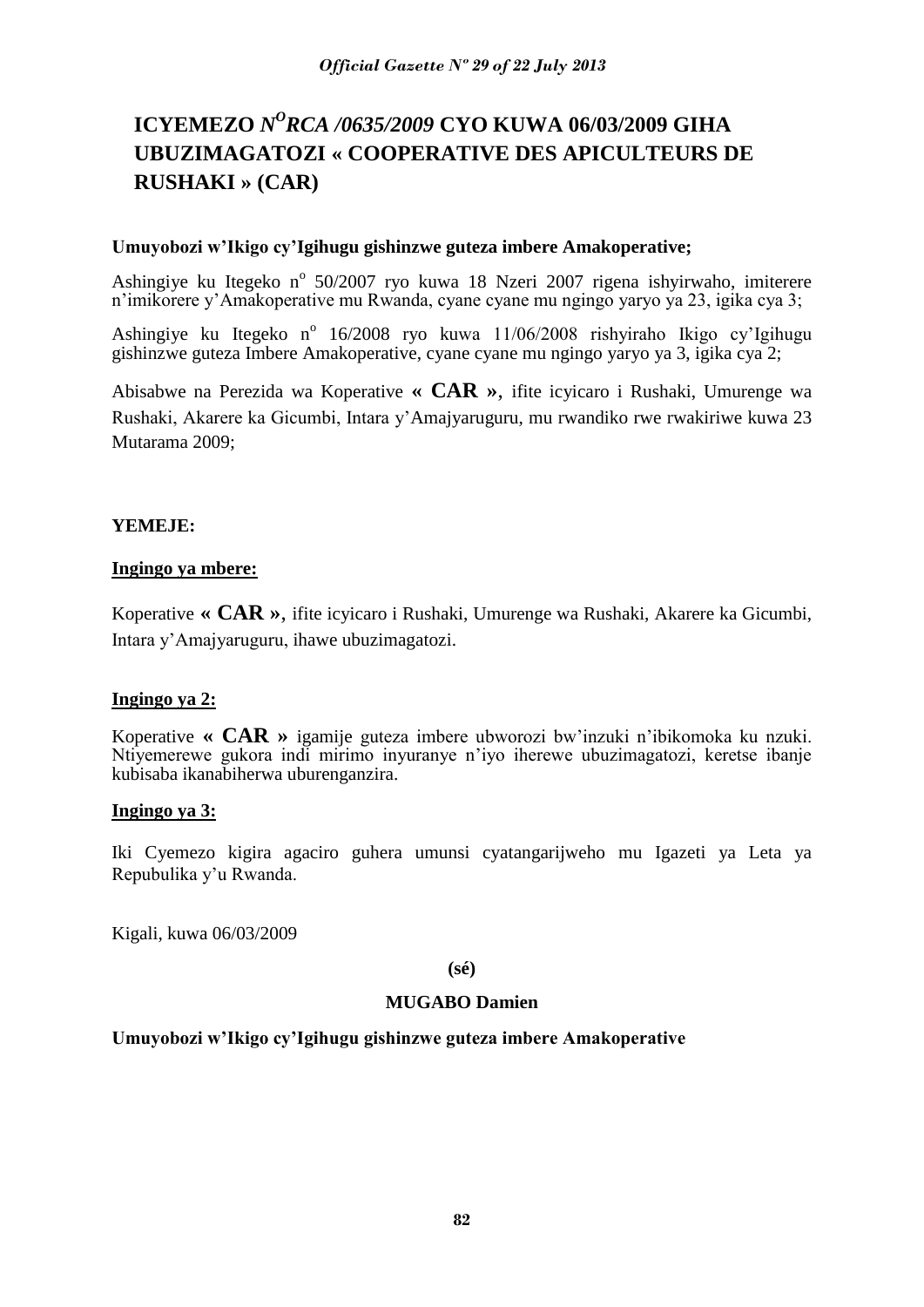# **ICYEMEZO** *N<sup>O</sup>RCA /019/2013* CYO KUWA 25/01/2013 GIHA **UBUZIMAGATOZI « COOPERATIVE DES CAFEICULTEURS DE KISARO» (COPECAKI)**

## **Umuyobozi w'Ikigo cy'Igihugu gishinzwe guteza imbere Amakoperative;**

Ashingiye ku Itegeko nº 50/2007 ryo kuwa 18 Nzeri 2007 rigena ishyirwaho, imiterere n'imikorere y'Amakoperative mu Rwanda, cyane cyane mu ngingo yaryo ya 23, igika cya 3;

Ashingiye ku Itegeko nº 16/2008 ryo kuwa 11/06/2008 rishyiraho Ikigo cy'Igihugu gishinzwe guteza Imbere Amakoperative, cyane cyane mu ngingo yaryo ya 3, igika cya 2;

Abisabwe na Perezida wa Koperative **« COPECAKI »**, ifite icyicaro i Gitatsa, Umurenge wa Kisaro, Akarere ka Rulindo, Intara y'Amajyaruguru;

## **YEMEJE:**

#### **Ingingo ya mbere:**

Koperative **« COPECAKI »**, ifite icyicaro i Gitatsa, Umurenge wa Kisaro, Akarere ka Rulindo, Intara y'Amajyaruguru, ihawe ubuzimagatozi.

## **Ingingo ya 2:**

Koperative **« COPECAKI »** igamije guteza imbere ubuhinzi bwa kawa. Ntiyemerewe gukora indi mirimo inyuranye n'iyo iherewe ubuzimagatozi, keretse ibanje kubisaba ikanabiherwa uburenganzira.

## **Ingingo ya 3:**

Koperative **« COPECAKI** » itegetswe gutangaza iki Cyemezo mu Igazeti ya Leta ya Repubulika y'u Rwanda mu gihe kitarenze iminsi mirongo itatu (30) ikimara kugihabwa.

Kigali, kuwa 25/01/2013

**(sé)**

#### **MUGABO Damien**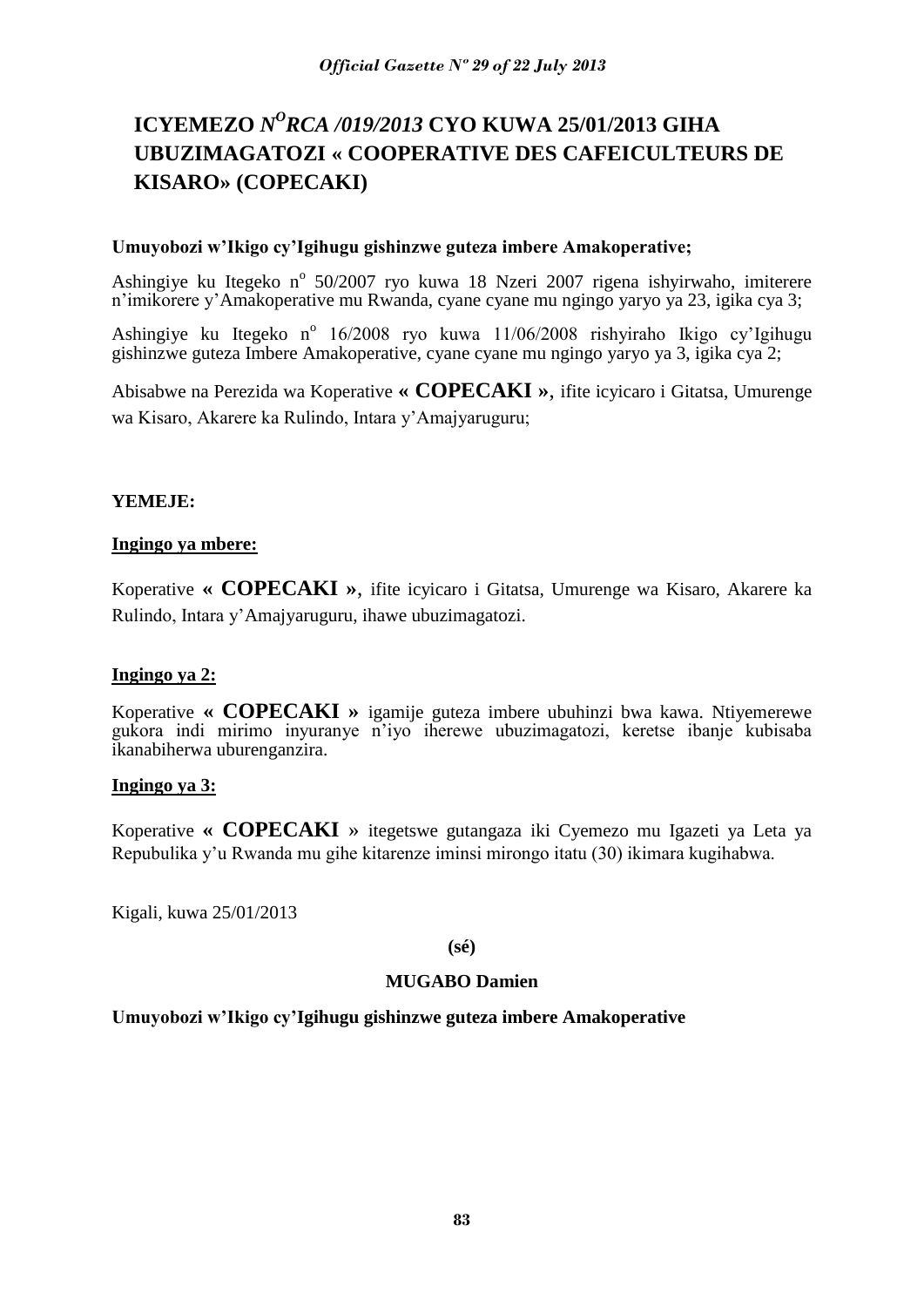# **ICYEMEZO** *N<sup>O</sup>RCA /096/2013* CYO KUWA 11/02/2013 GIHA **UBUZIMAGATOZI KOPERATIVE « UBUMWE ICYEREKEZO RWEZAMENYO» (U.I.RWE)**

## **Umuyobozi w'Ikigo cy'Igihugu gishinzwe guteza imbere Amakoperative;**

Ashingiye ku Itegeko nº 50/2007 ryo kuwa 18 Nzeri 2007 rigena ishyirwaho, imiterere n'imikorere y'Amakoperative mu Rwanda, cyane cyane mu ngingo yaryo ya 23, igika cya 3;

Ashingiye ku Itegeko nº 16/2008 ryo kuwa 11/06/2008 rishyiraho Ikigo cy'Igihugu gishinzwe guteza Imbere Amakoperative, cyane cyane mu ngingo yaryo ya 3, igika cya 2;

Abisabwe na Perezida wa Koperative « **U.I.RWE** », ifite icyicaro i Rwezamenyo, Umurenge wa Rwezamenyo, Akarere ka Nyarugenge, Umujyi wa Kigali;

#### **YEMEJE:**

#### **Ingingo ya mbere:**

Koperative « **U.I.RWE** », ifite icyicaro i Rwezamenyo, Umurenge wa Rwezamenyo, Akarere ka Nyarugenge, Umujyi wa Kigali, ihawe ubuzimagatozi.

## **Ingingo ya 2:**

Koperative « **U.I.RWE** » igamije guteza imbere ubucuruzi bw'amatelefone agendanwa. Ntiyemerewe gukora indi mirimo inyuranye n'iyo iherewe ubuzimagatozi, keretse ibanje kubisaba ikanabiherwa uburenganzira.

## **Ingingo ya 3:**

Koperative **« U.I.RWE** » itegetswe gutangaza iki Cyemezo mu Igazeti ya Leta ya Repubulika y'u Rwanda mu gihe kitarenze iminsi mirongo itatu (30) ikimara kugihabwa.

Kigali, kuwa 11/02/2013

(sé)

#### **MUGABO Damien**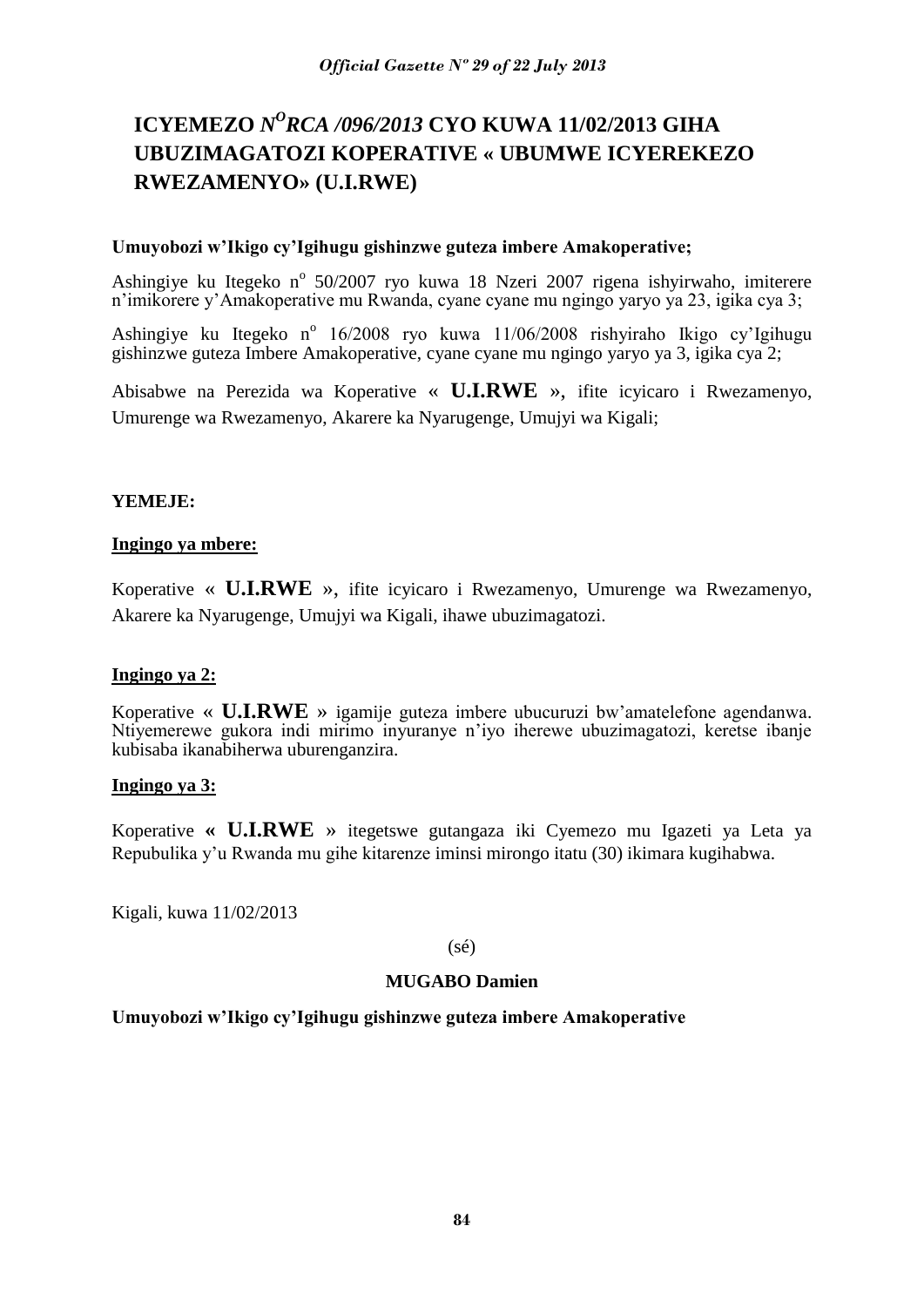# **ICYEMEZO** *N<sup>O</sup>RCA /056/2011* **CYO KUWA 07/02/2011 GIHA UBUZIMAGATOZI KOPERATIVE « TUJYINAMA KABIRIZI »**

## **Umuyobozi w'Ikigo cy'Igihugu gishinzwe guteza imbere Amakoperative;**

Ashingiye ku Itegeko nº 50/2007 ryo kuwa 18 Nzeri 2007 rigena ishyirwaho, imiterere n'imikorere y'Amakoperative mu Rwanda, cyane cyane mu ngingo yaryo ya 23, igika cya 3;

Ashingiye ku Itegeko nº 16/2008 ryo kuwa 11/06/2008 rishyiraho Ikigo cy'Igihugu gishinzwe guteza Imbere Amakoperative, cyane cyane mu ngingo yaryo ya 3, igika cya 2;

Abisabwe na Perezida wa Koperative **« TUJYINAMA KABIRIZI »**, ifite icyicaro i Kabirizi, Umurenge wa Gashari, Akarere ka Karongi, Intara y'Iburengerazuba, mu rwandiko rwe rwakiriwe kuwa 28 Ukwakira 2010;

# **YEMEJE:**

## **Ingingo ya mbere:**

Koperative **« TUJYINAMA KABIRIZI »**, ifite icyicaro i Kabirizi, Umurenge wa Gashari, Akarere ka Karongi, Intara y'Iburengerazuba, ihawe ubuzimagatozi.

## **Ingingo ya 2:**

Koperative **« TUJYINAMA KABIRIZI »** igamije guteza imbere ubuhinzi bw'iboberi n'ubworozi bw'amagweja. Ntiyemerewe gukora indi mirimo inyuranye n'iyo iherewe ubuzimagatozi, keretse ibanje kubisaba ikanabiherwa uburenganzira.

## **Ingingo ya 3:**

Iki Cyemezo kigira agaciro guhera umunsi cyatangarijweho mu Igazeti ya Leta ya Repubulika y'u Rwanda.

Kigali, kuwa 07/02/2011

**(sé)**

## **MUGABO Damien**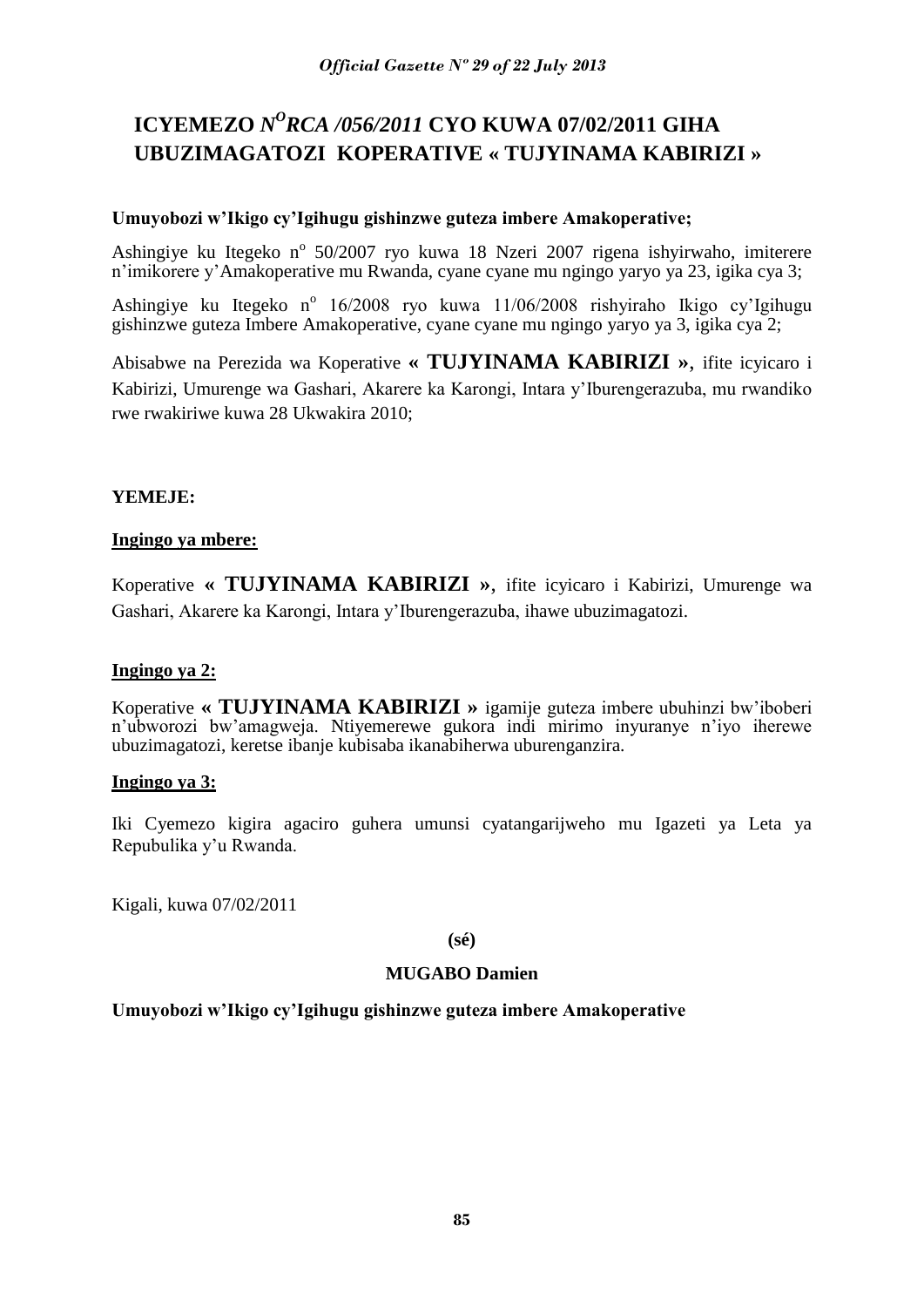# **ICYEMEZO** *N <sup>O</sup>RCA /0990/2010* **CYO KUWA 16/08/2010 GIHA UBUZIMAGATOZI KOPERATIVE « HAGURUKA MUKANISHI»**

## **Umuyobozi w'Ikigo cy'Igihugu gishinzwe guteza imbere Amakoperative;**

Ashingiye ku Itegeko nº 50/2007 ryo kuwa 18 Nzeri 2007 rigena ishyirwaho, imiterere n'imikorere y'Amakoperative mu Rwanda, cyane cyane mu ngingo yaryo ya 23, igika cya 3;

Ashingiye ku Itegeko nº 16/2008 ryo kuwa 11/06/2008 rishyiraho Ikigo cy'Igihugu gishinzwe guteza Imbere Amakoperative, cyane cyane mu ngingo yaryo ya 3, igika cya 2;

Abisabwe na Perezida wa Koperative **« HAGURUKA MUKANISHI »**, ifite icyicaro i Kigombe, Umurenge wa Muhoza, Akarere ka Musanze, Intara y'Amajyaruguru, mu rwandiko rwe rwakiriwe kuwa 23 Mata 2010;

# **YEMEJE:**

## **Ingingo ya mbere:**

Koperative **« HAGURUKA MUKANISHI »**, ifite icyicaro i Kigombe, Umurenge wa Muhoza, Akarere ka Musanze, Intara y'Amajyaruguru, ihawe ubuzimagatozi.

# **Ingingo ya 2:**

Koperative **« HAGURUKA MUKANISHI »**, igamije guteza imbere ubukanishi bw'imodoka. Ntiyemerewe gukora indi mirimo inyuranye n'iyo iherewe ubuzimagatozi, keretse ibanje kubisaba ikanabiherwa uburenganzira.

## **Ingingo ya 3:**

Iki Cyemezo kigira agaciro guhera umunsi cyatangarijweho mu Igazeti ya Leta ya Repubulika y'u Rwanda.

Kigali, kuwa 16/08/2010

**(sé)**

## **MUGABO Damien**